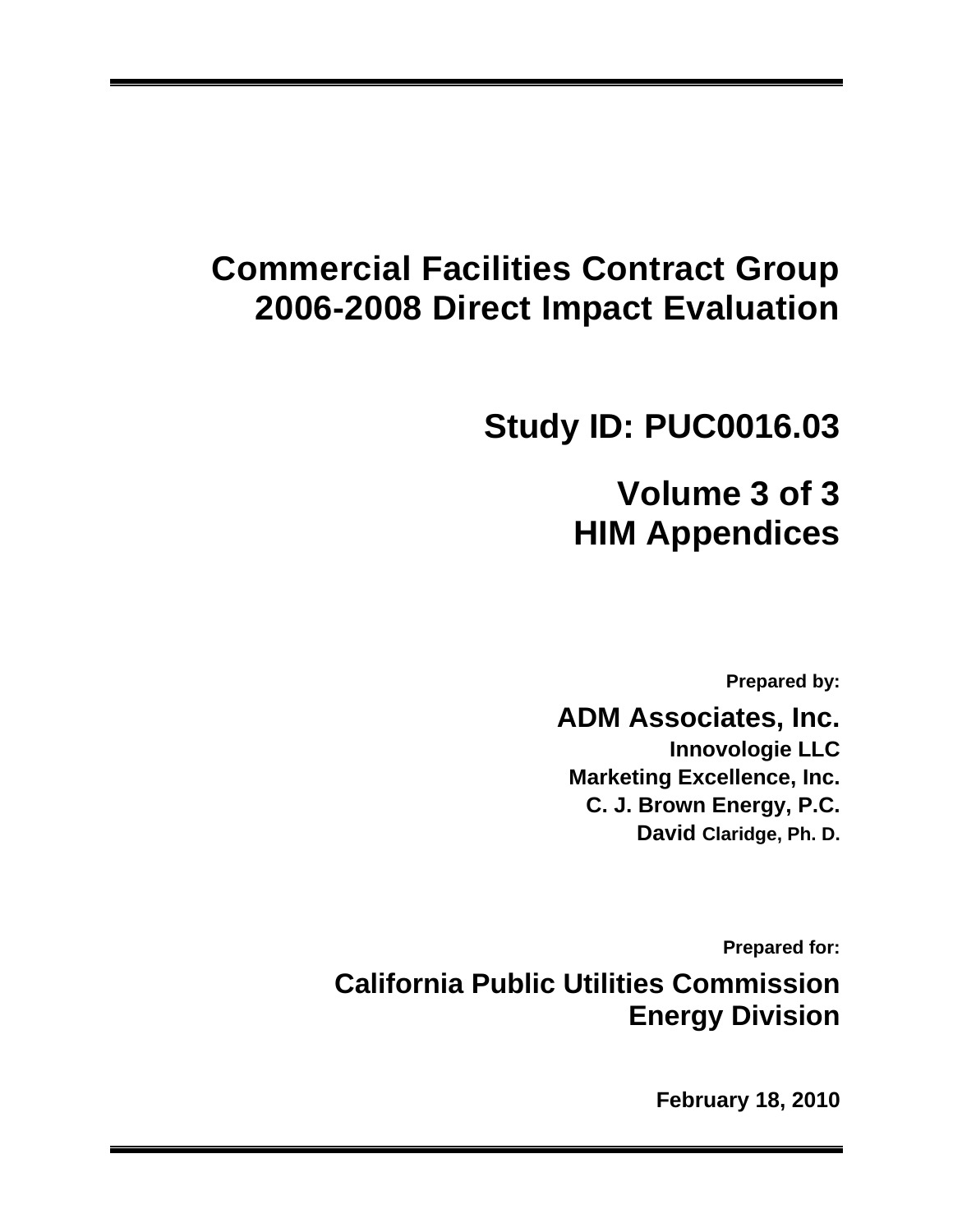## **ABSTRACT**

The Commercial Facilities Contract Group evaluated two market-sector focused incentive programs (PGE2005 and PGE2007) and to two high-impact measures, a.k.a. "HIMs" (strip curtains and door gaskets in refrigerated reach-in coolers and warehouses). The overall objective was to determine the gross and net electricity and natural gas savings and demand (kW) reduction resulting from participation in the programs during the 2006 through 2008 program years.

This document is Volume 3 of the Commercial Facilities Contract Group 2006-2008 Direct Impact Evaluation Final Report (STUDY ID: PUC0016.01) and includes Appendices (A-L). These appendices document the methods, results and processes for the evaluation of strip curtains and door gaskets in reach-in coolers and freezers and walk-in refrigerated warehouses. These documents include the methods for tracer gas testing, data collection, comparisons of treatment and control groups, and the net-to-gross analysis. We have also included other documents that explain our sample sizes and our parameters for energy savings.

The evaluation team developed a novel, first principles-based engineering analysis approach utilizing a tracer gas to determine infiltration rates calibrated to pre/post data on 19 nonparticipant sites. The models were then used to estimate energy usage for the HIM's based upon site-specific data collected at 40 commercial facilities. The strip curtain HIM achieved a gross realization rate for kWh of 0.42 and a net realization rate of 0.531 for an overall success of 0.23. The door gasket HIM achieved a gross realization rate for kWh of 0.03 and a net realization rate of 0.19 for an overall success of 0.01.

# **ACKNOWLEDGEMENT**

This document was prepared by the Major Commercial Evaluation Team managed by ADM Associates, Inc. for the California Public Utilities Commission (CPUC). This study was funded through the public goods charge (PGC) for energy efficiency and is available for download at www.calmac.org as document PUC0016.03.

# **DISCLAIMER**

Neither the CPUC nor any of their employees and agents: (1) make any written or oral warranty, expressed or implied, including, but not limited to those concerning merchantability or fitness for a particular purpose; or (2) assume any legal liability or responsibility for the accuracy, completeness, or usefulness of any information, product, process, method, or policy contained herein.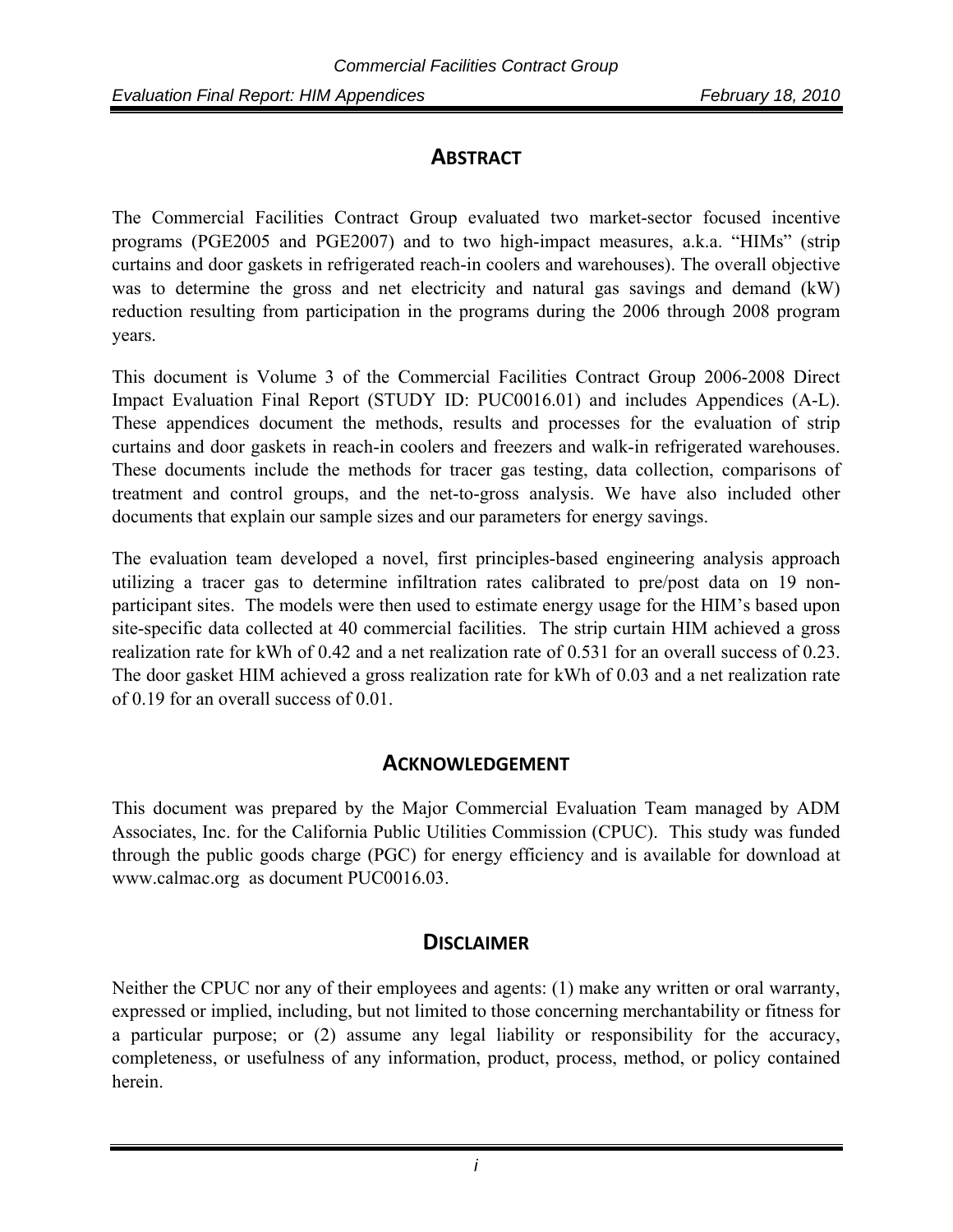TABLE OF CONTENTS

TABLE OF CONTENTS

#### ABSTRACT

- APPENDIX A Infiltration Due To The Stack Effect
- APPENDIX B Tracer Gas Testing Methodology
- APPENDIX C Uncertainty Analysis for Infiltration Tests
- APPENDIX D Updated Discharge Coefficients
- APPENDIX E Predictive Parameters for Energy Savings
- APPENDIX F Uncertainty Analysis
- APPENDIX G Comparison of Gasket Efficacies Among Treatment and Control Groups

APPENDIX H Sample Sizes for Door Gasket Field Measurements

APPENDIX I Potential Reasons for Disparity Between Ex-Post and Ex-Ante Energy Savings Estimations for Door Gaskets

- APPENDIX J Net-To-Gross Ratio for Door Gaskets
- APPENDIX K Net-To-Gross Ratio for Strip Curtains
- APPENDIX L Net-To-Gross Data Collection and Survey Guidance Instruments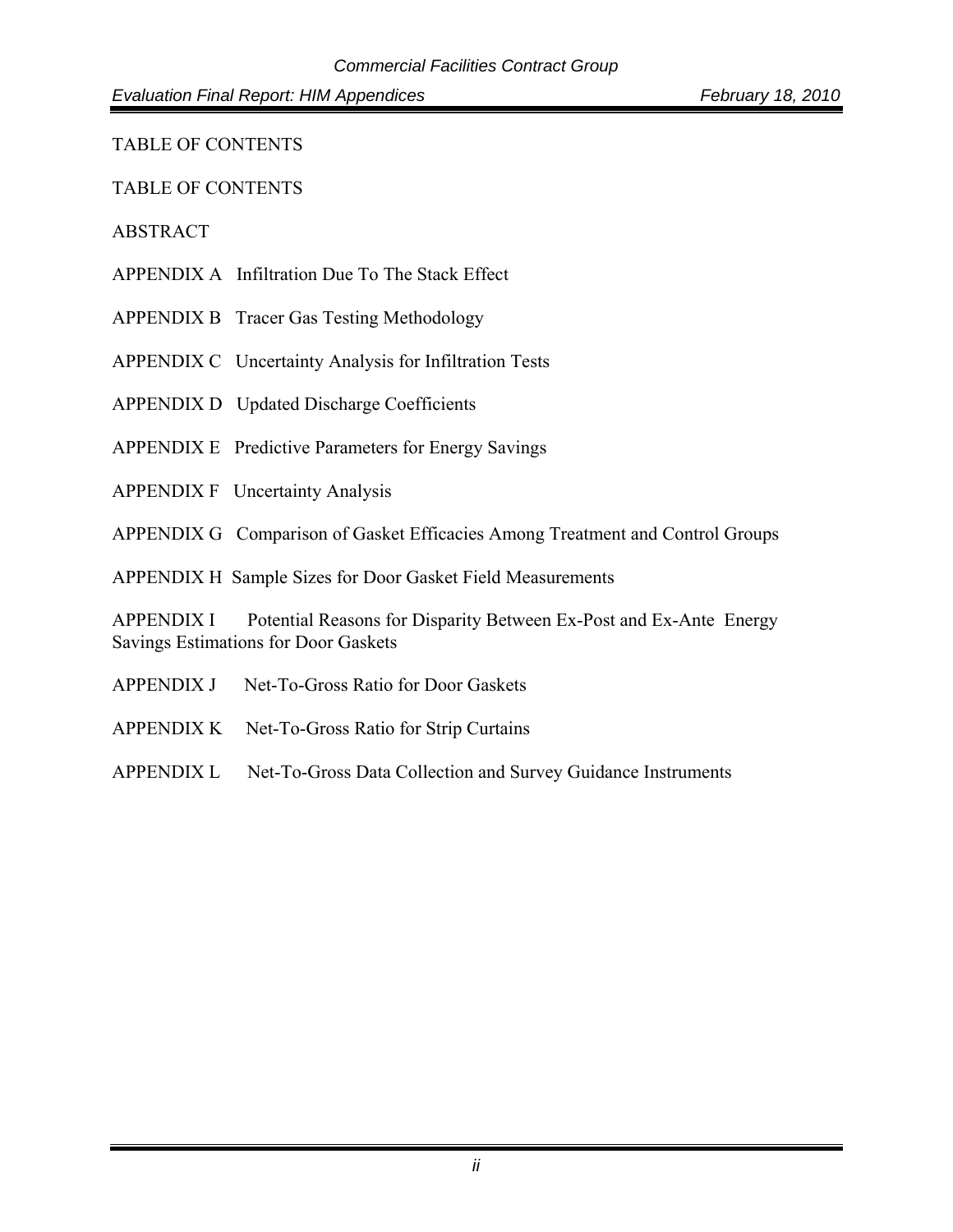# **APPENDIX A INFILTRATION DUE TO THE STACK EFFECT**

#### *Basic Theoretical Overview*

Prior to field visits, the utility "work papers" that detailed the energy savings estimation calculations associated with strip curtains were reviewed. The energy savings calculations are lengthy but straightforward. The refrigeration load due to infiltration is calculated through Equation A‐1 (ASHRAE, 2006):

#### Equation A-1:

$$
q_t = qD_t D_f (1 - \delta)
$$

Where,

 $q_t$  = the average heat gain over a 24 hour period

 $D_t$  = is the fraction of the time that the door is open

- $D_f$  = doorway flow factor, an empirically determined scale factor on the order of unity
- *δ* = effectiveness of strip curtain at thwarting infiltration (1=100% effective, 0=no strip curtains present)
- *q =* the refrigeration load due to infiltration for fully established flow (given below), Btu/h,

The refrigeration load due to infiltration for fully established flow is described fully in Equation A-1 (Gosney & Olama, 1975):

# **Equation A-1**  $q = 795.6 A (h_i - h_r) \rho_r (1 - \rho_i / \rho_r)^{0.5} (gH)^{0.5} F_m$

Where,

*q* = refrigeration load in Btu/h

 $A =$  doorway area, ft<sup>2</sup>

 $h_i$  = enthalpy of the infiltrating air, Btu/lb

*hr* = enthalpy of the refrigerated air, Btu/lb

 $\rho_i$  = density of the infiltration air, lb/ft<sup>3</sup>

 $\rho_r$  = density of the refrigerated air, lb/ft<sup>3</sup>

 $q =$  gravitational constant = 32.174 ft/s<sup>2</sup>

*H* = doorway height, ft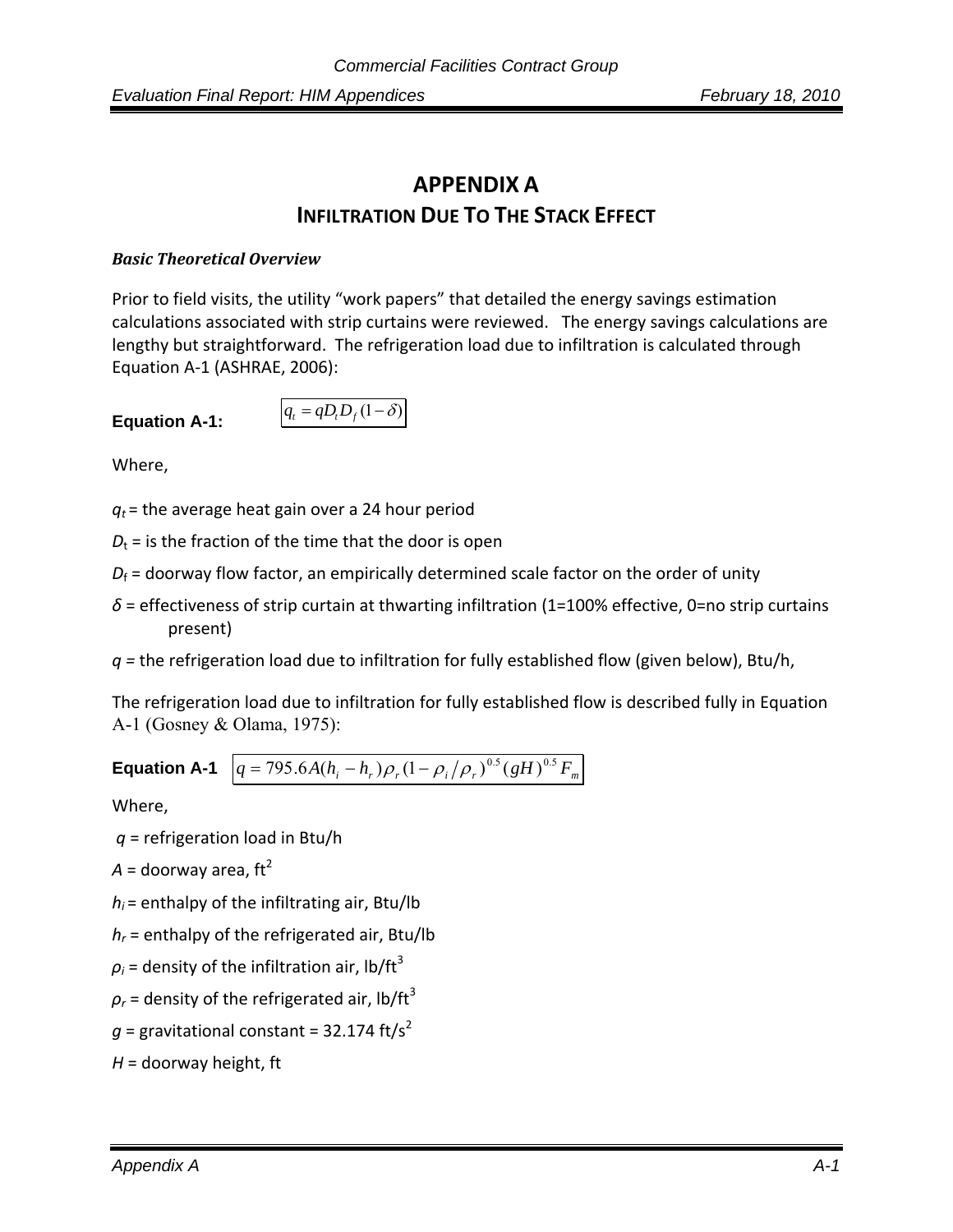*Evaluation Final Report: HIM Appendices February 18, 2010*

 $F_m$  is the density factor:

$$
F_m = \left(\frac{2}{1 + (\rho_r/\rho_i)^{\frac{1}{3}}}\right)^{\frac{3}{2}}
$$

The infiltration rate, in CFM, can be obtained from Equation A‐1 by removing the *(hi‐hr)ρ<sup>r</sup>* term. The resulting equation becomes:

**Equation A-3:** 
$$
Q = 795.6A(1 - \rho_i/\rho_r)^{0.5} (gH)^{0.5} F_m
$$

There is another simplified formula for the prediction of infiltration due to the stack effect (ASHRAE 2005).

## **Equation A-4:**  $Q = 60 C_p A \{((T_i - T_r)/T_i)(2g\Delta H_{NPL})\}^{0.5}$

Where,

Q = infiltration rate, measured in cubic feet per minute

 $A =$  doorway area, ft<sup>2</sup>

 $T_i$  = temperature of the infiltrating air,  $\textdegree$ R

 $T_r$  = temperature of the refrigerated air,  $\textdegree$ R

*g* = gravitational constant = 32.174 ft/s2

*ΔH<sub>NPL</sub>* = height to the neutral pressure level (effectively half the door height)

 $C<sub>D</sub>$  = discharge coefficient of the opening, for a single opening,  $CD = 0.4 + 0.0025$  |  $T<sub>i</sub>$  -  $T<sub>r</sub>$  |.

From an operational perspective, Equation A‐3 has the advantage that only the dimensions of the doorway and the temperatures of the refrigerated and surrounding spaces are necessary to determine the infiltration rate. Furthermore, the discharge coefficient  $C<sub>D</sub>$  above seems to be in better agreement with data than the discharge coefficient that is implicit in Equation A‐3. We modify Equation to better account for the case when the majority of the infiltration occurs through a single orifice. In this case, the neutral pressure level is half the height of the doorway to the walk‐in refrigeration unit. The refrigerated air leaks out through the lower half of the door, and the warm, infiltrating air enters through the top half of the door. We deconstruct the lower half of the door into infinitesimal horizontal strips of width *W* and height *dh*. Each strip is treated as a separate window, and the air flow through each infinitesimal strip is given by Equation. In effect, this replaces the implicit *wh1.5* (one power from the area, and the other from *ΔHNPL* ) with the integral from 0 to *h/2* of *wh'0.5 dh'* which results in *wh1.5/(3×20.5).* With this modification, Equation 7‐4 is recast as Equation A‐5:

**Equation A-5**  $Q = 20C_p A \{((Ti - T_r)/T_i)(gH)\}^{0.5}$ 

The variable *H* in the above equation is the entire doorway height. Equation A‐5 is somewhat easier to use because the only required inputs are readily available: the physical dimensions of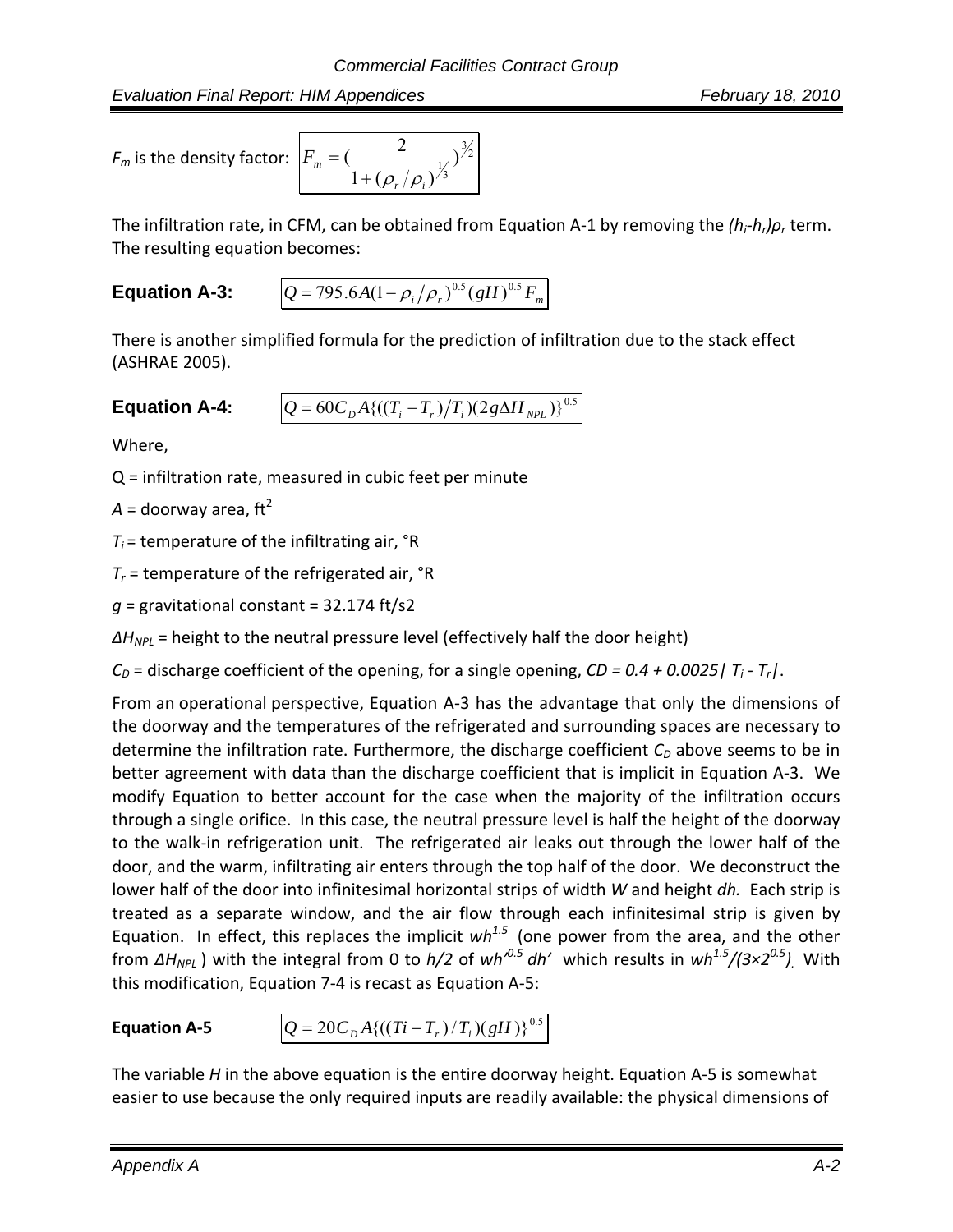the units and the temperatures of the refrigerated and surrounding spaces. Of course, enthalpies and densities will be needed to obtain an actual refrigeration load. The discharge coefficient C<sub>D</sub> typically takes on values 0.42-0.52 for the temperature regimes encountered. Although there is no formal discharge coefficient in Equation A‐3, the equation does contain an implicit assumption of  $C_D$  = 0.663. One of the goals of this study is to use data from a large number of walk‐in freezers, coolers, and refrigerated warehouse facilities to update the value or functional form of the discharge coefficient.

#### **Tracer Gas Measurements**

The infiltration rates are measured by tracer gas measurements using CO2 as the tracer gas. Assuming that there are no sources or sinks of CO2 inside the walk‐in units, the concentration of CO2 at a given time after the CO2 release is given by the following equation:

**Equation A-6:**  $C(t) = C_{out} + (C_0 - C_{out}) \exp(-\pi)$ 

Where,

 $C(t)$  = the CO<sub>2</sub> concentration inside the walk-in cooler or freezer at time *t*,

 $C_{out}$  = the outdoor  $CO<sub>2</sub>$  concentration,

 $C_0$  = the "initial"  $CO_2$  concentration inside the walk-in just after the gas has been released,

 $\tau$  = the infiltration rate into the walk-in box, in air changes per hour.

Equation A-6 is readily modified to accommodate local sources and sinks of  $CO<sub>2</sub>$ . However, preliminary measurements show stable  $CO<sub>2</sub>$  levels in well-sealed units with the doors closed. This indicates that there are no significant  $CO<sub>2</sub>$  sources or sinks inside the walk-in boxes.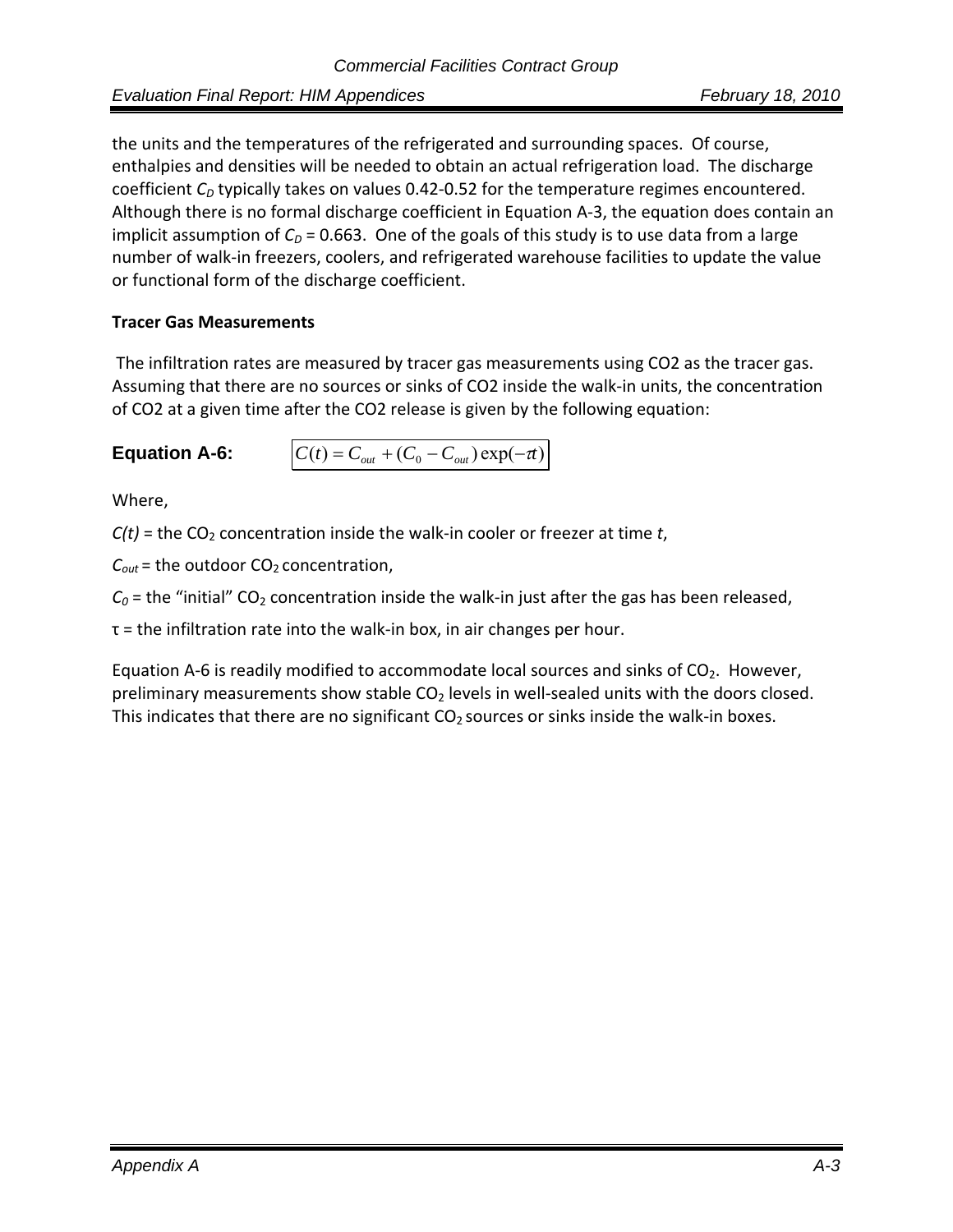# **APPENDIX B TRACER GAS TESTING METHODOLOGY**

The  $CO<sub>2</sub>$  levels inside and outside the unit are measured by Telaire 7001 Non-Dispersive Infrared (NDIR) sensors and are logged by HOBO loggers. The sensors are specified to work in temperatures ranging from 32 °F to 122 °F. To ensure proper function of the NDIR sensors in the freezers and coolers, the sensors are housed in a custom‐built, insulated box equipped with heating coils and a fan that passes heated air over the sensor. The air temperature inside the box can be adjusted to be between 30 °F and 60 °F above ambient conditions. The fan reduces the response time of the  $CO<sub>2</sub>$  sensor because the response time is not limited by the sensing technology or the digitization process, but rather by diffusion of air to the sensor. In addition to  $CO<sub>2</sub>$  levels, the temperature and humidity levels are logged by HOBO loggers placed inside and outside the cold boxes. To capture any potential temperature gradient between the front and rear of large walk‐in units, two temperature loggers are used: (1) a thermocouple and HOBO combination just inside unit, aligned with the center of the doorway and (2) a Temperature/RH HOBO near the back end of the unit. The temperature sensor near the front of the unit is placed at ground level to capture the temperature of the air as leaves the unit. Up to six separate tests are conducted on a walk‐in unit:

- 1. Measurement of infiltration with the door open and the strip curtains in place
- 2. Measurement of infiltration with the door open and the strips removed
- 3. Measurement of infiltration with the door closed and sealed to capture any leakage through other orifices and cracks (e.g. gaskets of reach‐in doors for walk‐in/reach‐in units)
- 4. Measurement of infiltration for an ingress/egress test (field technicians pass through the strip curtains – the disturbance of the strip curtains makes them less effective for a short amount of time)
- 5. A series of three tests with the strips removed:
	- The door is opened for 15 seconds, and closed for three minutes
	- The door is opened for 30 seconds, and then closed for three minutes
	- The door is opened for 45 seconds, and then closed for three minutes.

The first three tests are conducted without exception for all sites. The last two tests are conducted if time allows. In particular, the last test is designed to address two purposes

- 1) For small freezer units, the changes in the  $CO<sub>2</sub>$  levels are so fast that they challenge the response‐time of the Telaire 7001 sensor. The methodology above enables the sensor to accurately capture the  $CO<sub>2</sub>$  levels prior to and after the door openings.
- 2) For small freezers, the high air exchange rates that occur in the absence of strip curtains (often in excess of one air exchange per minute) causes significant warming of the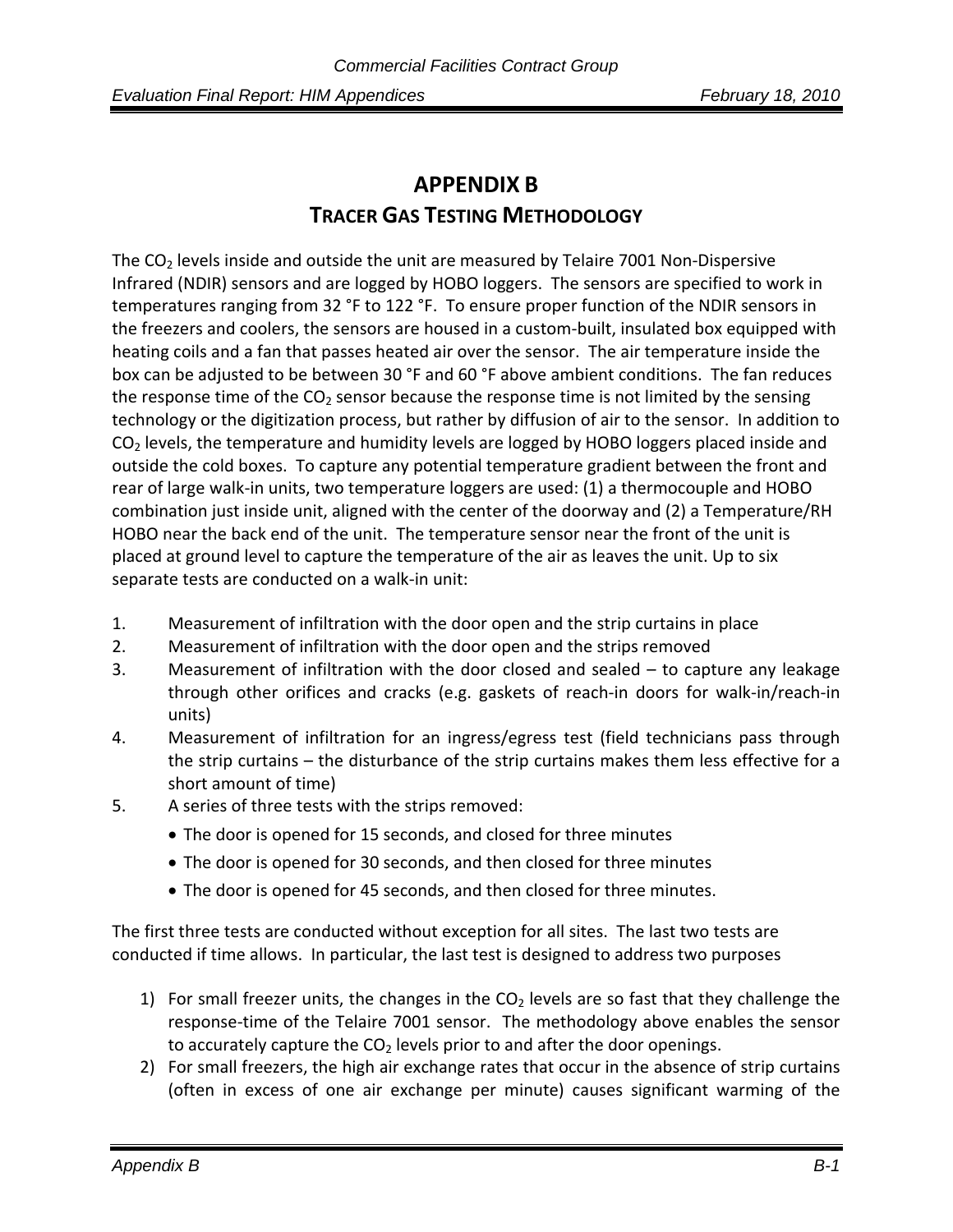'refrigerated' air, which in turn diminishes the pressure differential that drives the infiltration process. Therefore, the infiltration rates diminish appreciably during the course of a test. Comparison of the data from the 15‐second, 30‐second, and 45‐second tests captures this phenomenon.

The decays of the  $CO<sub>2</sub>$  inside the unit are fit with exponential functions, similar to Equation A-6, that have all parameters fixed by field data except for the air exchange rate,  $τ$ . The air exchange rate that results in the best fit of the data (automated and determined by  $\chi^2$ minimization) is taken as the measured air exchange rate and converted into the actual air flow in CFM using the volume of empty space in the unit. The volume of the empty space is measured using two separate techniques. The first method, called the 'emptiness factor judgment method', involves an actual measurement of the interior dimensions of the unit, and the estimation of the 'emptiness' of the unit. On average, the units are estimated to be approximately 80% empty. A second method, called the 'gas release calculation' method involves comparison of the rise in  $CO<sub>2</sub>$  levels associated with the introduction of a known amount of  $CO<sub>2</sub>$  (the field technicians calculate, record, and release the amount of gas required to raise the  $CO<sub>2</sub>$  concentration to 2,500 ppm. Both methods provide similar estimates of the volume of empty space. Compared to the 'emptiness factor judgment' method, the 'gas release calculation' method is more prone to error for small volumes that may only require two or three seconds of tracer gas release at 10 CFM. However, larger volumes require much longer release times and the amount of gas released is known with much higher accuracy Figure B‐1 shows data from three tests on a large walk‐in/reach‐in unit at a convenience store.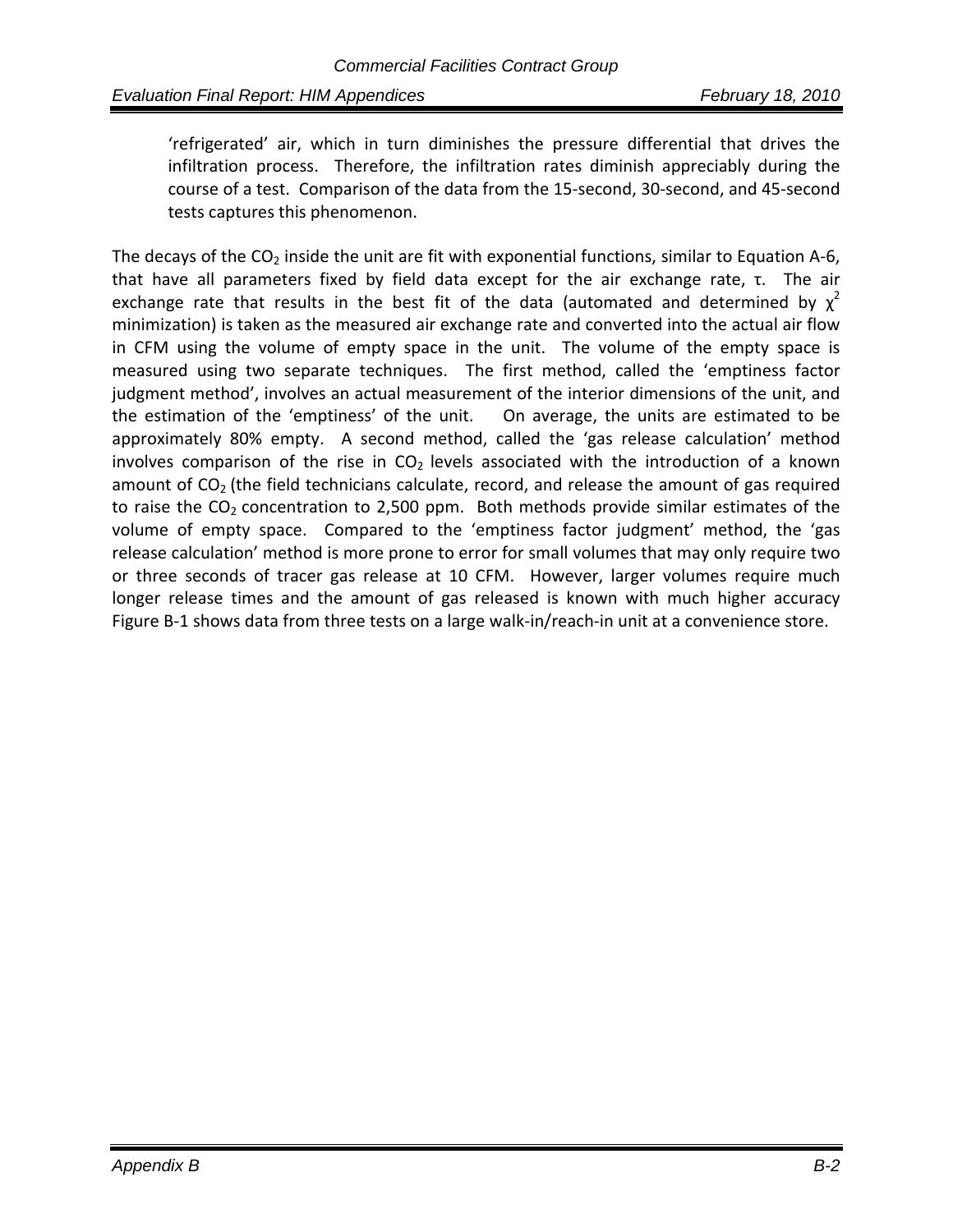

**Figure B-1 Data from Testing a Large Walk-In / Reach-In Beverage Cooler**

In Figure B-1, the solid green profile corresponds to the  $CO<sub>2</sub>$  concentrations inside the unit. There are three releases of tracer gas that occur at approximately 10:03 AM, 10:30 AM, and 10:52 AM. The second test has the sharpest drop in  $CO<sub>2</sub>$  levels and corresponds to the "door open, no strip curtains" case. The dashed red line shows the exponential fit function that is used to determine the air exchange rate. This particular unit is a large walk‐in beverage cooler with 12 glass reach-in doors on one side. The last test corresponds to the door-closed test, and indicates that there is significant leakage through the reach-in door-gaskets. Interestingly, there is a relatively sharp drop in the  $CO<sub>2</sub>$  levels at about 11:04 AM, which corresponds to a customer opening a reach-in door. Typically, only the walk-in/reach-in units demonstrate significant leakage when the doors are closed. In assessing the efficacy of the strip curtains, the leakage that occurs when the doors are closed is subtracted from both leakages that are measured with and without strip curtains. Thus, the efficacies of the strip curtains are obtained by the formula:

**Equation B-2:** 
$$
\delta = (Q_{No\text{Curtains}} - Q_{\text{Curtains Present}})/(Q_{No\text{Curtains}} - Q_{\text{DoorClosed}})
$$

The infiltration tests for the refrigerator gaskets follow a similar procedure. Figure B‐2 shows data from infiltration tests on a display case. The slow decline in  $CO<sub>2</sub>$  levels between minutes 30 and 70 correspond to leakage with the doors taped shut and to leakage with the gaskets in the "as is" condition. There is no discernable difference in the slope of the  $CO<sub>2</sub>$  levels (green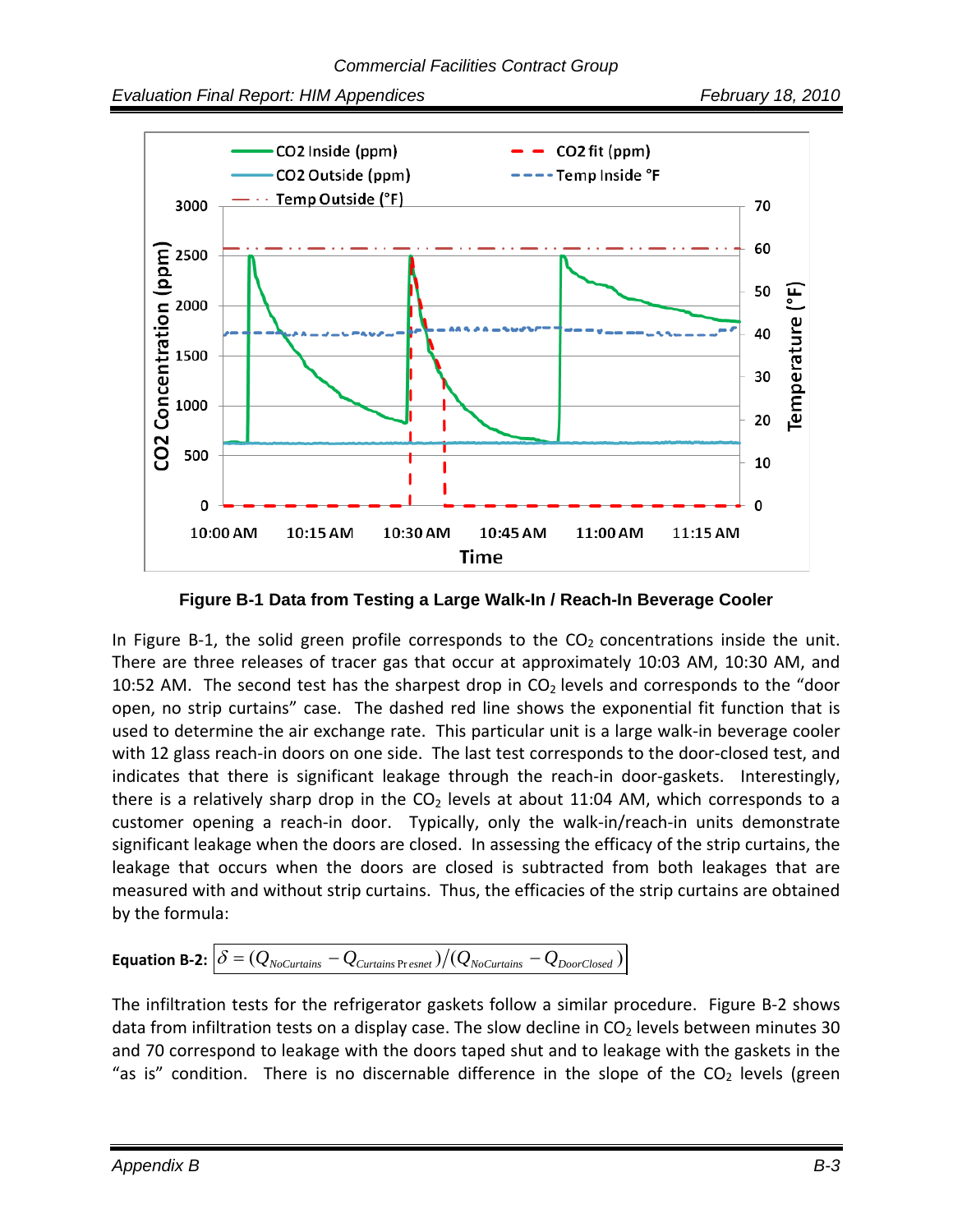profile), suggesting that there is very little leakage. On the other hand, when two gaskets are removed around minute 77, the  $CO<sub>2</sub>$  levels drop precipitously.



**Figure B-2. Date from testing a frozen food display case.**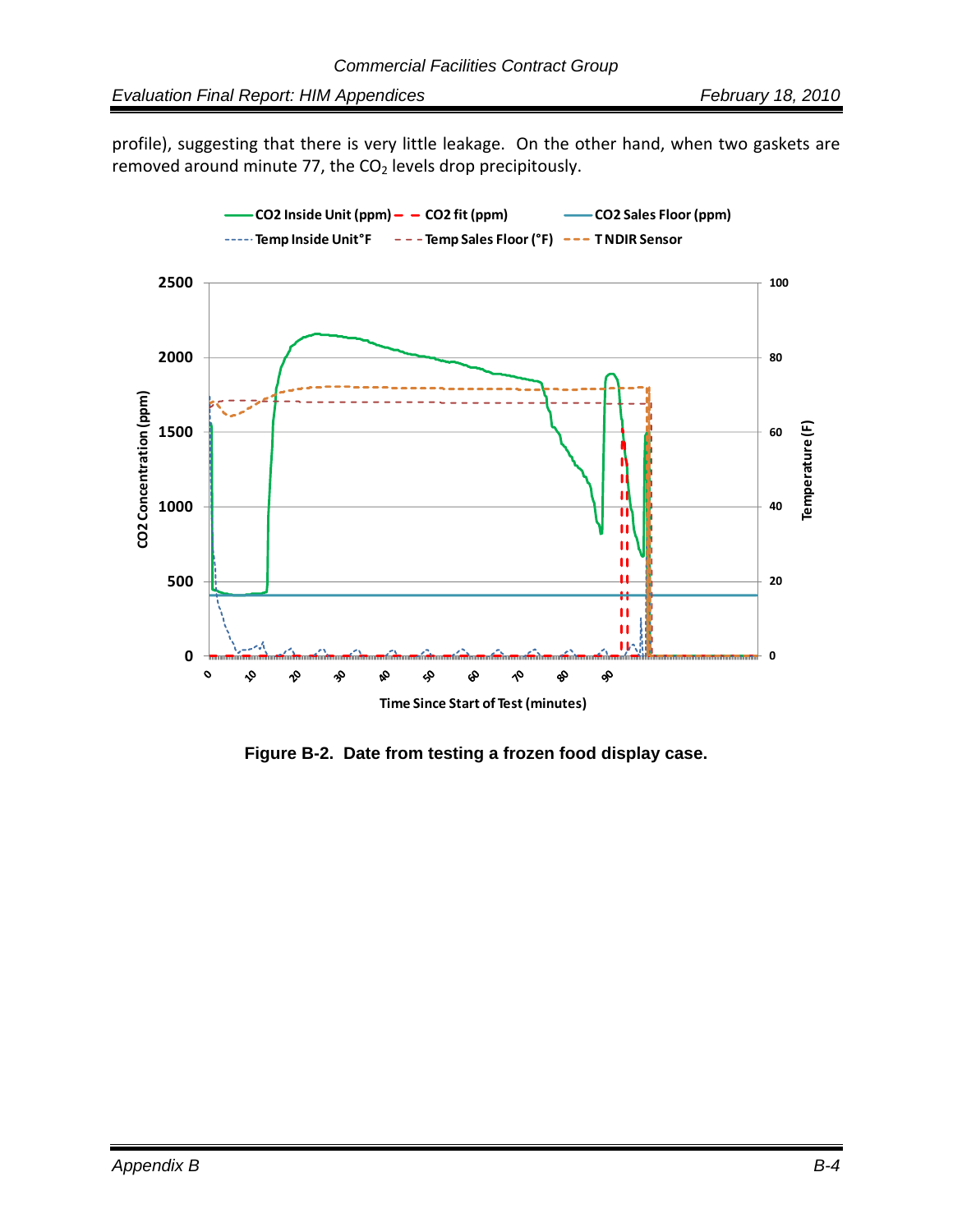# **APPENDIX C UNCERTAINTY ANALYSIS FOR INFILTRATION TESTS**

The infiltration tests determine a curtain's efficacy and the particular discharge coefficient for a site. There are several measurements and assessments that contribute to the uncertainty of the measurement in the infiltration rate and in the curtain efficacy. The nature of these uncertainties and our efforts to minimize their impacts are discussed below.

#### *Telaire 7001 CO2 Sensor*

The air exchange rate is measured through fitting an exponential decay of  $CO<sub>2</sub>$  levels. We log the  $CO<sub>2</sub>$  levels both inside and outside the walk-in units with separate Telaire  $CO<sub>2</sub>$  sensors. A calibration offset between the two sensors would cause a bias in the determination of the air exchange rate. Although we calibrated all sensors to a standardized 2000 ppm gas mixture, we still found issues in the field, such as store employees congregating near the  $CO<sub>2</sub>$  sensor outside the walk-in and causing a false CO<sub>2</sub> signal. This problem was solved offline by relying solely on the  $CO<sub>2</sub>$  sensor that is placed inside the walk-in unit. During the set up procedure for our tests, there is a five to ten minute interval before the introduction of  $CO<sub>2</sub>$  into the walk-in when the  $CO<sub>2</sub>$  sensor is logging inside the walk-in. At this time, the  $CO<sub>2</sub>$  level inside and outside the walkin are most likely in equilibrium. The  $CO<sub>2</sub>$  content of the infiltrating air is assessed from the readings at this time. The reliance on a single  $CO<sub>2</sub>$  sensor for the tests has a marked advantage in that the partial derivative of the air  $CO<sub>2</sub>$  decay rate with respect to any offset or scale in the calibration that is constant in time is identically zero. In our uncertainty analysis, we do account for the contribution of the uncertainty in the assessment of outside  $CO<sub>2</sub>$  levels to the overall measurement uncertainty, which is small in comparison to the uncertainties we faced in reading from two separate outdoor sensors.

The time response of the sensor to  $CO<sub>2</sub>$  levels is more important in that it can directly influence the measured air exchange rate. The manufacturer claims that the  $CO<sub>2</sub>$  sensor has a response time of one minute. Although most of our tests last much longer than one minute, some of the smallest walk-in freezers can experience a 2000ppm drop in the  $CO<sub>2</sub>$  concentration in about one minute. We have taken steps to maximize the length of the tests for the small freezers and to minimize the response time of the  $CO<sub>2</sub>$  sensors. To maximize the length of the tests, we use a voltage divider on the output of the  $CO<sub>2</sub>$  sensor. The sensor is capable of 0-5V output, corresponding to 0 to 5000ppm  $CO<sub>2</sub>$  concentrations. The HOBO loggers, however, take a 0-2.5V input. A voltage divider transforms a 5V output from the  $CO<sub>2</sub>$  sensor to a 2.5V input for the HOBO logger. This allows us to fit the  $CO<sub>2</sub>$  levels as they drop from 5000 ppm to near ambient levels and lengthens the duration of the tests, minimizing any effects that may be due to the sensor's response time. A second important step is to minimize the sensor's response time. An NDIR sensor's response time is not limited by the analog sensor or digitization electronics. The response time is limited by the rate at which the air diffuses into the sensing chamber. We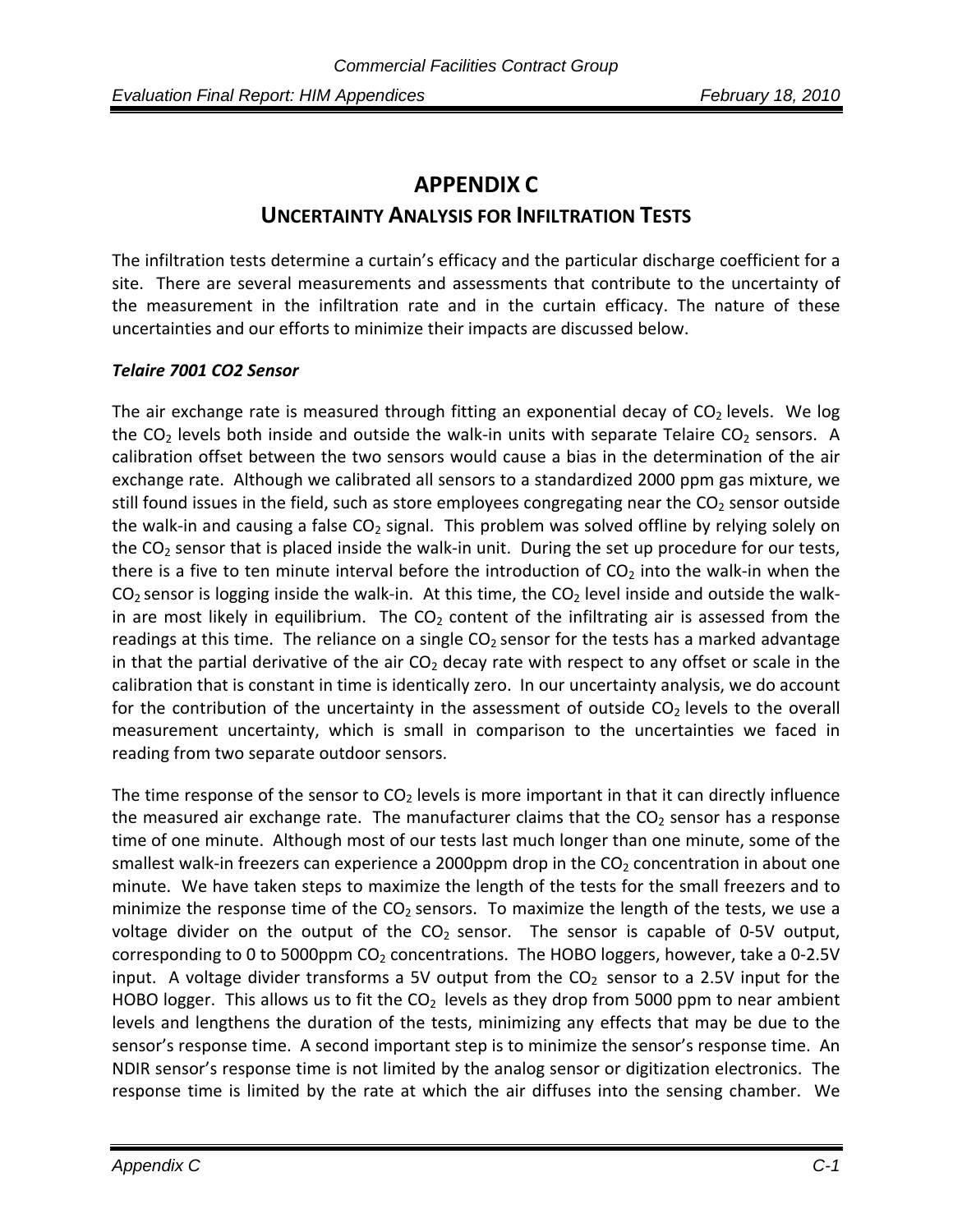encase the CO<sub>2</sub> sensor in a custom made box that uses a computer fan<sup>1</sup> to draw air over the NDIR sensor.

#### *HOBO Temperature and Thermocouple Loggers*

We use a combination HOBO U12 thermocouple loggers and HOBO U10 temp/rh loggers to log the temperature inside the walk-in box. The accuracy of the thermocouple loggers is  $+/- 2.7$  °F. And the accuracy of the Temp/RH loggers is +/- 0.7 °F. The thermocouple loggers are preferred over the Temp/RH loggers due to their superior response time.

#### *Volume of Walk‐In Coolers*

The measurement uncertainty in the gross volume of the walk-in coolers is negligible  $-$  it is measured by a tape-measure. The net volume, the volume of the empty walk-in minus the volume of the product stored within the walk‐in, is more difficult to assess. The net volume is used in converting the air exchange rate from the infiltration tests to an infiltration rate in cubic feet per minute. The net volume results from applying an 'emptiness factor' to the gross volume. The emptiness factor relies on the field technician's judgment, yet it may be revised by the analyst based on two supporting bodies of evidence. Firstly, the analyst can use pictures of the walk-in to make an independent judgment of the emptiness factor. A better method, however, which is only valid for larger volumes, is to compare the rise in concentration of  $CO<sub>2</sub>$ to the amount of  $CO<sub>2</sub>$  released. The amount of  $CO<sub>2</sub>$  released is recorded by the field technicians as the duration of gas release at standardized 10 CFM. Lastly, the reported 'emptiness factors' by the various technicians are analyzed to identify technicians who may have a consistent bias that is either high or low. The gross volume measurements, after being adjusted with the emptiness factors, show good correspondence to the volumes as measured by the gas-release method. Estimated volumes by the two methods are plotted against each other in Figure C-1. We take a 10% uncertainty in the assessment of the gross volume. This uncertainty is by far the largest contributor to the overall uncertainty in the measurement of the infiltration rates, discharge coefficients, and curtain efficacies.

1

<sup>&</sup>lt;sup>1</sup> The boxes were created during a previous collaboration with Texas A&M University. The boxes, custom made by A&M graduate students, originally housed  $CO<sub>2</sub>$  and CO sensors.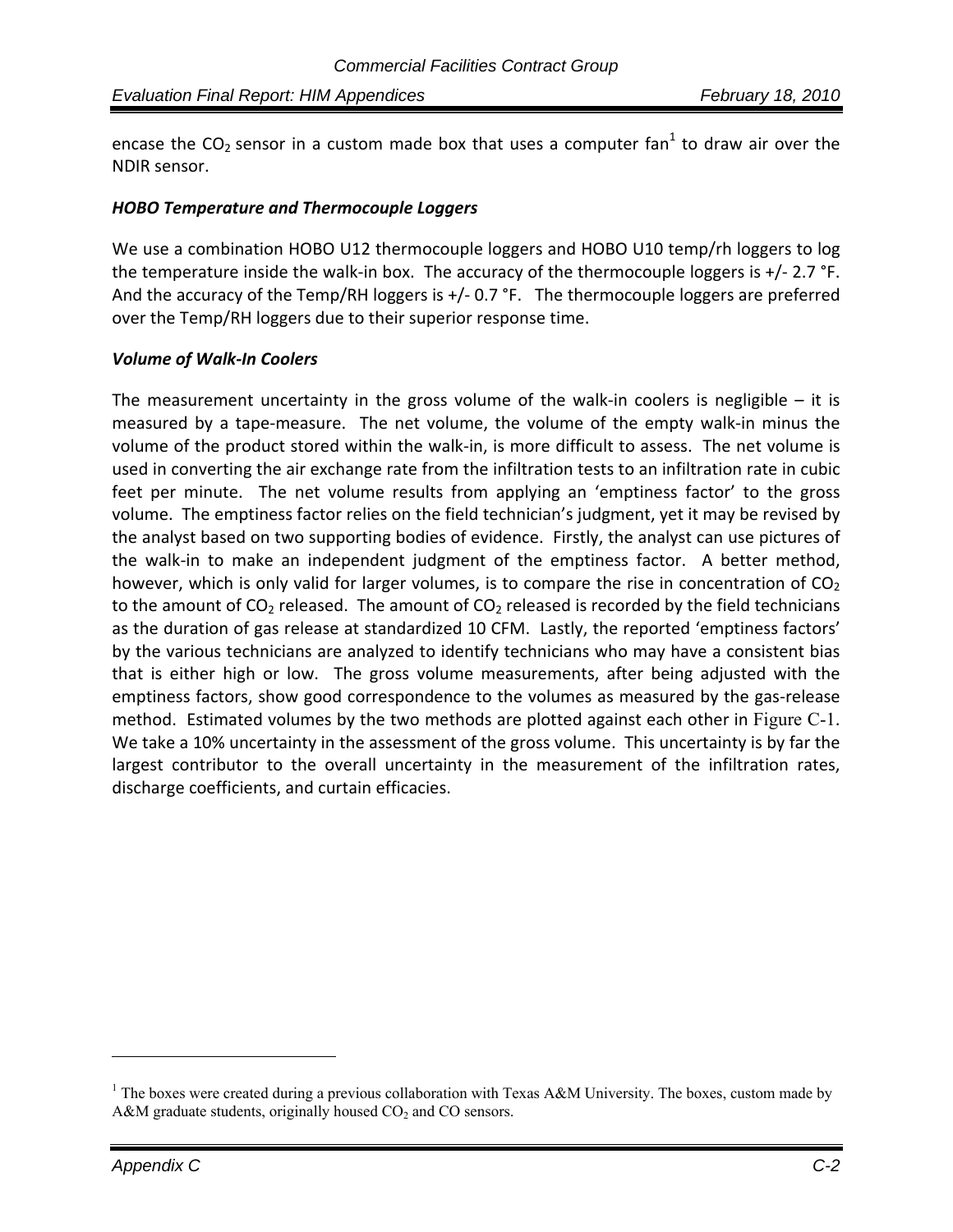

**Volume Measurement**

**Figure C-1. Comparison of Two Volume Measurement Methods** 

The volumes for the display cases in the door-gasket tests are determined by the gas-release method. We use a number of 16-gram  $CO<sub>2</sub>$  dispensers, so the amount of  $CO<sub>2</sub>$  released is known with a very high degree of certainty.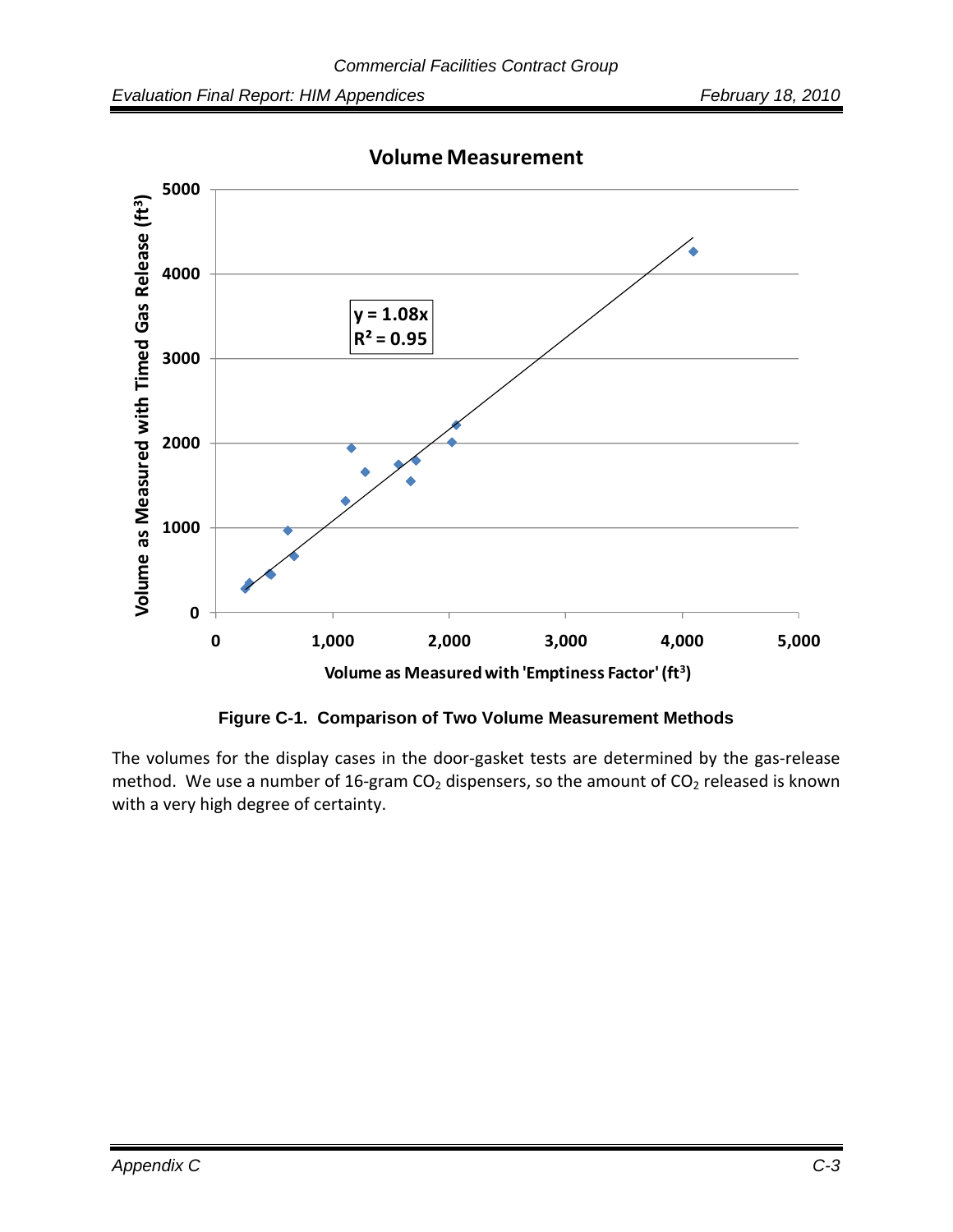# **APPENDIX D UPDATED DISCHARGE COEFFICIENTS**

There are two similar model equations that are often used to describe infiltration from the stack effect. They are both modifications or approximations of Tamm's equation<sup>1</sup>. The first one is as follows<sup>2</sup>:

**Equation D-3:**  $Q = 795.6 A (1 - \rho_i / \rho_r)^{0.5} (gH)^{0.5} F_m$ 

Where,

*Q* = infiltration rate, in cubic feet per hour

 $A =$  doorway area, ft<sup>2</sup>

 $\rho_i$  = density of the infiltration air, lb/ft<sup>3</sup>

 $\rho_r$  = density of the refrigerated air, lb/ft<sup>3</sup>

 $g =$  gravitational constant = 32.174 ft/s<sup>2</sup>

*H* = doorway height, ft

 $F_m$  is the density factor:

$$
F_m = \left(\frac{2}{1 + (\rho_r/\rho_i)^{\frac{1}{3}}}\right)^{\frac{3}{2}}
$$

The density factor, *Fm* is of academic importance only. The factor is about .98 for a 40 °F temperature differential, and .97 for a 60 °F differential. One can easily absorb the factor into an overall multiplicative factor. The factor 795.6 is a product of 3600, which comes from converting units from seconds to hours, an integration constant of 1/3, and a *discharge coefficient of* 0.66, which is a constant that relates the predicted air flow to measured air flow. Pham and Olivier, in 1983, published a discharge coefficient of 0.68. In addition to the implicit discharge coefficient of 0.66 in Equation D‐3, there is an additional *doorway flow factor* of 0.8 recommended by ASHRAE and used by the IOUs. The effective empirical constant used by the IOUs is 0.531, the product of the discharge coefficient and the doorway flow factor.

There is another simplified formula for the prediction of infiltration due to the stack effect (ASHRAE 2005).

 $\overline{a}$ 

<sup>1</sup> *Kalterveluste durch kuhlraumoffnungen*. Tamm W,.**Kaltetechnik-Klimatisierung** 1966;18;142-144

<sup>2</sup> . *Heat and Enthalpy Gains Through Cold Room Doorways,* Gosney, W.B., and H.A.L. Olama, **Proceedings of the Institute of Refrigeration,** 1975 72: 31-41. We have removed from this equation the factor that describes infiltration load, so that a flow is predicted.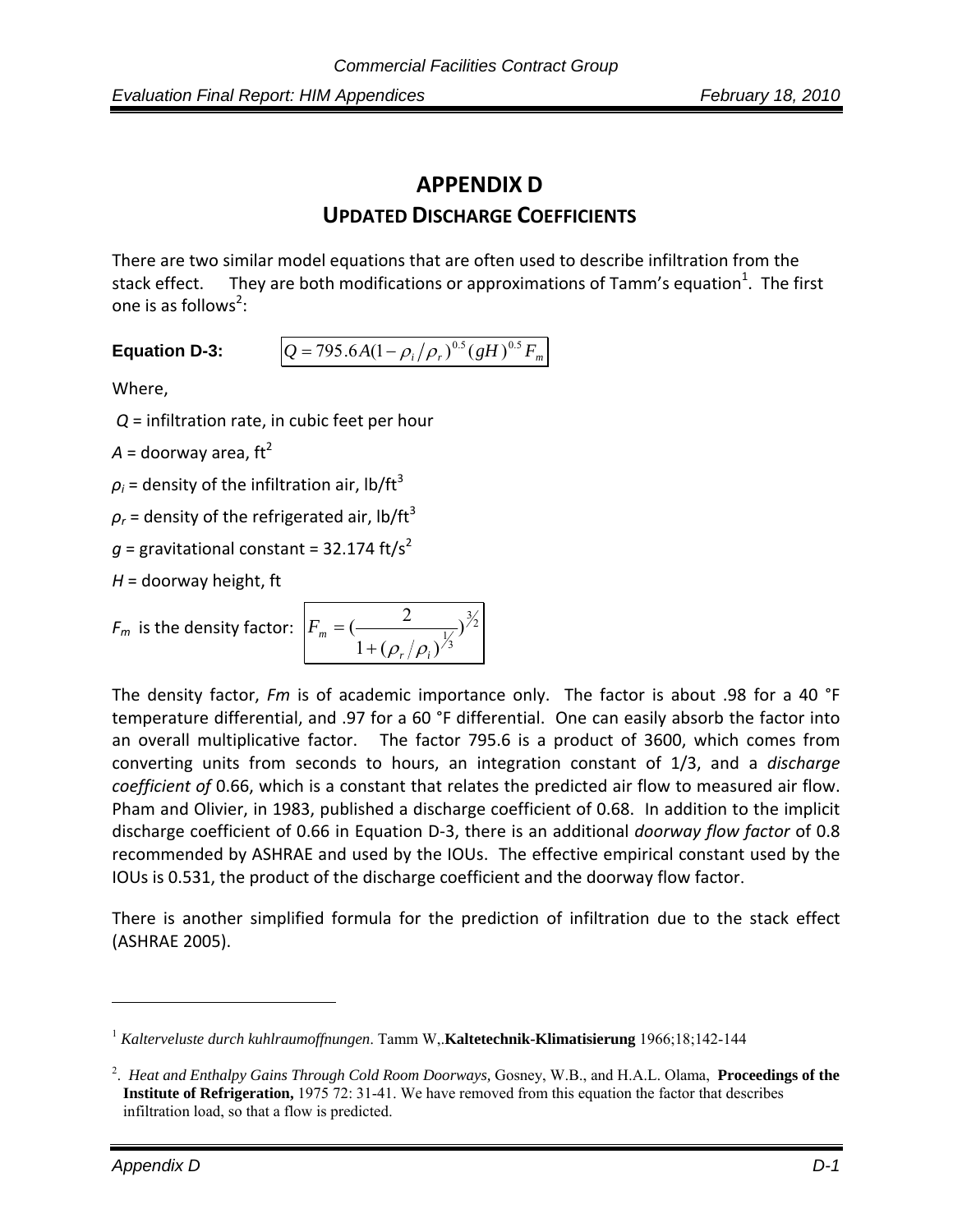*Evaluation Final Report: HIM Appendices* February 18, 2010

**Equation D-4:**  $Q = 20C_pA\{((Ti - T_r)/T_i)(gH)\}^{0.5}$ 

Where,

Q = infiltration rate, measured in cubic feet per minute

 $A =$  doorway area, ft<sup>2</sup>

 $T_i$  = temperature of the infiltrating air,  $\textdegree$ R

 $T_r$  = temperature of the refrigerated air,  $\textdegree$ R

 $q =$  gravitational constant = 32.174 ft/s2

 $H =$  height of the doorway

 $C_D$  = discharge coefficient of the opening, for a single opening,  $C_D$  = 0.4 + 0.0025 |  $T_i$  -  $T_r$  |.

The discharge coefficient  $C_D$  (Kiel and Wilson, 1986) typically takes on values 0.42-0.52 for the temperature regimes encountered.

We measured the discharge coefficient directly by comparing the results of our tracer gas measurements to

Equation D-4. The measured discharge coefficients are summarized in Table D‐1 below.

|                                                               | <b>Coolers</b> | <b>Freezers</b> | <b>Refrigerated Warehouses</b> |
|---------------------------------------------------------------|----------------|-----------------|--------------------------------|
| <b>Evaporator fans near</b><br>doorway and blowing<br>air out | 0.49           | 0.49            | N/A                            |
| No interference from<br>evaporator fans                       | 0.35           | 0.42            | 0.42                           |

**Table D-1. Average Discharge Coefficients by Category.** 

In Figure , the discharge coefficients are plotted against the unit volumes for sites that did not have forced air exchange due to evaporator fans. The factor tends toward 0.42 as the volume grows.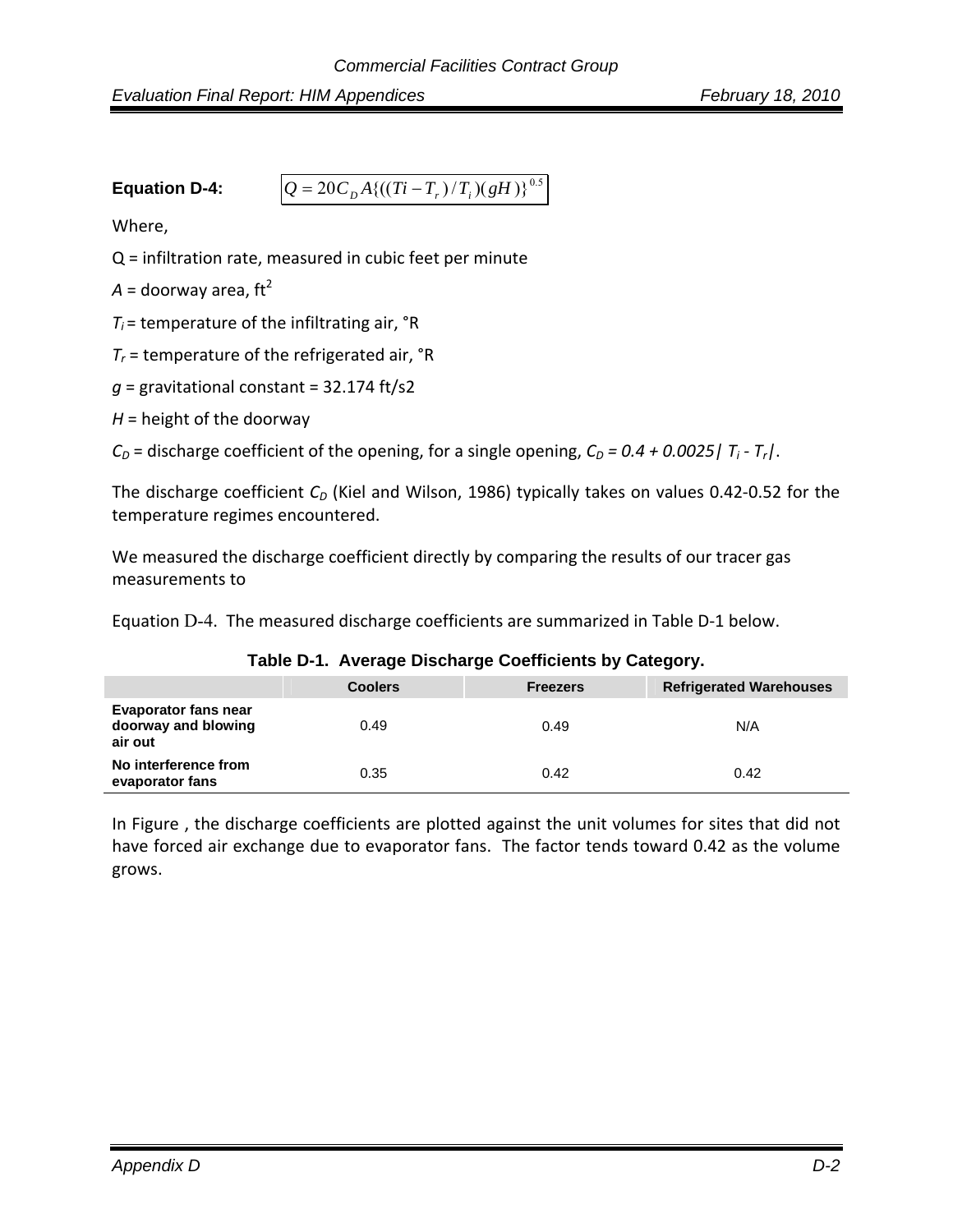

**DischargeCoefficient(Measured, ADM 2009)**

#### **Figure D-1 Measured Discharge Coefficient vs. Gross Volume of Walk-in or Warehouse unit.**

In large warehouses, there is little variation in the discharge factor because (1) there is little product stacked immediately near the doorway that may provide resistance to the infiltrating air and (2) the relatively large doors reduce the impact of boundary effects near the edges of the doorway. There is much more spread in the distribution of discharge coefficients for the smaller walk-in coolers and freezers. However, we have developed a discharge function that predicts the discharge coefficient for cases where there is no interference from evaporator fans. The discharge coefficient is a function of the unit volume and the temperature differential between the refrigerated and temperature airs:

#### **Equation D-5**

$$
\begin{cases}\nC_D = 0.425, & V \ge 6000 \, ft^3 \\
C_D = 0.525 - 0.033 \times \ln(\min(V, 3000)) + 0.00262 \times (T_{Infilterating} - T_{Refrigerated}), & V < 6000 \, ft^3\n\end{cases}
$$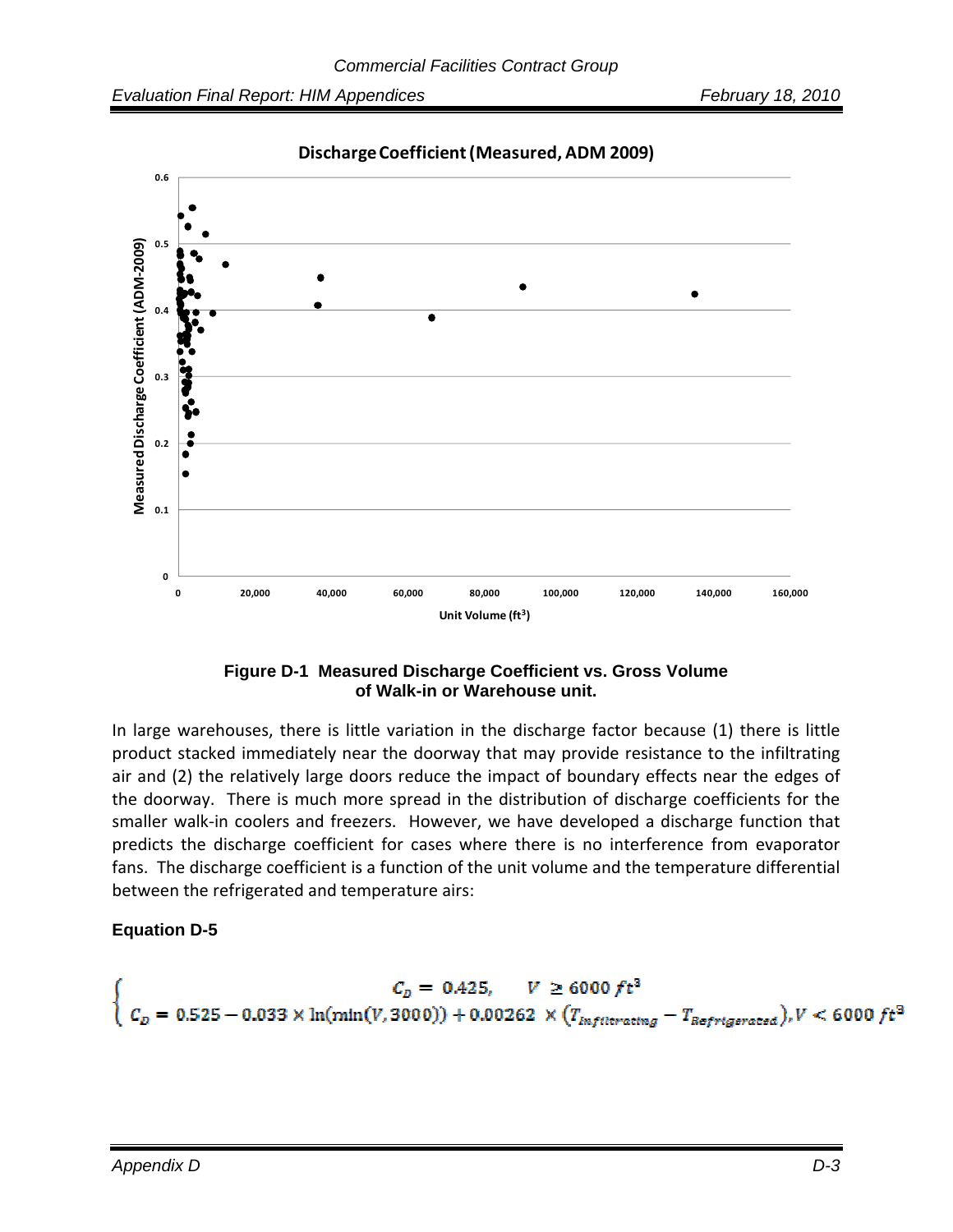*Evaluation Final Report: HIM Appendices February 18, 2010*

Figure D-2 plots three calculated discharge coefficients against our measured discharge coefficients. The constant discharge coefficient used by the IOUs is shown by the green triangles. The discharge coefficient proposed by Kiel and Wilson is shown by the red circles<sup>3</sup>. The discharge coefficient developed in the course of this study is shown by the blue diamonds. The discharge coefficient used by the IOUs will result in an overestimation of the energy savings, particularly for walk‐in coolers.



**Figure D-2 Calculated discharge coefficients vs. measured discharge coefficient.** 

 $\overline{a}$ 

 $3$  Note that, an adjusted version of Kiel and Wilson seems to fit the data very well for some sites, but not for other. Our regression was optimized with this particular M&V effort in mind. The overall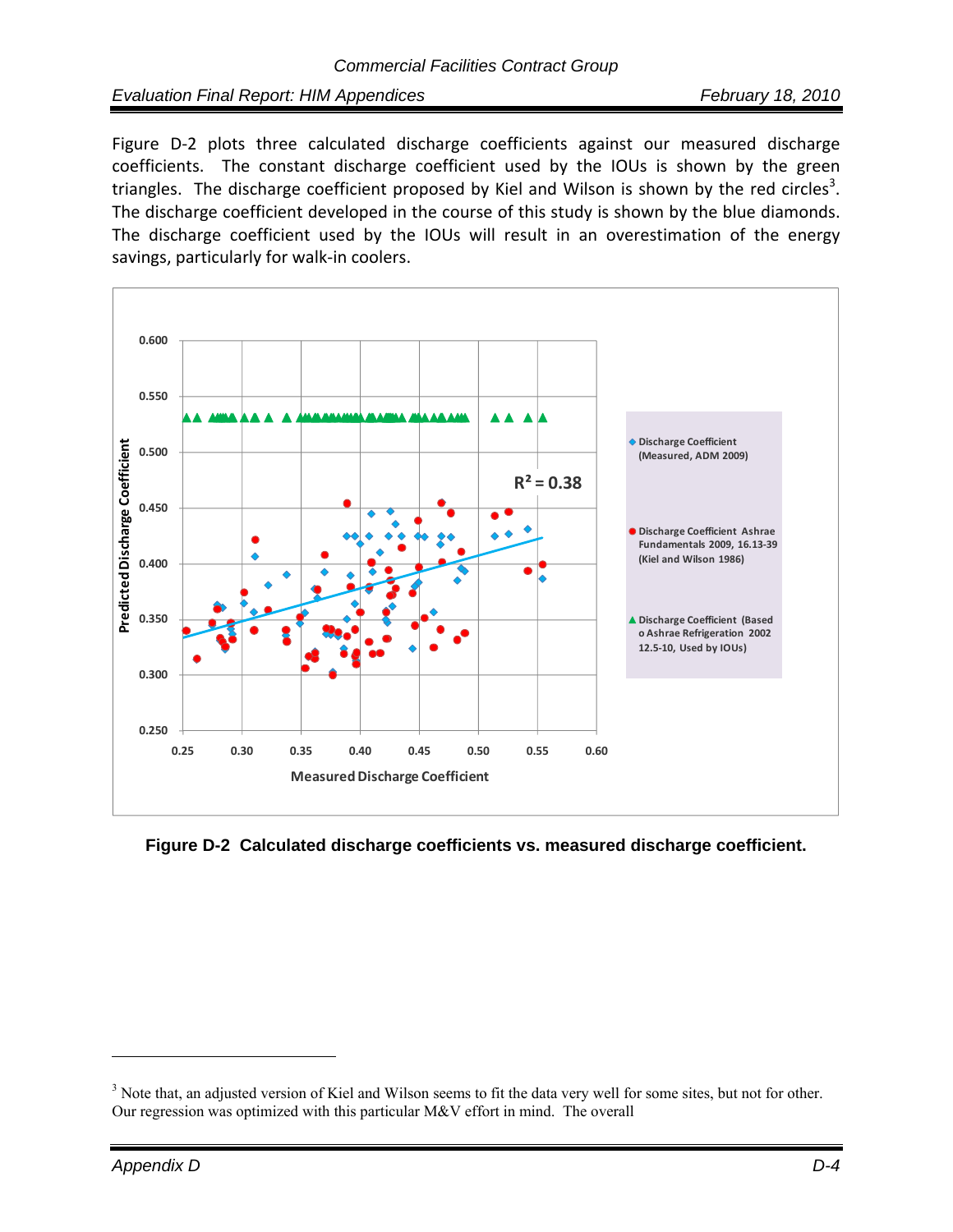# **APPENDIX E**

## **PREDICTIVE PARAMETERS FOR ENERGY SAVINGS**

The following parameters have the greatest influence on the energy savings achieved per square foot of strip curtain installed on a cooler or freezer door $^1$ .

- i. Door open time.
- ii. Temperature differential between infiltrating and refrigerated airs.
- iii. δ*Efficacy*: the difference between efficacies of the new strip curtains and of the old infiltration barriers, if any existed prior to installation of the rebated strips.

The three most influential factors can be reduced to one factor by simple multiplication. First, the door open time and the average temperature difference between the refrigerated and infiltrating airs (average is weighted by the door‐open time) are combined by multiplication. The resulting variable, called *DegreeDays<sub>Open</sub>* herein, is akin to the *DegreeDays* variable used for building cooling load calculations.

# **Equation E-6:** DegreeDays<sub>Open</sub> =  $\frac{1}{24} \sum_{i=1}^{8760} (T_{inflitrating}^i - T_{refrigerated}^i) \times f_{Door\,Open}^i$

#### **Where,**

<u>.</u>

*Ti infiltrating* is the drybulb temperature of the infiltrating air during the *ith* hour of the year,

*Ti refrigerated* is the drybulb temperature of the refrigerated air during the *ith* hour of the year,

*f i Door Open* is the fraction of the time that the door is open during the *ith* hour of the year and,

and the factor of 24 converts from hours to days.

The third variable listed above, δ*Efficacy* , takes on values in the range **0 ≤** δ*Efficacy* **≤ 1**, where the low end of the range corresponds to no difference in efficacy between the baseline and rebated

 $1$  Other factors that influence savings include the average duration of door-openings (independent of, and of secondary significance to the overall door-open-time), the moisture content of the refrigerated and infiltrating airs, the efficiencies of the refrigeration equipment, and to a lesser extent, the efficiencies of any systems that condition the area surrounding the walk‐in door, the door height, the aerodynamic resistance of objects within the paths of the infiltrating and exfiltrating airs, and the effects of any fans that may blow air out the door. These are all considered in our formal site-by-site calculations. In this discussion, however, a simple functional form for the expected energy savings is distilled from the results of this work.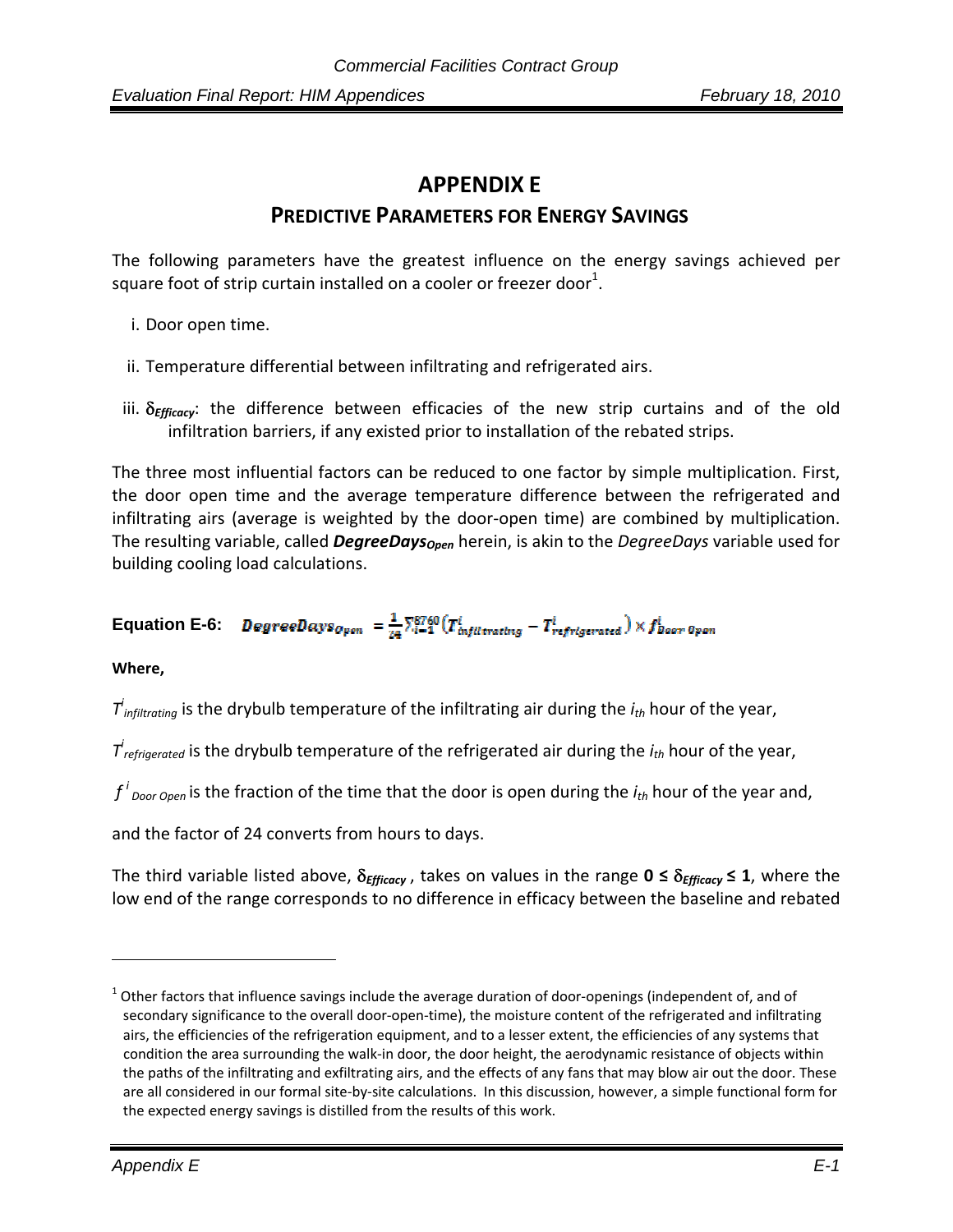*Evaluation Final Report: HIM Appendices February 18, 2010*

strip curtains, and the high end of the range corresponds to perfect strip curtains installed in a doorway where there were no strip curtain before.

The **DegreeDays<sub>Open</sub>** and δ<sub>*Efficacy* variables can be combined by multiplication to form a simple</sub> predictor for the first‐year energy savings of the strip curtains, normalized per square foot. Figure E-1 demonstrates the dependence of the ex-post energy savings on this variable.



#### Figure E-1. Annual Energy Savings Attributable to Strip Curtains (kW/ft<sup>2</sup>) **versus Product of** *DegreeDays***<sub>Open</sub> and δ***Efficacy***.**

One notable feature of Figure E-1 is that there seem to be two prominent slopes to the distribution. This is explained by that fact that our simplistic predictor for energy savings is really a predictor for the refrigeration load, rather than of energy savings. To first order, energy savings are the ratio of a walk-in's infiltration load to the COP of its refrigeration system. To this end, we modify our *DegreeDays<sub>Open</sub>* × δ<sub>*Efficacy* variable by multiplying another factor that</sub> represents the inverse of the refrigeration systems COPs. In this discussion we use 1.5 as the nominal COP for freezers, and 2.5 as the nominal COP for coolers. The resulting variable, *DegreeDaysOpen* × δ*Efficacy* × *COP‐<sup>1</sup>* , is a superior predictor for energy savings, as shown in Figure E‐2.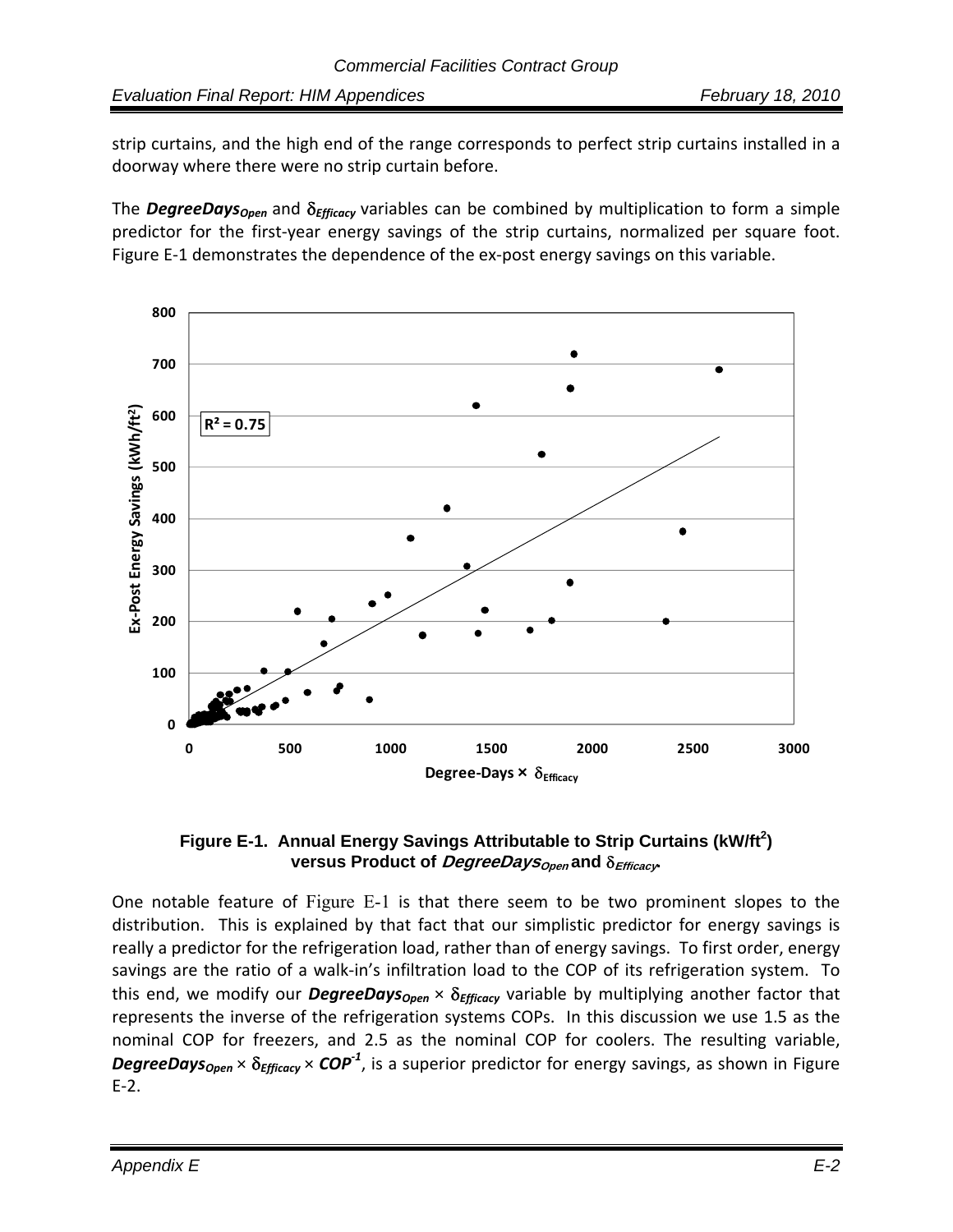

#### Figure E-2. Annual Energy Savings Attributable to Strip Curtains (kW/ft<sup>2</sup>) versus **Product of DegreeDaysOpen and** δ**Efficacy divided by Nominal COP (Nominal COP = 1.5 for freezers and = 2.5 for coolers.**

Figure E-2 demonstrates that relative differences in the energy savings achieved by the strip curtains on various applications are well‐described by simple predictive parameters.

All other variables, such as climate zone, for example, are relatively insignificant predictors for the energy savings due to strip curtains. *It is important to note that the explanation for gross impact realization ratios that stray far from unity must come from a mismatch between ex‐ante assumptions and ex‐post determinations of the three predictive parameters listed above.* Values of these parameters that are specific to walk‐in coolers, freezes, and refrigerated facilities are presented in the following discussion.

The monitored daily door open times, refrigerated and infiltrating air temperatures, and measured curtain efficacies are listed for each domain of study in the tables below. In these tables, the average temperature of the infiltrating air is not the average for the two-week monitoring period, but rather a calculated year‐round average, weighted by the time that the door is open, as described in Section **Error! Reference source not found.**.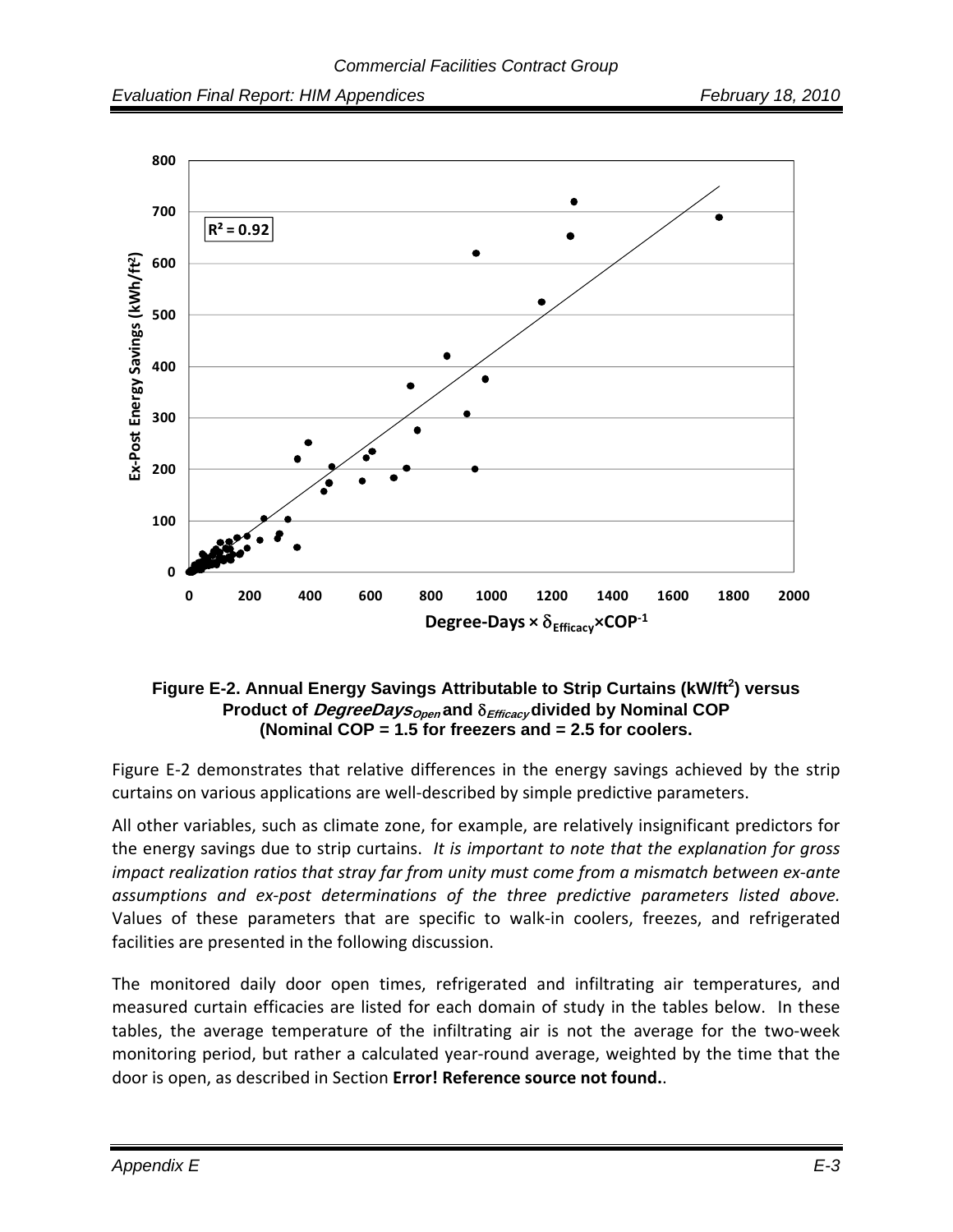#### **Table E-1. Daily Door Open Times, Refrigerated and Infiltrating Air Temperatures, and Measured Curtain Efficacies for Freezers in Supermarkets (n=9)**

|                                     | <b>Minutes</b><br>Door Open<br>per Day | T <sub>Refrigerated</sub> | <b>T</b> Infiltrating | $T_{\text{Infiltrating}} -$<br><b>TRefrigerated When</b><br>Door is Open | <b>New</b><br>Curtain<br><b>Efficacy</b> | Old<br><b>Curtain</b><br><b>Efficacy</b> | <b>Delta</b><br><b>Efficacy</b> |
|-------------------------------------|----------------------------------------|---------------------------|-----------------------|--------------------------------------------------------------------------|------------------------------------------|------------------------------------------|---------------------------------|
| Average                             | 102                                    | 5                         | 67                    | 58                                                                       | 0.88                                     | 0.00                                     | 0.88                            |
| <b>Relative</b><br><b>Precision</b> | 0.32                                   | 0.78                      | 0.05                  | 0.09                                                                     | 0.04                                     | 0.00                                     | 0.04                            |
| <b>Standard</b><br><b>Deviation</b> | 59                                     |                           | 6                     | 10                                                                       | 0.06                                     | 0.00                                     | 0.06                            |

#### **Table E-2. Daily Door Open Times, Refrigerated and Infiltrating Air Temperatures, and Measured Curtain Efficacies for Coolers in Supermarkets (n=14)**

|                                     | <b>Minutes</b><br>Door Open<br>per Day | TRefrigerated | <b>T</b> Infiltrating | $T_{\text{Infiltrating}} -$<br><b>TRefrigerated When</b><br>Door is Open | <b>New</b><br>Curtain<br><b>Efficacy</b> | Old<br><b>Curtain</b><br><b>Efficacy</b> | <b>Delta</b><br><b>Efficacy</b> |
|-------------------------------------|----------------------------------------|---------------|-----------------------|--------------------------------------------------------------------------|------------------------------------------|------------------------------------------|---------------------------------|
| Average                             | 132                                    | 37            | 71                    | 34                                                                       | 0.88                                     | 0.00                                     | 0.88                            |
| <b>Relative</b><br><b>Precision</b> | 0.4                                    | 0.1           | 0.1                   | 0.2                                                                      | 0.01                                     | 0.00                                     | 0.01                            |
| <b>Standard</b><br><b>Deviation</b> | 55                                     | 3             | 6                     | 5                                                                        | 0.01                                     | 0.00                                     | 0.01                            |

#### **Table E-3. Daily Door Open Times, Refrigerated and Infiltrating Air Temperatures, and Measured Curtain Efficacies for Freezers in Restaurants (n=20)**

|                                     | <b>Minutes</b><br>Door Open<br>per Day | TRefrigerated | <b>T</b> Infiltrating | $T_{\text{Infiltrating}} -$<br><b>TRefrigerated When</b><br>Door is Open | <b>New</b><br>Curtain<br><b>Efficacy</b> | Old<br><b>Curtain</b><br><b>Efficacy</b> | <b>Delta</b><br><b>Efficacy</b> |
|-------------------------------------|----------------------------------------|---------------|-----------------------|--------------------------------------------------------------------------|------------------------------------------|------------------------------------------|---------------------------------|
| Average                             | 38                                     | 8             | 67                    | 57                                                                       | 0.81                                     | 0.26                                     | 0.55                            |
| <b>Relative</b><br><b>Precision</b> | 0.47                                   | 0.66          | 0.06                  | 0.09                                                                     | 0.04                                     | 0.34                                     | 0.17                            |
| <b>Standard</b><br><b>Deviation</b> | 49                                     | 14            | 12                    | 14                                                                       | 0.09                                     | 0.24                                     | 0.26                            |

\*The relative precision for the freezer temperatures is seemingly poor because the values are clustered around 0 °F.

The precision of interest is the one for the fourth column,  $T_{\text{Infillating}} - T_{\text{Refrigerated}}$ 

#### **Table E-4. Daily Door Open Times, Refrigerated and Infiltrating Air Temperatures, and Measured Curtain Efficacies for Coolers In Restaurants (n=22)**

|                                     | <b>Minutes</b><br>Door Open<br>per Day | <b>T</b> Refrigerated | <b>T</b> Infiltrating | $T_{\text{Infiltrating}} -$<br><b>TRefrigerated When</b><br>Door is Open | <b>New</b><br>Curtain<br><b>Efficacy</b> | Old<br><b>Curtain</b><br><b>Efficacy</b> | <b>Delta</b><br><b>Efficacy</b> |
|-------------------------------------|----------------------------------------|-----------------------|-----------------------|--------------------------------------------------------------------------|------------------------------------------|------------------------------------------|---------------------------------|
| Average                             | 45                                     | 39                    | 70                    | 33                                                                       | 0.80                                     | 0.33                                     | 0.46                            |
| <b>Relative</b><br><b>Precision</b> | 0.21                                   | 0.03                  | 0.05                  | 0.06                                                                     | 0.04                                     | 0.23                                     | 0.19                            |
| <b>Standard</b><br><b>Deviation</b> | 27                                     | 3                     | 9                     | 5                                                                        | 0.09                                     | 0.22                                     | 0.25                            |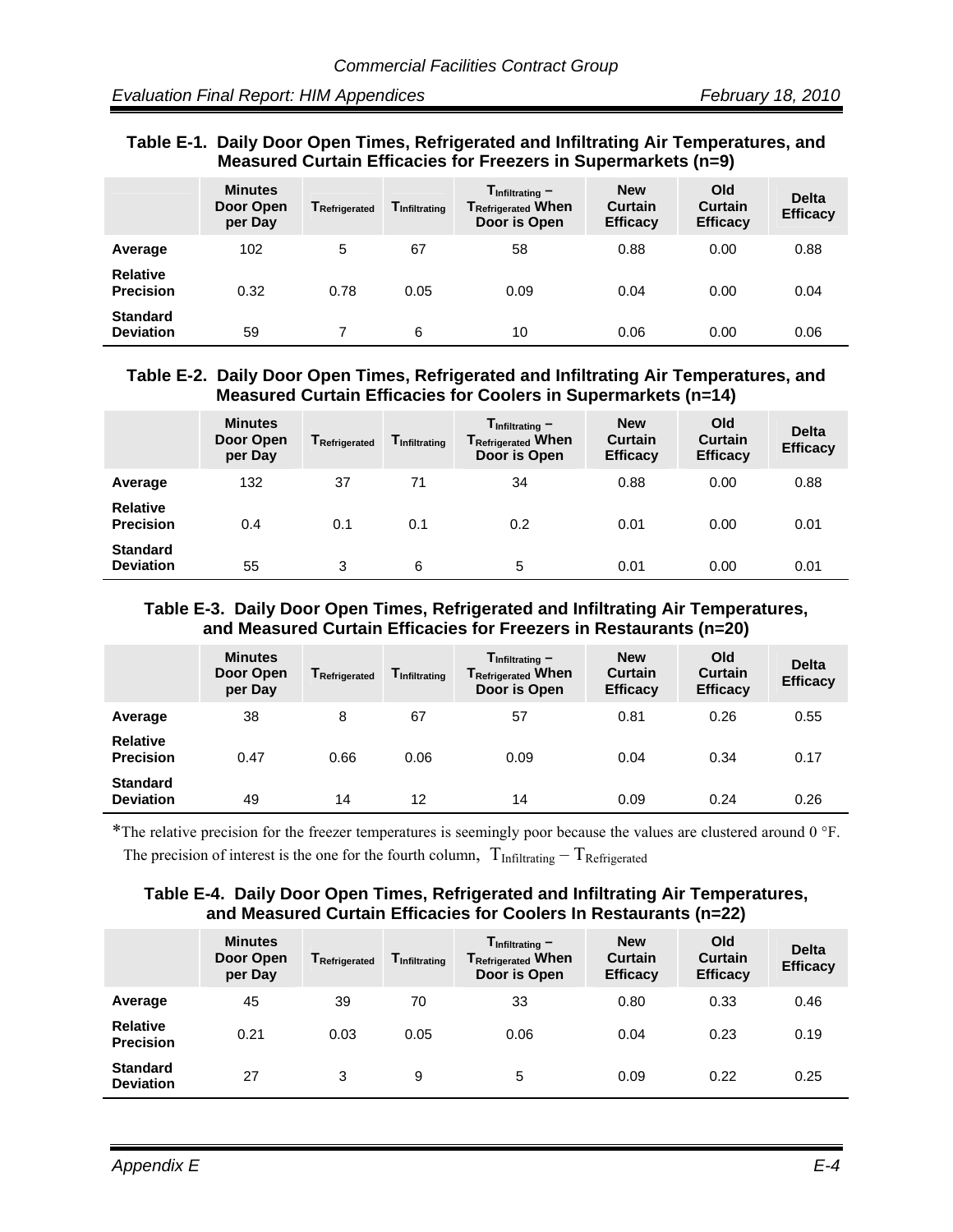#### **Table E-5. Daily Door Open Times, Refrigerated and Infiltrating Air Temperatures, and Measured Curtain Efficacies for Freezers In Small Grocers and Convenience Stores (n=17)**

|                                     | <b>Minutes</b><br>Door Open<br>per Day | TRefrigerated | <b>T</b> Infiltrating | $T_{\text{Infiltrating}} -$<br><b>TRefrigerated When</b><br>Door is Open | <b>New</b><br>Curtain<br><b>Efficacy</b> | Old<br><b>Curtain</b><br><b>Efficacy</b> | <b>Delta</b><br><b>Efficacy</b> |
|-------------------------------------|----------------------------------------|---------------|-----------------------|--------------------------------------------------------------------------|------------------------------------------|------------------------------------------|---------------------------------|
| Average                             | 9                                      | 5             | 64                    | 57                                                                       | 0.83                                     | 0.30                                     | 0.52                            |
| <b>Relative</b><br><b>Precision</b> | 0.37                                   | 1.02          | 0.06                  | 0.11                                                                     | 0.03                                     | 0.31                                     | 0.18                            |
| <b>Standard</b><br><b>Deviation</b> | 8                                      | 14            | 9                     | 16                                                                       | 0.07                                     | 0.23                                     | 0.24                            |

#### **Table E-6. Daily Door Open Times, Refrigerated and Infiltrating Air Temperatures, and Measured Curtain Efficacies for Coolers In Small Grocers and Convenience Stores (n=54)**

|                                     | <b>Minutes</b><br>Door Open<br>per Day | <b>TRefrigerated</b> | <b>T</b> Infiltrating | $T_{\text{Infiltrating}} -$<br><b>TRefrigerated When</b><br>Door is Open | <b>New</b><br>Curtain<br><b>Efficacy</b> | Old<br><b>Curtain</b><br><b>Efficacy</b> | <b>Delta</b><br><b>Efficacy</b> |
|-------------------------------------|----------------------------------------|----------------------|-----------------------|--------------------------------------------------------------------------|------------------------------------------|------------------------------------------|---------------------------------|
| Average                             | 38                                     | 39                   | 68                    | 31                                                                       | 0.79                                     | 0.34                                     | 0.46                            |
| <b>Relative</b><br><b>Precision</b> | 0.27                                   | 0.03                 | 0.02                  | 0.05                                                                     | 0.02                                     | 0.14                                     | 0.10                            |
| <b>Standard</b><br><b>Deviation</b> | 45                                     | 5                    |                       |                                                                          | 0.08                                     | 0.21                                     | 0.21                            |

#### **Table E-7. Daily Door Open Times, Refrigerated and Infiltrating Air Temperatures, and Measured Curtain Efficacies for Refrigerated Warehouse Facilities (n=14)**

|                                     | <b>Minutes</b><br>Door Open<br>per Day | TRefrigerated | <b>T</b> Infiltrating | $T_{\text{Infiltrating}} -$<br><b>TRefrigerated When</b><br>Door is Open | <b>New</b><br>Curtain<br><b>Efficacy</b> | Old<br><b>Curtain</b><br><b>Efficacy</b> | <b>Delta</b><br><b>Efficacy</b> |
|-------------------------------------|----------------------------------------|---------------|-----------------------|--------------------------------------------------------------------------|------------------------------------------|------------------------------------------|---------------------------------|
| Average                             | 494                                    | 28            | 59                    | 32                                                                       | 0.89                                     | 0.54                                     | 0.35                            |
| <b>Relative</b><br><b>Precision</b> | 0.34                                   | 0.25          | 0.06                  | 0.19                                                                     | 0.02                                     | 0.00                                     | 0.04                            |
| <b>Standard</b><br><b>Deviation</b> | 388                                    | 16            | 8                     | 14                                                                       | 0.03                                     | 0.00                                     | 0.03                            |

The average daily door open times for various market sectors are shown in Figure E-3**Error! Reference source not found.** In general, the door-open times are positively correlated with the areas of the typical buildings in which the walk-ins are installed and are also positively correlated with the doorway areas. These trends are expected as the door-open time is expected to scale with the amount of product that is moved in and out of the areas per day. In each sector, the coolers tend to have longer door-open times than freezers.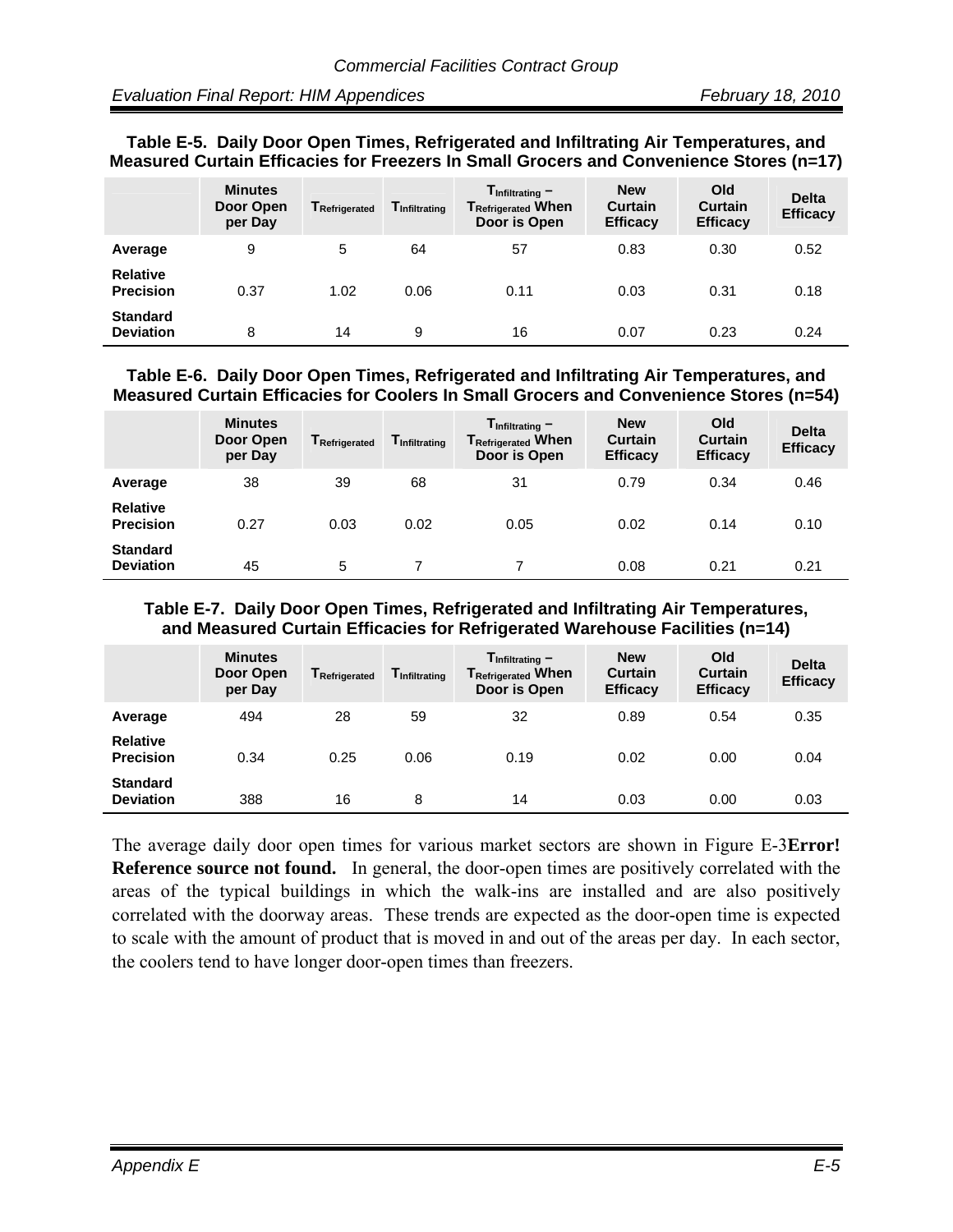

The curtain efficacies for the baseline and post-measure curtains in various market sectors are shown in Figure E-5. The measured efficacies of the post-measure curtains are generally in the 0.8‐0.9 range. As discussed above, the average baseline efficacies were determined from the post-measure sample. The averages shown in this section represent market-specific weighted averages of baseline efficacies for sites that did and did not have strip curtains prior to the ones rebated in the 2006‐2008 program cycle.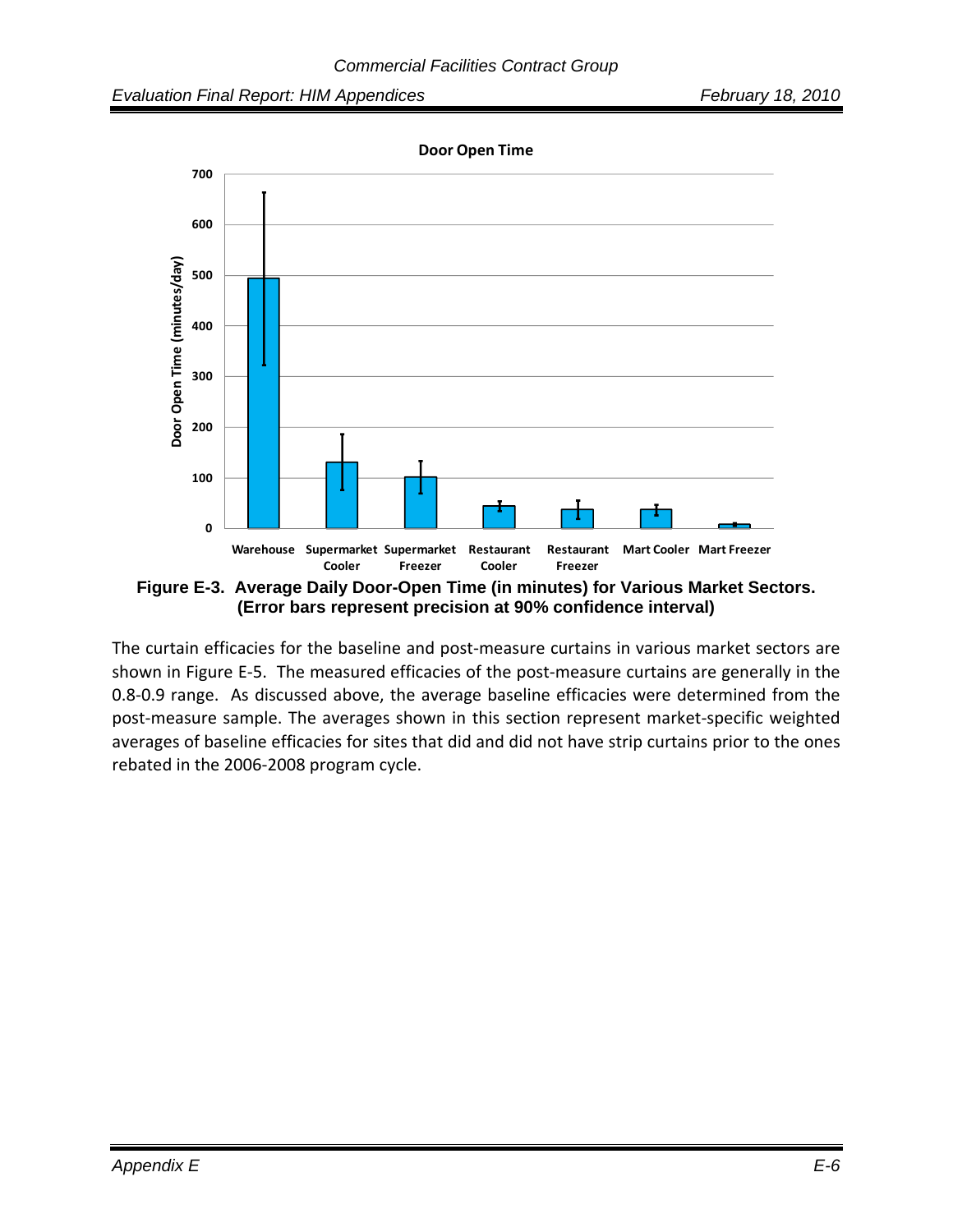

Figure E‐5 shows the average temperature differential between the infiltrating and refrigerated airs, weighted by the amount of time that the walk‐in doors are open per hour. The infiltrating air temperature for each hour of the year is determined by a regression that predicts the infiltrating air temperature based on the outdoor temperature and some parameters that describe the thermal properties of the space that surrounds the walk-in cooler or freezer (e.g. conditioned space, loading bay, outdoors).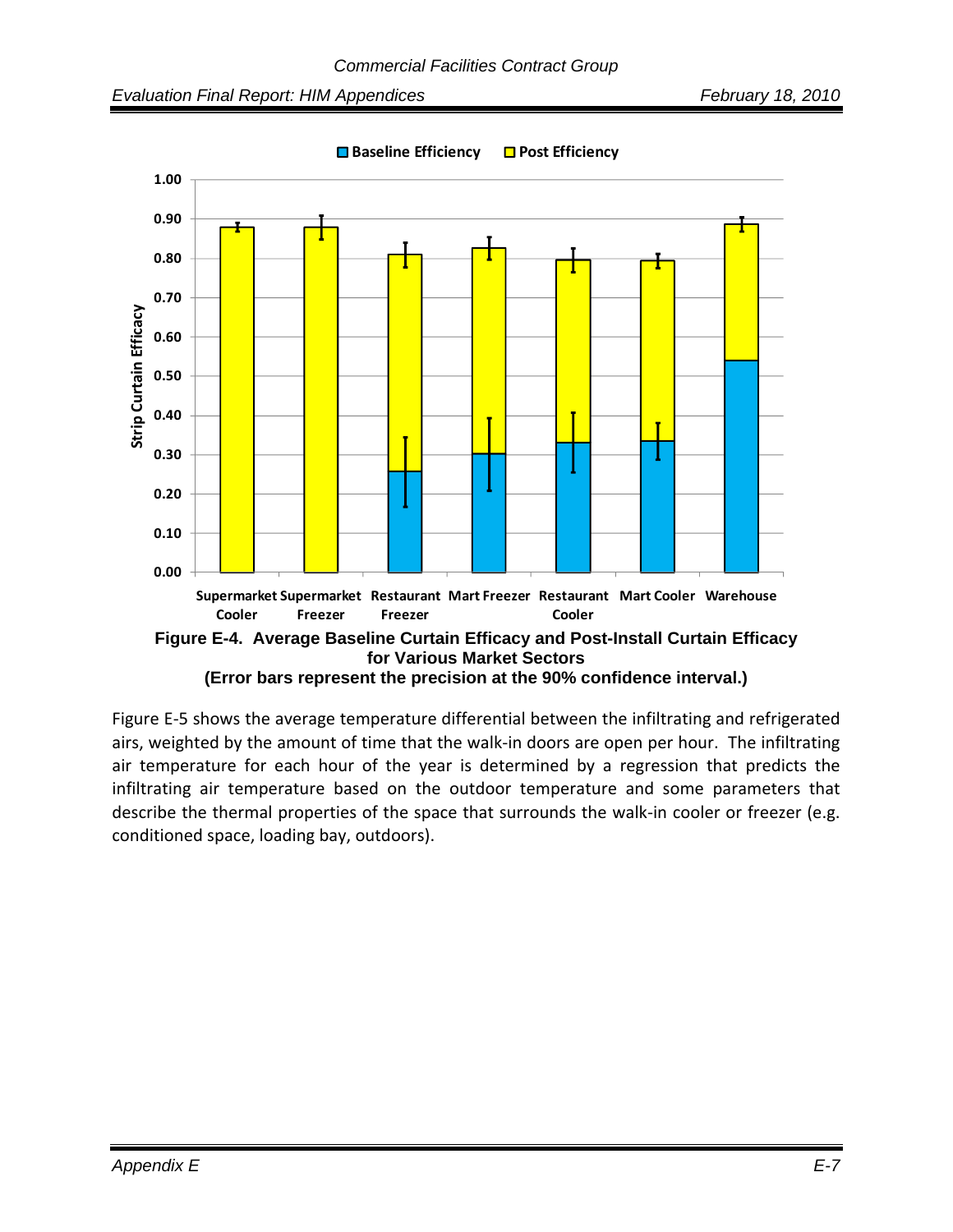



**(Error bars represent the precision at 90% confidence level.)**

**Comparison of Workpaper Assumptions to Field Findings**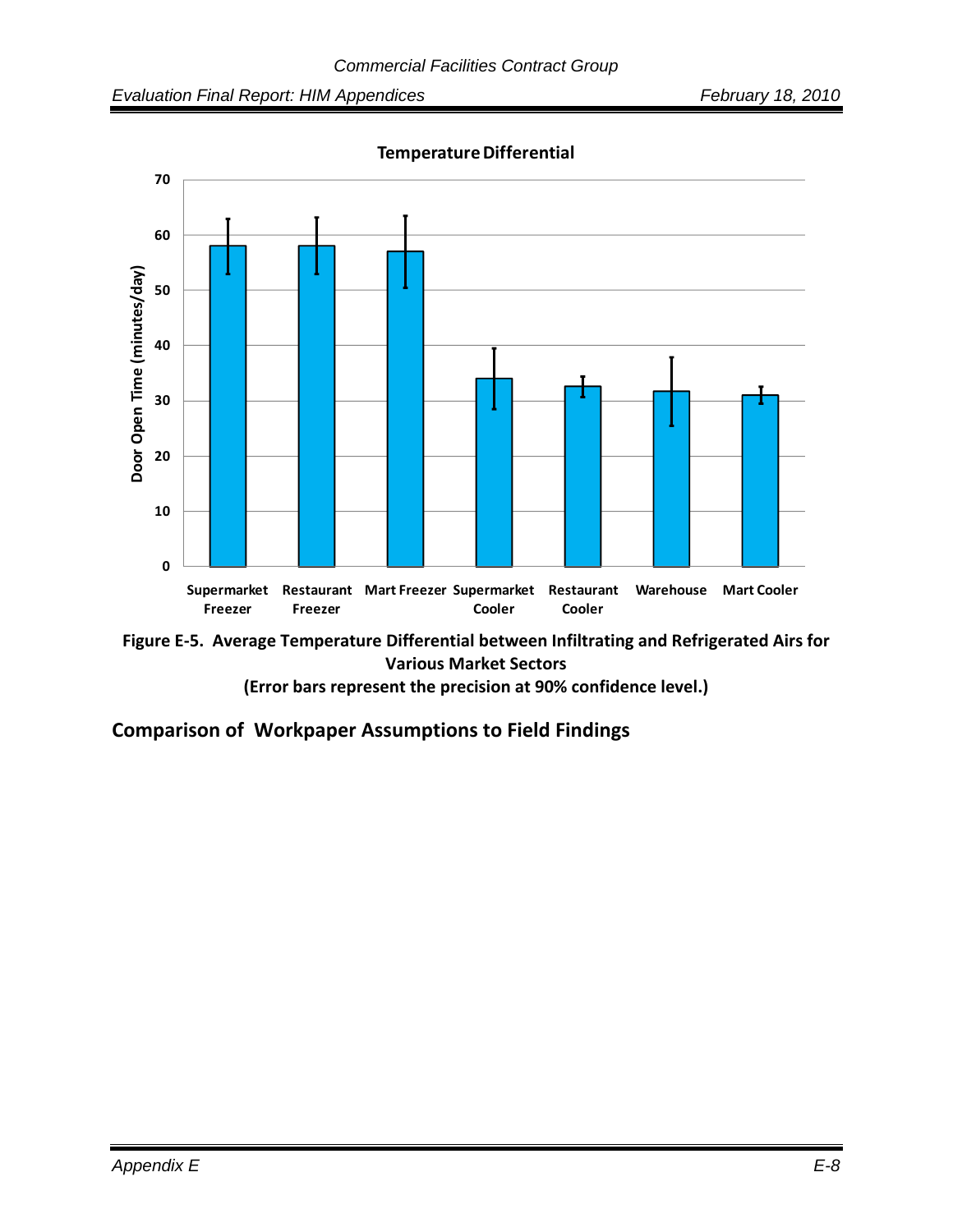*Evaluation Final Report: HIM Appendices* February 18, 2010

Table E-8 presents the ex-ante assumptions used by PG&E and SDG&E weighted to represent a 20%/80% mixture of freezers to coolers. This mixture, which is a key assumption in the PG&E/SDG&E work paper, is rather conservative. In this study, 41% of all walk‐in units encountered in chain supermarkets were freezers.

Table E-9 presents the ex-ante assumptions used by SCE. The assumptions are more conservative.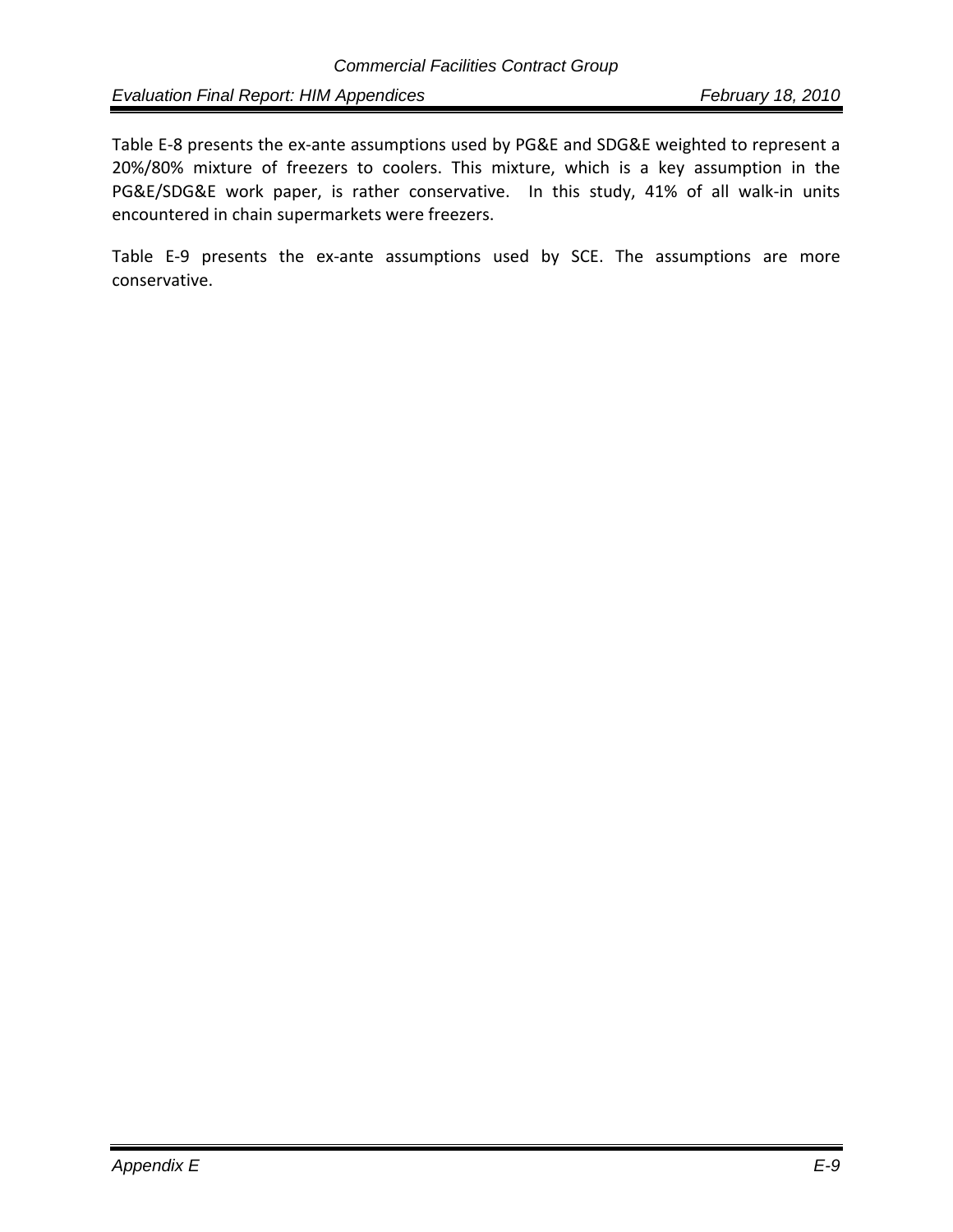|                                     | <b>Minutes Open</b> | Delta T | <b>Delta Efficacy</b> | <b>COP</b> | <b>Empirical</b><br><b>Constant</b><br>for<br><b>Infiltration</b><br><b>Equation</b> |
|-------------------------------------|---------------------|---------|-----------------------|------------|--------------------------------------------------------------------------------------|
| <b>Supermarket</b><br><b>Cooler</b> | 300                 | 44      | 0.80                  | 2.1        | 0.531                                                                                |
| Supermarket<br>Freezer              | 300                 | 44      | 0.80                  | 2.1        | 0.531                                                                                |
| <b>Mart Cooler</b>                  | 300                 | 44      | 0.80                  | 2.1        | 0.531                                                                                |
| <b>Mart Freezer</b>                 | 300                 | 44      | 0.80                  | 2.1        | 0.531                                                                                |
| <b>Restaurant</b><br><b>Cooler</b>  | 300                 | 44      | 0.80                  | 2.1        | 0.531                                                                                |
| <b>Restaurant</b><br>Freezer        | 300                 | 44      | 0.80                  | 2.1        | 0.531                                                                                |
| Warehouse                           | 300                 | 44      | 0.80                  | 2.1        | 0.531                                                                                |

#### **Table E-8. Ex-Ante Assumptions Used by PG&E and SDGE Weighted to Represent 20/80 Mixture of Freezers to Coolers**

#### **Table E-9. Ex-Ante Assumptions Used by PG&E and SDGE Weighted to Represent 20/80 Mixture of Freezers to Coolers**

|                                     | <b>Minutes Open</b>                                                                                                 | Delta T | <b>Delta Efficacy</b> | COP* | <b>Empirical</b><br><b>Constant</b><br>for<br><b>Infiltration</b><br><b>Equation</b> |
|-------------------------------------|---------------------------------------------------------------------------------------------------------------------|---------|-----------------------|------|--------------------------------------------------------------------------------------|
| <b>Supermarket</b><br><b>Cooler</b> | 64                                                                                                                  | 37      | 0.52                  | N/A  | 0.531                                                                                |
| <b>Supermarket</b><br>Freezer       | 64                                                                                                                  | 75      | 0.52                  | N/A  | 0.531                                                                                |
| <b>Mart Cooler</b>                  | 64                                                                                                                  | 37      | 0.52                  | N/A  | 0.531                                                                                |
| <b>Mart Freezer</b>                 | 64                                                                                                                  | 75      | 0.52                  | N/A  | 0.531                                                                                |
| <b>Restaurant</b><br><b>Cooler</b>  | 64                                                                                                                  | 42      | 0.52                  | N/A  | 0.531                                                                                |
| <b>Restaurant</b><br>Freezer        | 64                                                                                                                  | 80      | 0.52                  | N/A  | 0.531                                                                                |
|                                     | of the CODs in the SCE werk paper are weather dependent and depend on part lead, etc. and are not readily available |         |                       |      |                                                                                      |

The COPs in the SCE work paper are weather dependent and depend on part-load, etc., and are not readily available.

**Error! Not a valid bookmark self‐reference.** lists the ex‐post values in key parameters. The disparities between the values and Table E‐10 and the corresponding values in Table E‐8 and E‐ 9 are, for the most part, accountable for any realization ratios that may differ from unity.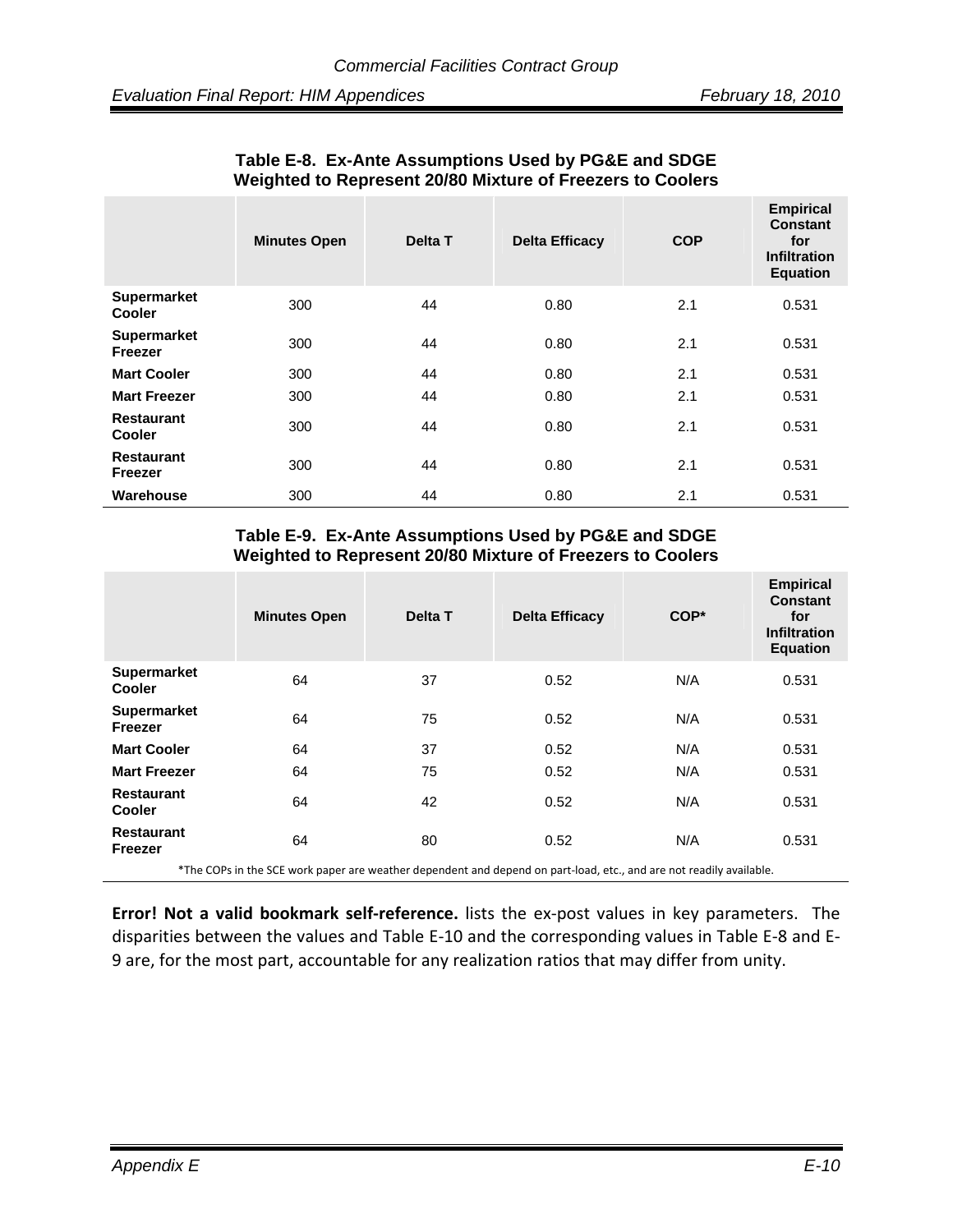|                                     | <b>Minutes Open</b>                                                                                         | Delta T | <b>Delta Efficacy</b> | $COP*$ | <b>Empirical</b><br><b>Constant for</b><br><b>Infiltration</b><br><b>Equation</b> |
|-------------------------------------|-------------------------------------------------------------------------------------------------------------|---------|-----------------------|--------|-----------------------------------------------------------------------------------|
| <b>Supermarket</b><br><b>Cooler</b> | 132                                                                                                         | 34      | 0.88                  | 2.5    | 0.37                                                                              |
| <b>Supermarket</b><br>Freezer       | 102                                                                                                         | 58      | 0.88                  | 1.5    | 0.42                                                                              |
| <b>Mart Cooler</b>                  | 38                                                                                                          | 31      | 0.46                  | 2.5    | 0.35                                                                              |
| <b>Mart Freezer</b>                 | 9                                                                                                           | 57      | 0.52                  | 1.5    | 0.42                                                                              |
| <b>Restaurant Cooler</b>            | 45                                                                                                          | 33      | 0.46                  | 2.5    | 0.38                                                                              |
| <b>Restaurant</b><br>Freezer        | 38                                                                                                          | 58      | 0.55                  | 1.5    | 0.44                                                                              |
| Warehouse                           | 494                                                                                                         | 32      | 0.35                  | 1.5    | 0.43                                                                              |
|                                     | * The COPs here are suggested nominal COPs. Our analysis uses weather dependent COPs for each climate zone. |         |                       |        |                                                                                   |

#### **Table E-10. Measured Values for Parameters Used in Tables E-8 and E-9.**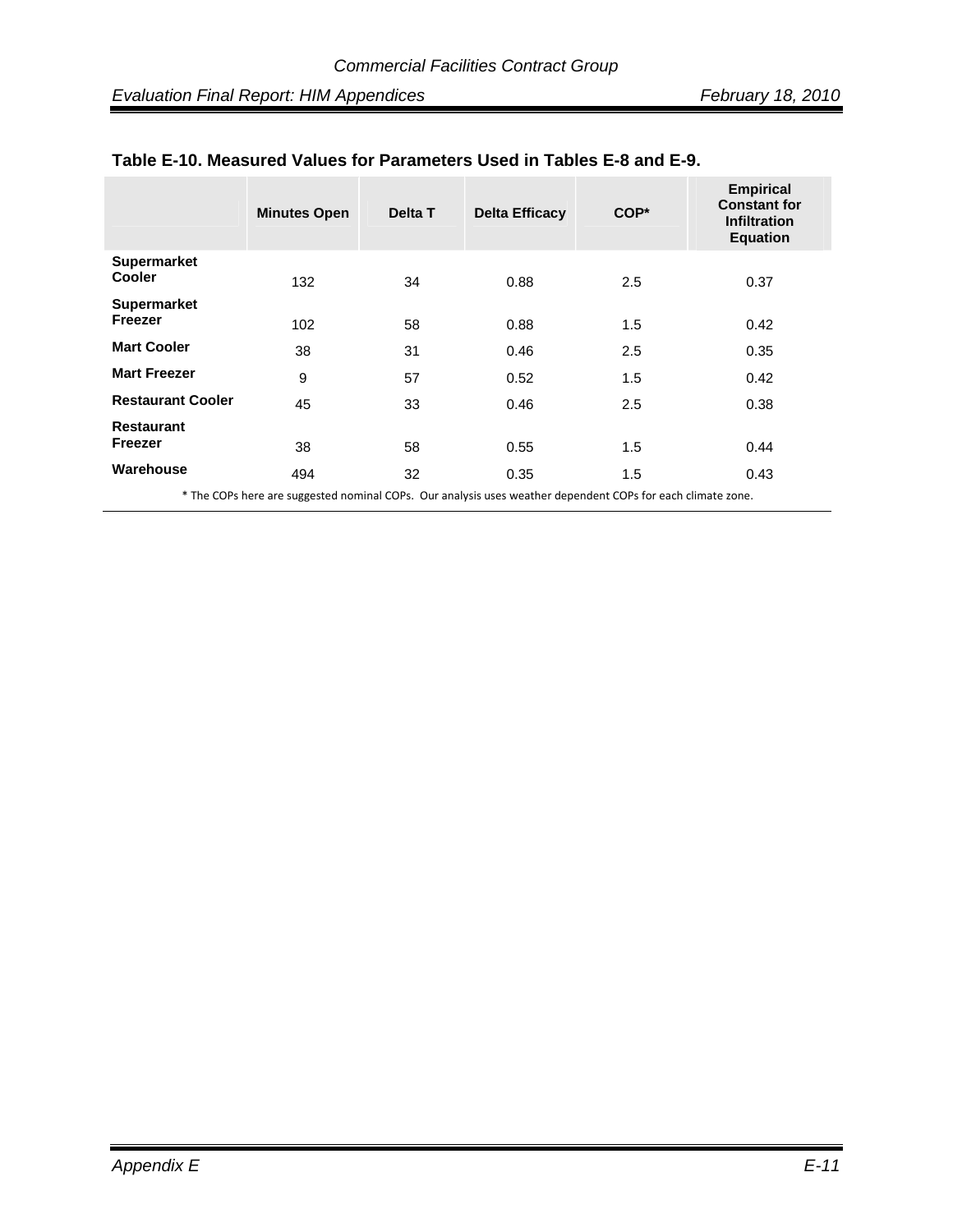# **APPENDIX F**

### **UNCERTAINTY ANALYSIS**

The energy savings due to strip curtains have the general form

$$
Savings = \sum_{i=i}^{8760} Q_i \times (h_{inf}^i \rho_{inf}^i - h_{frig}^i \rho_{frig}^i) \times COP_i^{-1}
$$

Where,

The variable *i* represents the *i*th hour of the year<sup>1</sup>.

*Q<sub>i</sub>* is the avoided infiltration during hour *i*. It is measured with a Telaire 7001 Nondispersive Infrared (NDIR)  $CO<sub>2</sub>$  sensor and HOBO thermocouple and temp/rh sensors inside and outside the walk‐in units. Additionally, the volume of the walk‐in is estimated by a combination of a gross volume measurement and a net‐to‐gross factor, called the *emptiness factor* that is deemed by analysts based on (a) technician's estimations of the amount of product in the walk‐ in, (b) pictures of the walk-in unit and (c) a comparison of the relative rise in  $CO<sub>2</sub>$  concentration following the release of a known amount of  $CO<sub>2</sub>$ .

*h*<sup>i</sup><sub>inf</sub> and ρ<sup>i</sup><sub>inf</sub> are the enthalpy and density of the infiltrating air during hour *i*, respectively. They are monitored with a HOBO temp/rh loggers.

 $h_{frig}^i$  and  $\rho_{frig}^i$  are the enthalpy and density of the refrigerated air during hour *i*, respectively. They are monitored with a HOBO temp/rh loggers.

*COPi* is the refrigerator's coefficient of performance during the *i*th hour. The COP is estimated based on (1) refrigeration system type (cooler or freezer) and (2) outdoor temperature.

The measurement uncertainty in the energy savings are obtained as follows:

1) For each measurable *x*, the partial derivative  $\frac{\partial S_{\alpha} \text{sum}}{\partial x}$  of the energy savings with respect to *x* is calculated.

 $\overline{a}$ 

 $<sup>1</sup>$  The *i* occurs in the subscript and superscript at times for convenience. Einstein summation is not implied between</sup> superscripts and subscripts of the same variable.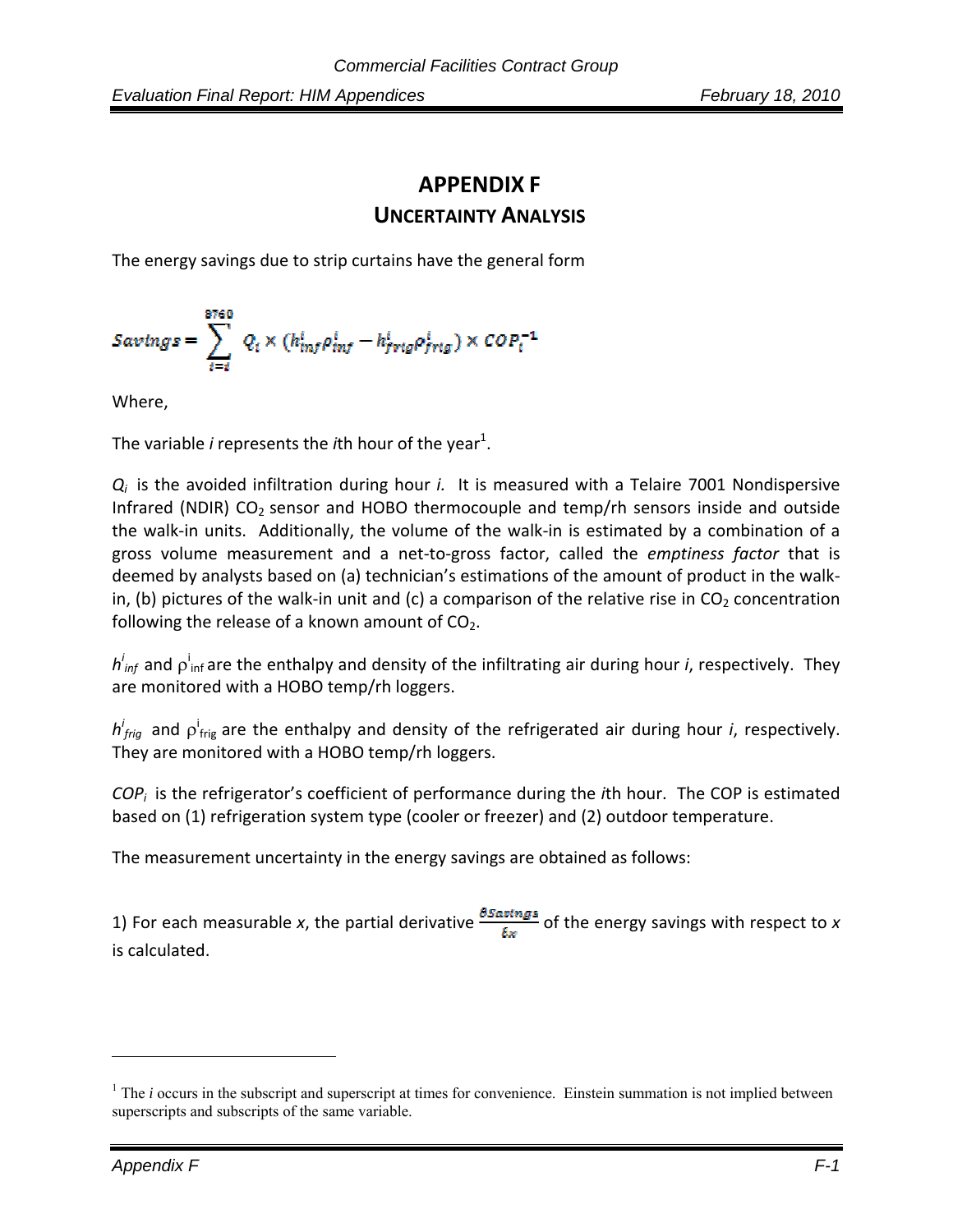2) Each partial derivative  $\frac{65 \text{avings}}{8 \text{ m}}$  is multiplied by the measurement uncertainty in x

3) The individual uncertainty terms are added in quadrature:

$$
a_{Savings} = \sqrt{\sum \left(\frac{\partial Savings}{\partial x} \sigma_x\right)}
$$

In practice, the partial derivatives are calculated by varying the values of measured data in the spreadsheet calculations and noting the change in the final result.

#### **MEASUREMENT AND CALCULATION UNCERTAINTIES FOR STRIP CURTAINS**

The contributions of the measurements and assessments to the overall uncertainty in the measurement of the infiltration rate (and, identically, the empirical discharge coefficient) are listed in Table F-1. The contributions of the measurements and assessments to the overall uncertainty in the measurement of the curtain efficacy are listed in Table F‐2. Note that the uncertainty in the efficacy of the strip curtain is negligible because the efficacy is calculated as a difference and many of the measurement uncertainties cancel, as evident in the small partial derivatives listed in Table F‐2. The main uncertainty in curtain efficacy, however, is in the efficacy of the baseline strip curtains. This uncertainty has two contributions. Firstly, the actual efficacy of damaged curtains is estimated from our post‐only sample to be 0.54. Although the curtain efficacy measurement is quite accurate, we ran into a relatively small number of genuine "baseline" curtains. As such, the standard error on the number is 0.065, and this is used as the uncertainty in the estimation of the efficacy of baseline curtains. There is a separate statistical uncertainty regarding the fraction of doorways that had old strip curtains in place prior to the installations of the rebated ones. This is captured in the statistical uncertainty calculations.

|                         | <b>Absolute Uncertainty:</b>                                  | <b>Relative Uncertainty:</b>                      |                                                         |  |  |  |
|-------------------------|---------------------------------------------------------------|---------------------------------------------------|---------------------------------------------------------|--|--|--|
| <b>Measurement</b>      | $(\sigma_x)$                                                  | Derivative: $\frac{\partial C_D}{\partial r}/C_D$ | $(\sigma_x \times \frac{\partial C_D}{\partial x})/C_D$ |  |  |  |
| <b>Emptiness Factor</b> | 0.1                                                           | 1.25                                              | 12.5%                                                   |  |  |  |
| <b>Outside CO2</b>      | $100$ ppm                                                     | 0.0006                                            | 5.7%                                                    |  |  |  |
| <b>Walk-In Temp</b>     | 2.7 °F                                                        | $7.2E-03$                                         | 2.0%                                                    |  |  |  |
| <b>Outside Temp</b>     | $0.7^{\circ}$ F                                               | 5.9E-03                                           | 0.4%                                                    |  |  |  |
|                         | <b>Final Measurement Uncertainty in Discharge Coefficient</b> |                                                   |                                                         |  |  |  |

**Table F-1. Contribution of Measurement Uncertainties to Determination of Discharge Coefficient**  $C_{\Omega}$ **.**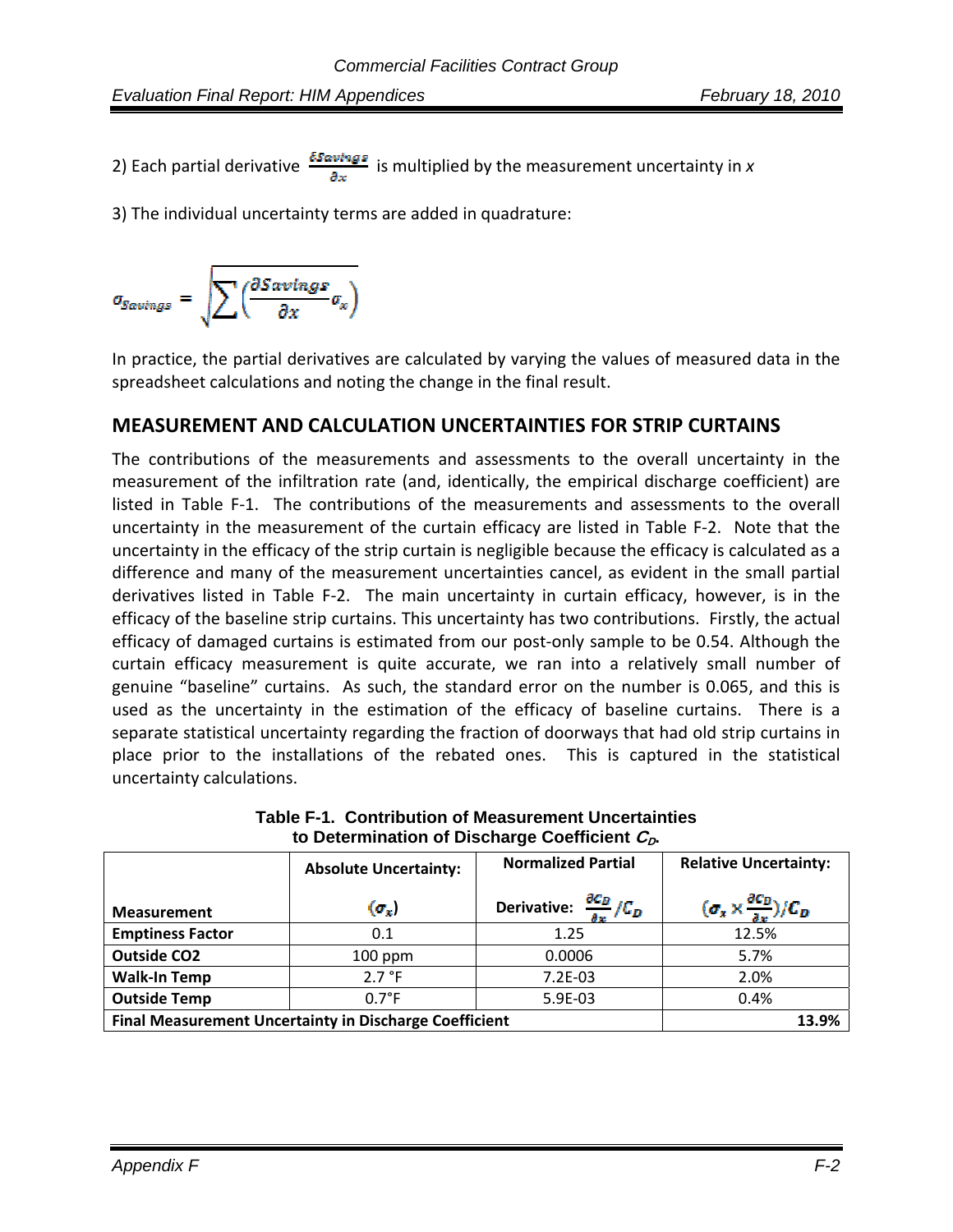|                                                          | <b>Absolute Uncertainty:</b> | <b>Partial Derivative:</b>     | <b>Relative Uncertainty:</b>                                                          |
|----------------------------------------------------------|------------------------------|--------------------------------|---------------------------------------------------------------------------------------|
| <b>Measurement</b>                                       | $(\sigma_x)$                 | <i><b>AEfficacy</b></i><br>ax. | <b><i><u>OFfficacy</u></i></b><br>$[\sigma_2]$ X $\bar{ }$<br>an a<br><b>Efficacy</b> |
| <b>Emptiness Factor</b>                                  | 0.1                          |                                | 0.0%                                                                                  |
| <b>Outside CO2</b>                                       | $100$ ppm                    | 1E-05                          | 0.1%                                                                                  |
| <b>Walk-In Temp</b>                                      | 2.7 °F                       |                                | 0.0%                                                                                  |
| <b>Outside Temp</b>                                      | $0.7^{\circ}F$               |                                | 0.0%                                                                                  |
| <b>Final Measurement Uncertainty in Curtain Efficacy</b> | 0.1%                         |                                |                                                                                       |

**Table F-2. Contribution of Measurement Uncertainties to Determination of Curtain Efficacy** 

#### *Uncertainty in the Calculations Based on Monitoring Data*

The monitoring data are gathered with Hobo U10 Temp/RH loggers and Hobo H6 state loggers. The main contribution to the uncertainties in the hourly calculations, however, are not due to the accuracies of the loggers, but are rather due to the extrapolation of data from a three‐week monitoring period to a 52‐week year. We have listed the contributions of the various calculation and extrapolation uncertainties to the overall site‐specific energy savings uncertainty in Table F-3. The overall site-specific savings have an uncertainty of 29.1%. The 29.1% relative error is significant only on a site-specific level. When all sites for a given domain of study are grouped together (e.g., all 20 freezers in restaurants), this measurement uncertainty is divided by the square root of the sample size. The relative contribution of measurement and calculation uncertainty to the overall precision is small.

**Table F-3. Contributions of Various Calculation and Extrapolation Uncertainties to Overall Site-Specific Energy Savings** 

|                                                                      | <b>Absolute Uncertainty:</b> | <b>Normalized Derivative:</b>         | <b>Relative Uncertainty:</b>                                                   |
|----------------------------------------------------------------------|------------------------------|---------------------------------------|--------------------------------------------------------------------------------|
| <b>Measured/Assessed</b><br>Quantity                                 | $(\sigma_x)$                 | $\frac{\partial kWh}{\partial x}/kWh$ | $(\sigma_{\rm X} \!\times\! \frac{\sigma_{RWD_{\rm t}}}{\sigma}$<br><b>RWA</b> |
| <b>Delta Curtain Efficacy</b>                                        | 0.065                        | 1.000                                 | 6.5%                                                                           |
| <b>Discharge Coefficient</b>                                         | 13.9% of measured $C0$       | 1.000                                 | 5.0%                                                                           |
| <b>Refrigerated Air Temp</b>                                         | 2 °F                         | 0.031                                 | 6.1%                                                                           |
| <b>Infiltrating Air Temp</b>                                         | 8 °F                         | 0.028                                 | 22.2%                                                                          |
| <b>Refrigerated Air RH</b>                                           | 15 % RH                      | 0.000                                 | 0.7%                                                                           |
| <b>Infiltrating Air RH</b>                                           | 20% RH                       | 0.007                                 | 13.3%                                                                          |
|                                                                      | 0.15 for freezers,           |                                       |                                                                                |
| <b>Refrigeration COP</b>                                             | 0.25 for coolers             | 0.5                                   | 7.5%                                                                           |
| <b>Final Measurement Uncertainty in Site-Specific Energy Savings</b> | 29.1%                        |                                       |                                                                                |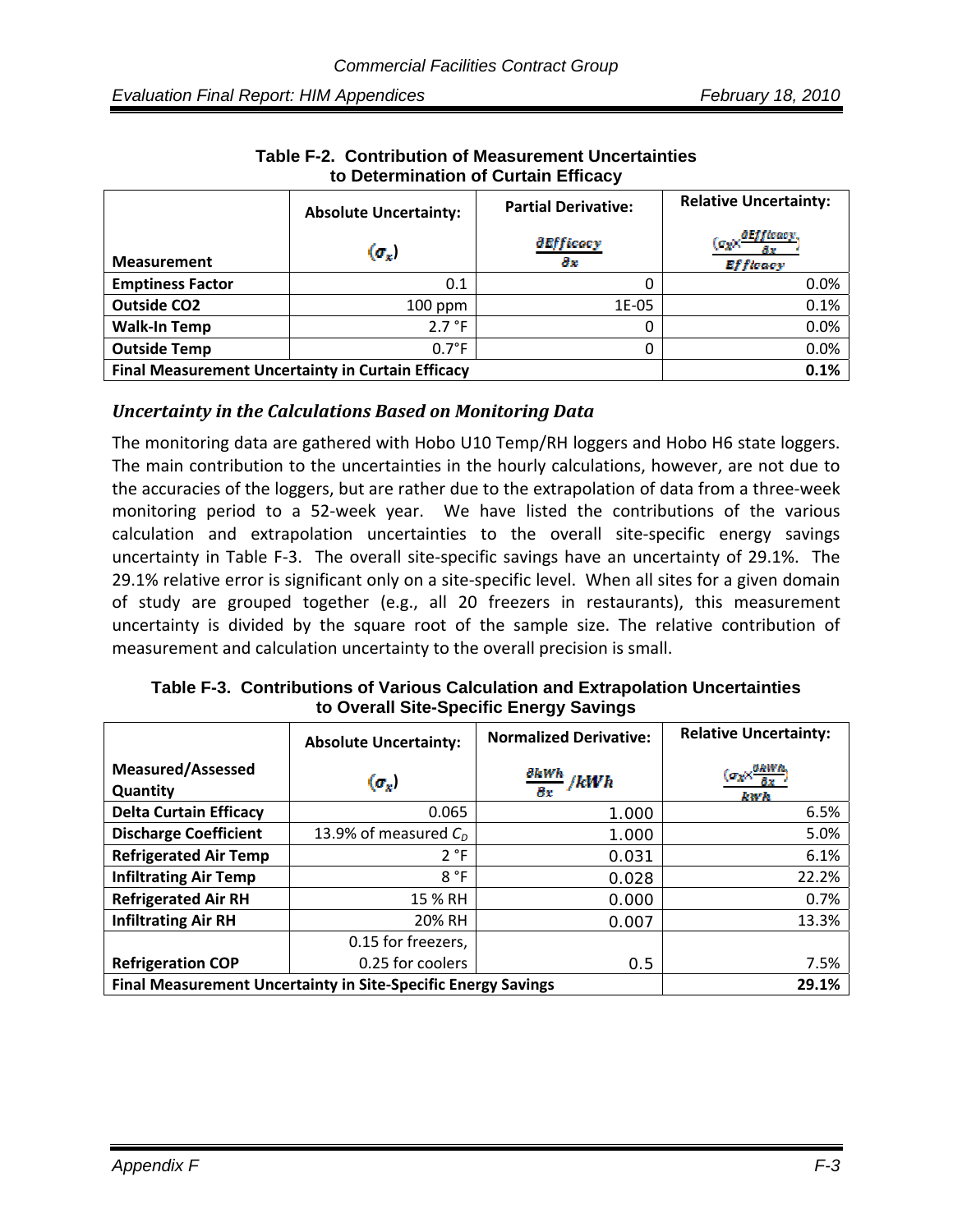#### **Door State and Refrigerated Air Data**

A 168‐row lookup table is created that contains the average temperature of the refrigerated space, and the average door-open time for each hour of the week. The 8760 rows in the calculation are populated from this lookup table. The relative humidity of the refrigerated air is extrapolated in a two-stage process. First, the relative humidity is calculated with the assumption that the air in the walk‐in has the same moisture content as the infiltrating air. This initial calculation is then capped with at a maximum RH that corresponds to the high end of the RH range (but not the absolute maximum) recorded in the walk-in during the monitoring period. The walk-in units are well-controlled environments with stringent temperature requirements. This is especially true for freezers that store perishables. As such, we take the uncertainty of the refrigerated air temperature to be 2 °F, and the uncertainty in the walk-in relative humidity to be 15 % RH.

#### **Infiltrating Air Data**

The infiltrating air conditions depend on the space that the walk-in door opens to. If the walkin opens to outdoors, then the infiltrating air temperature and relative humidity are taken from the same CEC climate‐zone specific weather data set that is used to generate weather‐ dependent results in the DEER database. Typically, walk‐in units in restaurants open to conditioned space, walk‐in units in convenience stores and grocery stores may open to conditioned space or to a 'loading bay' area. The loading bay temperatures depend on both indoor and outdoor temperatures and generally resemble the outdoor temperatures with attenuated and delayed diurnal swings. We develop site‐specific models for the infiltrating temperature and relative humidity. This is done by fitting the observed loading bay (or sales floor) temperature as a function of outdoor temperature, averaged over a variable number of hours *N<sub>Average*, delayed by a variable number of hours *N<sub>Delav*</sub>, and averaged with another</sub> number  $T_{Average}$ . The parameters  $N_{Average}$ ,  $N_{Delay}$  and  $T_{Average}$  are varied over reasonable ranges until and their site-specific values are determined by  $\chi^2$  minimization. Once the fit function is created, an 8760-row long lookup table is created that describes the temperature of the infiltrating air. If the building is conditioned, the temperatures are capped at the high and low ends by adjustable heating and cooling set points. If the space immediately surrounding the walk‐in is conditioned, the energy associated with heating the exfiltrated refrigerated air, or the energy saved by the 'free cooling' provided by the exfiltrated refrigerated air are calculated for all hours when the temperature is within two degrees Fahrenheit of the heating or cooling set point. We estimate the uncertainty in the 8760 hour temperature map that results from this process to be 8 °F.

The relative humidity of the infiltrating air is simply taken as an average of the monitored data. Attempts at fitting the relative humidity with a procedure similar to that explained for the infiltrating air, or with assumptions relating the moisture content in the loading bay to the moisture content to outside air proved unfruitful. Our uncertainty analyses showed that a 20% uncertainty in the RH of the infiltrating air will have a small impact on the overall relative precision of the energy savings for a given site.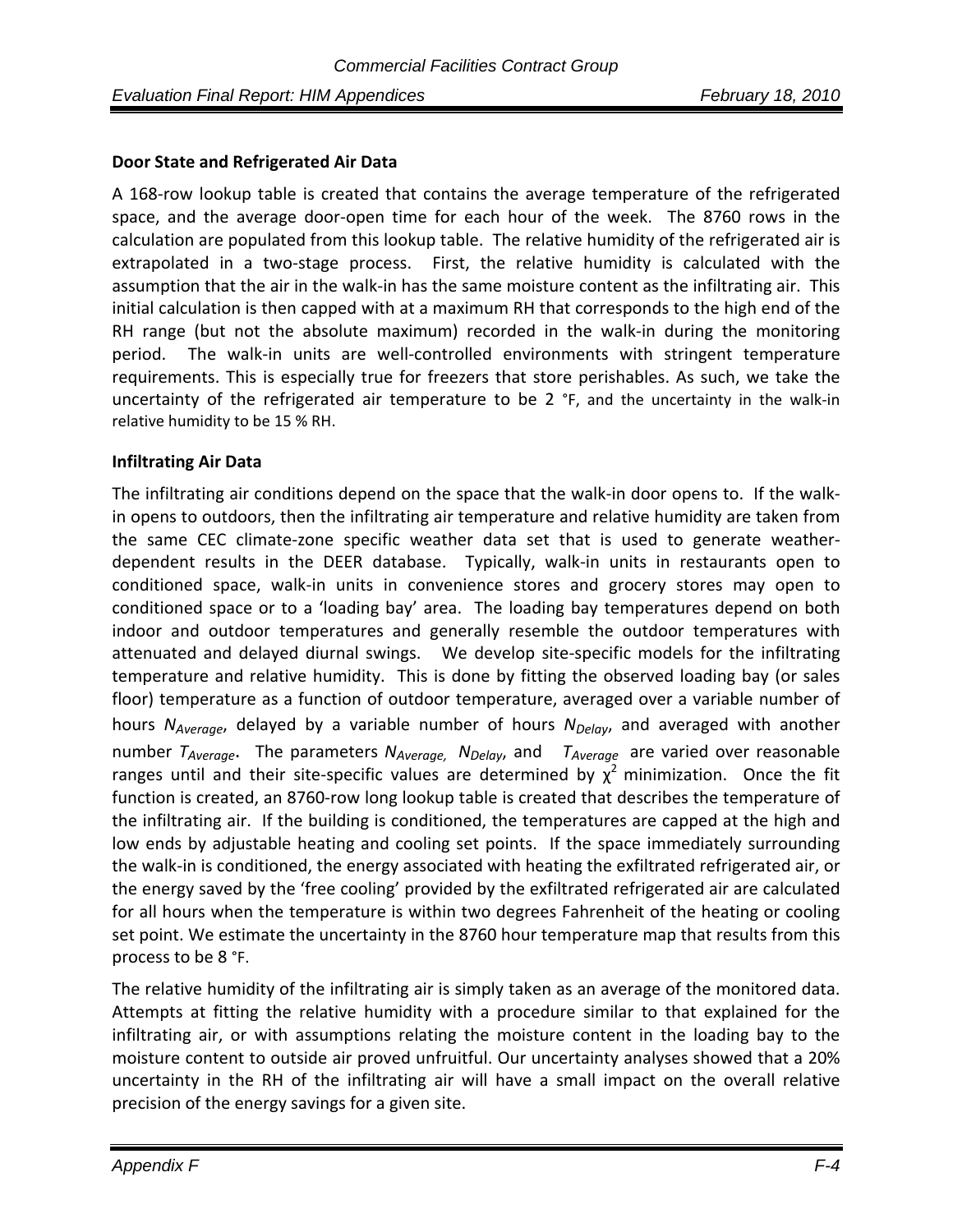#### **Other Assessments**

The COP is estimated based on (1) refrigeration system type (cooler or freezer) and (2) outdoor temperature. The COP for coolers is given by  $2^2$ 

 $COP = 2.5(1.7603 - 0.0377T + 0.0004T^2)$ 

where T is the outdoor temperature in °C.

The COP for freezers is given by  $\text{COP=1.5}(1.7603 - 0.0377T + 0.0004T^2)$ 

We estimate a 10% uncertainty in the COP.

#### **MEASUREMENT AND CALCULATION UNCERTAINTIES FOR DOOR GASKETS**

The uncertainty for the door gasket study is dominated entirely by uncertainty in the assessment of the baseline gasket efficacy. The baseline gasket efficacy is the product of the average infiltration (normalized to the square root of the temperature differential) of the case with the gaskets removed and the fraction of the "baseline" gaskets that are missing or ineffective. We recorded the conditions of 5311 feet of gaskets prior to replacement. We observed 12.5 feet of missing gaskets. The implementers replaced 850 feet of gaskets. Therefore, 12.5/850, or 1.46% of the replaced gaskets were completely ineffective. The uncertainty in this ratio is given by:

$$
a_{x/y} = \sqrt{((\frac{1}{y} \sigma_x)^2 + ((\frac{-x}{y^2}) \sigma_y)^2)}
$$

Where x and y correspond to the gasket lengths that were ineffective and to the total feet of new gaskets installed, respectively and  $\sigma$  is the uncertainty in the quantity indicated by its subscript.

#### *Combining Statistical and Measurement/Calculation Uncertainties*

The relative precision at the 90% confidence interval is given by the following formula:

$$
RP = 1.645 \times SD/(\overline{kWh_{gaved}} \times \sqrt{n})
$$

Where,

 $\overline{a}$ 

<sup>2</sup> E.T. Hale, et al. *Technical Support Document: Development of the Advanced Energy Design Guide for Grocery Stores – 50% Energy Savings,* Technical Report NREL/TO-550-42829 (September 2009) p.40. We use a COP of 2.5 instead of 2.8 for the coolers.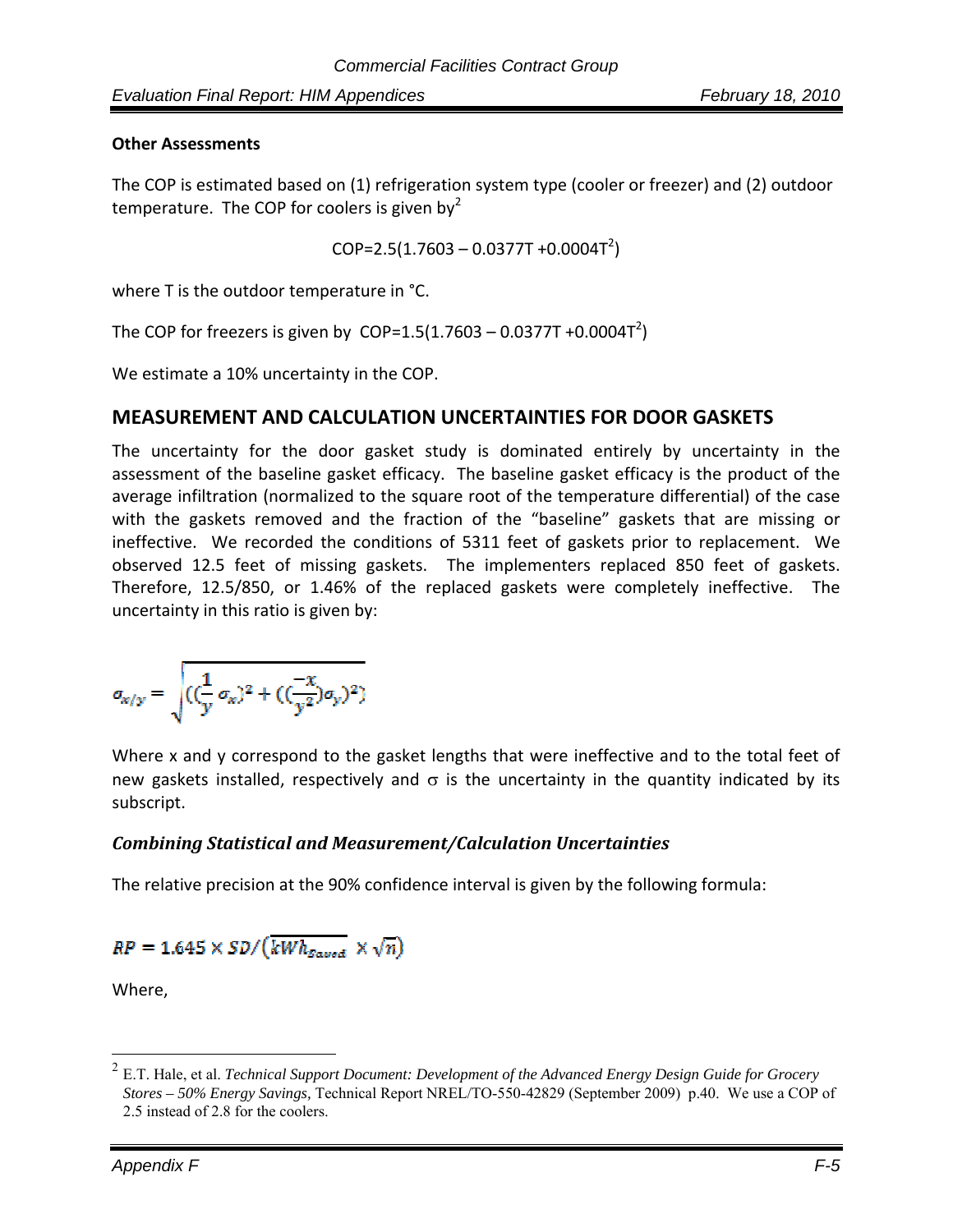*RP is* the relative precision in the ex‐post energy savings at the 90% confidence interval,

*SD* is the standard deviation in the ex-post energy savings,

*kWhSaved* is the average energy savings per square foot of strip curtain for a given sample, and

*n* is the sample size

The statistical and measurement/computational uncertainties are added in quadrature:

$$
RP_{Final} = \sqrt{RP_{Statistical}^2+RP_{Instrumentation/Computation}^2}
$$

For strip curtains, the statistical term dominates the uncertainty, and the opposite is true for door gaskets.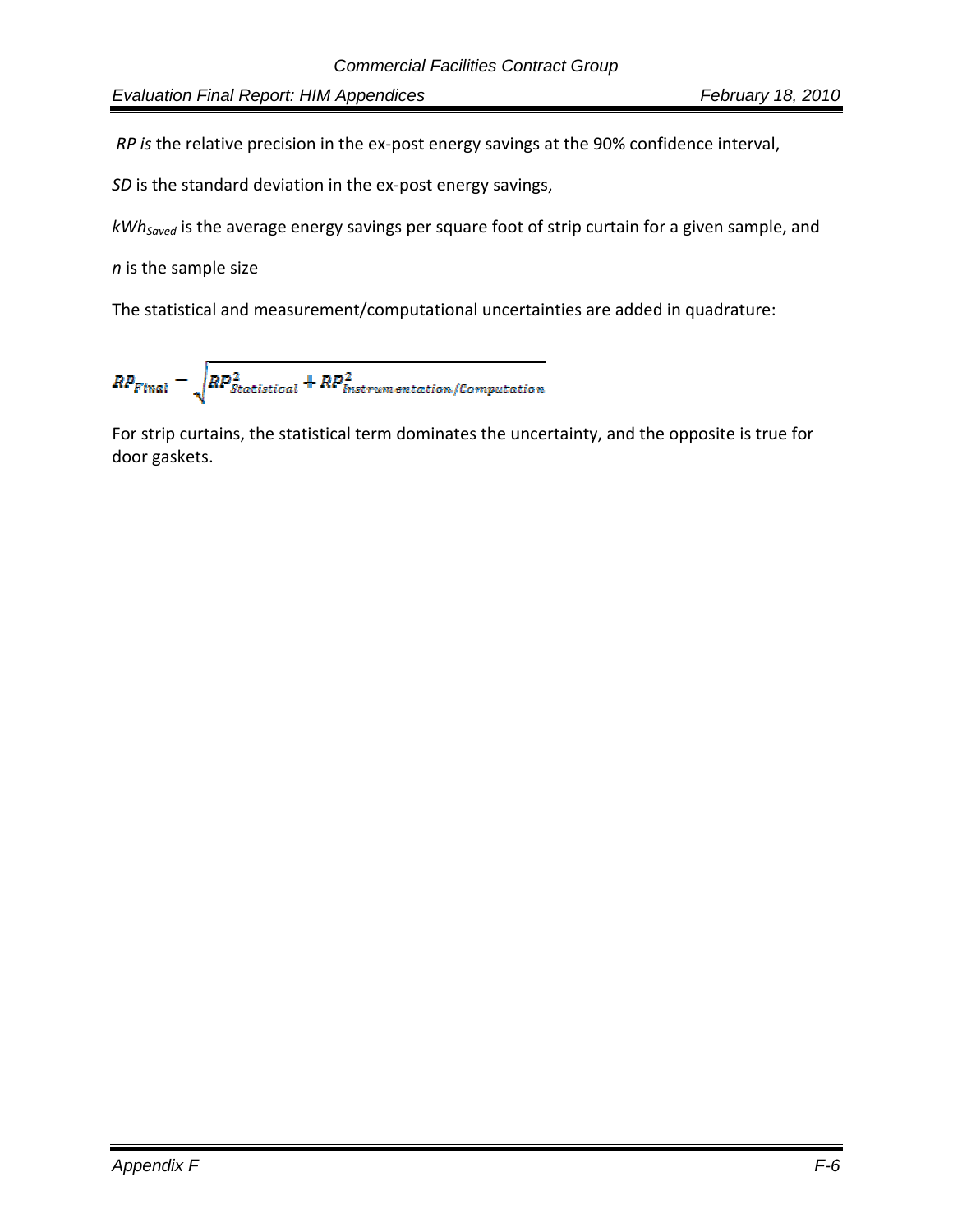# **APPENDIX G**

### **COMPARISON OF GASKET EFFICACIES AMONG TREATMENT AND CONTROL GROUPS**

Figure G‐1 shows the measured gasket leakages, normalized to CFM per foot of gasket per square root of degree difference between the refrigerated and infiltrating air temperatures. Note that there are three sites that show "negative" leakage. This is an indication that we are at the sensitivity limit of our testing methodology. The efficacy of the post-retrofit gaskets is approximately 100%. We were unable to correlate the efficacy of the gaskets with other observable quantities such as tears or nicks in the gaskets, or the age of the gaskets.



**Gasket Leakage: CFM/(sqrt(°F)‐ft)**

**Figure G-1. Measured Leakages, Normalized to CFM per Foot of Gasket per Square Root of Degree Difference between Refrigerated and Infiltrating Air Temperatures**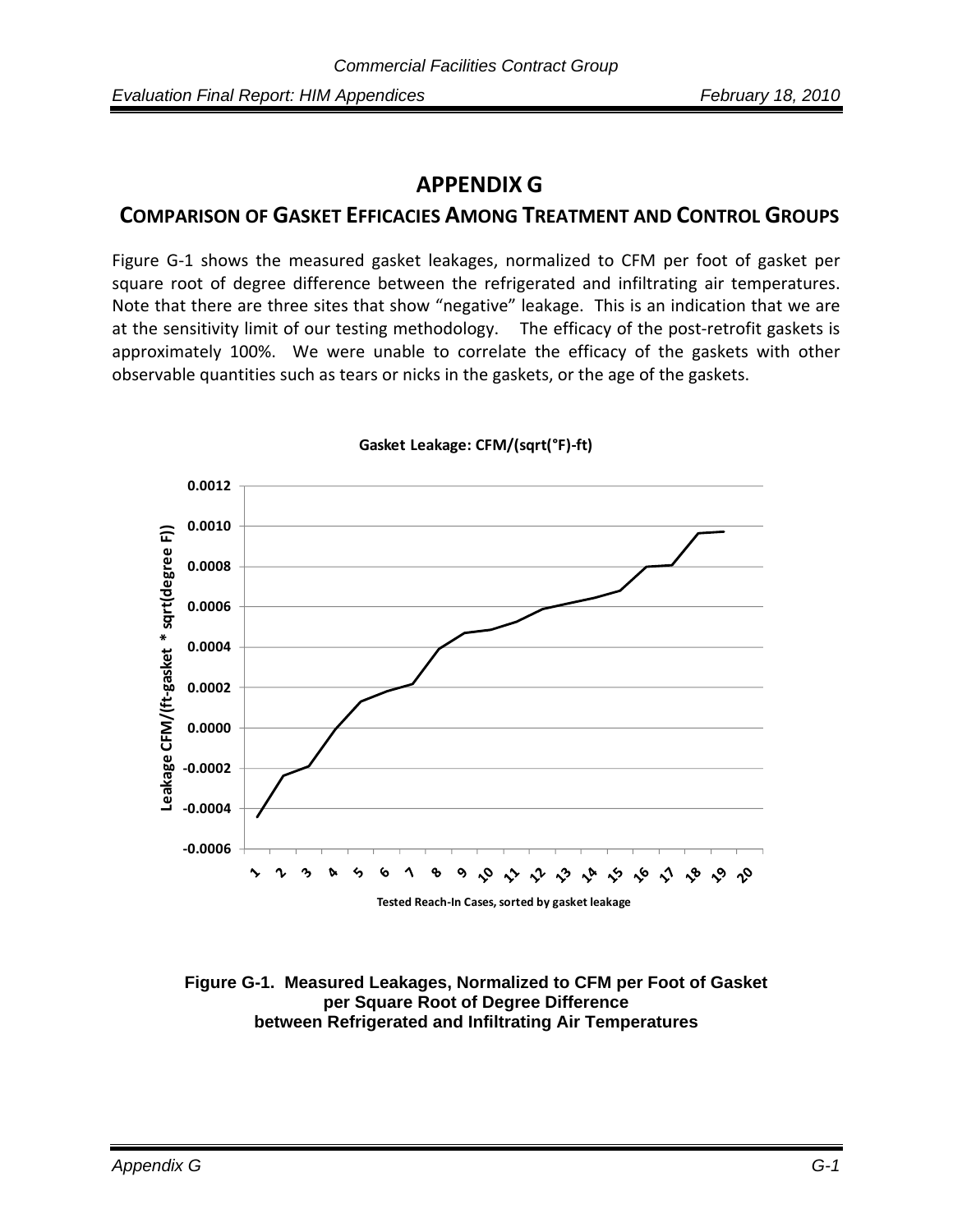# **APPENDIX H**

### **SAMPLE SIZES FOR DOOR GASKET FIELD MEASUREMENTS**

Table H-1 lists the sample sizes for the various domains of study in the door gasket HIM evaluation.

#### **Table H-1. Sample Sizes for Door Gasket Field Measurements by Business Type and Type of Refrigeration Unit (Samples sizes in cells are divided equally between Coastal and Inland Regions)**

| <b>Type of Business</b>                      | <b>Type of Refrigeration Unit</b> |                |  |  |  |
|----------------------------------------------|-----------------------------------|----------------|--|--|--|
|                                              | <b>Freezers</b>                   | <b>Coolers</b> |  |  |  |
| First Approach (With and Without Monitoring) |                                   |                |  |  |  |
| Supermarkets                                 | 20                                | 20             |  |  |  |
| Convenience Stores                           | n/a                               | 20             |  |  |  |
| <b>Restaurants</b>                           | n/a                               |                |  |  |  |
| <b>Refrigerated Warehouses</b>               | n/a                               | n/a            |  |  |  |
| Second Approach (Comparison Groups)          |                                   |                |  |  |  |
| Supermarkets                                 | 10                                | 10             |  |  |  |
| Convenience Stores                           |                                   | 10             |  |  |  |
| Restaurants                                  |                                   |                |  |  |  |
| <b>Refrigerated Warehouses</b>               |                                   |                |  |  |  |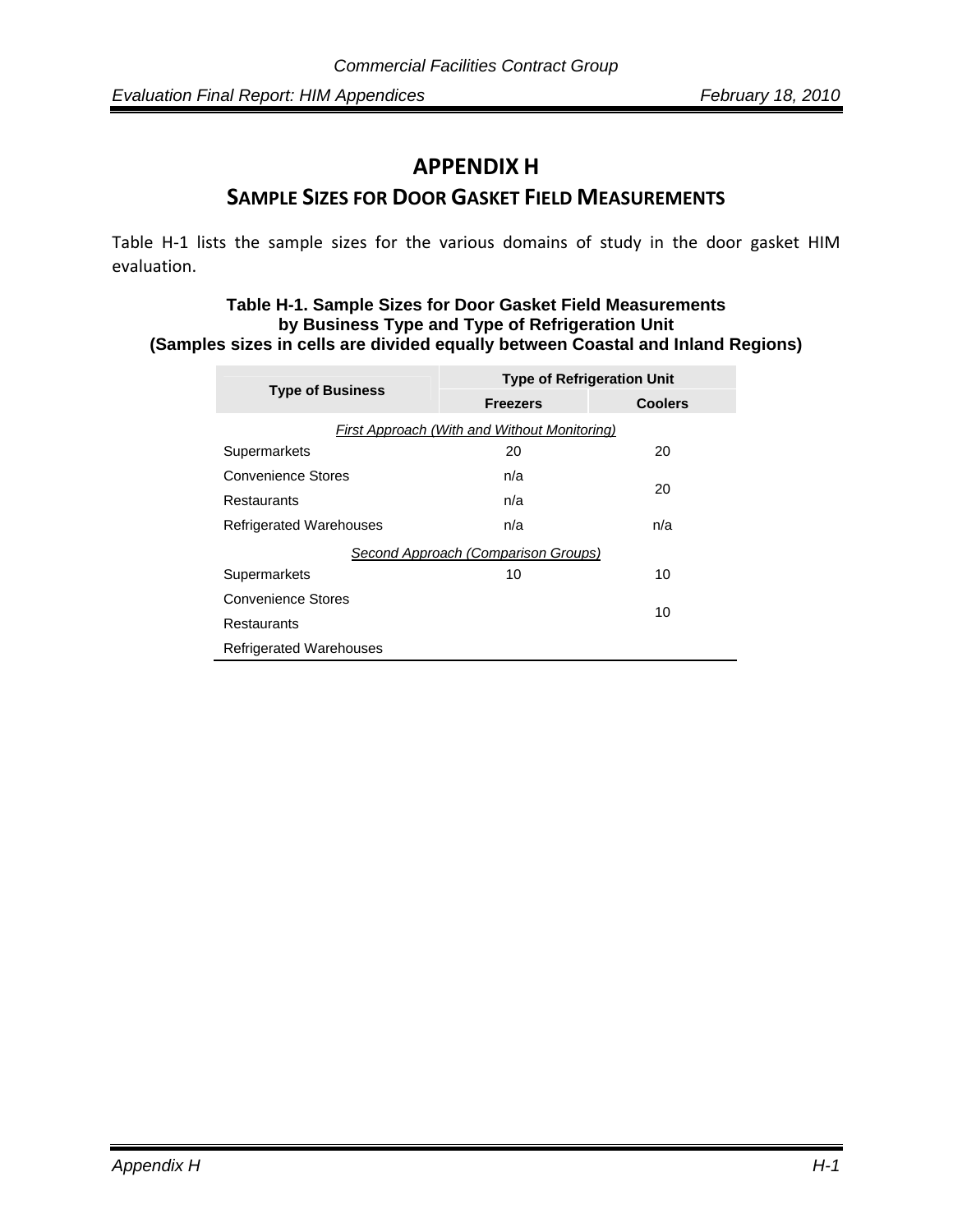# **APPENDIX I POTENTIAL REASONS FOR DISPARITY BETWEEN EX‐POST AND EX‐ANTE ENERGY SAVINGS ESTIMATIONS FOR DOOR GASKETS**

### *Sample Size*

The SCE ex-ante methodology is commendable, though it is unfortunate that the lab tests were conducted on a single sample. The leakage through the gap between the door and the case depends on the specific case. Our field measurements reveal that the leakage through the gaps between the cases and doors can vary up to 400% between two cases (see Figure I-1). Lab tests should include several cases to capture the diversity in case‐specific leakages.



**Figure I‐1. Leakage through Gaps between Doors and Cases**

### **Factors That May Affect Infiltration Rates**

### *Gap Location*

Theoretically, if the sole gap in the gaskets is along the top or bottom of the door, and therefore at just one height, such as in the SCE lab test, there should be no leakage due to the stack effect unless there is make‐up air from a gap at a different height. For a large, contiguous gap, such s the one‐foot gap used to simulate poor gaskets in the SCE lab test, the location of the gap in the gasket, especially in relation to the position of the evaporator fans, may have more influence on the infiltration than the stack effect.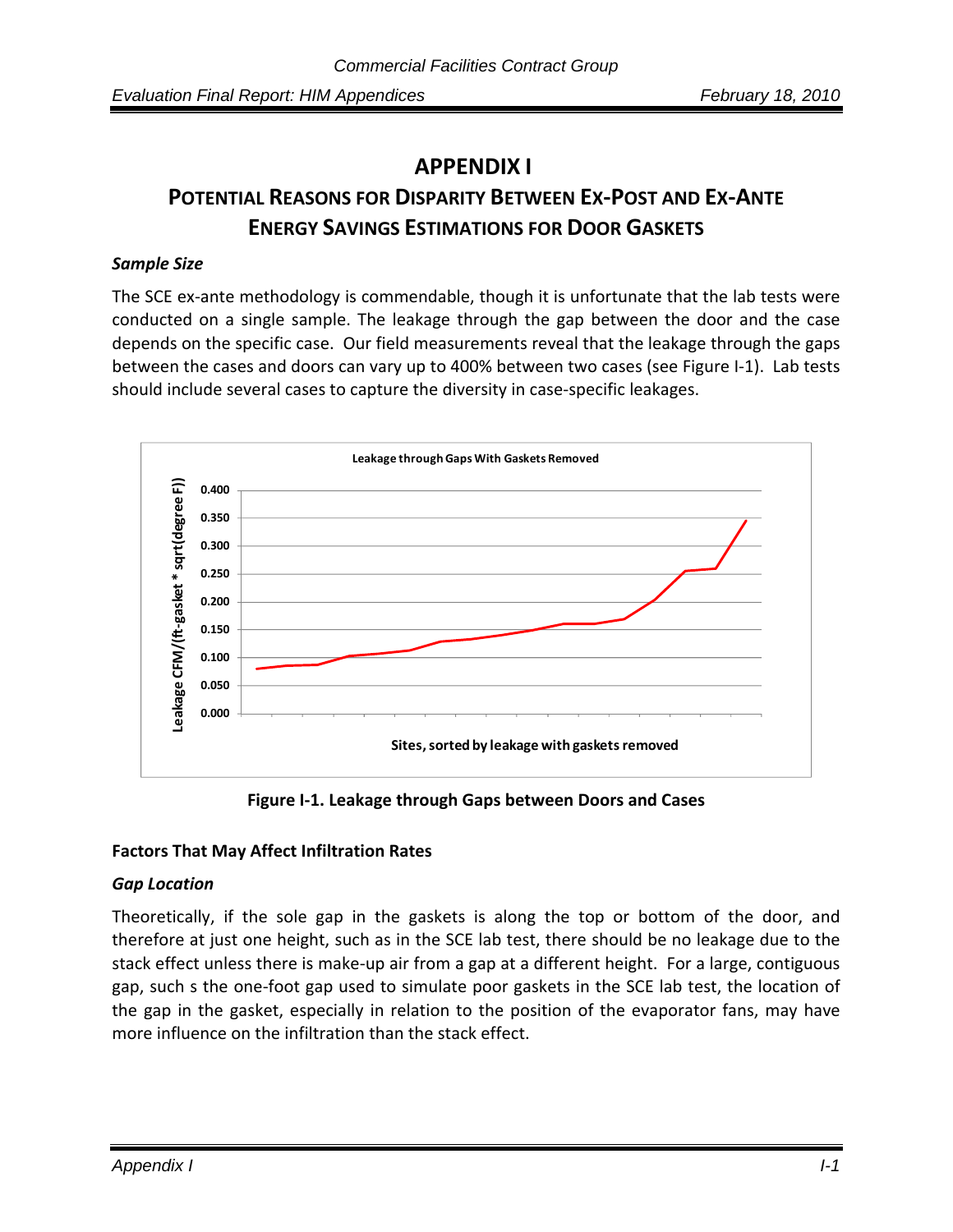## *Product Location*

Time permitting, the field staff measured the infiltration rate to the reach‐in unit with one or two doors fully open. Examination of the data collected through these field tests suggests that the infiltration rate with the door open is significantly lower in reach-in display cases than in walk-in units, even after normalizing for door height and area. One possible explanation is that the product that is stored in the cases provides additional resistance to the infiltrating/exfiltrating air streams. It is not known if this phenomenon suppresses the infiltration rates that are measured during the "gaskets removed" test. Because of the difficulty in accessing supermarkets for testing, the field technicians were instructed not to remove product from the cases. Laboratory testing might be used to assess whether the amount of product has an appreciable role in impeding the infiltration in the absence of door gaskets.

### *Refrigerant Side Load Measurement vs. Electric Power Measurement*

The SCE work paper<sup>1</sup> states that the refrigeration load increased by approximately 20% when the new gaskets were replaced with "baseline" gaskets. However, the overall increase in energy usage was just 5%. If one uses the energy usage data with the new and "baseline" curtains from Table 2 in the SCE work paper and extrapolates to a full year, the resulting energy savings are about half of the SCE ex-ante estimated savings, which result from a much more complex calculation.

## *Correction to "Free Cooling" to Sales Floor*

In many climate zones, particularly in SCE territory, the supermarkets use HVAC to cool the sales floor during the summer. Leakage of the refrigerated air from the display cases into conditioned space amounts to "free cooling". We account for this interactive effect in our analysis. This is a small correction, however, and tends to decrease the energy savings by approximately 5%. On the other hand, there are gas energy savings due to the same effect associated with door gaskets (and strip curtains). The IOUs are not claiming any gas savings for strip curtains or door gaskets.

### *Temperatures and Humidity in Sales Floor and In Display Cases*

Our field findings suggest that the temperature differential between the sales floor and the refrigerated display cases are slightly lower than the values used in the IOU work papers.

 $\overline{a}$ 

<sup>&</sup>lt;sup>1</sup> SCE work paper WPSCNRRN0013, Table 2.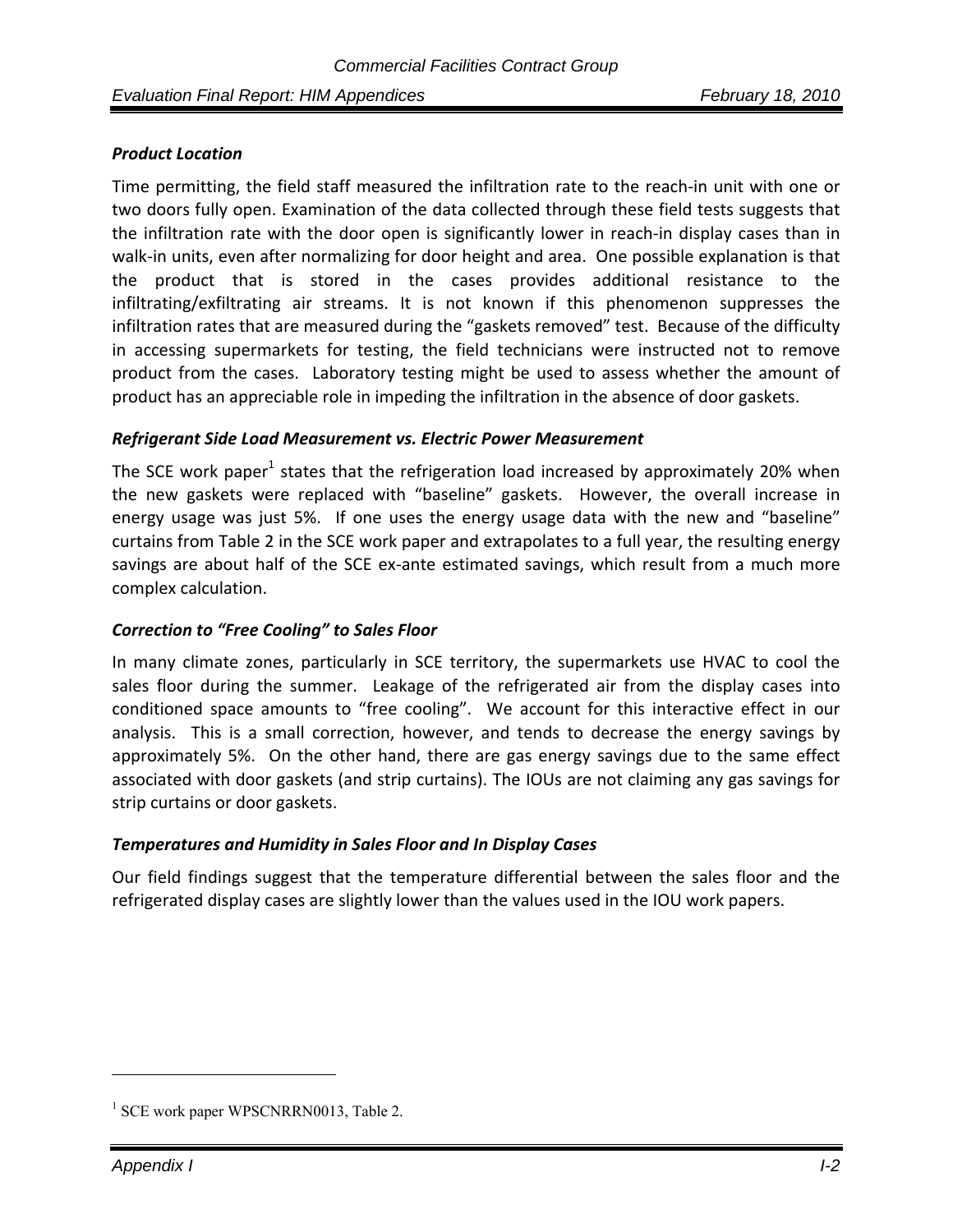# **APPENDIX J NET‐TO‐GROSS RATIO FOR DOOR GASKETS**

Third party and mass market programs offered free replacement of door gaskets for refrigerator and freezer cases. Auditors recommended replacement of door gaskets and in some instances, for example PECI, a program contractor vendor recommended and installed door gaskets for utility customers with whom they had contact.

The estimates are based on net‐to gross surveys conducted in September, October and November. The survey was a modified version of the standard net‐to‐gross battery especially designed for the door gaskets and strip curtain. The modifications were required because:

- Program participants may have had maintenance contracts for door gasket replacements. In other words, they had already adopted the measure.
- Participants may have had an internal program for maintaining door gaskets.
- Door gaskets were provided at no charge. While this is a major program incentive, the customer is not paying for the measure and therefore payback, which is the total cost of the measure to the customer divided by annual cost savings is zero and therefore not meaningful. There is no financial decision to be made.

## **Logic of the Net‐to‐Gross**

The logic for the net-to gross for the replacement of door gaskets is as follows.

If the respondent had a maintenance contract and the maintenance contract was less than the assumed measure life (four years) of a door gasket, the respondent was identified as a free rider, in other words, the net-to-gross ratio for these respondents is zero. The respondent was administered a shortened list of questions. Any respondents reporting contract maintenance but with a periodicity greater than the measure life were identified as a non free‐riding participant and administered the full battery.

If the respondent reported that they regularly maintained door gaskets on there own without a maintenance contract, and the periodicity of the maintenance was less than the assumed measure life (four years), the respondent was assumed to be the a free rider with a net‐to‐gross ratio of zero and administered a shortened list of questions. Any respondents who maintained door gaskets with a periodicity greater than the measure life were identified as non‐free‐riding participants and were administered the net‐to‐gross battery.

The remaining participants either did not report maintaining gaskets, did not have maintenance contracts, had maintenance contracts but were not replacing gaskets within the expected lifetime of the gaskets, or reported doing maintenance but reported that they were doing the maintenance at intervals greater than the life of the gaskets. The full door gasket net‐to‐gross battery was administered to this group of participants.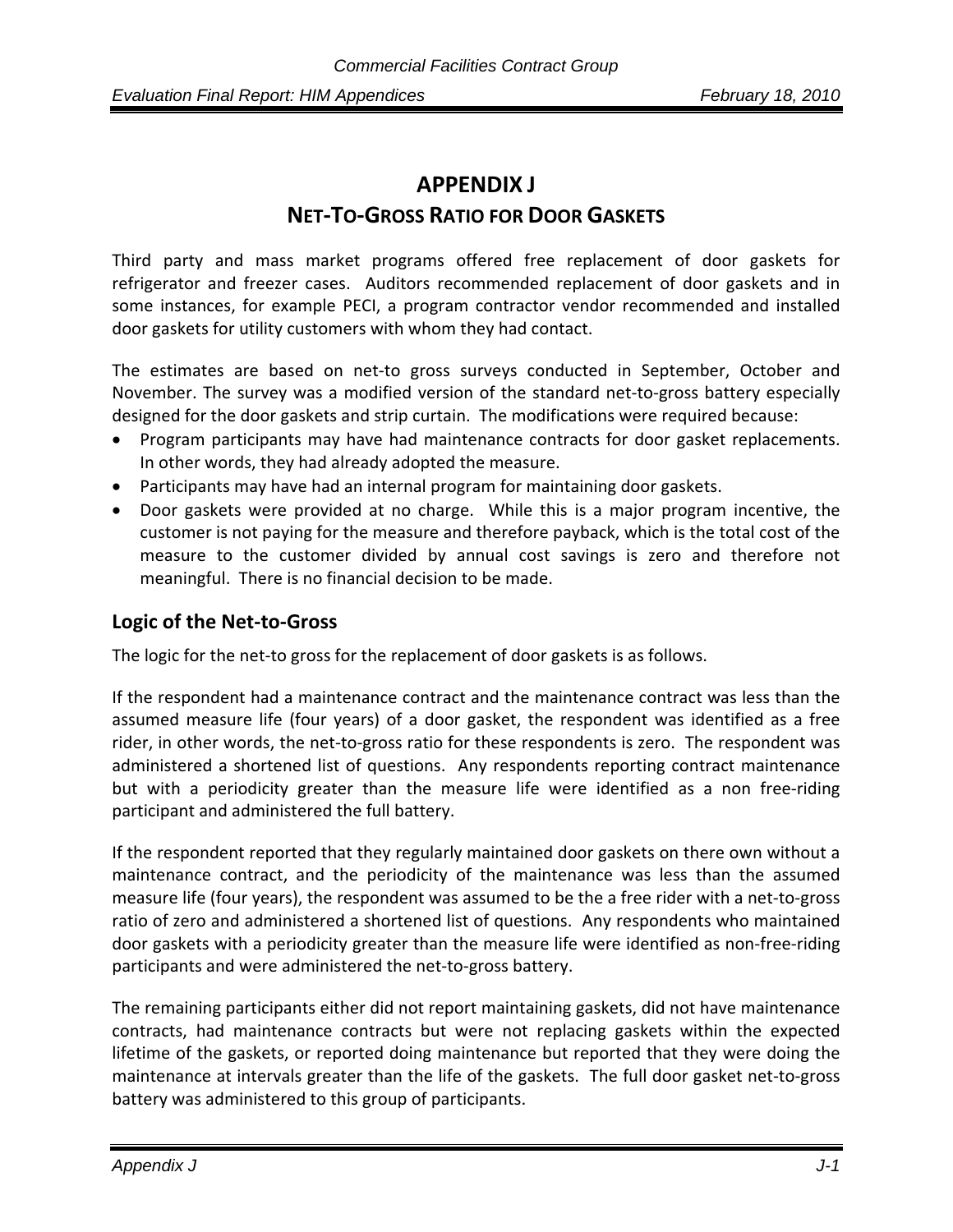The distribution of the respondents over these categories was as follows:

| Category of respondent                                                      | Frequency | Percent |
|-----------------------------------------------------------------------------|-----------|---------|
| Maintenance contract                                                        | 12        | 17      |
| No maintenance contract but claimed to maintain with the life of the gasket | 33        | 46      |
| Did not maintain gaskets                                                    | 26        | 37      |
| Total                                                                       | 71        | 100     |

**Table J‐1 Percent of respondents by whether they maintained door gaskets** 

## **Sampling**

Convenience stores and supermarkets were stratified into three groups each according to the savings. Stores and supermarkets with large savings were sampled with certainty. Stores and supermarkets with medium and small savings were randomly sampled in accordance with the variance in the estimates of the savings.

## **Reasons for Program Participation**

Data for door gaskets was available for 71 respondents. Forty-five of the respondents provided one or more verbatim reasons for participating in the program.

These respondents offered one or more of three reasons for participating in the program. The need to replace gaskets was the dominant reason followed by their installation and replacement being free of charge. The future energy savings were mentioned somewhat frequently mentioned. Reducing future energy costs was five percent with various other reasons accounting for the rest.

| Reason for participating                             | Frequency* | Percent |
|------------------------------------------------------|------------|---------|
| Existing gaskets were old and in need of replacement | 27         | 33      |
| Gaskets were free of charge                          | 13         | 16      |
| Energy savings from replacing the gaskets            | 8          | 10      |
| Reduce energy costs                                  | 4          | 5       |
| Because of the program                               | 3          | 4       |
| Maintain the temperature                             | 1          | 1       |
| Replace sooner than would have                       | 1          |         |
| No answer / did not apply                            | 26         | 31      |
| Total                                                | 83         | 101     |

**Table J‐2. Reason for participating in the program** 

\*Some respondents offered more than one reason. Number of respondents equals 71.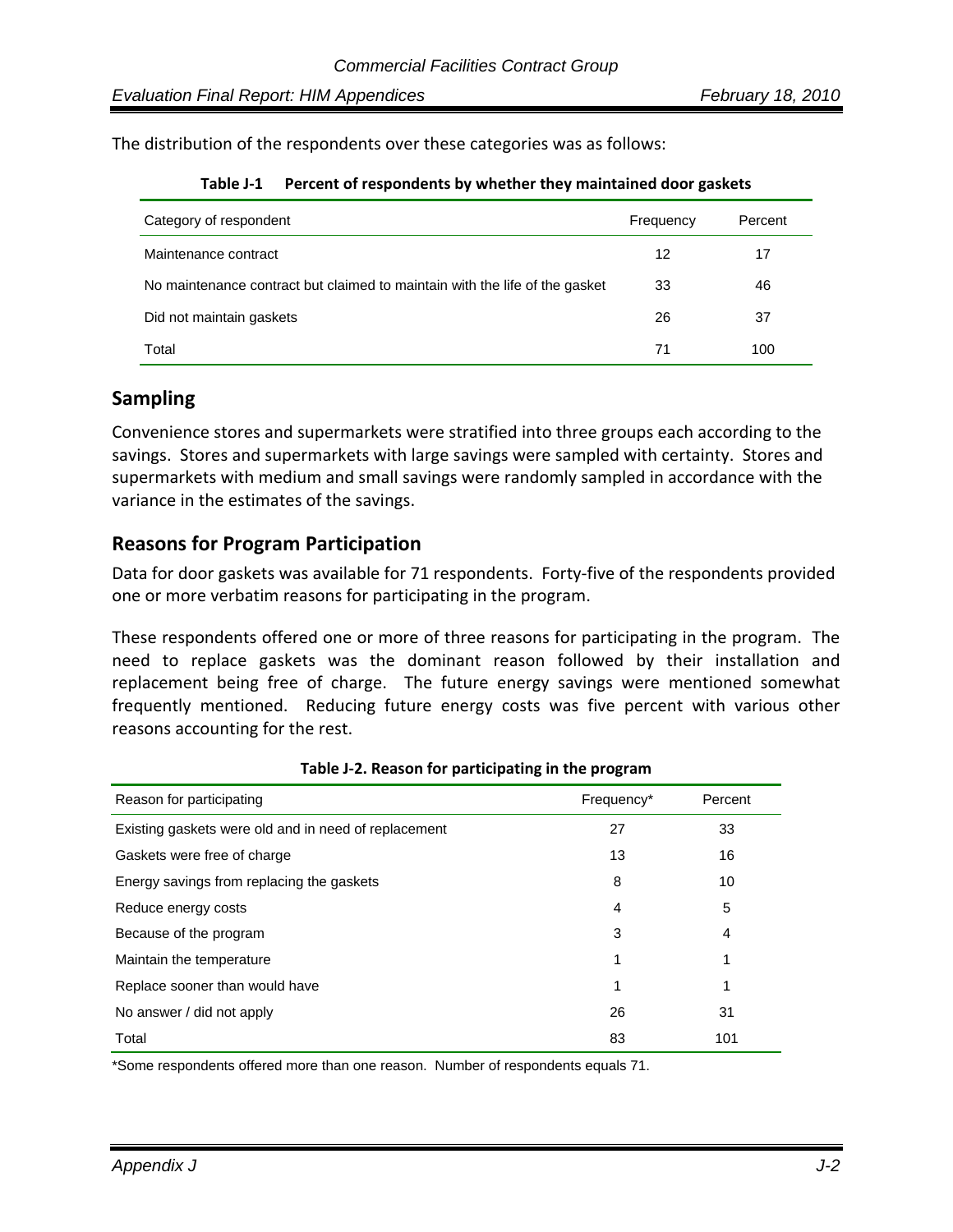## **Maintenance Contracts**

Of the 71 respondents, 17 percent (or 12 respondents) had a maintenance contract. Forty‐ eight or 68 percent of respondents reported no maintenance contract and the remainder either said that they didn't know (10 percent) or refused to answer (six percent).

For seven of the 12 (58 percent) with a contract, the scope of the contract covered all cases that had door gaskets. Five of 12 indicated that not all cases were covered.

In four of the seven instances where all cases were included within the scope of the contract, the maintenance contract included replacing the door gaskets. In two of the four instances where only some of the cases were covered by the maintenance contracts, replacement gaskets were included in the contract. In five additional instances the cost of replacement gaskets was not covered. The remaining respondent didn't reply.

Of the five who said replacement gaskets were an additional charge above the contract, one said that there were times when replacements were postponed, two said that they did not delay replacements, and the remaining individual did not respond. The respondent who indicated that even with the maintenance contract, replacements were sometimes postponed indicated that the postponement was due to the gaskets costing too much. The individual, who did not answer whether replacements were postponed, indicated in the follow‐up question that gaskets "cost too much in a slow economy."

For six of the 12 with maintenance contracts, six (55 percent) said that the contractor inspected and replaced as needed. Three (27 percent) said that the contractor either replaced as needed or they called the contractor when gaskets were needed, and the remaining two (18 percent) said that they called the contractor as needed. There was no response from one of the respondents.

Of the 11 respondents with maintenance contracts who answered the question, 46 percent said that the gaskets were maintained at least annually, 18 percent said that they were maintained at least every two years, and 36 percent said that they were maintained on average between two and three years. Assuming the life of gaskets is four years or less (DEER assumption), it appears that firms with maintenance contracts maintain the gaskets well within their lifetimes.

We conclude that these firms have a maintenance contract and that on the basis of the way in which they maintain gaskets, they represent free riders.

## **Firms without Maintenance Contracts**

Of the fifty‐nine respondents who said that they did not have a contract, 19 percent said that they "often" maintained door gaskets, 53 percent said that gaskets were maintained sporadically, and 19 percent said that they did not maintain them. An additional 10 percent did not provide data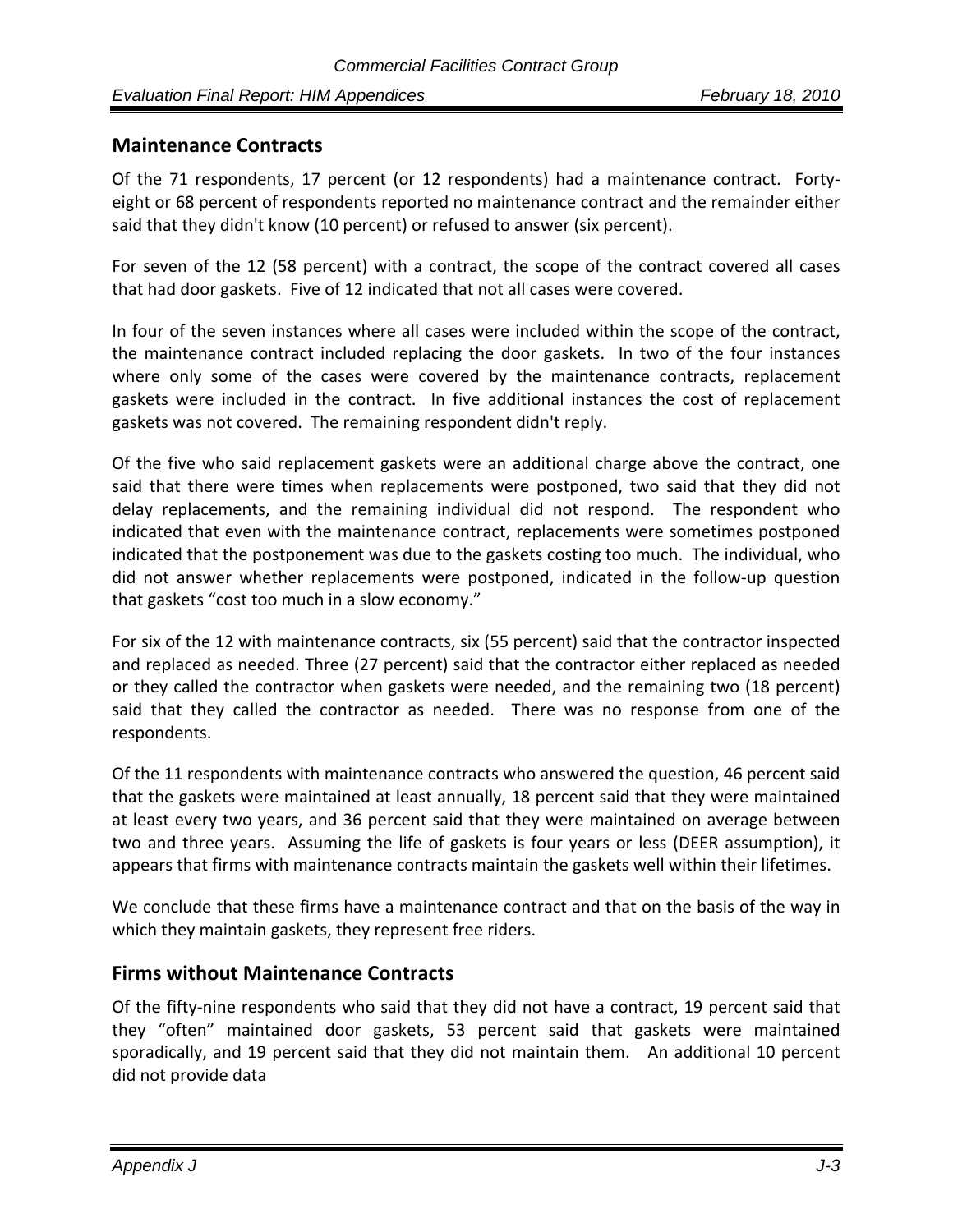| <b>Frequency of Maintenance</b> | Count | Percent |
|---------------------------------|-------|---------|
| Often                           | 31    | 53      |
| Sporadically                    | 11    | 19      |
| N٥                              | 11    | 19      |
| Don't know                      | 3     | 5       |
| Refused/Not Applicable          | 3     | 5       |
| Total                           | 59    | 100     |

#### **Table J‐3. Frequency of Maintaining Door Gaskets**

The 43 respondents, who said that prior to participating that they did at least some maintenance either often or sporadically, were asked how they determined the need for maintenance. Respondents were offered a series of options from which they could choose multiple responses. Gaskets were replaced most often when the doors needed repair, when it was clear that the gaskets were failing, and when the refrigerator technicians suggested that they be repaired. About 10 percent of firms said that they were checked periodically or that there was regularly scheduled maintenance.

| Basis for maintenance                                  | Frequency | Percent<br>of the<br>total<br>answers |
|--------------------------------------------------------|-----------|---------------------------------------|
| Door gaskets were checked and replaced periodically    | 9         | 11                                    |
| Done as part of regularly scheduled maintenance        | 6         | 8                                     |
| Observed need no specific reason                       | 9         | 11                                    |
| Observed need - Refrigerator techs suggested           | 17        | 20                                    |
| Observed need – When doors needed repair               | 24        | 28                                    |
| Observed need – When it was clear gaskets were failing | 20        | 24                                    |
| Total                                                  |           | 100                                   |

#### **Table J‐4. Basis for Maintaining Door Gaskets\***

\* Respondents could elect more than one response

Of the 43 firms who claimed to have done some maintenance 19 percent said that they maintained the gaskets at least every two years. Forty-four percent claimed that they were done every 2 to three years. Thirty-five firms (79 percent of those who didn't have maintenance contract claimed to be doing maintenance within the lifetime of the gaskets (4 years).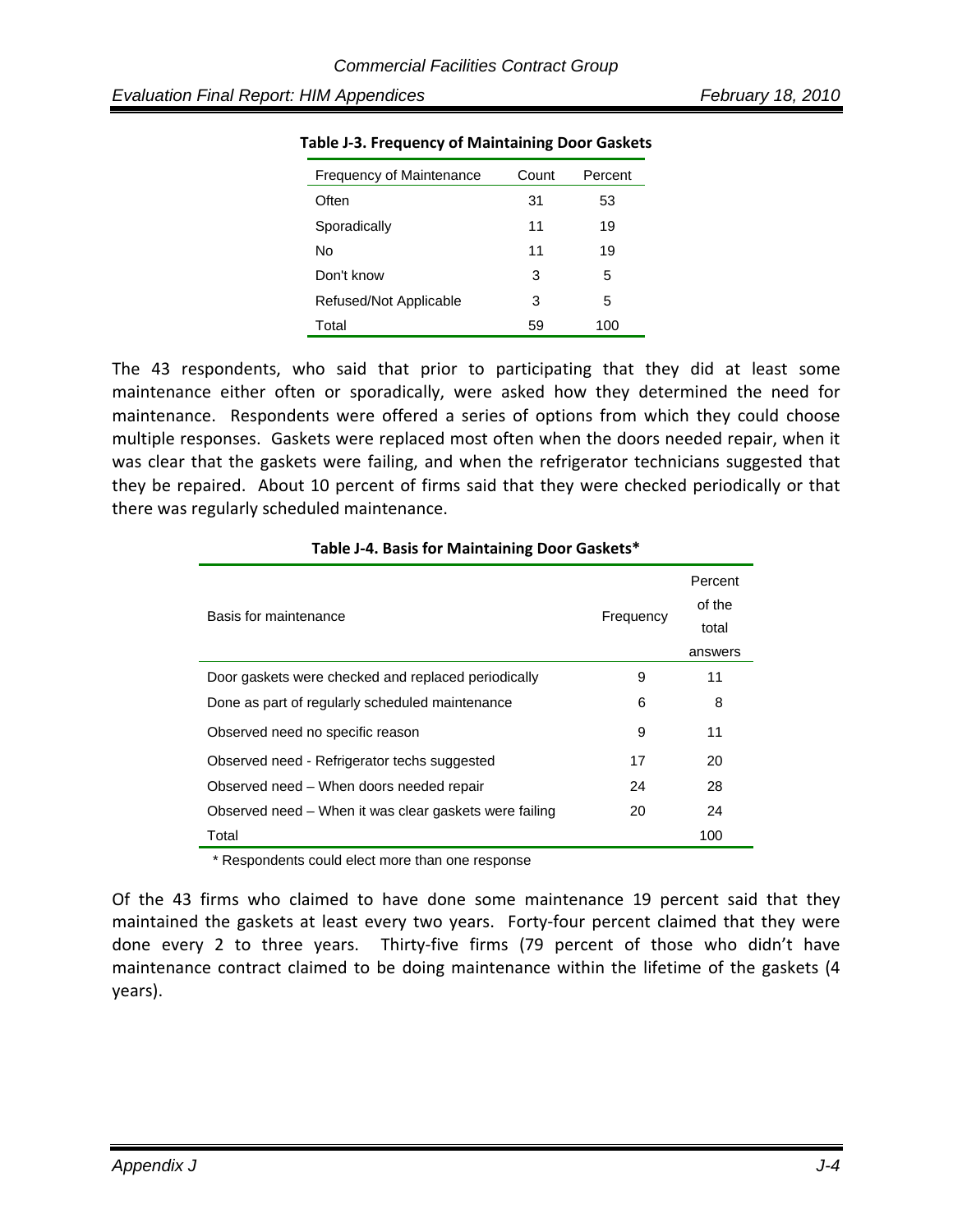| Years                | Frequency | Percent |
|----------------------|-----------|---------|
| At least once a year | 3         | 7       |
| Less than 2 years    | 5         | 12      |
| 2 to 3 years         | 19        | 44      |
| 3 to 4 years         | 7         | 16      |
| 4 to 5 years         | 2         | 5       |
| More than 5 years    | 4         | 9       |
| Don't know           | 3         | 7       |
| Total                | 43        | 101     |

**Table J‐5.** Elapsed Years to Maintaining Gaskets

## **Firms Who Didn't Have Maintenance Contracts and/or Did Maintenance Less Often Than Every Four Years**

The final group is firms that indicated that they did not do maintenance or said that they maintained gaskets at intervals greater than four years. This group is comprised of 26 firms. The following table shows what they said about why they did not undertake maintenance. Primarily these firms either perceived maintenance to be too costly or didn't perceive the need for maintenance. Only one firm said that gaskets were not replaced because some but not all of the cases were new.

| Reason                    | Count | Percent |
|---------------------------|-------|---------|
| Too costly                | 8     | 31      |
| Did not perceive the need | 7     | 27      |
| Deferred maintenance      | 3     | 12      |
| Did not replace           | 3     | 12      |
| Other responses           | 4     | 15      |
| No reply                  | 1     | 4       |
| Total                     | 26    | 101     |

**Table J‐6. Reasons for not doing maintenance**

## **The Program Influence Battery**

The 26 respondents were administered an influence battery and asked what influenced their participation. The 21 factors in the door gasket influence battery were designed to separate program and non‐program influences. An attempt was made to include non‐energy factors to prevent the list from being energy centric. Examples of factors representing program influences are the incentive (free installation in case of the door gaskets) or the recommendation from the program auditor or program vendor. Non‐program factors included such things as the long-term electricity savings, being "green," and getting information through a trade publication. The complete list of influences can be seen in Table J-7.. The four program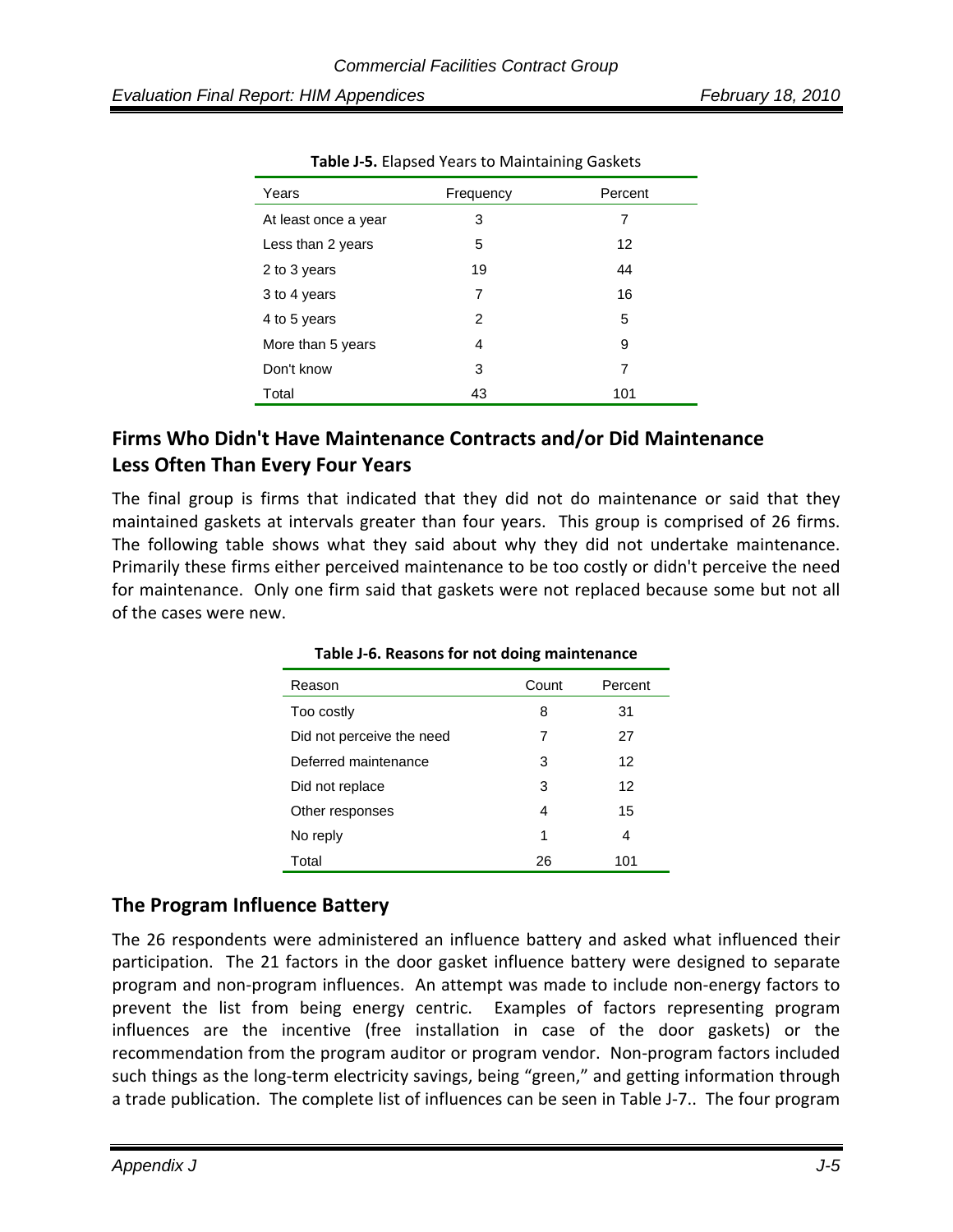related items are marked with an asterisk in column 1 and the balance represent non‐program factors that could have influenced the decision.

The battery was administered in two parts. The respondents were taken through the list of influences and asked whether or not a factor influenced their decision by responding with a "yes" or "no". In part two, respondents rated those factors to which they responded in the affirmative in part one on a scale of 1 to 10 where "1" was "not at all important" and 10 was "very important." The two part rating scheme was designed to prevent respondents from giving a low importance score to factors that really had no influence thereby reducing the average importance scores.

The data for these respondents is displayed in Table J-7.. The percent column indicates the percentage of respondents indicating that a factor influenced them. The average score displays the average for those who rated the factor. The rows are arranged from the highest average rating to the lowest.

The highest average importance score across the ten-point scale was the incentive at 9.2. This is consistent with the finding that respondents did not maintain door gaskets because of the cost. This was followed by reduced future electric bills (8.31), the recommendation of the auditor (8.28), and the recommendation of the vendors and the installers (8.08).

The most frequently cited factors were the age and condition of the door gaskets (65 percent), the reduced energy costs in the future (62 percent), and the program incentive (58 percent). Being green was the fourth most frequently cited factor and the fifth highest in terms of the average scores.

| Program<br>Factor | Factor                                                                       | Count             | Percent | Average<br>Score on 10<br>Point Scale |
|-------------------|------------------------------------------------------------------------------|-------------------|---------|---------------------------------------|
|                   | The fact that door gaskets were replaced by the<br>program without cost      | 15                | 58      | 9.2                                   |
|                   | The reduced energy cost on future electric bills                             | 16                | 62      | 8.31                                  |
| *                 | The recommendation from the auditor                                          | 7                 | 31      | 8.28                                  |
| $\star$           | Recommendation from an installer or vendor who<br>installed the door gaskets | $12 \overline{ }$ | 46      | 8.08                                  |
|                   | Help the environment and/or be green                                         | 13                | 50      | 8.08                                  |
|                   | The age or condition of the door gaskets                                     | 17                | 65      | 7.82                                  |
|                   | A recommendation from a representative of the utility                        | 10                | 39      | 7.7                                   |
|                   | Information obtained from the utility in the past                            | 6                 | 23      | 7.5                                   |
|                   | Prior experience with the program or other utility<br>efficiency program     | 6                 | 23      | 7.5                                   |
|                   | Previous recommendation from an auditor or engineer                          | 5                 | 19      | 7.4                                   |
|                   | Prior experience with replacing door gaskets                                 | 5                 | 19      | 7.4                                   |
|                   | Avoid hassles with the health inspectors                                     | 6                 | 23      | 7.33                                  |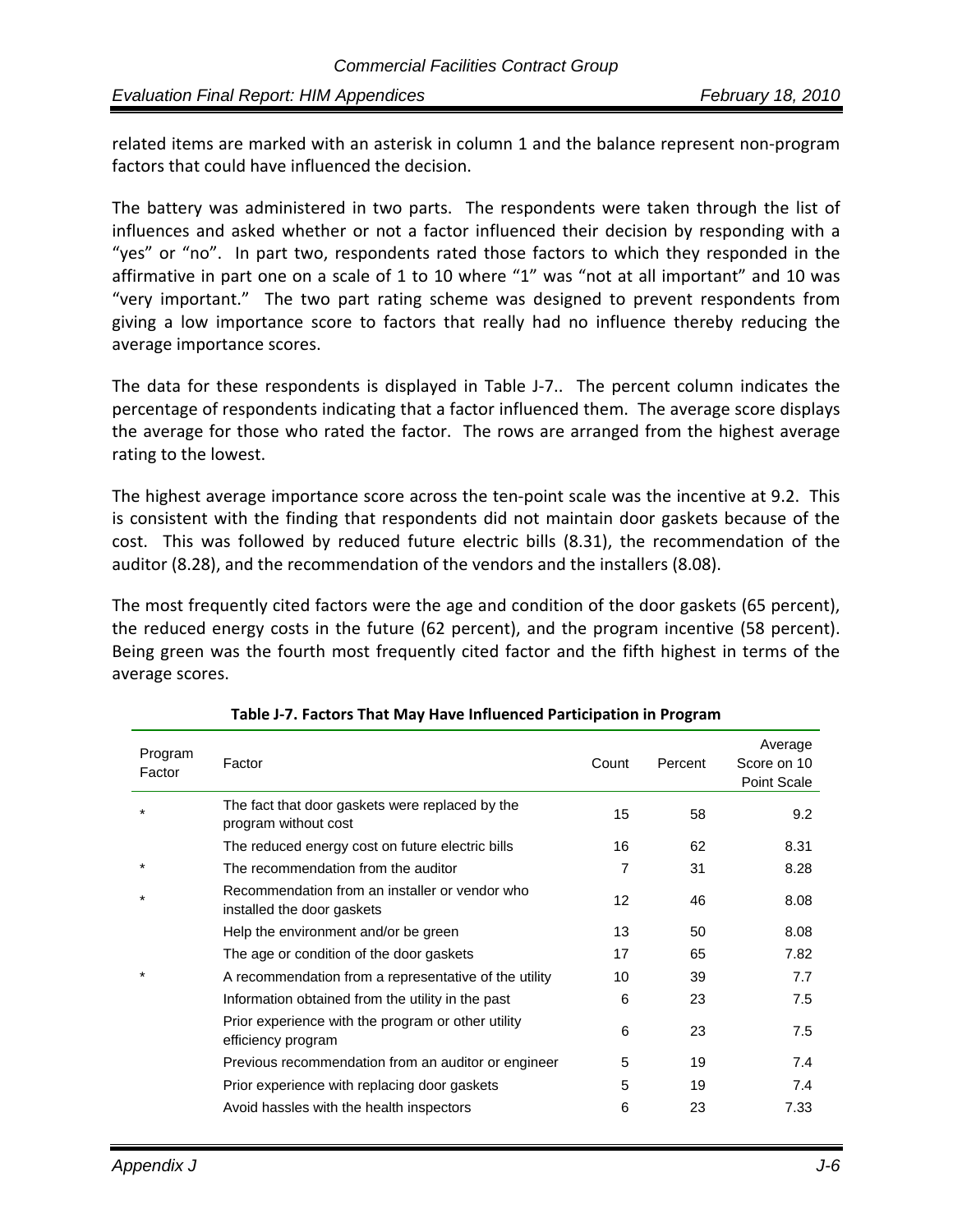| Evaluation Final Report: HIM Appendices |  |  |
|-----------------------------------------|--|--|
|-----------------------------------------|--|--|

| Program<br>Factor | Factor                                                              | Count | Percent | Average<br>Score on 10<br>Point Scale |
|-------------------|---------------------------------------------------------------------|-------|---------|---------------------------------------|
|                   | A recommendation from other businesses like mine                    | 3     | 12      | 7.33                                  |
|                   | Previous recommendation from some other vendor                      | 5     | 19      | 7.2                                   |
|                   | Other (describe)                                                    | 1     | 4       | 7.00                                  |
|                   | Attendance at a utility training course                             | 1     | 4       | 7.0                                   |
|                   | Cleaning and maintaining seals contributes to a<br>positive image   | 8     | 31      | 6.87                                  |
|                   | Your company has a standard to install and maintain<br>door gaskets | 5     | 19      | 6.4                                   |
|                   | Other firms in the industry are maintaining door<br>gaskets         | 5     | 19      | 6                                     |
|                   | Information at a trade show                                         | 4     | 15      | 5.25                                  |
|                   | Information from a trade publication                                |       | 4       |                                       |

The four program factors (influences) are found in the seven factors with the highest average influence scores. Three of the program factor influences are among the top four most mentioned factors. For program participants who did not have contracts to maintain door gaskets and who reported minimal or no maintenance of door gaskets, the program factors were among the most important influences by frequency of mention and by average assigned score. Non-program factors such as the cost on future electric bills and the environment were also important factor but a bit more secondary.

For each respondent, the program factor scores and the non‐program factor scores were averaged. Only factors that participants cited and that participants rated were included in the averages. Table J-9. shows the distribution of the scores for the program and non-program factors. Average program scores (8.6) were higher than average non‐program scores (7.5).

## **Respondents' Summary of Program and Non‐program Influences**

After the influence battery was administered and the respondents had an opportunity to think about the various factors that influenced them, they were asked to summarize their perceptions of various aspects of the program, such as the incentive or the recommendations of the auditor were more important, or whether non‐program factors were more important. The preponderance of respondents selected program factors.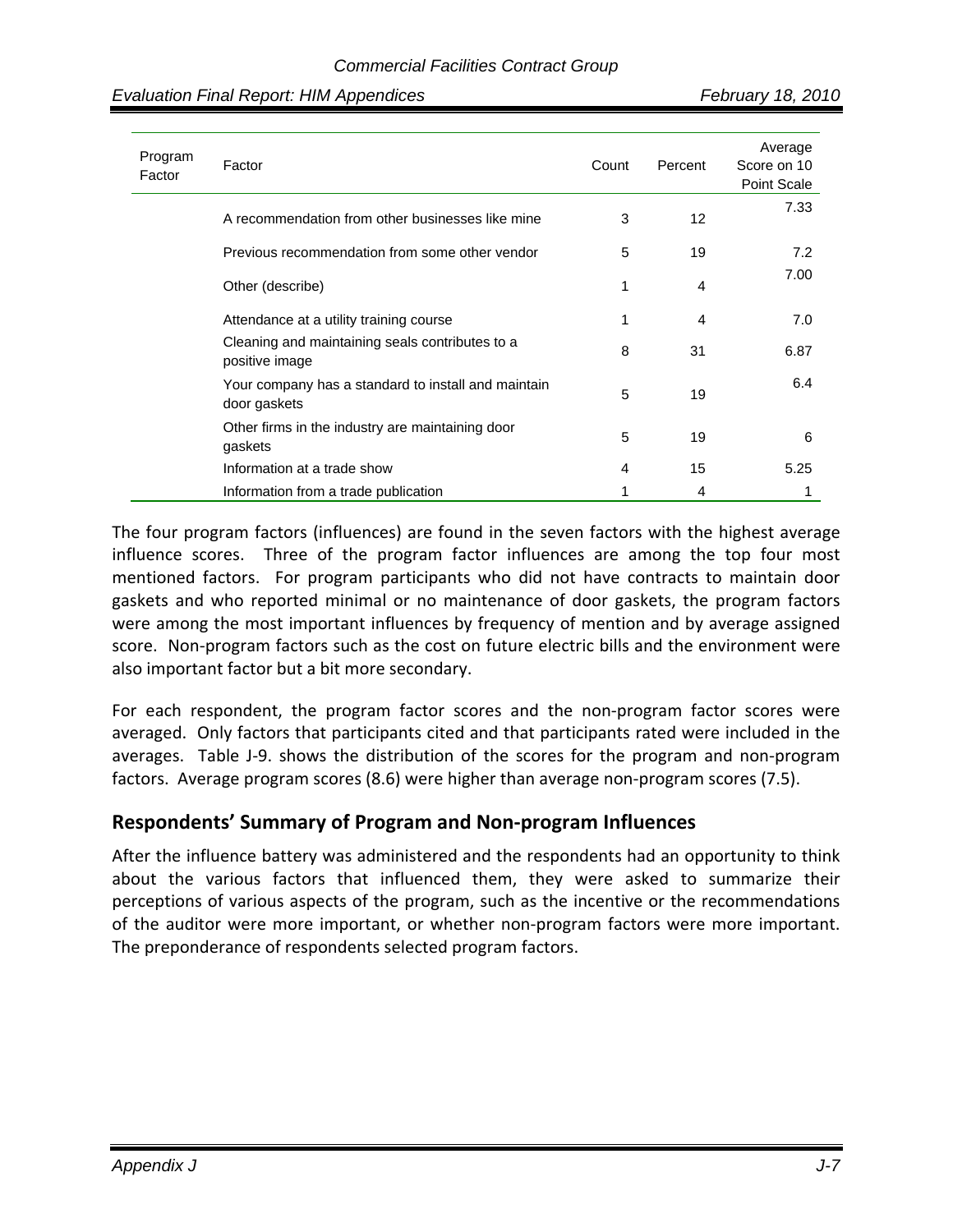| Which factor is more important     | Count | Percent |
|------------------------------------|-------|---------|
| Program factors more important     | 21    | 81      |
| Non-program factors more important | 3     | 12      |
| Can't distinguish                  | 2     | 8       |
| Totals                             | 26    | 101     |

|  | Table J-8. Which Type of Factor Is More Important |
|--|---------------------------------------------------|
|--|---------------------------------------------------|

The respondents were then asked to distribute 10 points between program factors and non‐ program factors. The sum of the points had to add to 10. The respondents attributed an average of 6.02 points to the program and 3.98 points to the non‐program factors. The

|                         | Program<br>Factors | Program<br>(Percent) | Non-program<br>factors | Non-program<br>(Percent) | Summary<br>Program<br>Rating | Summary<br>Factor<br>Program<br>Rating<br>(Percent) |
|-------------------------|--------------------|----------------------|------------------------|--------------------------|------------------------------|-----------------------------------------------------|
| 2 to 2.99               |                    |                      |                        |                          | 3                            | 12                                                  |
| 3 to 3.99               |                    |                      |                        |                          | 2                            | 8                                                   |
| 4 to 4.99               |                    |                      |                        |                          | $\overline{2}$               | 8                                                   |
| 5 to 5.99               |                    |                      | 1                      | $\overline{4}$           | $\overline{2}$               | 8                                                   |
| 6 to 6.99               |                    |                      | 4                      | 15                       | 6                            | 23                                                  |
| 7 to 7.99               | 3                  | 12                   | $\overline{7}$         | 27                       | 3                            | 12                                                  |
| 8 to 8.99               | 8                  | 31                   | 3                      | 12                       | 3                            | 12                                                  |
| Greater than 9          | $\overline{7}$     | 27                   | 3                      | 12                       | 5                            | 19                                                  |
| Don't know/no<br>answer | 8                  | 31                   | 8                      | 31                       |                              |                                                     |
| Total                   | 26                 | 101                  | 26                     | 101                      | 26                           | 102                                                 |

**Table J‐9. Distribution of Average Scores for Program and Non‐Program Factors**

Finally, the respondents were asked how likely they were to have replaced door gaskets in the absence of the program. On a 10-point scale the respondents judged that their likelihood would have been 6.17 on a 10‐point scale. In other words, on average they would have been more likely than not to have replaced the gaskets. One might have expected this to be less than five on a 10 scale given the ratings above.

## **Calculating Overall Net‐to‐Gross Ratio for Door Gaskets**

Participants with a maintenance contract that replaced door gaskets within a four‐year period, the assumed life of door gaskets, were assigned a net‐to‐gross ratio of zero. The data suggest that half of these customers maintain gaskets at least annually and sixty‐four percent replace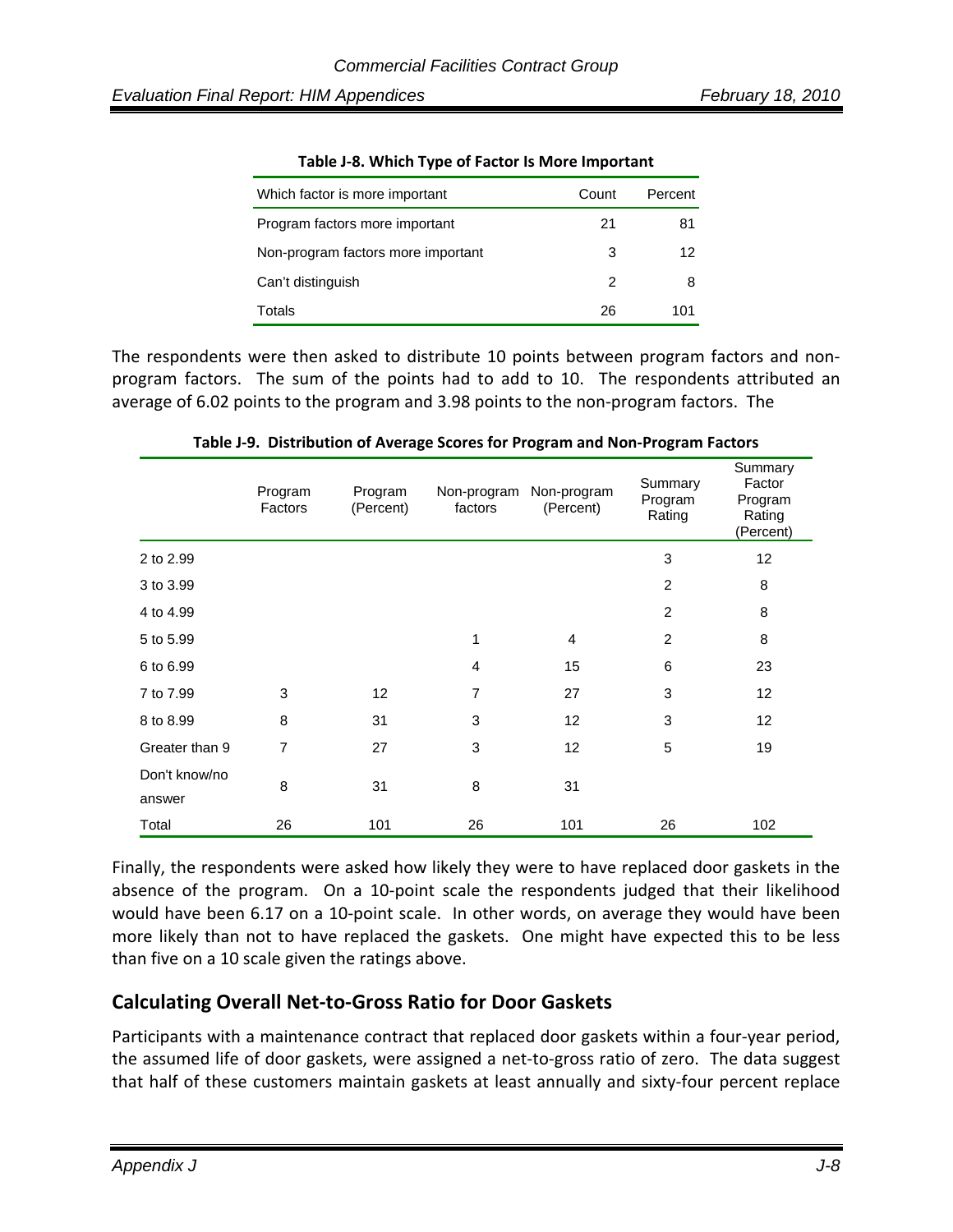them within two years. There is a near certainty that door gaskets within these establishments would have been replaced without the program.

Participants that did not have maintenance contracts but maintained gaskets on a schedule that was more frequent than the lifetime of the gasket were also assigned a net‐to‐gross ratio of zero. Sixty‐three percent of these participants claimed to maintain gaskets on a cycle that was less than three years. There is a high probability that door gaskets within these establishments would have been replaced without the program.

One might argue that the program might have accelerated the replacement of door gaskets for these respondents. On the other hand, it is likely that linear feet of compromised door gaskets for these firms is not large and that the losses from compromised gaskets sufficiently low replacement might not have been cost effective.

The third group is respondents whose firms did not have maintenance contracts and did not regularly maintain gaskets. A very high percentage of these firms thought replacement too costly, was not needed, or tended to defer maintenance. It is clear that these establishments could substantially benefit from this program. Ultimately, the question for this group is would they have replaced door gaskets without the program.

The net-to-gross ratio was calculated for this group based on three scores:

- Factor specific program influence score
- Summary program influence score
- Likelihood that door gaskets would not have been replaced without the program.

The factor specific program influence score was derived from the program and non‐program factors. An average factor specific program influence score and a factor specific non‐program influence score was calculated for each respondent. The average factor specific influence score was then divided by the sum of the average of the program and non‐program specific factor influence scores. This resulted in a program influence ratio ranging between 0 and 1. If program specific factors had higher average ratings than the non‐program specific factors then the factor specific program influence score is above 0.5. Alternatively, if the program factors had a lower average rating in comparison to the non-program ratings, then the program influence would be less than 0.5. If there were program specific factors but no specific non‐ program factors, then the program specific factor influence score would be 1. Likewise if there were only non-program specific factors, then the program influence score would be zero.

As noted above, respondents were also asked provide a summary program influence score by distributing 10 points to what they understood to be "program factors" and "non‐program factors." The summary program influence score was calculated by dividing the number of points that respondent gave to "program factors" by 10. This results in a score between 0 and 1.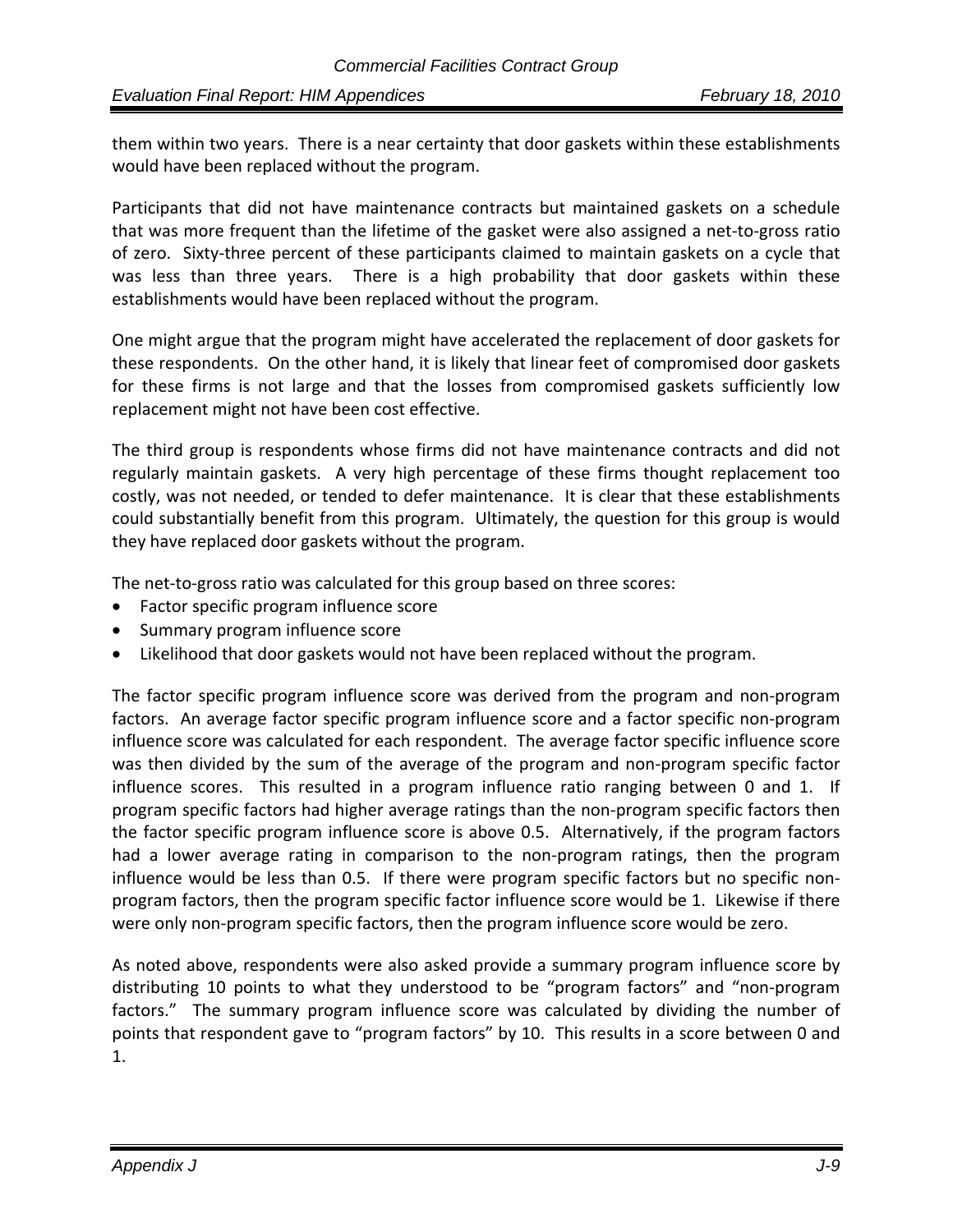The likelihood that the action was program induced was calculated as well. The likelihood score was based on the question about the likelihood that the respondent would have installed door gaskets in the absence of the program. The likelihood that the respondent would have taken action without the program was calculated as 10 minus the likelihood of taking the action in the absence of the program divided by 10.

The factor specific program influence score and the summary program influence score were combined to form a composite program summary score. The composite program influence score is the average of the two program influence scores.

The net-to-gross ratio was formed by averaging the composite program summary influence score and likelihood score. In a situation where one or the other score is missing, only the one score is used.

| Category of respondent                                                                   | Count | Percent | Group net-to-<br>gross | Weighted net-to-<br>gross |
|------------------------------------------------------------------------------------------|-------|---------|------------------------|---------------------------|
| Maintenance contract                                                                     | 12    | 17      | 0                      | 0                         |
| No maintenance contract but who claimed to<br>maintain within the lifetime of the gasket | 33    | 47      | $\Omega$               | 0                         |
| Did not maintain gaskets                                                                 | 26    | 37      | 0.50                   | 0.19                      |
| Total/weighted total                                                                     | 71    | 101     | -                      | 0.19                      |

#### **Table J‐10. Percent of Respondents by Whether They Maintained Door Gaskets**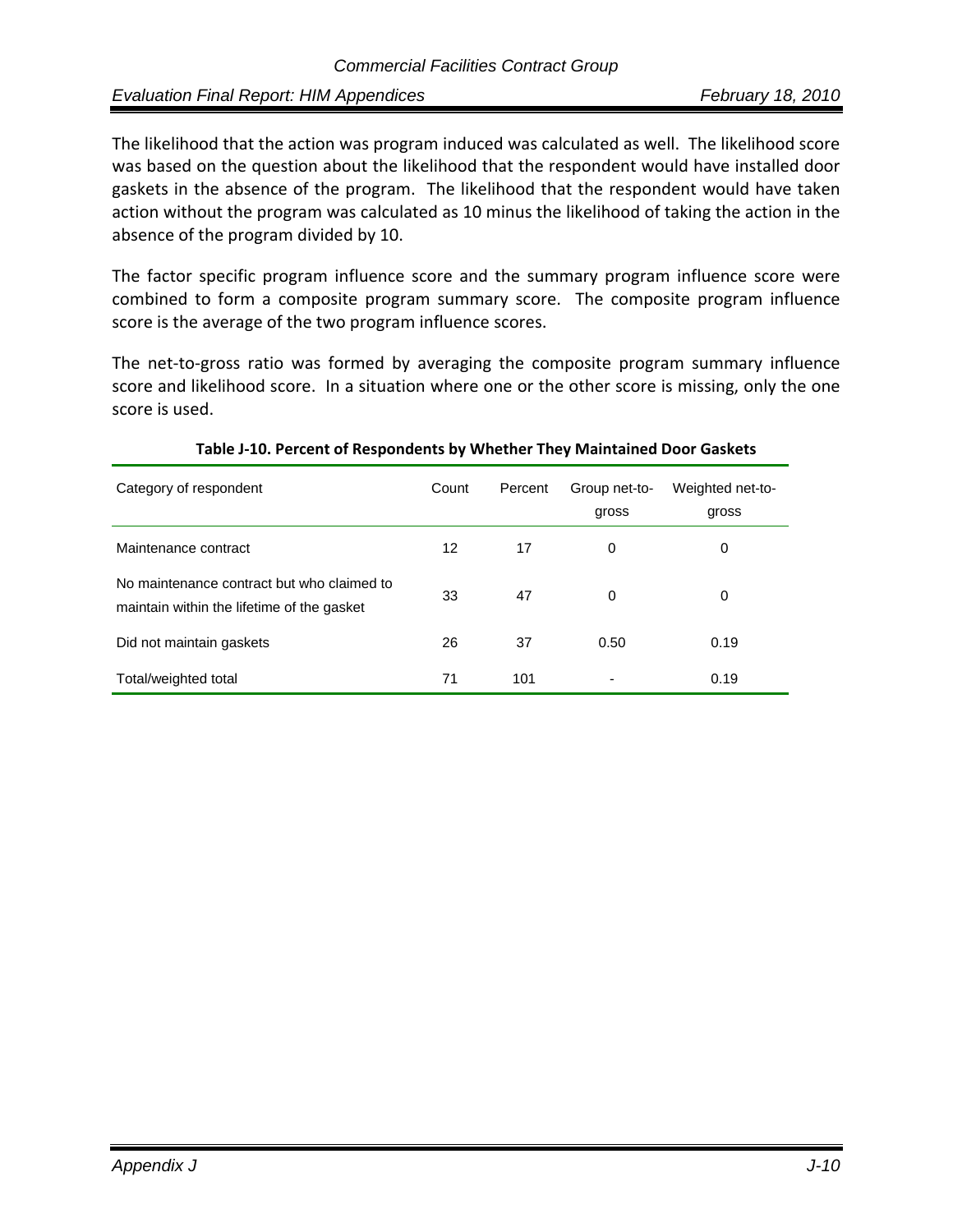# **APPENDIX K NET‐TO‐GROSS RATIO FOR STRIP CURTAINS**

Third party and mass market programs offered the installation and replacement of strip curtains for refrigerator and freezer boxes. The strip curtains were installed for free or for a nominal amount. Auditors recommended replacement strip curtains and in some instances, for example PECI, a program contractor vendor recommended and installed strip curtains for utility customers with whom they had contact.

The survey was a modified version of the standard net‐to‐gross battery especially designed for strip curtains. The modifications were required because:

- Program participants may have had maintenance contracts for strip curtains and may have already been regularly maintaining strip curtains. In other words, they had already adopted the measure.
- Participants may have had an internal program for maintaining strip curtains.
- Strip curtains were provided to some without charge. While this is a major program incentive, the customer is not paying for the measure and therefore payback, which is the total cost of the measure to the customer divided by annual cost savings is zero and therefore not meaningful. There is no financial decision to be made.

Surveys were completed with 101 customers with strip curtains

## **Why Respondents Participated**

Respondents were asked why they participated. Respondents could supply more than one response. A total of 98 responses were received from 72 participants. An additional 29 respondents did not provide a response. The response were a mix of non program related and program related responses. In terms of non‐program related reasons, roughly a fifth of the unaided responses indicated that existing curtains were being replaced. When asked a more direct question even more said that they already had existing curtains (see below). Fourteen percent participated because of the anticipated future energy savings and presumably reduced energy costs. About one in sixteen said that they participated in order to maintain temperatures in the boxes. In terms of program response, 17 percent participated because the curtains were free. A few indicated that the nature of the program, particularly the direct contact and the convenience were factors in their decision. Thirteen percent of the respondents (13 individuals) reported that they had previously participated in a utility program that had installed strip curtains.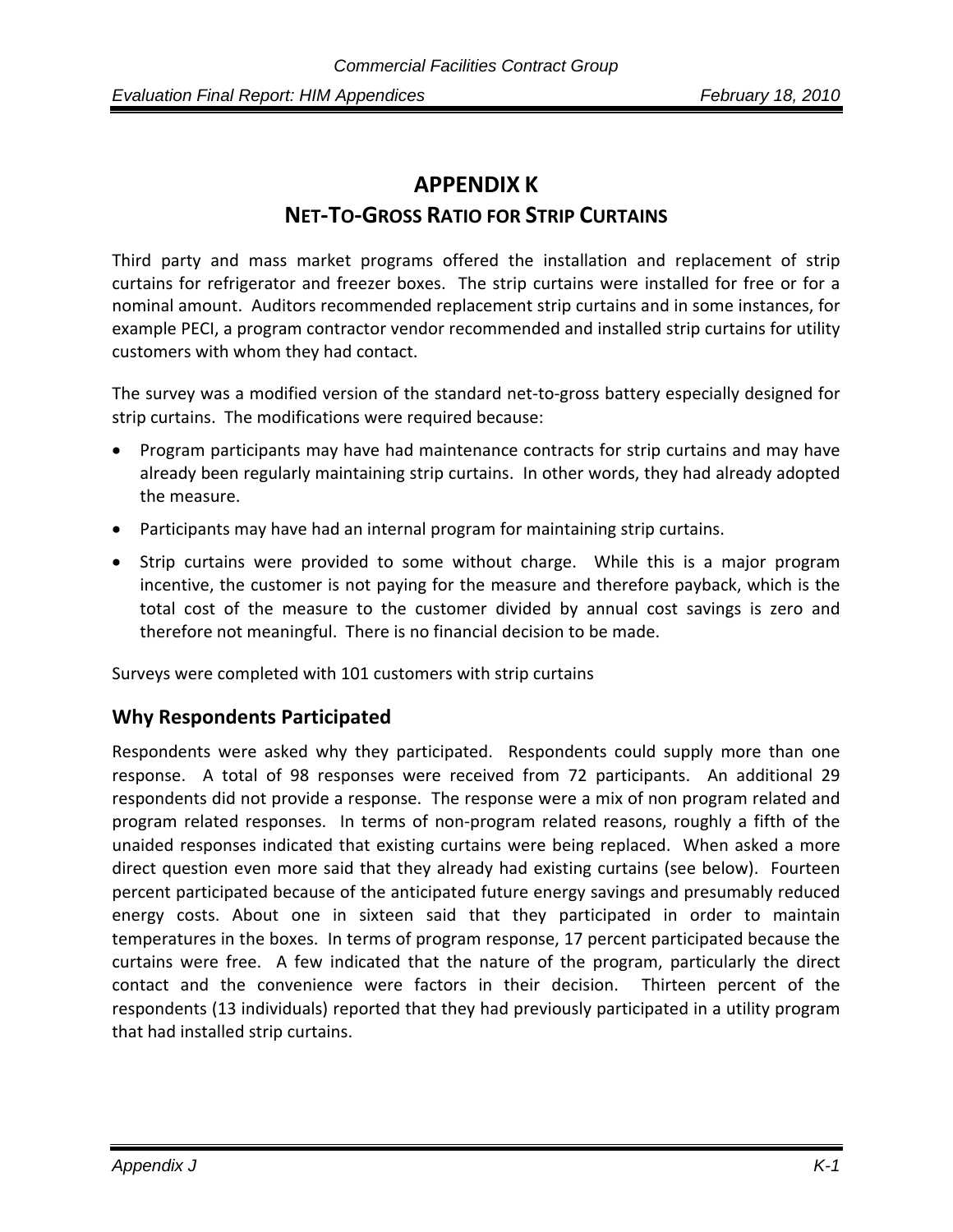| Reason                       | Frequency      | Percent of<br>Responses* |
|------------------------------|----------------|--------------------------|
| Replacement                  | 24             | 19                       |
| Free                         | 21             | 17                       |
| Savings                      | 18             | 14                       |
| <b>Maintain Temperatures</b> | $\overline{7}$ | 6                        |
| New Installation             | 6              | 5                        |
| Unclear response             | 6              | 5                        |
| Program                      | 4              | 3                        |
| Reduce energy costs          | 3              | $\overline{2}$           |
| Convenience                  | 3              | $\overline{2}$           |
| Visibility                   | $\overline{2}$ | $\overline{2}$           |
| Don't know                   | 1              | 1                        |
| Purchased outright           | 1              | 1                        |
| Prior decision               | 1              | 1                        |
| Additions                    | 1              | 1                        |
| Contact                      | 1              | 1                        |
| No response                  | 28             | 22                       |
|                              | 127            | 100                      |

**Table K-1. Reasons for Participating in Program** 

\*Respondents could offer more than one response.  $N = 101$ 

## **Experience with and Awareness of Strip Curtains**

Respondents were specifically asked if they had or previously had had strip curtains in their facility. Approximately, 41 percent of the respondents said that they had strip curtains in their facility at the time of the recommendation. Another 14 percent said that they had previously had strip curtains but had none at the time of the recommendation. Just under 40 percent indicated that they had never had strip curtains.

|  | Table K-2. Presence or Absence of Strip Curtains before Participating in Program |
|--|----------------------------------------------------------------------------------|
|  |                                                                                  |

| <b>Status of Strip Curtains</b>                                                        | Frequency | Percent |
|----------------------------------------------------------------------------------------|-----------|---------|
| Already had at least some strip curtains                                               | 39        | 40.6    |
| Previously had strip curtains but didn't have any at the time of the<br>recommendation | 13        | 13.5    |
| Never had strip curtains in the store?                                                 | 38        | 39.6    |
| Don't know                                                                             | 4         | 4.2     |
| Refused/Not applicable                                                                 | 2         | 2.1     |
| Total                                                                                  | 96        | 100     |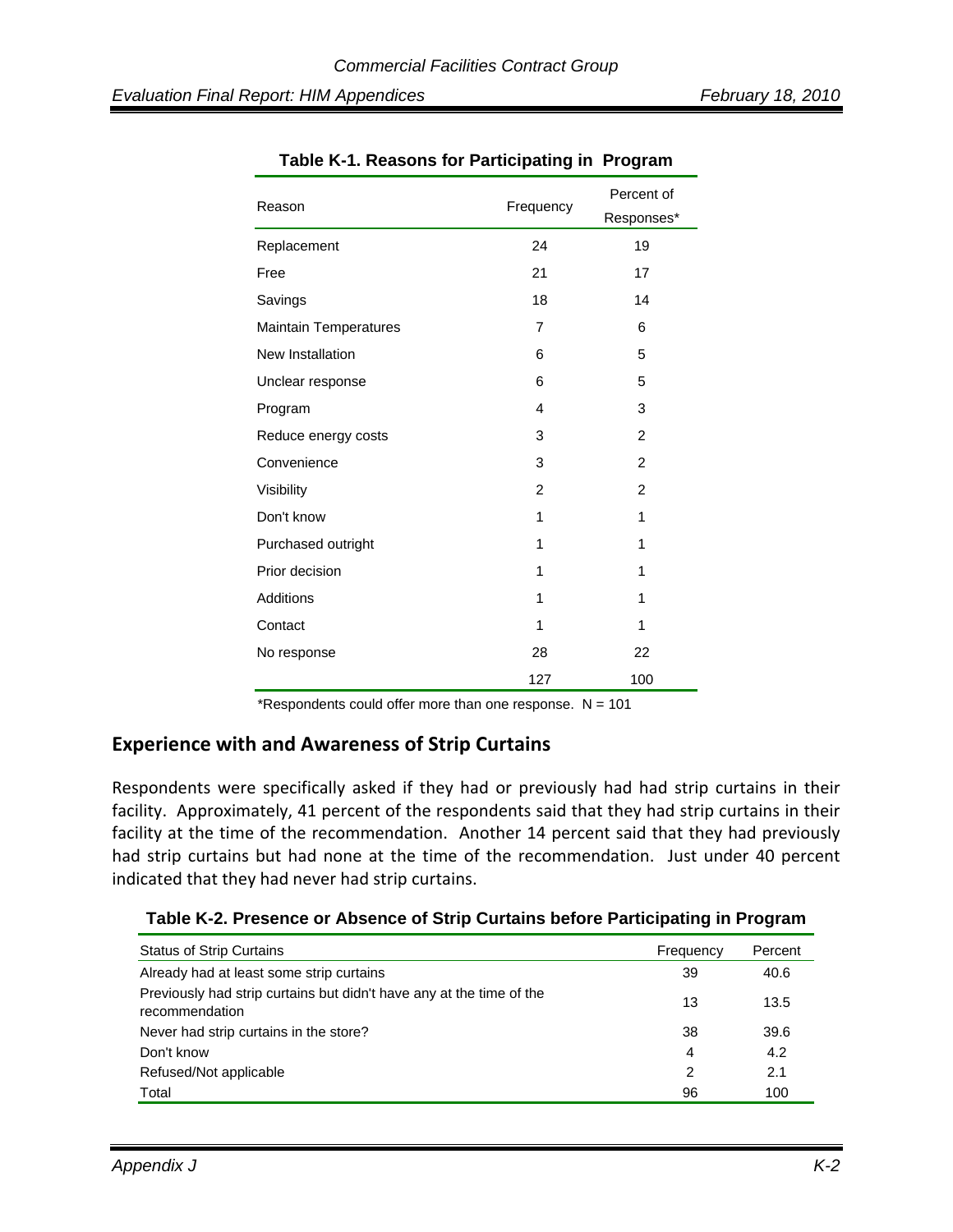Those who had never had strip curtains and those who didn't know or refused to answer the question (46 percent) were asked if they knew about strip curtains prior to the program. Twenty‐eight of the 44 respondents (64 percent) knew about them prior to the program. Thirteen percent of the total respondents said that they were unaware of the strip curtains. Thus, 77 percent of the respondents either had strip curtains, had had them in the past or knew about them.

Of the 28 respondents who reported that they knew about strip curtains, 61 percent said that they had a positive impression of the benefits of strip curtains and the remainder said that they were neither positively or negatively disposed toward them. There was no one among those who had experience with strip curtains or who knew about them that reported negative perceptions of them.

Those with a positive impression were asked what contributed to the positive impression. There were 19 usable responses from 15 respondents. The responses were more focused on temperature control than on energy savings. Seven of the 15 mentioned maintaining the temperatures in the boxes. Four said that they had observed other stores or had colleagues who used them or swore by them. Three mentioned energy savings. There were other responses including two who mentioned prior experience. Only one person mentioned cost savings.

## **Replacing or Adding Strip Curtains**

Of those who said that they previously had strip curtains about half were replacing existing strip curtains, about 15 percent said that they were adding new strip curtains and about 28 percent said that they were both replacing and adding curtains.

We also asked this group of respondents whether they had maintenance contracts. Only 3 respondents representing 3 percent of all respondents said that they had a maintenance contract for strip curtains. Two of the three said that the contract included replacements. One said that the strip curtains were maintained annually, the second said at least every two years and the third said every three to four years. Two respondents reported that the contractors inspected and maintained the curtains as needed and one reported that they were inspected but that they could call and have them fixed as well. In comparison to door gaskets a much smaller percentage of respondents have maintenance contracts.

|                                    | Frequency | <b>Valid Percent</b> |
|------------------------------------|-----------|----------------------|
| Replace existing strip curtains    | 19        | 48.7                 |
| Add new strip curtains             | 6         | 15.4                 |
| Both, replace and add new curtains | 11        | 28.2                 |
| Refused/Not applicable             | 3         | 77                   |
| Total                              | 39        | 100                  |

**Table K-3. Were Respondents Replacing or Adding Strip Curtains**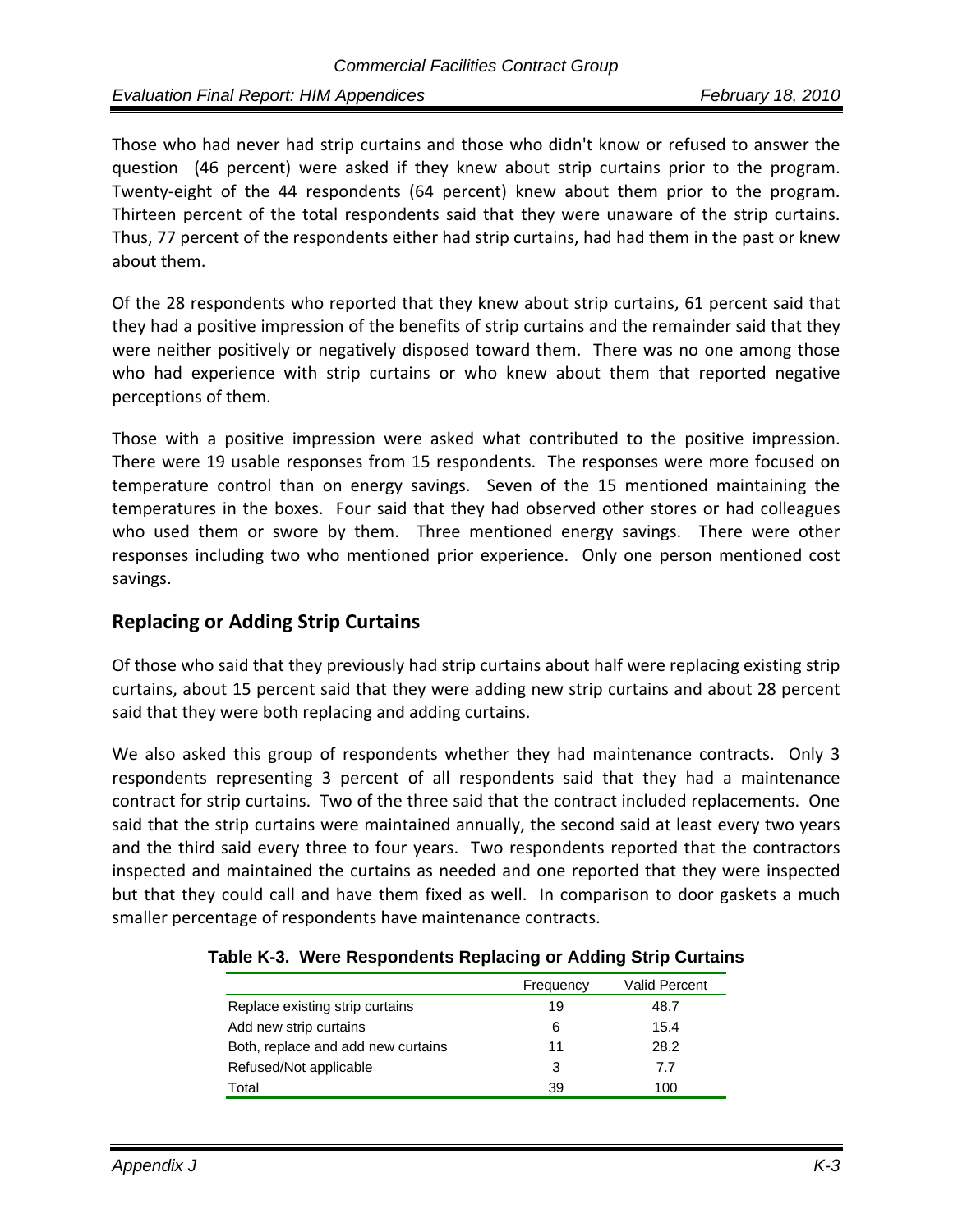Participants who had strip curtains but did not have maintenance contracts were asked if they maintained the strip curtains. Twenty (61 percent) of theses respondents who reported having strip curtains and answered the question reported that they did maintenance.

|            | Frequency | Percent |
|------------|-----------|---------|
| Yes        | 20        | 61      |
| No         | 11        | 33      |
| Don't know | 2         | 6       |
| Total      | 33        | 100     |

## **Table K-4. Respondents Reporting That They Do Maintenance**

When asked about the frequency of maintaining the strip curtains for those who had them, forty percent said that they maintained the strip curtains annually. Another 35 percent reported replacing the strip curtains within four years. The remaining 25 percent either said more than four years or did not provide an estimate of the frequency of maintenance.

| Table K-5. Frequency of Maintaining Strip Curtains |           |         |
|----------------------------------------------------|-----------|---------|
|                                                    | Frequency | Percent |

|                        | Frequency | Percent |
|------------------------|-----------|---------|
|                        |           |         |
| At least once a year   | 8         | 40.0    |
| Less than 2 years      | 1         | 5.0     |
| 2 to 3 years           | 4         | 20.0    |
| 3 to 4 years           | 2         | 10.0    |
| More than 5 years      | 2         | 10.0    |
| Don't know             | 1         | 5.0     |
| Refused/Not applicable | 2         | 10.0    |
| Total                  | 20        | 100.0   |

## **Reason for Not Having Strip Curtains**

Those who didn't have strip curtains prior to the program were asked why they did not have them. The most frequently cited reasons (31 percent of responses each) were that they were too costly and that the firm had too many other priorities. About 13 percent said that they were not aware of the benefits. About an equal number said that they were either a nuisance or they didn't make a difference.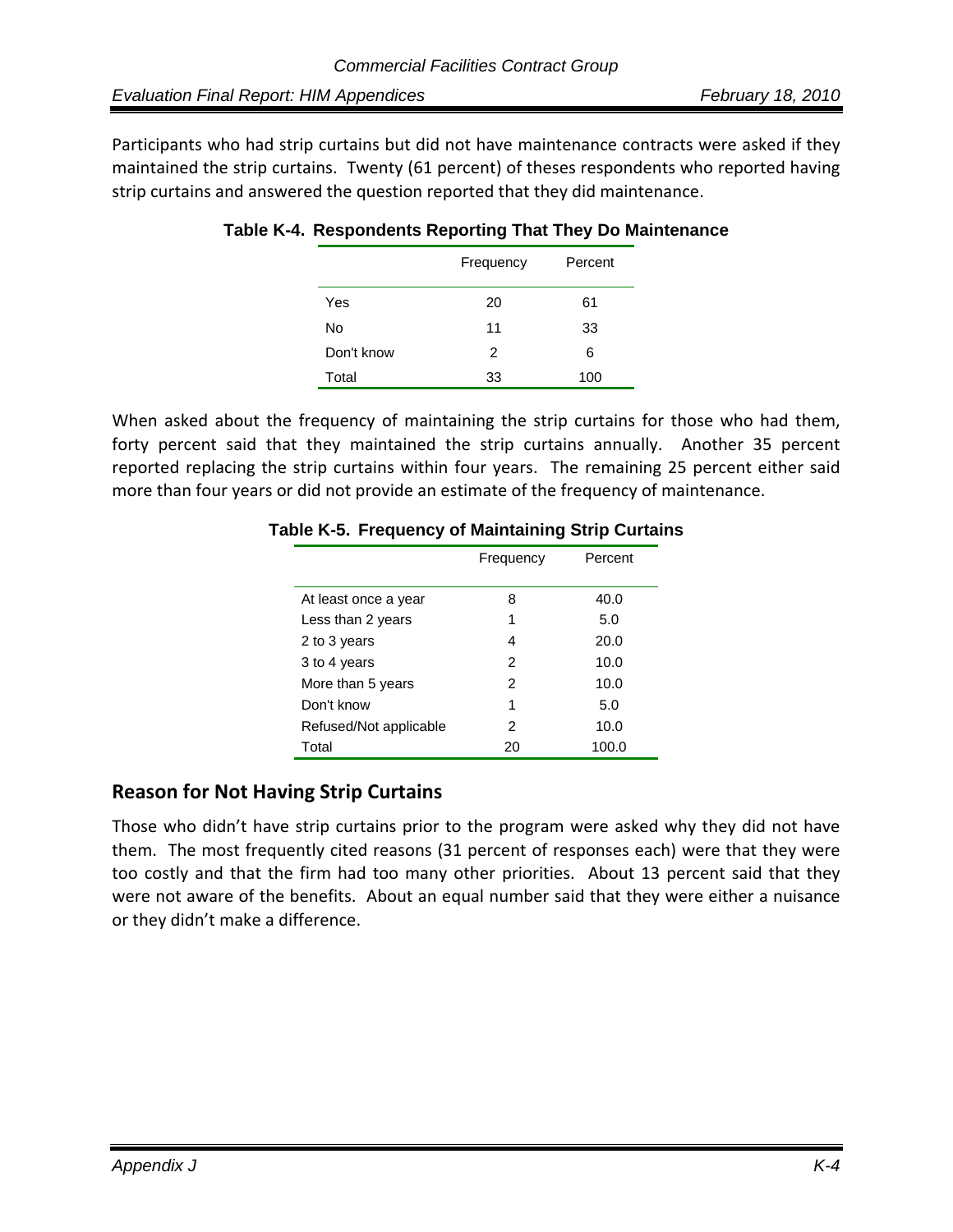| Reason                                     | Frequency | Percent |
|--------------------------------------------|-----------|---------|
| Too costly                                 | 17        | 31      |
| Too many other priorities                  | 17        | 31      |
| Wasn't aware of benefits of strip curtains | 7         | 13      |
| Nuisance to deal with                      | 4         | 7       |
| Doesn't make a difference                  | 2         | 4       |
| Other                                      | 4         | 7       |
| Don't know                                 | 2         | 4       |
| Refused/Not applicable                     | 2         | 4       |
| Total                                      | 55        | 100     |

|  | Table K-6. Why Respondents Didn't Have Strip Curtains |  |  |
|--|-------------------------------------------------------|--|--|
|--|-------------------------------------------------------|--|--|

## **Awareness Before and After Learning about and Taking Steps to Implement Strip Curtains.**

About 50 percent of the participants reported that they learned about the program after they began to think about strip curtains (Table K‐7. ). Of these respondents, about 70 percent said that they learned about the program after they took steps to implement the program (Table K‐8. ).

|               | Table RV. First Learned about Flogram<br>Before or After Started Thinking about Strip Curtains |         |  |
|---------------|------------------------------------------------------------------------------------------------|---------|--|
|               | Frequency                                                                                      | Percent |  |
| <b>Before</b> | 33                                                                                             | 41      |  |
| After         | 42                                                                                             | 52      |  |
| Don't Know    | 3                                                                                              |         |  |

## **Table K-7. First Learned about Program Before or After Started Thinking about Strip Curtains**

### **Table K-8. Learned about Program Before or After Took Steps to Install Strip Curtains**

Refused 3 4 Total 81 101

|               | Frequency | Percent |
|---------------|-----------|---------|
| <b>Before</b> | 9         | 19      |
| After         | 33        | 69      |
| Don't Know    | 3         | 6       |
| Refused       | 3         | 6       |
| Total         | 48        | 100     |

## **Program and Non‐Program Influences**

Eight-one respondents were administered an influence battery and asked what influenced their participation. The 18 factors in the strip curtain influence battery were designed to separate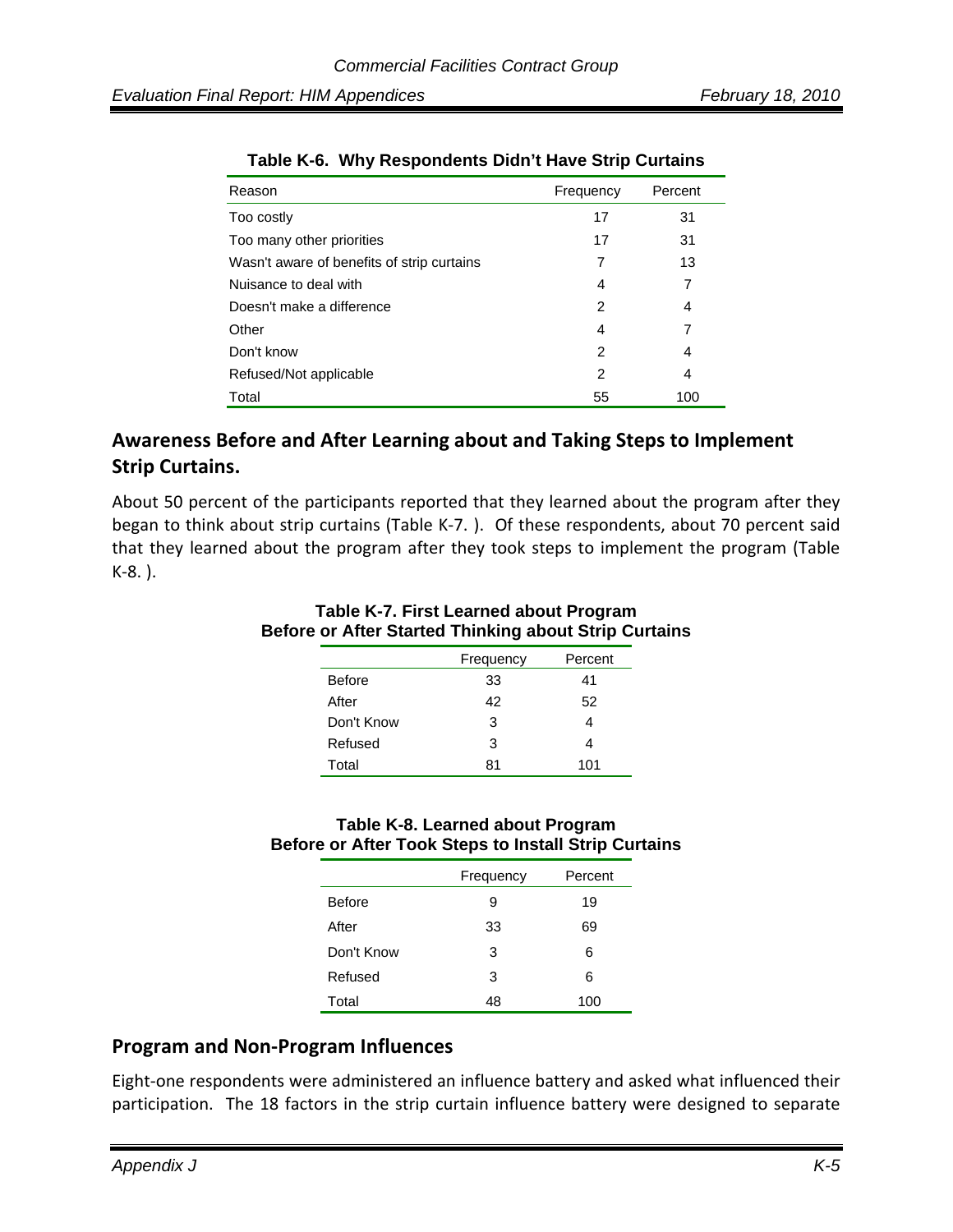program and non‐program influences. An attempt was made to include non‐energy factors to prevent the list from being energy centric. Examples of factors representing program influences are the incentive or the recommendation from the program auditor or program vendor. Non-program factors included such things as the long-term electricity savings, being "green," and getting information through a trade publication. The complete list of influences can be seen in Table K-9.. The four program related items are marked with an asterisk in column 1 and the balance represent non‐program factors that could have influenced the decision.

The battery was administered in two parts. The respondents were taken through the list of influences and asked whether or not a factor influenced their decision by responding with a "yes" or "no". In part two, respondents rated those factors to which they responded in the affirmative in part one on a scale of 1 to 10 where "1" was "not at all important" and 10 was "very important." The two part rating scheme was designed to prevent respondents from giving a low importance score to factors that really had no influence thereby reducing the average importance scores.

The data for these respondents is displayed in Table K‐9.. The percent column indicates the percentage of respondents indicating that a factor influenced them. The average score displays the average for those who rated the factor. The rows are arranged from the highest average rating to the lowest with the exception

The highest average importance score across the ten-point scale was the incentive at 8.5. Helping the environment to be green with an average rating of 8.2, the recommendation of the auditor (8.1), and cost reduction on future energy bills at 7.93 followed.

The most frequently cited factors were the cost reduction on future energy bills (74 percent), helping the environment and/or to be green (70 percent) the incentive, the program incentive (58 percent), and the recommendation of the install at 48 percent.

|         | Factors motivating participation                                      | Number | Percent | Mean | Number |
|---------|-----------------------------------------------------------------------|--------|---------|------|--------|
| $\star$ | The program offered an incentive to<br>replace/install strip curtains | 47     | 58      | 8.53 | 47     |
|         | Help the environment and/or be green                                  | 55     | 70      | 8.2  | 55     |
| $\star$ | The recommendation from auditor                                       | 24     | 30      | 8.08 | 24     |
|         | The amount of the cost reduction on future<br>energy bills            | 60     | 74      | 7.93 | 60     |
| $\star$ | A recommendation from a representative of the<br>utility              | 42     | 52      | 7.85 | 41     |
| $\star$ | The recommendation from the installer or vendor<br>auditor            | 46     | 57      | 7.83 | 46     |

#### **Table K-9. Factors Motivating Participation in Program**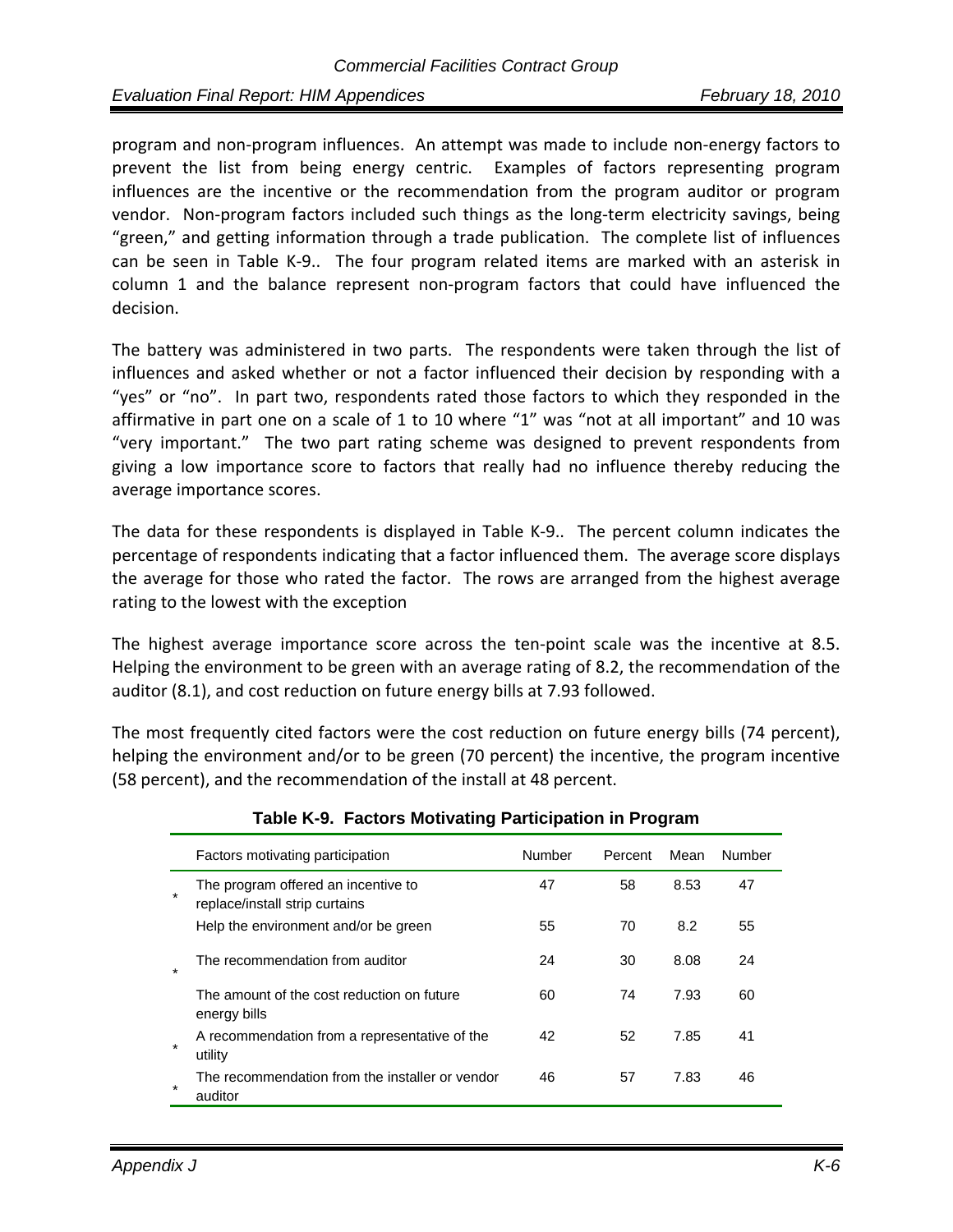| Factors motivating participation                                                  | Number | Percent | Mean | Number |
|-----------------------------------------------------------------------------------|--------|---------|------|--------|
| A recommendation from others in the company<br>or business                        | 16     | 20      | 7.56 | 16     |
| Your firm has a standard to install and maintain<br>strip curtains                | 20     | 25      | 7.5  | 20     |
| The age or condition of the strip curtains                                        | 39     | 48      | 7.46 | 39     |
| Previous recommendation from some other<br>vendor                                 | 10     | 12      | 7.1  | 10     |
| Other firms in the industry are installing strip<br>curtains                      | 20     | 25      | 7.05 | 20     |
| Previous recommendation from an auditor or<br>engineer                            | 11     | 12      | 6.82 | 11     |
| Prior experience with the utility program or<br>another energy efficiency program | 19     | 24      | 6.42 | 12     |
| Information obtained from the utility in the past                                 | 18     | 22      | 6.41 | 17     |
| Prior experience with replacing strip curtains                                    | 19     | 24      | 6.26 | 19     |
| Information at a trade show                                                       | 5      | 6       | 6.2  | 5      |
| Information from a trade publication                                              | 6      | 7       | 4.5  | 6      |
| Attendance at utility training course                                             | 1      |         | 9    | 1      |

Program factors dominated four the of the top five spots in terms of the average rating. In terms of the number of respondents citing a factor, non‐program factors were cited as the top two motivations followed by three program factors.

For each respondent, the program factor scores and the non-program factor scores were averaged. Only factors that participants cited and that participants rated were included in the averages. Table J-9. shows the distribution of the scores for the program and non-program factors. Average program scores (8.1) were higher than average non‐program scores (7.6).

After the influence battery was administered and the respondents had an opportunity to think about the various factors that influenced them, they were asked to summarize their perceptions of various aspects of the program, such as the incentive or the recommendations of the auditor were more important, or whether non‐program factors were more important. The preponderance of respondents selected program factors.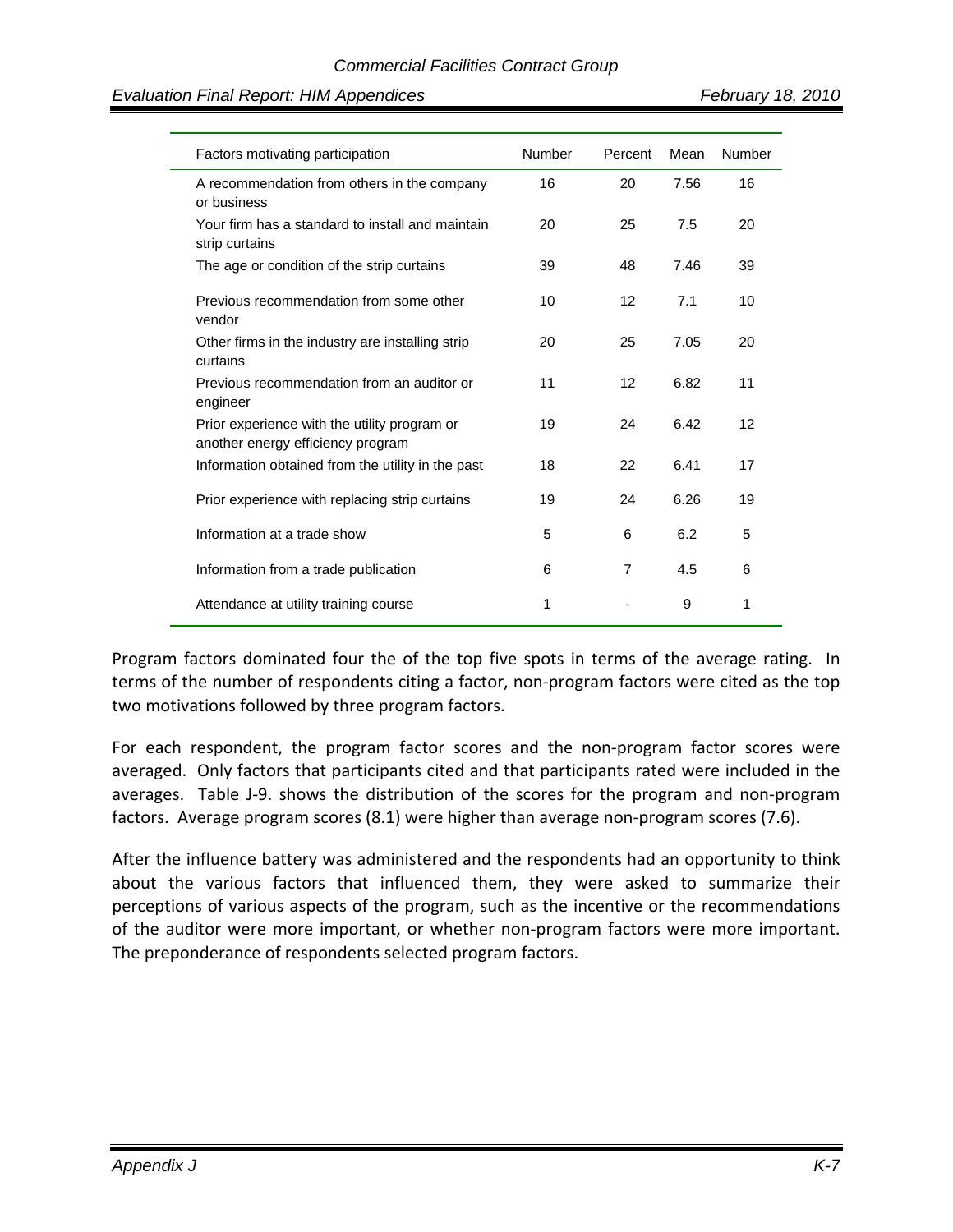| Which factor is more important     | Count | Percent |
|------------------------------------|-------|---------|
| Program factors more important     | 66    | 82      |
| Non-program factors more important | 11    | 14      |
| Can't distinguish                  | 4     | 5       |
| Totals                             | 81    | 101     |

#### **Table K-10. Which Type of Factor Is More Important**

The respondents were then asked to distribute 10 points between program factors and non‐ program factors. The sum of the points had to add to 10. The respondents attributed an average of 6.06 points to the program and 3.94 points to the non‐program factors.

|                         | Program<br>Factors | Program<br>(Percent) | Non-program<br>factors | Non-program<br>(Percent) | Summary<br>Program<br>Rating | Summary<br>Factor<br>Program<br>Rating<br>(Percent) |
|-------------------------|--------------------|----------------------|------------------------|--------------------------|------------------------------|-----------------------------------------------------|
| 0 to .99                |                    |                      |                        |                          |                              |                                                     |
| 1 to 1.99               |                    |                      |                        |                          | 6                            | $\overline{7}$                                      |
| 2 to 2.99               |                    |                      |                        |                          | $\overline{4}$               | 5                                                   |
| 3 to 3.99               |                    |                      | 1                      | 1                        | 5                            | $\,6$                                               |
| 4 to 4.99               | 1                  | 1                    | 1                      | 1                        | $\,6$                        | $\overline{7}$                                      |
| 5 to 5.99               | $\overline{2}$     | $\overline{c}$       | $\overline{4}$         | 5                        | 13                           | 16                                                  |
| 6 to 6.99               | $\boldsymbol{9}$   | 11                   | 13                     | 16                       | 10                           | 12                                                  |
| 7 to 7.99               | 9                  | 11                   | 16                     | 20                       | 9                            | 11                                                  |
| 8 to 8.99               | 26                 | 32                   | 28                     | 35                       | 16                           | 20                                                  |
| Greater than<br>9       | 18                 | 22                   | 8                      | 10                       | 8                            | 10                                                  |
| Don't know/no<br>answer | 16                 | 20                   | 10                     | 12                       | 4                            | $\mathbf 5$                                         |
| Total                   | 81                 | 101                  | 81                     | 100                      | 81                           | 100                                                 |

#### **Table K-11. Distribution of Average Scores for Program and Non-Program Factors**

Finally, the respondents were asked how likely they were to have replaced strip curtains in the absence of the program. On a 10‐point scale the respondents judged that their likelihood of installing the strip curtains in the absence of the program would have been 5.81. In other words, on average they would have been more likely than not to have replaced the strip curtains. One might have expected this to be less than five on a 10 scale given the preceding ratings.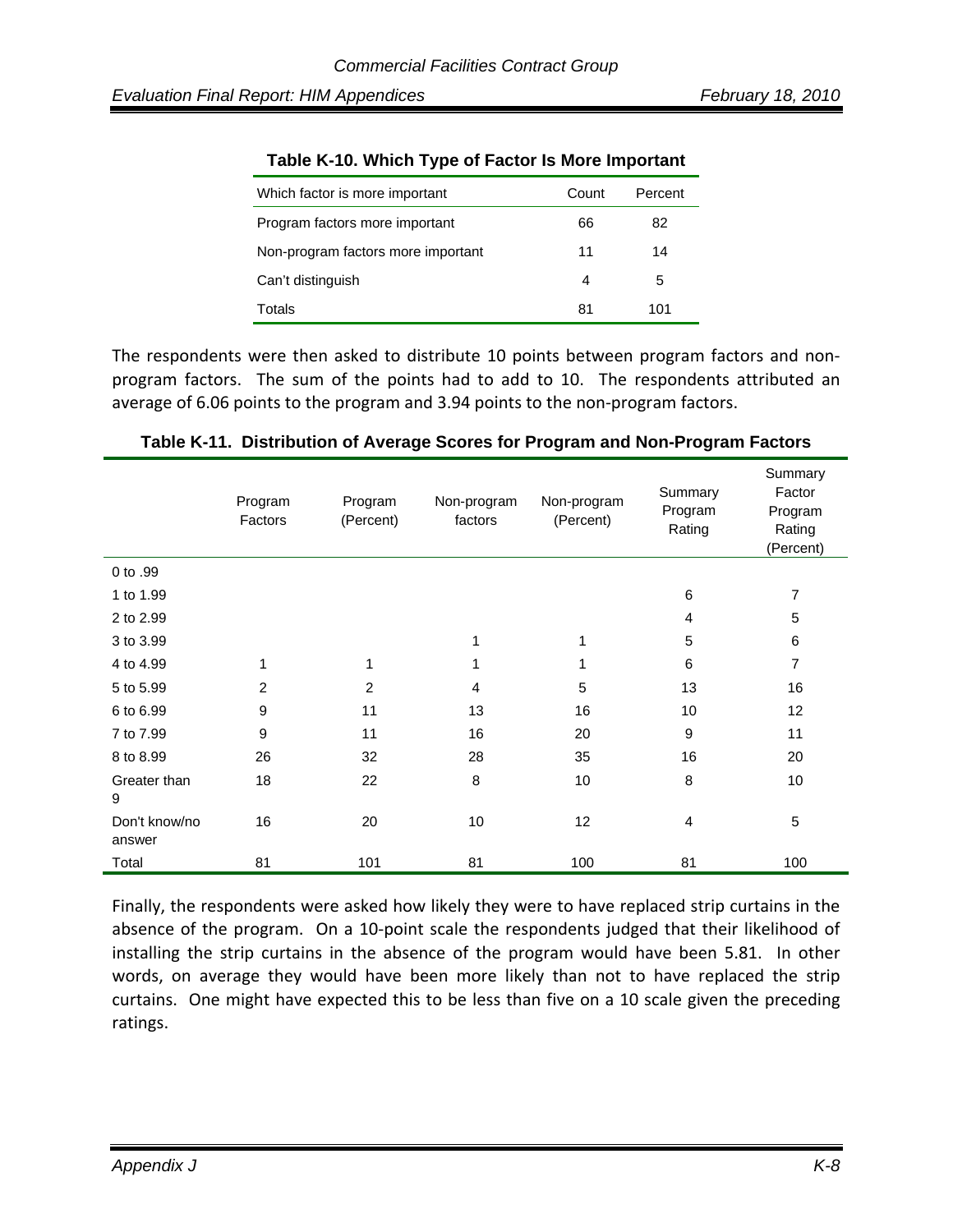## **Calculating Overall Net‐to‐Gross Ratio for Strip Curtains**

Participants with a maintenance contract that replaced strip curtains within a four‐year period, the assumed life strip curtains, were assigned a net-to-gross ratio of zero. There were just three such customers. There is a near certainty that strip curtains within these establishments would have been replaced without the program.

Participants that did not have maintenance contracts but maintained strip curtains on a schedule that was more frequent than the lifetime of the strip curtains were also assigned a net-to-gross ratio of zero. Seventy-five percent of these participants claimed to maintain strip curtains on a cycle that was four years or less. There is a high probability that curtains within these establishments would have been replaced without the program.

The third group is respondents whose firms that did not have maintenance contracts and did not regularly maintain strip curtains or did not have strip curtains. Ultimately, the question for this group is would they have replaced or added strip curtains without the program.

The net-to-gross ratio was calculated for this group based on three scores:

- The factor specific program influence score.
- The summary program influence score
- The likelihood that strip curtains would not have been replaced without the program.

The factor specific program influence score was derived from the program and non‐program factors. An average factor specific program influence score and a factor specific non‐program influence score was calculated for each respondent. The average factor specific influence score was then divided by the sum of the average of the program and non-program specific factor influence scores. This resulted in a program influence ratio ranging between 0 and 1. If program specific factors had higher average ratings than the non‐program specific factors then the factor specific program influence score is above 0.5. Alternatively, if the program factors had a lower average rating in comparison to the non-program ratings, then the program influence would be less than 0.5. If there were program specific factors but no specific nonprogram factors, then the program specific factor influence score would be 1. Likewise if there were only non-program specific factors, then the program influence score would be zero.

As noted above, respondents were also asked provide a summary program influence score by distributing 10 points to what they understood to be "program factors" and "non‐program factors." The summary program influence score was calculated by dividing the number of points that respondent gave to "program factors" by 10. This results in a score between 0 and 1.

The likelihood that the action was program induced was calculated as well. The likelihood score was based on the question about the likelihood that the respondent would have installed strip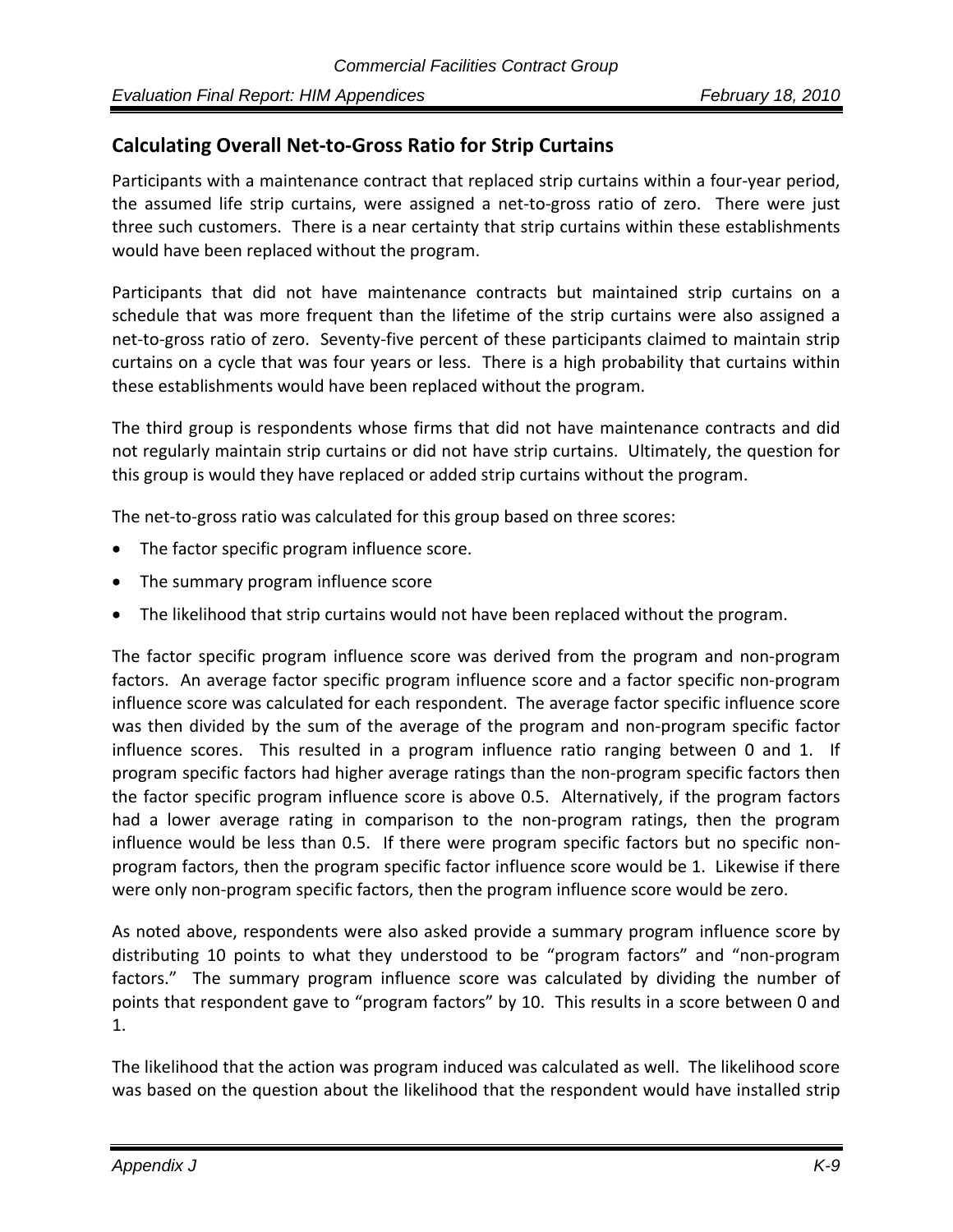curtains in the absence of the program. The likelihood that the respondent would have taken action without the program was calculated as 10 minus the likelihood of taking the action in the absence of the program divided by 10.

The factor specific program influence score and the summary program influence score were combined to form a composite program summary score. The composite program influence score is the average of the two program influence scores.

The net-to-gross ratio was formed by averaging the composite program summary influence score and likelihood score. In a situation where one or the other score is missing, only the one score is used.

| Category of respondent                                                                           | Count | Percent | Group<br>Net-to-Gross | Weighted<br>Net-to-Gross |
|--------------------------------------------------------------------------------------------------|-------|---------|-----------------------|--------------------------|
| Maintenance contract                                                                             | 3     | 3       | 0                     | 0                        |
| No maintenance contract but who claimed to<br>maintain within the lifetime of the strip curtains | 15    | 15      | 0                     | 0                        |
| Did not have or did not maintain strip curtains                                                  | 81    | 81      | 0.49                  | 0.40                     |
| Indeterminate                                                                                    | 2     | 2       |                       | 0                        |
| Total/weighted total                                                                             | 101   | 101     |                       | 0.40                     |

### **Table K-12. Percent of Respondents by Whether They Maintained Strip Curtains**

## **Longer Term Effectiveness of Strip Curtains**

Respondents were asked if the strip curtains were still installed. Twenty-two percent of the customers indicated that some of the strip curtains had been removed. For example one respondent indicated that he had removed the curtain in one door way because it was causing inconvenience. Another five percent indicated that all of the strip curtains had been removed. Except for the respondent who reported that a curtain was removed because of convenience factors, the curtains were removed because they had become worn or damaged. One respondent reported that he believed the damage had occurred because extreme temperatures made the curtains less flexible. Thus, in five percent of the cases there were no continuing savings and in another 22 percent of cases there were reduced savings at the time of the interview.

The data indicate that only in a small percentage of cases are the curtains are being tied back or modified in ways that would compromise their effective efficiency.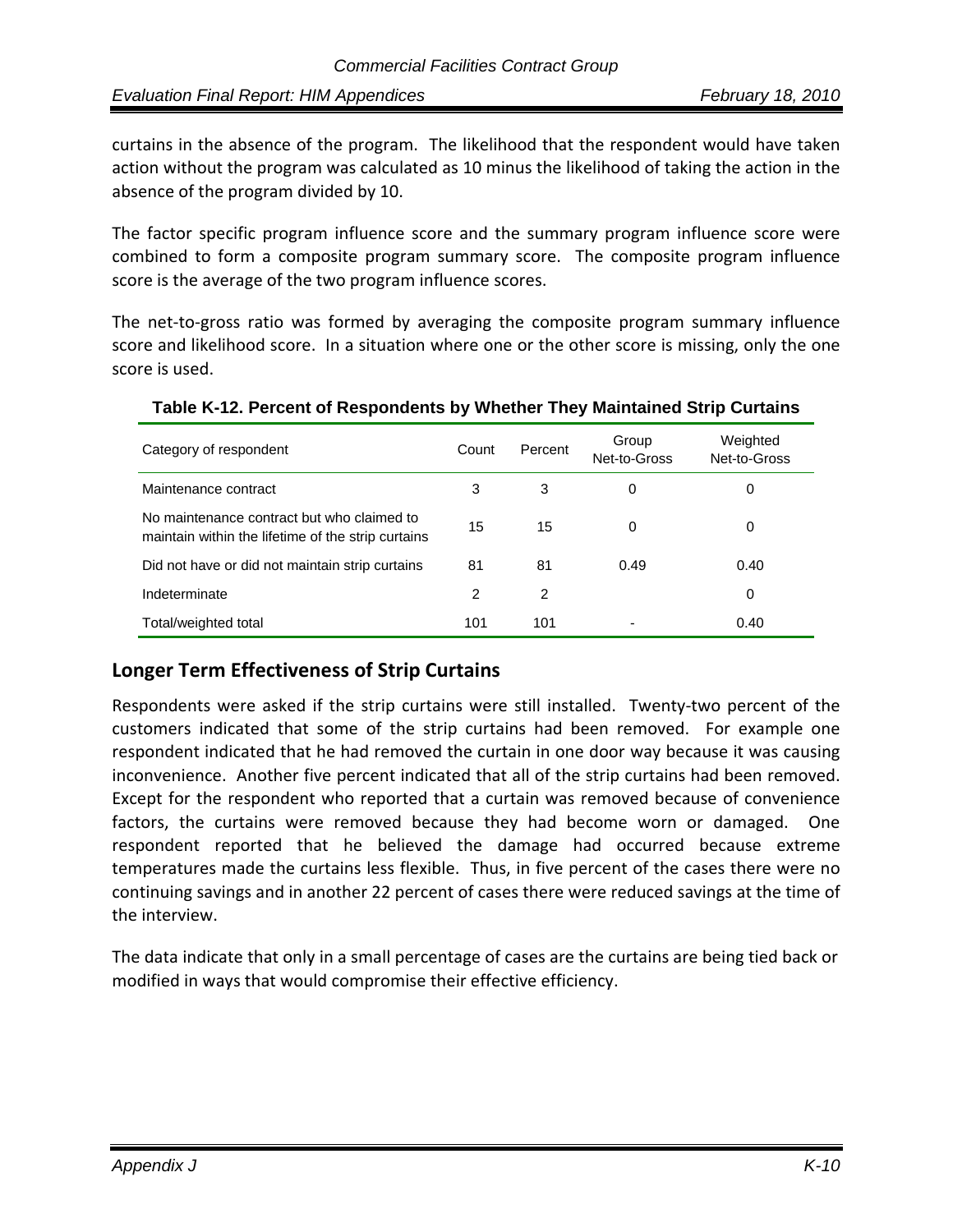# **APPENDIX L**

# **NET‐TO‐GROSS DATA COLLECTION AND SURVEY GUIDANCE INSTRUMENTS**

The following pages contain the survey instruments and survey guidance documents that were employed during the of Net‐To‐Gross analysis of Strip Curtains and Door Gaskets.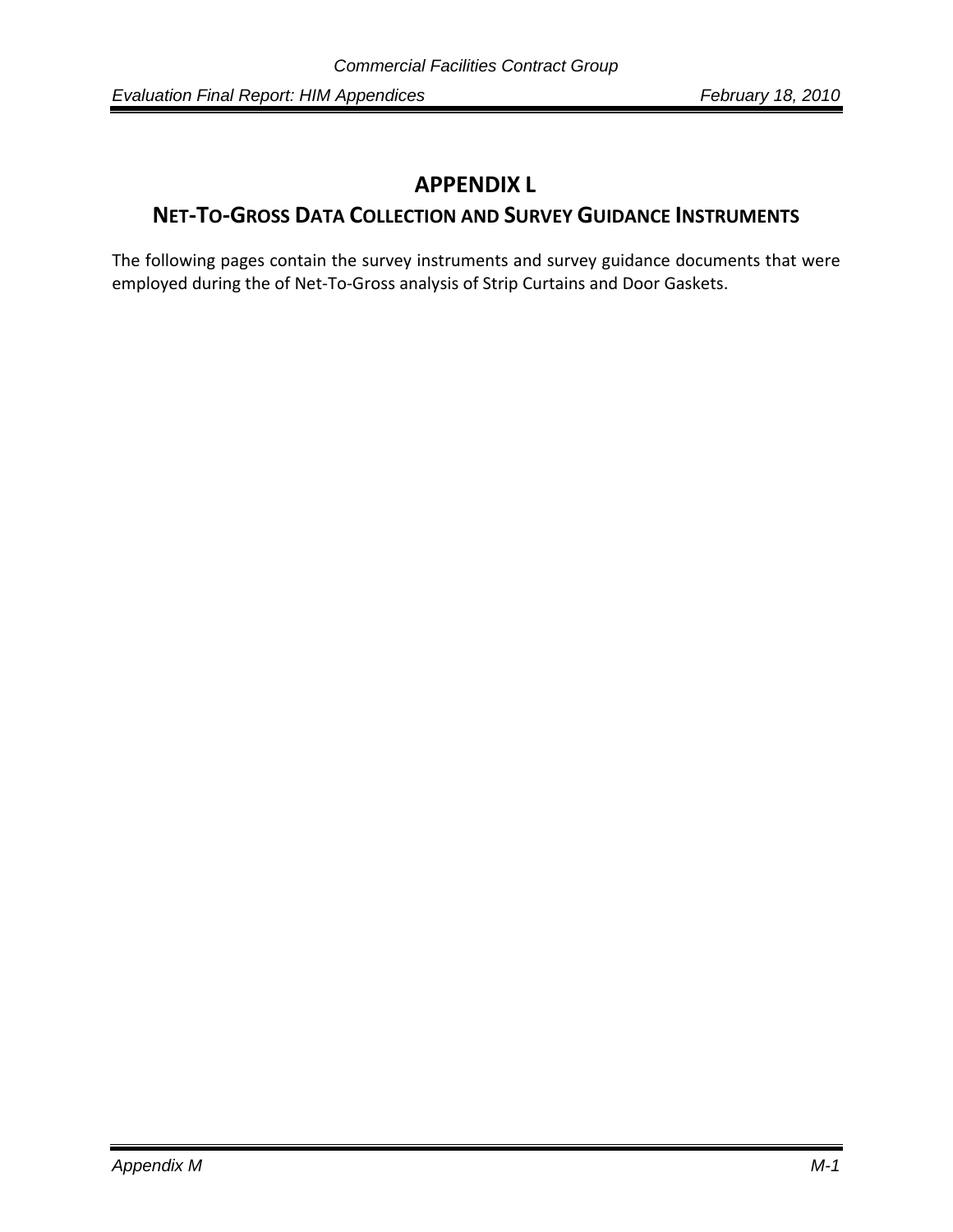#### **Final Door Gasket / Strip Curtain Nonresidential Net-to-Gross Methodology Decision Maker Survey -12/09**

### **Pre Survey Fill Data**

#### **Name of facility(ies) and location(s)**

| Facility | Name | Address | City | <b>State</b> | Zip |
|----------|------|---------|------|--------------|-----|
| ID       |      |         |      |              |     |
| Number   |      |         |      |              |     |
|          |      |         |      |              |     |
|          |      |         |      |              |     |
|          |      |         |      |              |     |

#### **Name and position of persons to be interviewed**

| Name | Title | Location | Telephone<br>Number(s) | Interview<br>Priority |
|------|-------|----------|------------------------|-----------------------|
|      |       |          |                        |                       |
|      |       |          |                        |                       |
|      |       |          |                        |                       |
|      |       |          |                        |                       |

| Facility ID<br>Number | Standard<br>Measure Name | Measure<br>description | Quantity<br>installed |  |
|-----------------------|--------------------------|------------------------|-----------------------|--|
|                       |                          |                        |                       |  |
|                       |                          |                        |                       |  |
|                       |                          |                        |                       |  |

#### **Introduction**

Hello, my name is and I am calling from Marketing Excellence/Innovologie on behalf of the California Public Utilities Commission. We are calling about your participation in the program. You may have been recruited to the program by \_\_\_\_\_\_\_\_\_\_\_\_\_\_\_\_\_\_ (vendor name). According to our records the program installed  $\frac{1}{2}$ , \_\_\_\_\_\_\_\_\_, \_\_\_\_\_\_\_\_, and \_\_\_\_\_\_\_\_\_\_\_ at your site in\_\_\_\_\_\_ (month)  $(year)$ .

### I-1. Does that sound right, and do you recall this?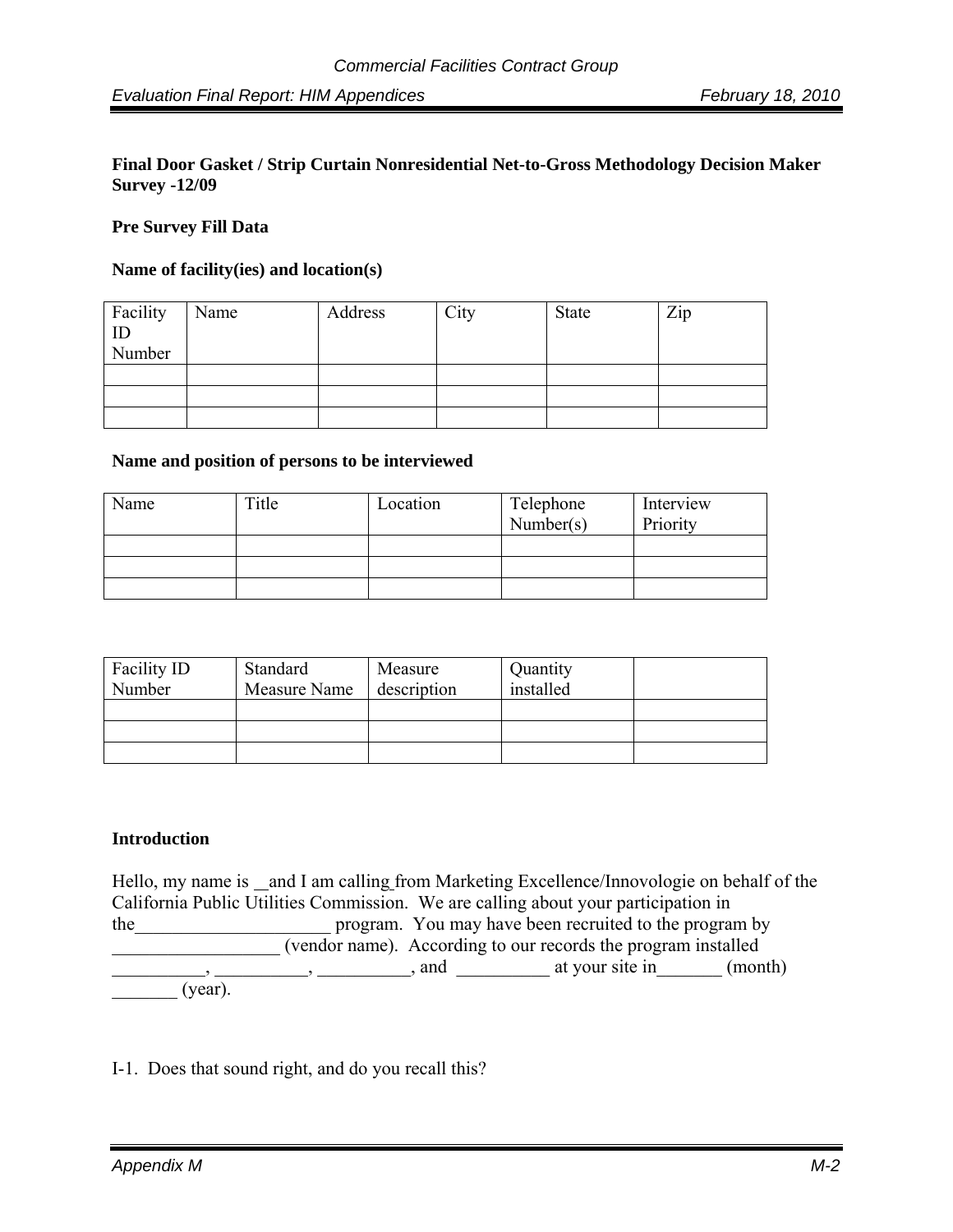Yes (1) *Go to I-2*

No (0) *Go to I-1a*

- Don't know or don't remember (9) *Go to I-1a*
- I-1a. The *Program Name* (vendor name) conducted a walk through or an audit and then installed refrigerator door seals, refrigerator strip curtains, lighting, or other energy savings measures at no cost or provided an incentive that reduced the cost of these measures. Now, do you recall the *Program Name*?
	- Yes (1) *Go to I-2*
	- No (0) *Go to I-1b*
	- Don't know or don't remember (9) *Go to I-1b*
	- I-1b. Is there someone else who might know about such installations?
		- Yes (1) *Go to I-1c*
		- No (0) *Thank and terminate the interview*
		- Don't know or don't remember (9) *Thank and terminate the interview*
	- I-1c. It would be appreciated if you could provide the name and contact for this person *(follow up with contacts).*

Telephone \_\_\_\_\_\_\_\_\_\_\_\_\_\_\_\_\_\_\_\_\_\_\_\_\_\_\_\_\_\_\_\_

 $E$ -mail  $\Box$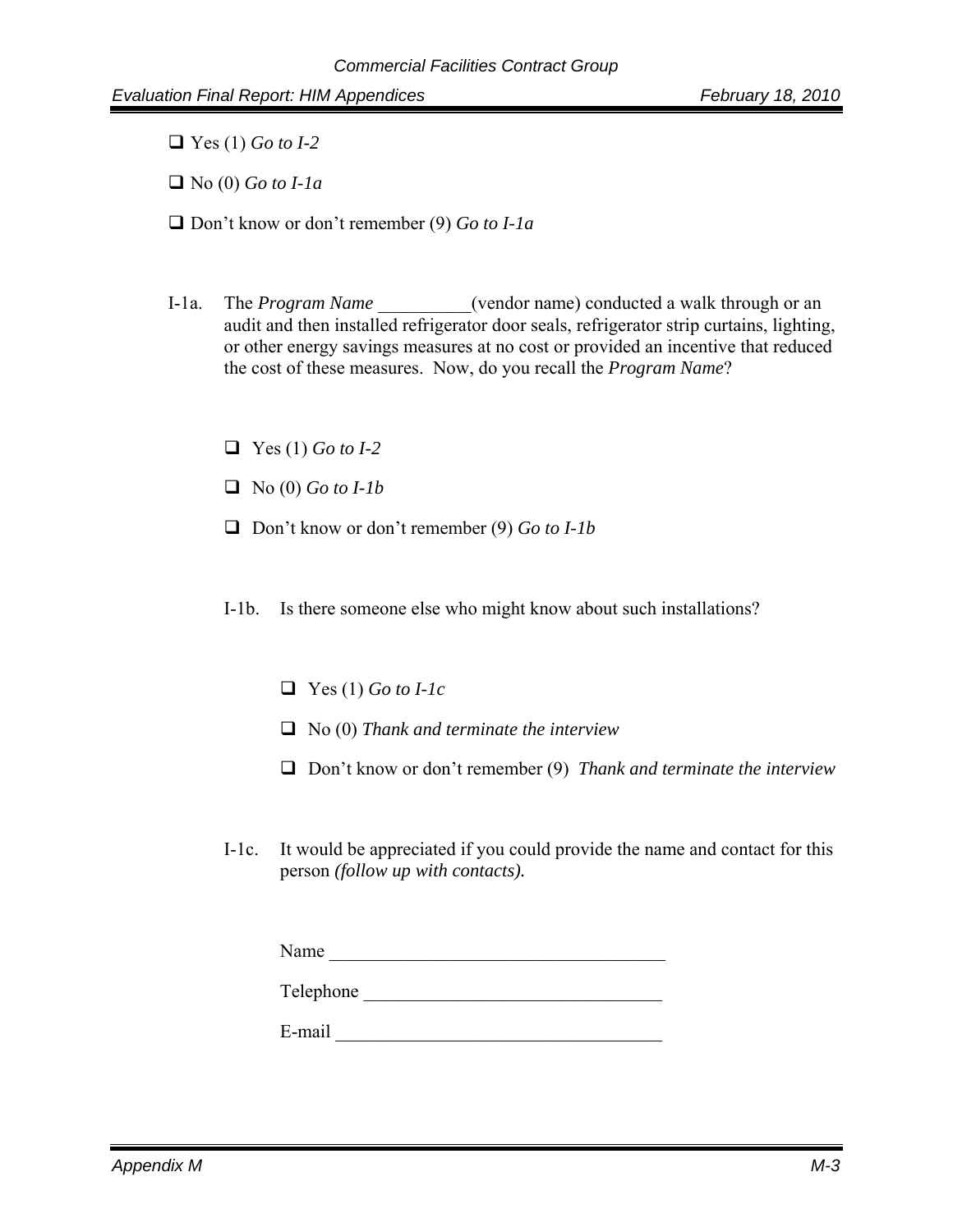Thank you very much. You have been most helpful. *Terminate the interview* 

I-2. We are interviewing firms that participated in the *Program Name* in 2006, 2007, or 2008 in order to help us understand how much energy the program saved. We would like to ask a few questions about your firm's decision to participate in the program. The results will be used to help calculate the energy savings. The interview will take about 30 minutes. [*If necessary,* We are conducting this study under the auspices of the California Public Utility Commission. If you have any questions you, may call Ms. Kay Hardy at the California Public Utilities Commission 415 703-2322.}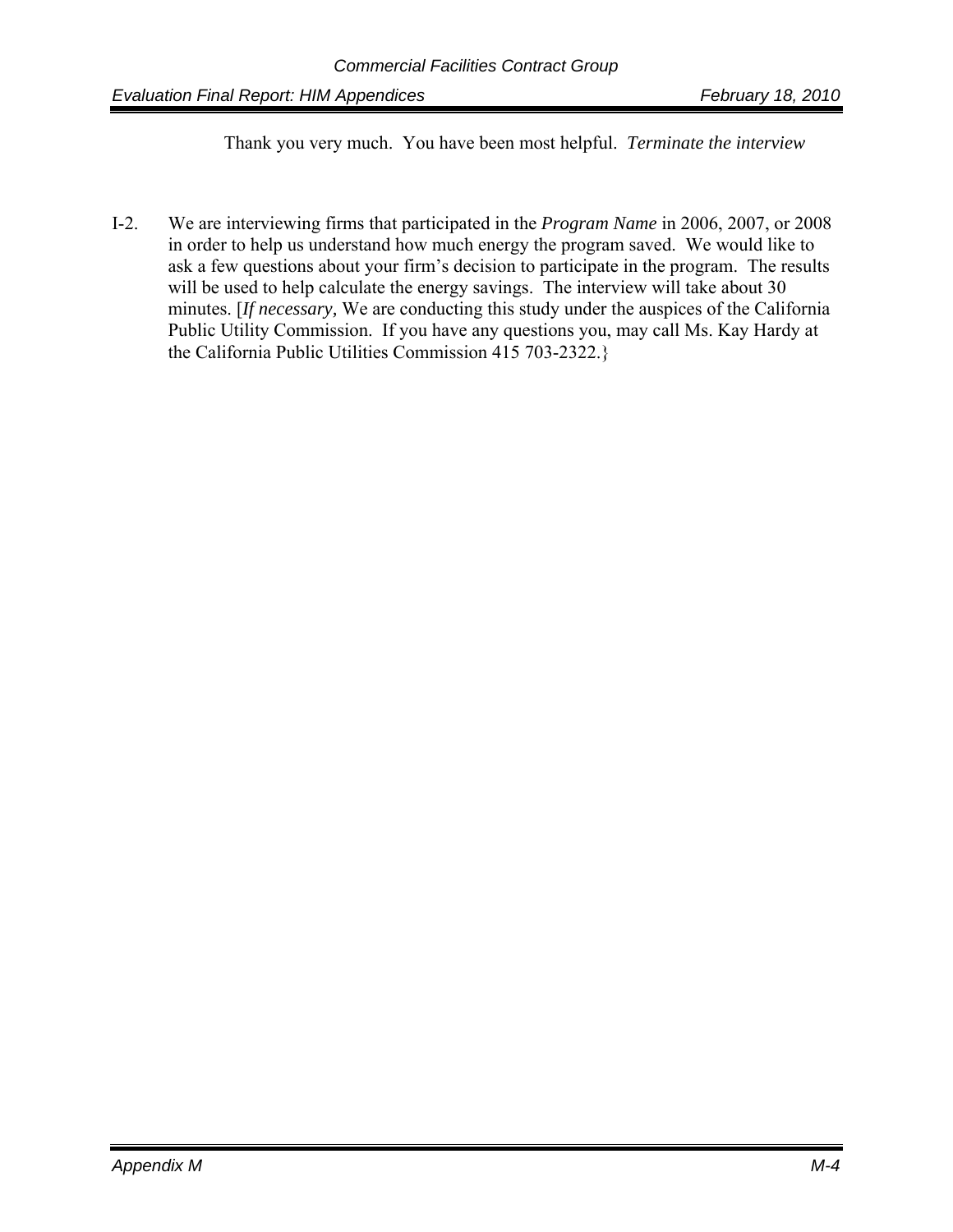I-2a0 The questions on this survey pertain to work completed: [Pre-fill the box from info below]. …where X,Y & Z measures were installed.



- 1-2a1 *(If multiple-site I-2a02 checked)* Your firm participated at several sites (for example, \_\_\_\_\_\_, \_\_\_\_\_, \_\_\_\_\_\_. Was there a single decision or decision-maker who approved the work at all of these sites or was the work at each site approved by a separate decision or decision-maker?
	- $\Box$  1. Single decision (Goto 1-2b)
	- $\Box$  2. Multiple decisions (Goto 1-2a2)
	- 9. Don't know or don't remember (*go to I-2a2)*
	- I-2a2 *(If more than one site)* Let's talk only about (*randomly pre-selected site*)

Are you familiar with that site?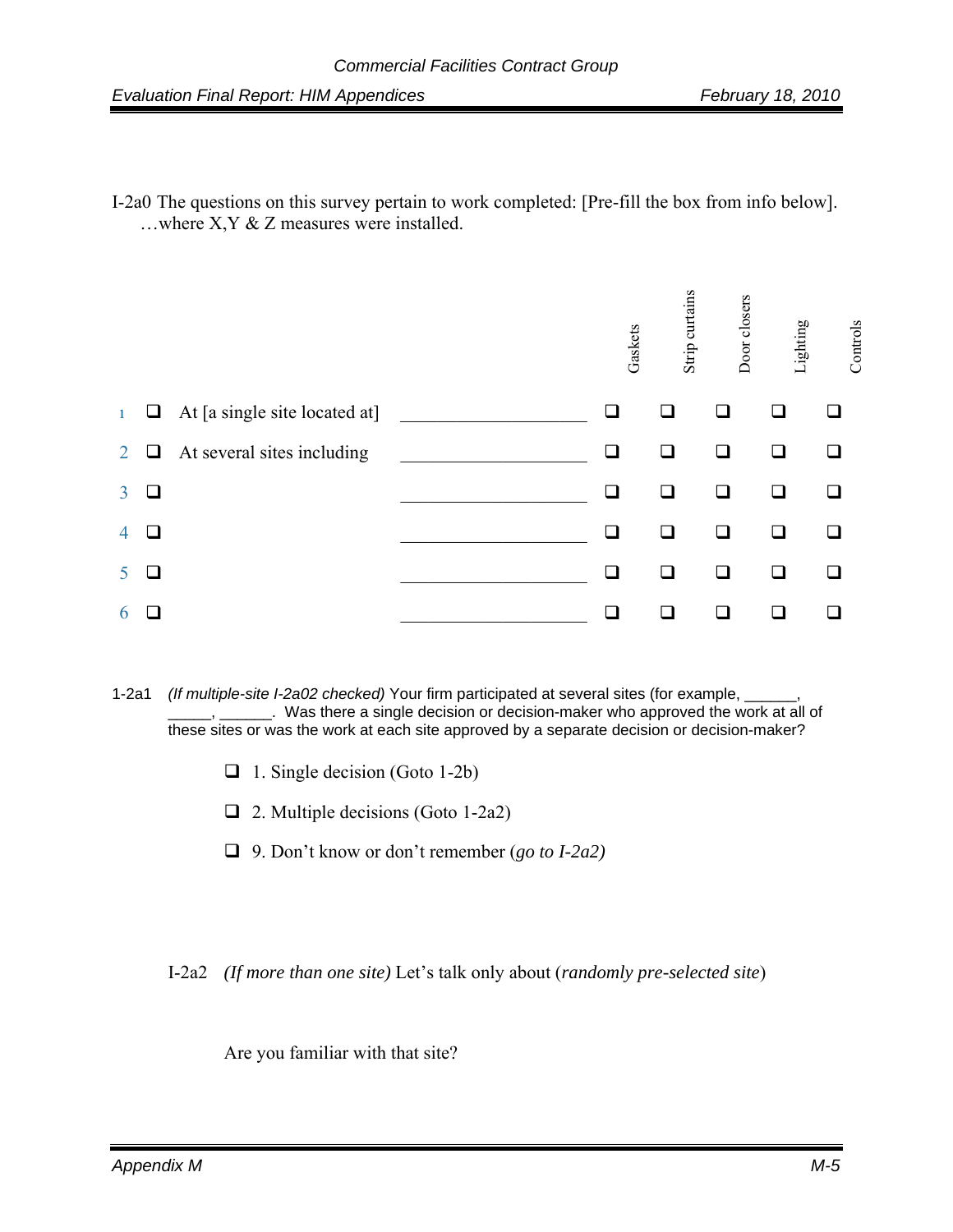- 1. Yes (*Proceed to 1-2b)*
- 0. No (*go to I-2a3)*
- 9. Don't know or don't remember (*go to I-2a3)*
- I-2a3 Can you identify a site with which you are familiar? I can read a short list to refresh you memory
	- 1. Yes, (*Help customer choose site from pick list*)
	- $\Box$  0. No, (*go to I-1B*)
	- 9. Don't know or don't remember (go to *I-1B)*

I-2b. Ok, according to our records the *Program Name* installed (*insert measure list, prefill*) at that site. Is that correct?

*(Pre-fill these items)*  $\Box$  *Refrigerator case door gaskets*  $\Box$  *Strip curtains* 

 *Lightings* 

- 1.Yes (*proceed to I-3*)
- 0. No (*go to I-2c*)
- 9. DK (*go to I-2c*)
- 7. Other *(Please explain, record verbatim)*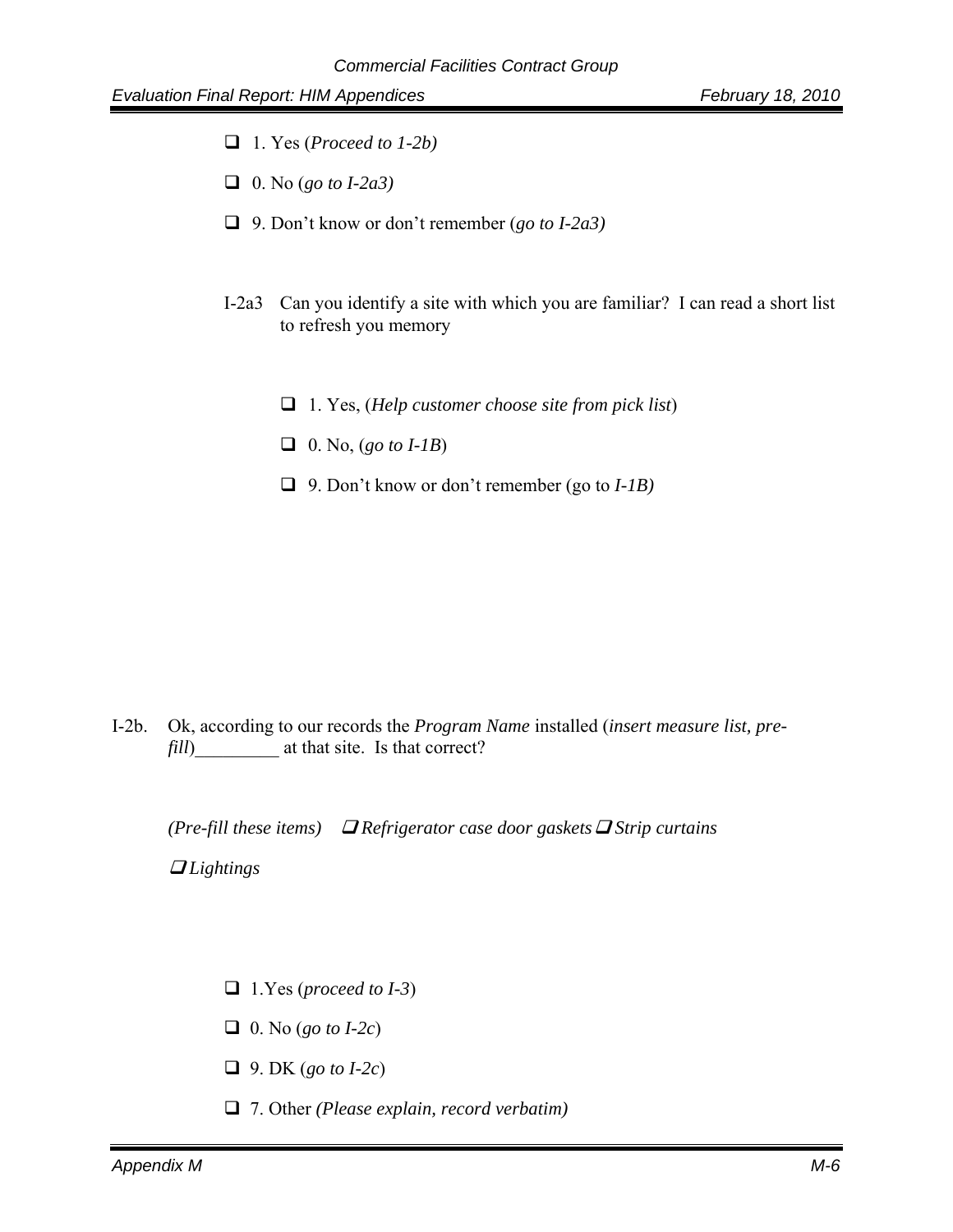I-2c. What do you think was installed?

|                              | $\Box$ Gaskets $\Box$ Strip curtains $\Box$ Lighting $\Box$ None of the above |  |
|------------------------------|-------------------------------------------------------------------------------|--|
| $\Box$ Other (Please explain |                                                                               |  |

I-2d. *If none of the above,* Please explain, *(Record verbatim.)*

*If no measures but there are additional sites, go to I-2a3* 

*If no measures and no more sites thank and terminate the interview* 

 $\mathcal{L}_\text{max}$  and  $\mathcal{L}_\text{max}$  and  $\mathcal{L}_\text{max}$  and  $\mathcal{L}_\text{max}$  and  $\mathcal{L}_\text{max}$  and  $\mathcal{L}_\text{max}$ 

I-2d1 1.  $\Box$  Terminated

 $2. \Box$  Cycled

- I-3. What was your role in deciding to install these things? Did you:
	- 1.  $\Box$  Receive information and/or recommendations and personally decide to participate (Ask I-31A)
		- I-31a. Were you the sole decision maker or were you assisted by others such as a vendor, architect or someone else?
			- 1.  $\Box$  Sole decision maker (go to first measure)
			- 2.  $\Box$  No, others inside our outside your company helped to decide (Ask I-4)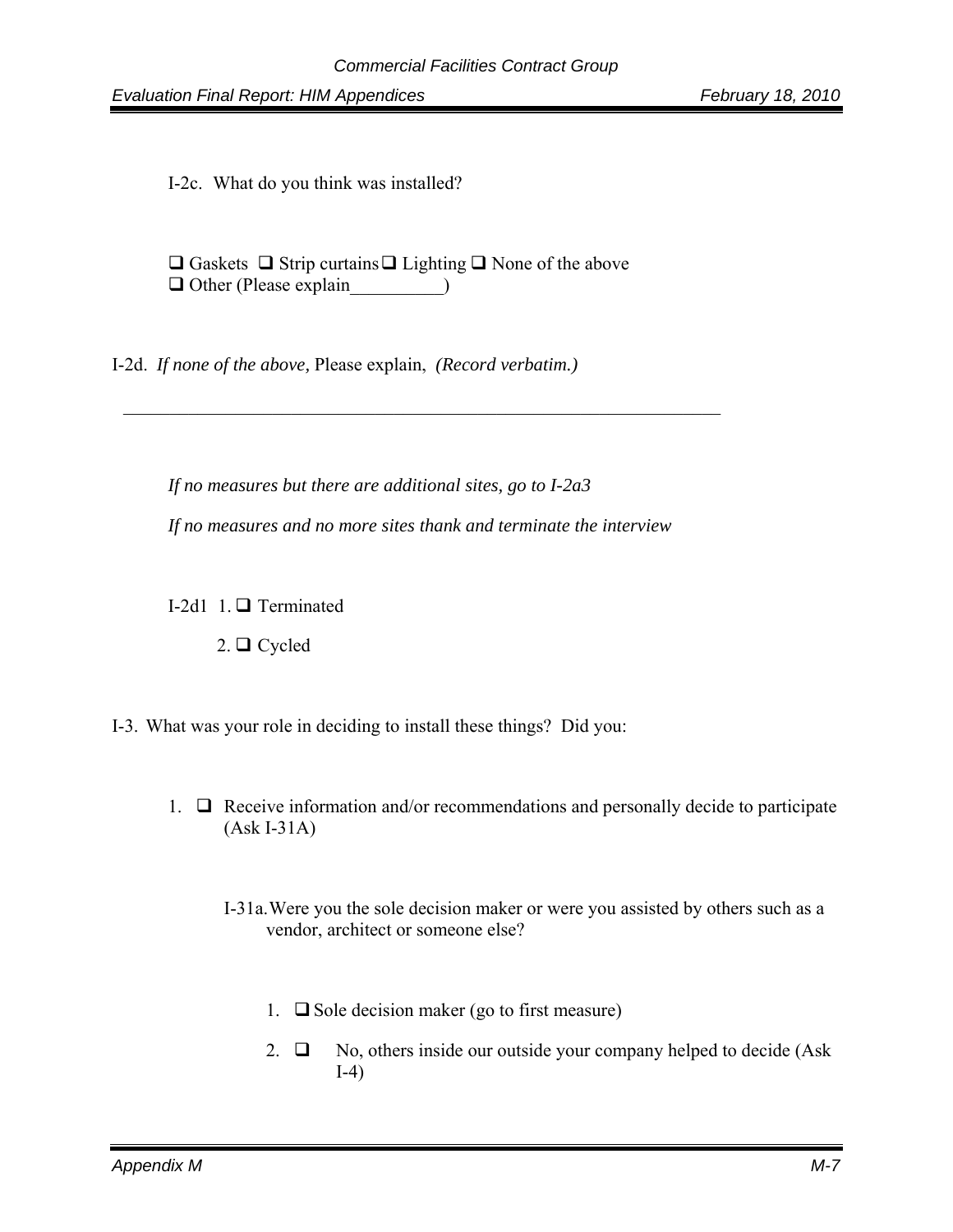98. **□** Don't know (Ask I-4)

- 99.  $\Box$  Refused/Not applicable (Ask I-4)
- 2.  $\Box$  Receive information, evaluate it, and participate with others in deciding to do the project (Ask I-4)
- $3. \Box$  Receive information, evaluate it, and make a recommendation to others about whether to do the project (Ask I-4)
- 4.  $\Box$  Receive information and pass it along to other decision-makers without a recommendation (Ask I-3b)
- 5.  $\Box$  Refer the vendor to someone else in your firm who makes the decision (Ask I-3b)
- 6.  $\Box$  Or, were you told that someone would be coming to do the audit and the installation (Ask I-3b)
- 7.  $\Box$  The decision was made some other way Please explain (Ask I-3b)
- 8.  $\Box$  Don't remember (Ask I-3b)
- I-3b. So did you influence or participate in the decision or was it entirely made by others?
	- 1.  $\Box$  Yes, participated (Ask I-3c)
	- 2.  $\Box$  No, others made decision (Ask I-4)
	- 98.  $\Box$  Don't know [*Thank and terminate the interview*]
	- 99. Refused [*Thank and terminate the interview]*
- I-3c. Are you the best person to speak with concerning the decision to participate?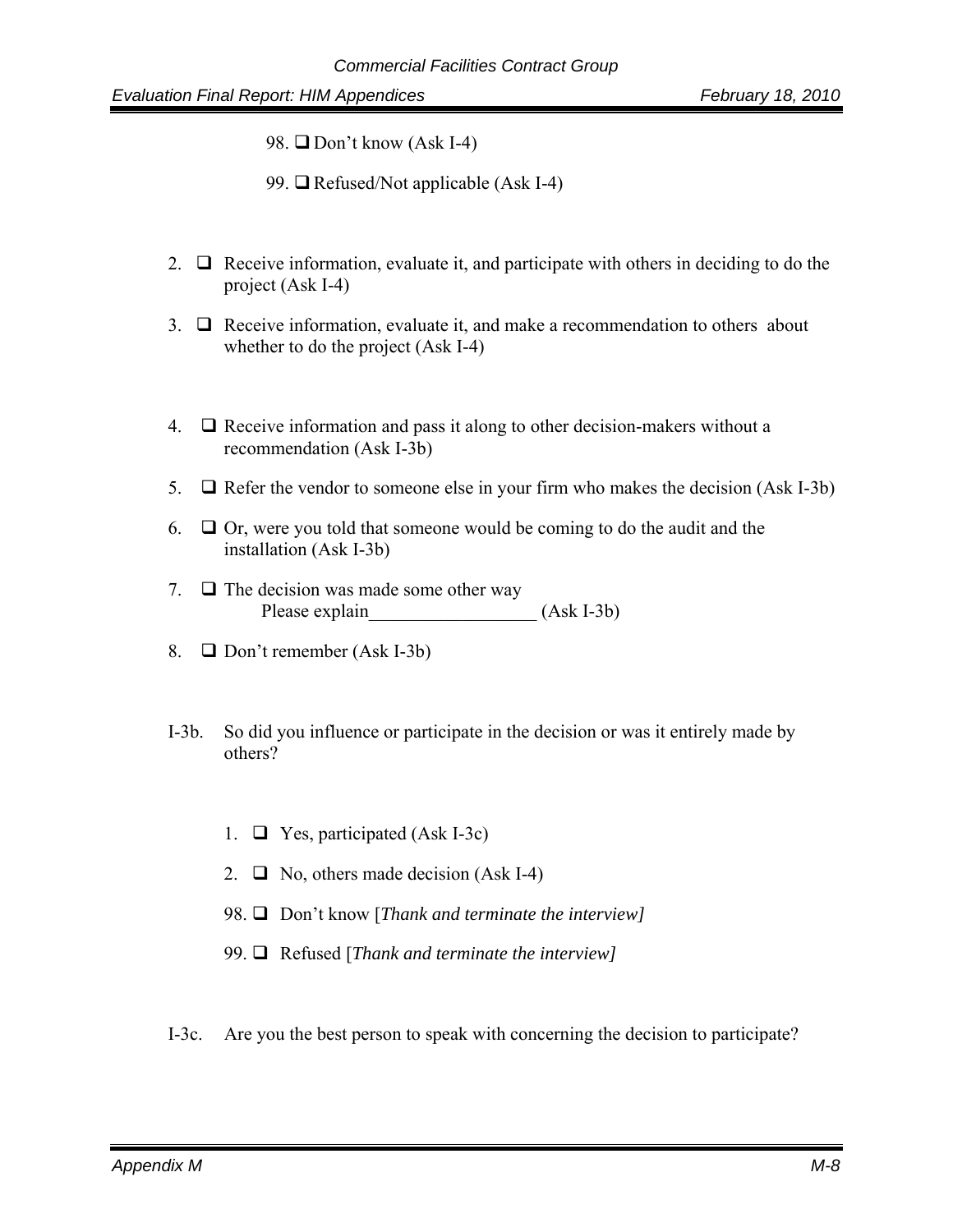- 1.  $\Box$  Yes (Go to first technology)
- 2.  $\Box$ No (I-4)
- 98.  $\Box$ Don't know (I-4)
- 99.  $\Box$ Refused/Not applicable (I-4)
- I-4. Can you tell me who significantly influenced or else helped make the decision including others in your company, any outside vendors or engineers, or others?

| Name:      | Name:      | Name:      |
|------------|------------|------------|
| Position:  | Position:  | Position:  |
| Telephone: | Telephone: | Telephone: |
| Email:     | Email:     | Email:     |

*[Thank and terminate the interview if I-3b was 2 or I-3c was 2, 98, or 99 Follow-up interviews with these folks should be conducted]* 

I-5. Of these people, who had the most influence?

*The CATI system will present the relevant technologies in order based on what was installed or what the respondent says was installed.*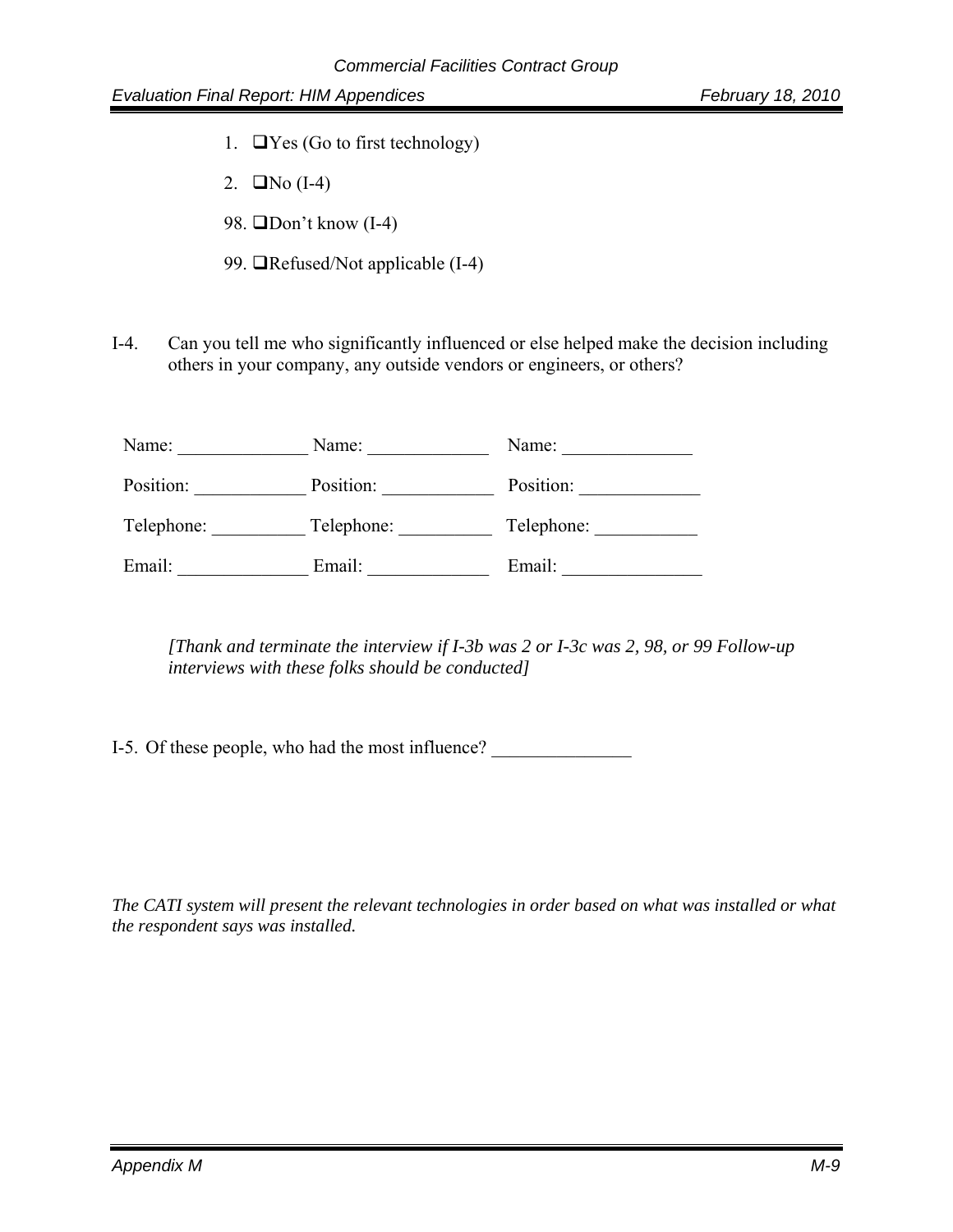### **Door Gaskets**

- DG1. According to our records or what you told us, door gaskets were installed on refrigerator cases. Can you tell me why your firm decided to add or replace refrigerator case door gaskets through this program? (Probe: Were there any other reasons?)
	- 1. Record VERBATIM



- 98.  $\Box$  Don't know
- 99. **Refused/Not applicable**
- DG1.2. Prior to 2006, did you install door gaskets through a utility program and receive rebates for that?
	- 1.  $\Box$ Yes
	- $0.$   $\Box$ No
	- 98. □Don't know
	- 99. **I**Refused/Not applicable
- DG2. At the time of the program or prior to participating, did you have a maintenance contract that included door gasket inspection and/or replacements?
	- 1.  $\Box$  Yes (Ask DG3a)
	- 0.  $\Box$  No (Ask DG5)
	- 98. **ODon't know (Ask DG5)**
	- 99. **The Sandal** Not applicable (Ask DG5)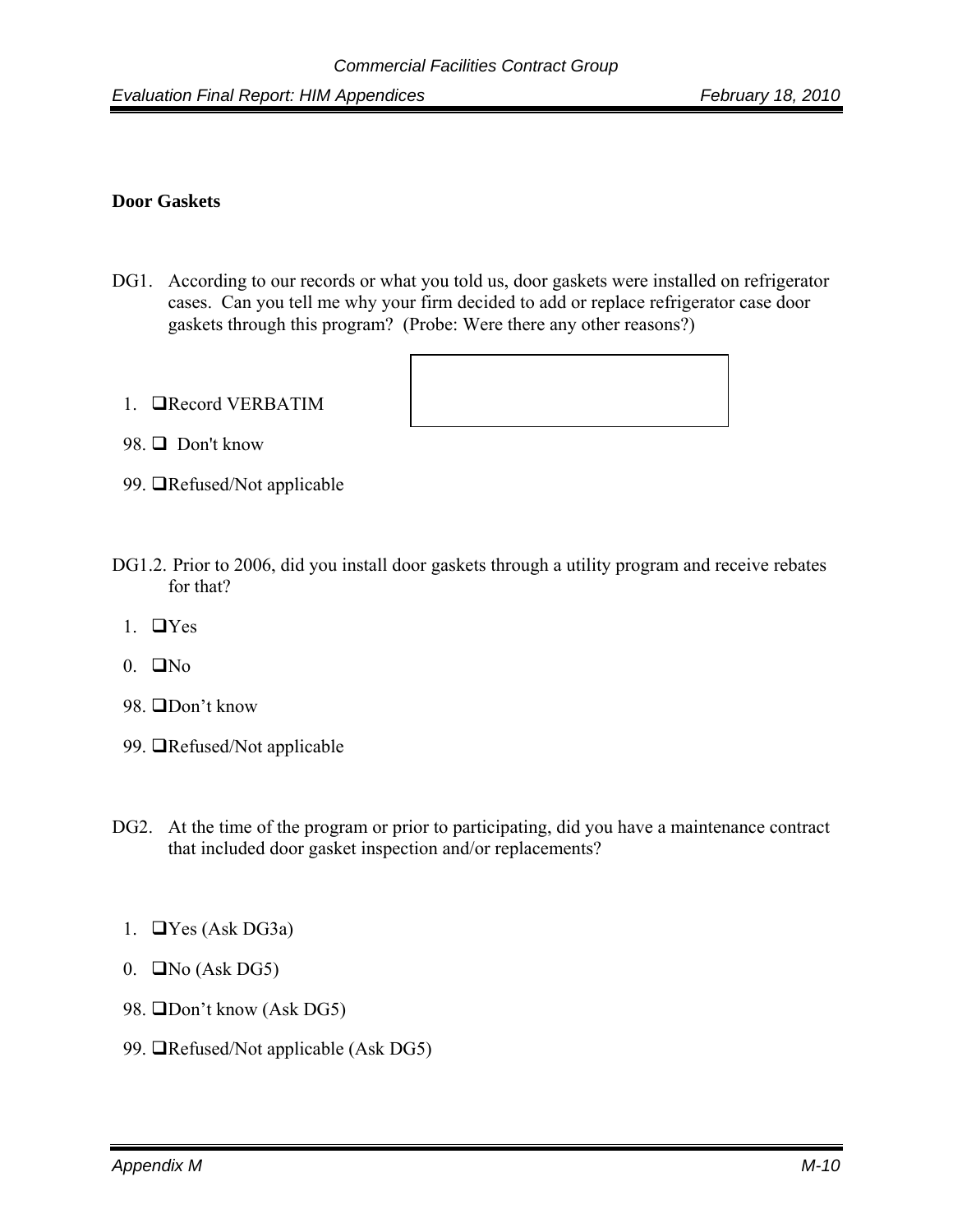- DG3a. Did the contract cover door gaskets on all cases that you have door gaskets or just some cases?
	- 1.  $\Box$  All cases that could have door gaskets
	- 2.  $\Box$  Just some cases that had door gaskets
	- 98.  $\Box$  Don't know
	- 99.  $\Box$  Refused/Not applicable
- DG3b. Did the contract include inspecting and replacing the seals as needed or were there charges for replacements extra?
	- 1.  $\Box$  Replacements included (Ask DG3d)
	- 2.  $\Box$  Replacements extra (Ask DG3c)
	- 98.  $\Box$  Don't know (Ask DG3d)
	- 99.  $\Box$  Refused/Not applicable (Ask DG3d)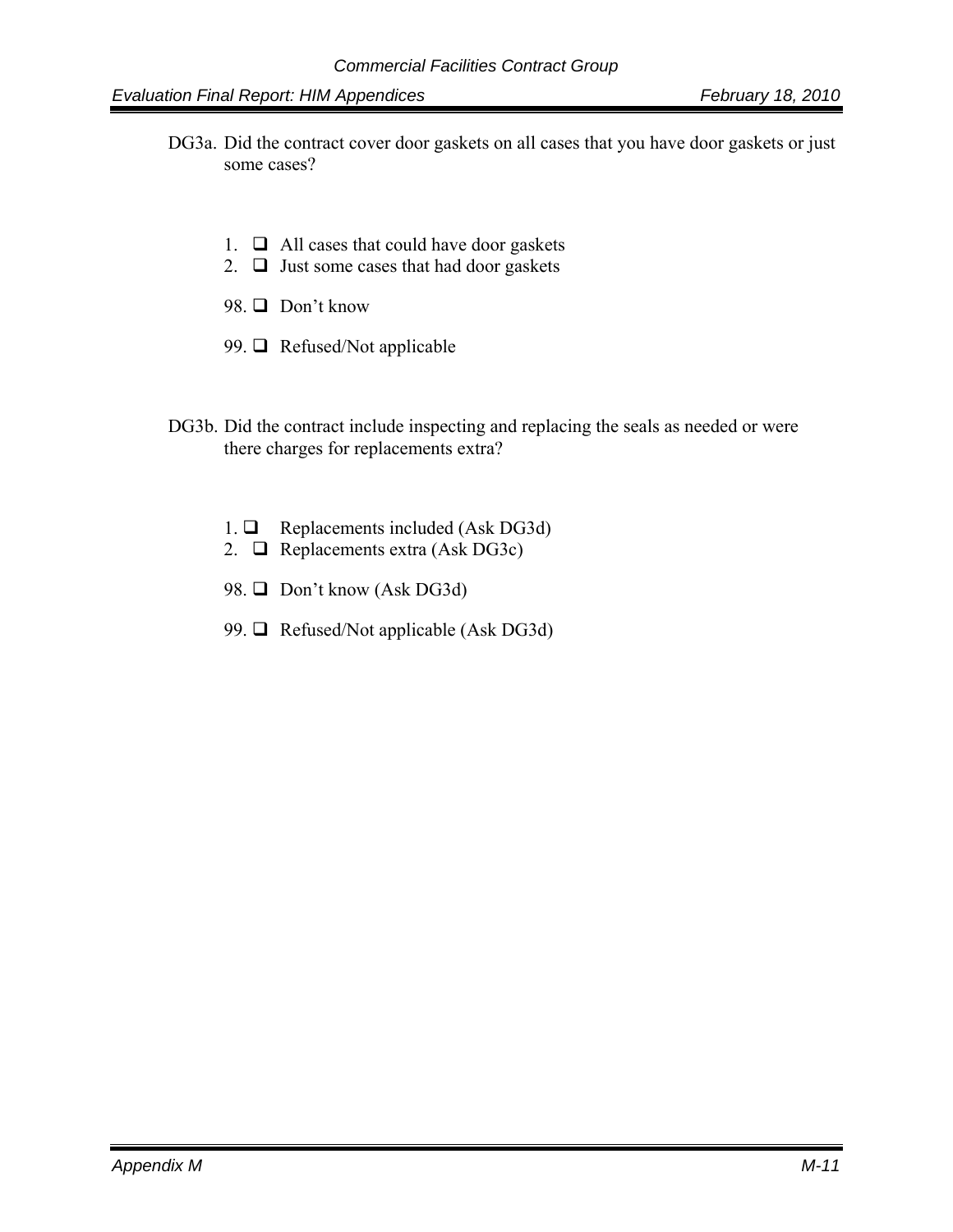DG3c. Were there times when door seals were needed but you postponed replacement?

- 1.  $\Box$  Yes
- $0. \Box$  No
- 98.  $\Box$  Don't know (Ask DG5)
- 99.  $\Box$  Refused/Not applicable (Ask DG5)

DG3c1. Can you explain why you postponed the decision?

DG3d. Under the maintenance contract, how was it decided when to replace door gaskets?

- 1. Contractor inspected and replaced as needed
- 2.  $\Box$  You called the contractor as needed
- 3.  $\Box$  The contractor inspected but you also called if needed
- 4.  $\Box$  Other (describe)
- 5. **No replacements have been done**
- 98. **ODon't know (Ask DG5)**
- 99. **The Strate applicable (Ask DG5)**

DG4. On average how often were at least **some** door gaskets maintained and replaced?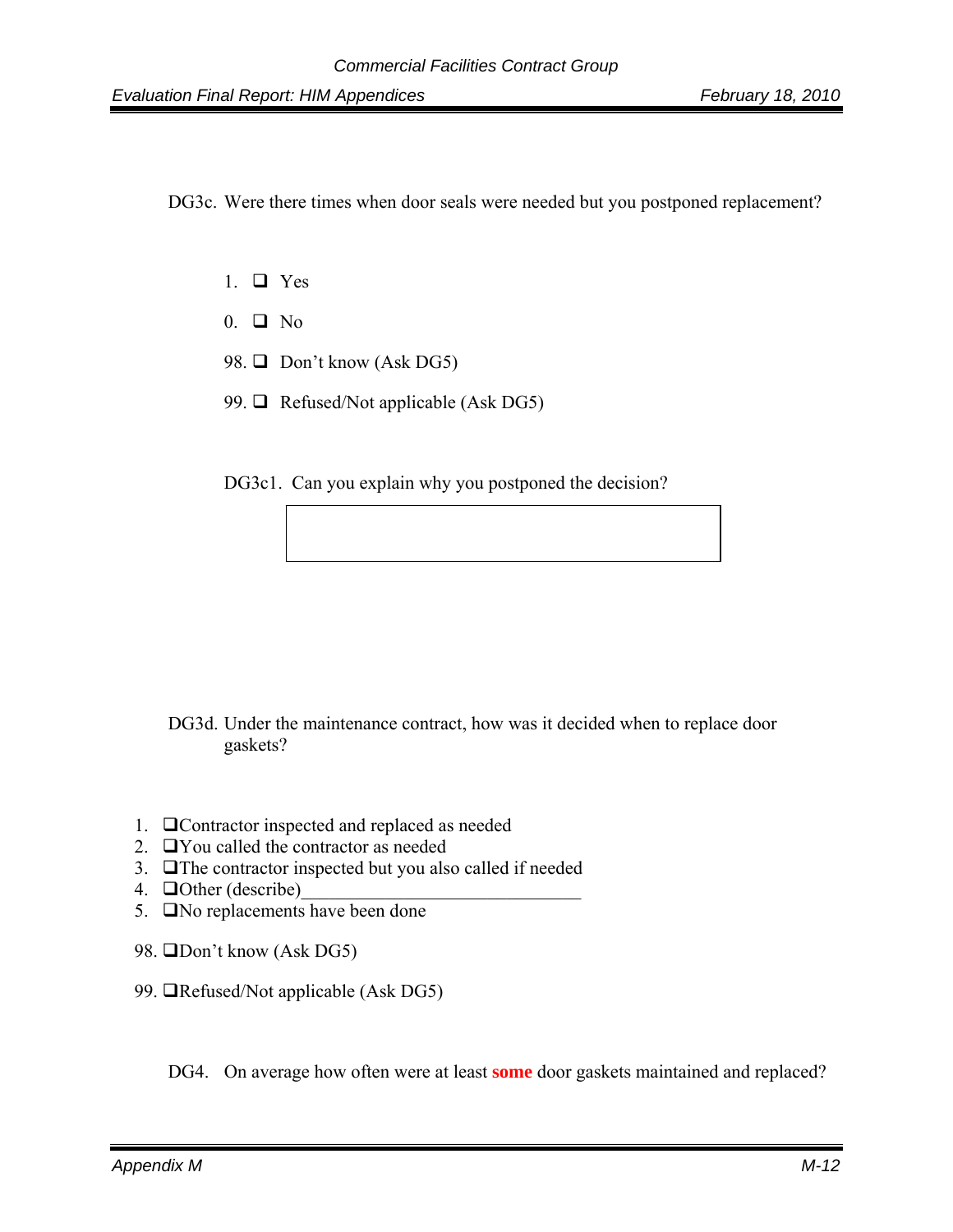

99. *Refused/Not applicable*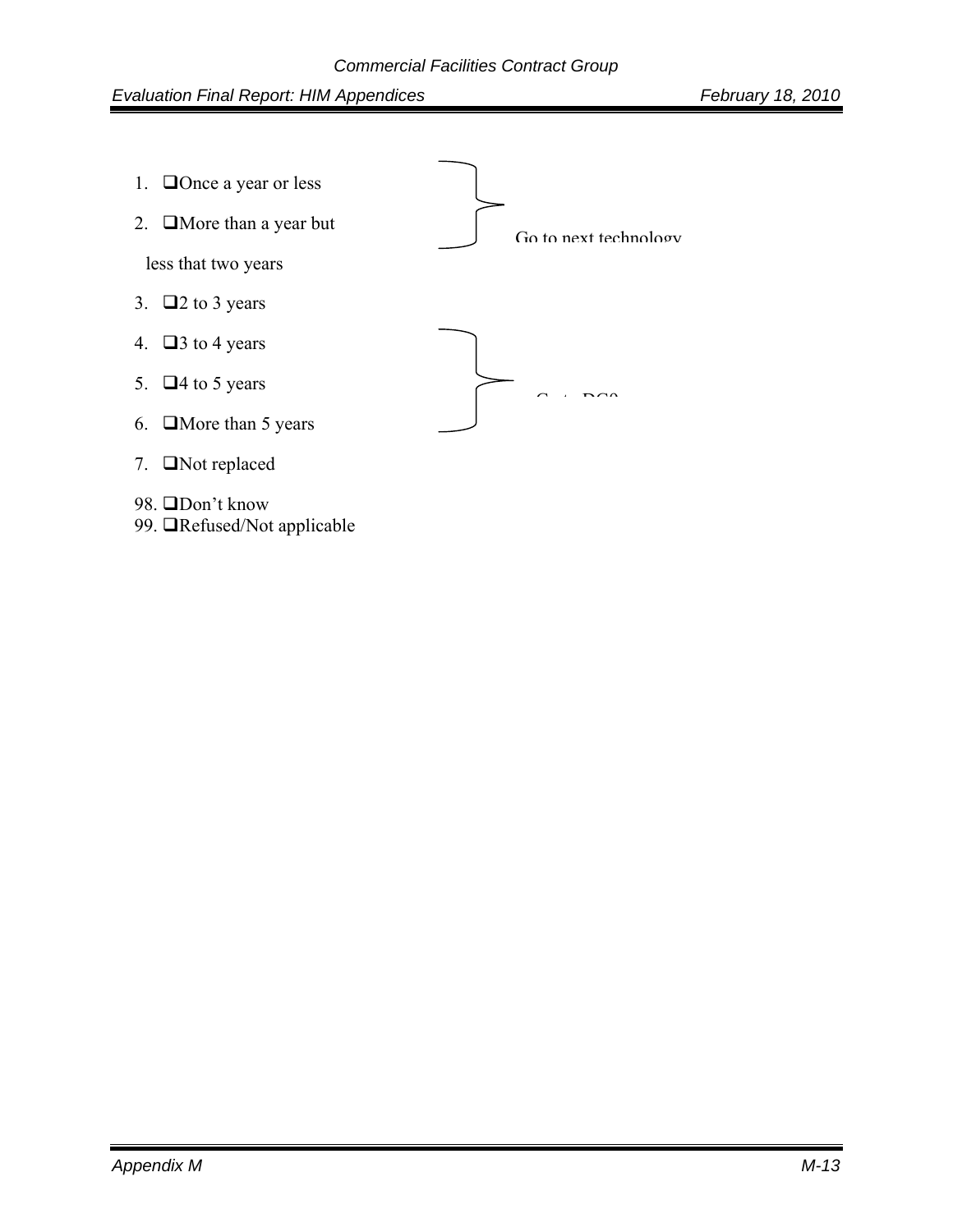DG5. Prior to participating in the program did your firm maintain refrigerator door gaskets?

- 2.  $\Box$  Often (Ask DG6)
- 1.  $\Box$  Sporadically (Ask DG6)
- $0. \Box$  No (Ask DG8)
- 98.  $\Box$  Don't know (Ask DG8)
- 99.  $\Box$  Refused/Not Applicable (Ask DG8)
	- DG6. Under what circumstances did you replace your door gaskets? (check all that apply)
	- 1.  $\Box$  Door gaskets were checked and replaced periodically
	- 2.  $\Box$  Done as part of regularly scheduled maintenance
	- 3.  $\Box$  Observed need (check more detailed box if applicable)
	- 3a.  $\Box$  Refrigerator techs suggested
	- 3b.  $\Box$  When doors needed repair
	- 3c.  $\Box$  When it was clear gaskets were failing
	- 9.  $\Box$  Other (describe)
	- 8. □Don't know
	- 0.  $\Box$  Have not replaced door gaskets (Ask DG8)
- DG7. How often were door gaskets replaced?
	- 1.  $\Box$  At least once a year
	- 2.  $\Box$ Less then 2 years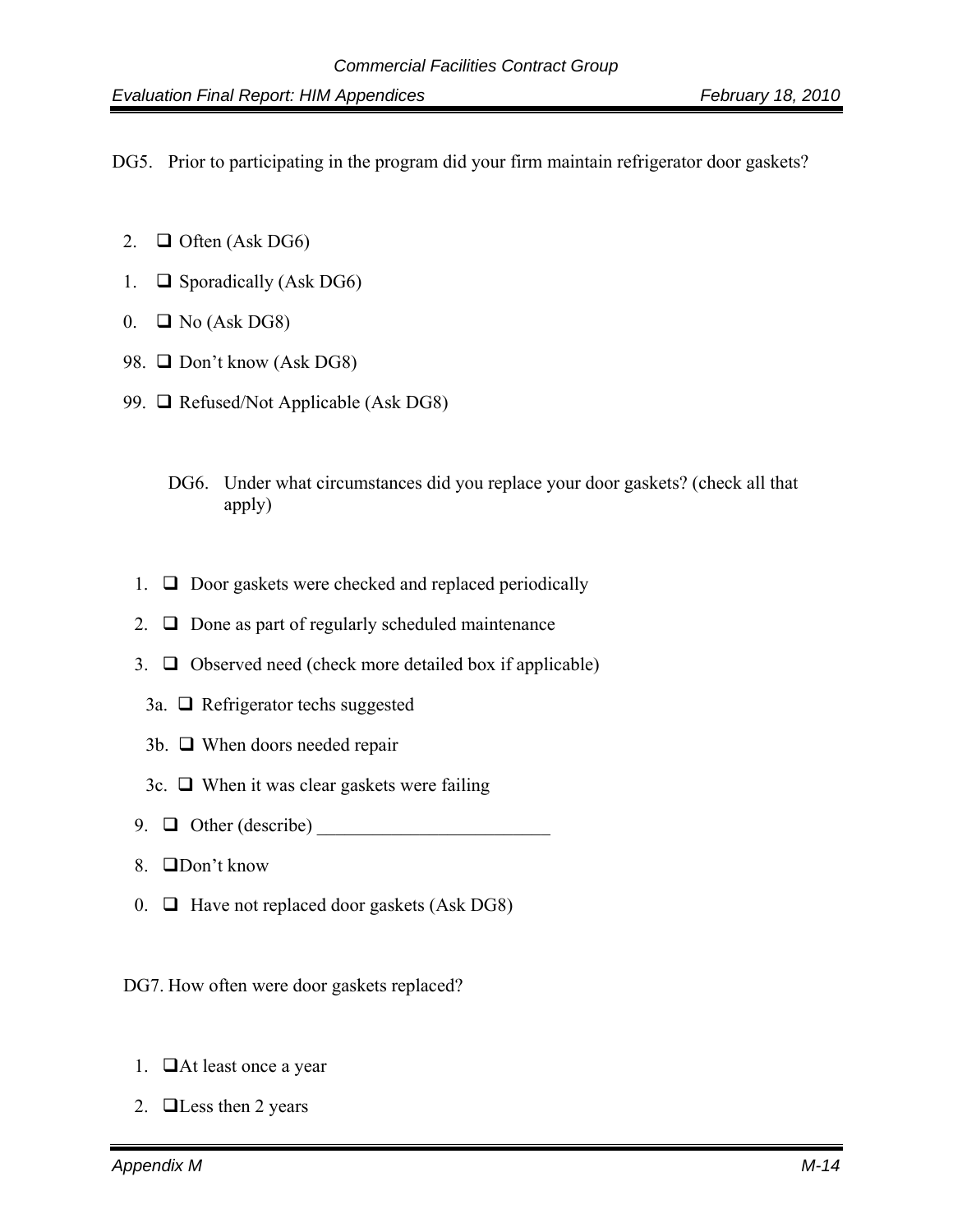

DG8. It appears that door gaskets have received only minimal attention. Can you tell be why? *(Record verbatim answer and then check an appropriate category below)*

- 1.  $\Box$  Too costly
- 2.  $\Box$  The gaskets don't make a difference
- 3. **O**Nuisance to deal with
- 4.  $\Box$  Too many other priorities
- 5.  $\Box$  Cases are old and decided to wait for replacement
- 6.  $\Box$  Gaskets have remained in good condition
- 7.  $\Box$ Wasn't aware that bad gaskets could cause problems
- 8. Company policy
- 9.  $\Box$  Other (describe)
- 98.  $\Box$  Don't know
- 99. **Refused/Not applicable**
- DG9. Did you first learn about the *Program Name* BEFORE or AFTER you or your firm began to think about whether door gaskets should be maintained or replaced?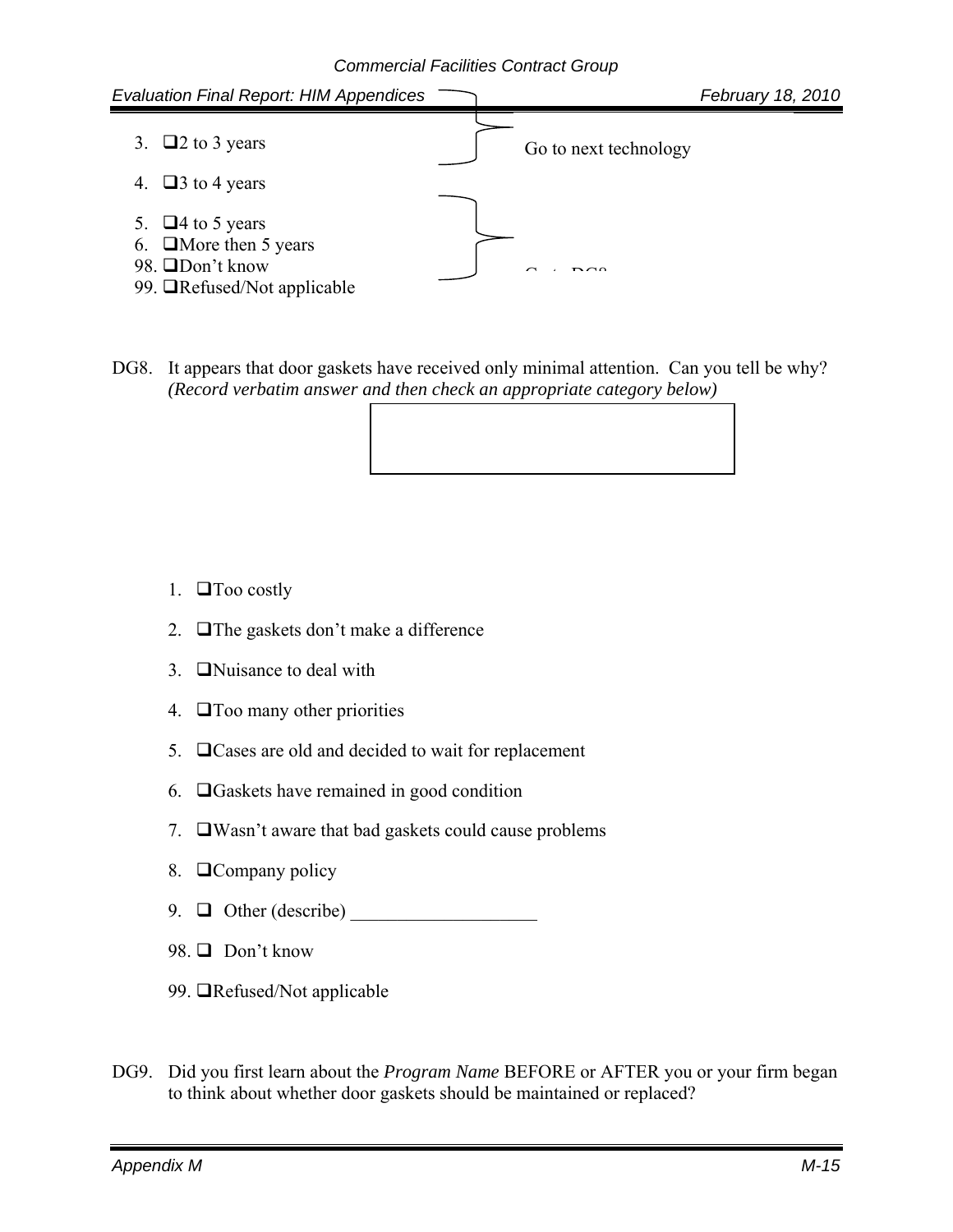- 1. **Before** (Ask DG11)
- 2.  $\Box$  After (Ask DG10)
- 98.  $\Box$  Don't Know (Ask DG10)
- 99. **QRefused** (Ask DG10)
- DG10. Did you or your firm learn about the *Program Name* BEFORE or AFTER you decided and took steps to install door gaskets?
	- 1.  $\Box$  Before
	- 2  $\Box$  After
	- 98. **Don't Know**
	- 99. **■**Refused
- DG11. Prior to participating in the *Program Name* had you ever had gaskets replaced without charge or received a utility or other kind of incentive to replace gasket seals?
	- 1.  $\Box$  Yes Please explain  $\Box$
	- 2.  $\Box$  No.
	- 98.  $\Box$  Don't know
	- 99.  $\Box$  Refused/Not applicable
- DG12. Now I am going to list some things that may have influenced you to inspect and repair the door gaskets. I would like to have you tell me if any of these influenced your decision to participate in the **program** even if it influenced your decision just a little bit? [Rotate list]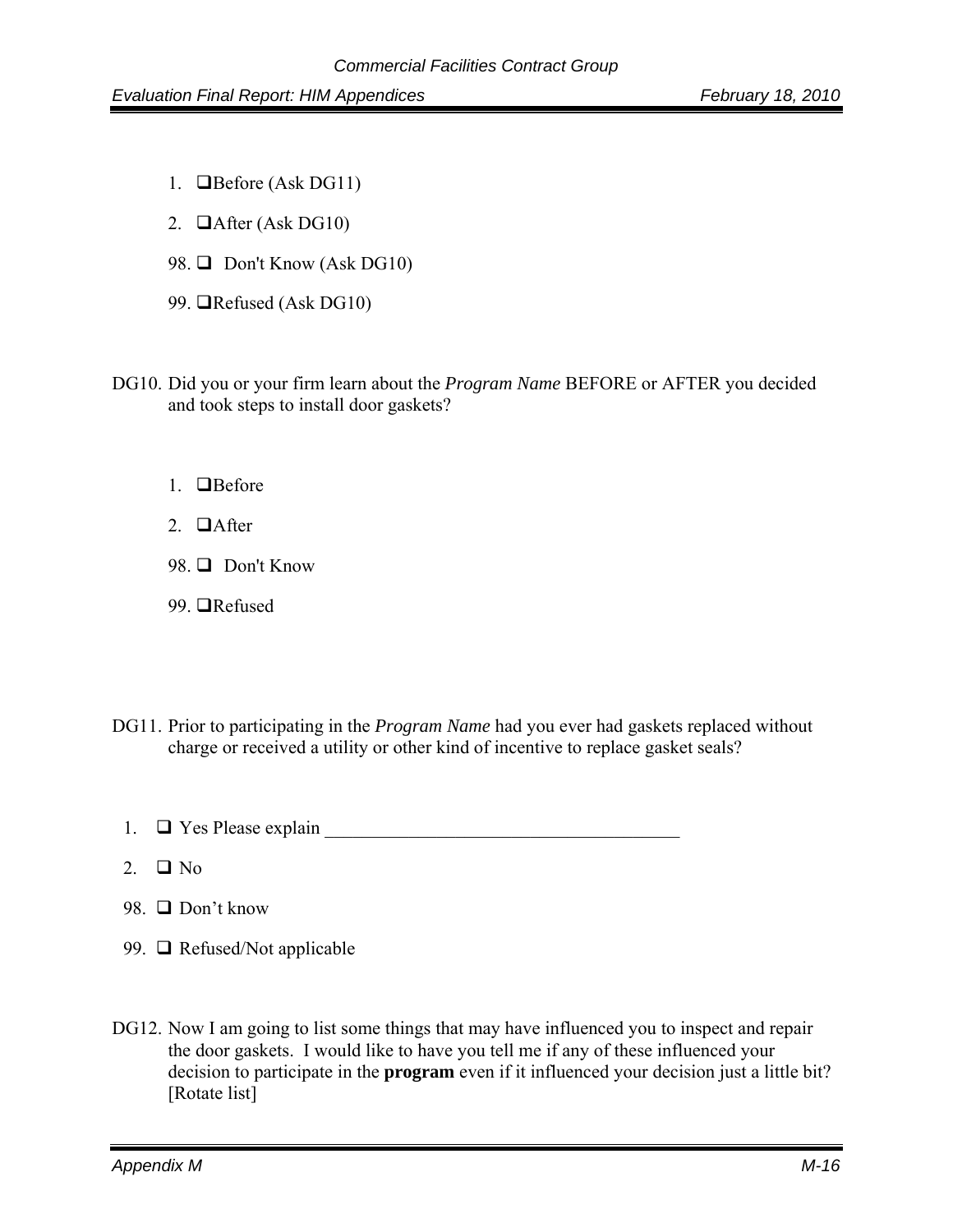|                |                                                                                       | Yes No DK |     |      | RF        |  |
|----------------|---------------------------------------------------------------------------------------|-----------|-----|------|-----------|--|
|                |                                                                                       |           |     |      | <b>NA</b> |  |
|                |                                                                                       | (1)       | (0) | (98) | (99)      |  |
| a.             | The age or condition of the door gaskets                                              |           |     |      |           |  |
| $\mathbf{b}$ . | The fact that door gaskets were replaced by the<br><i>Program Name</i> without cost   | ப         | l 1 |      |           |  |
| $\mathbf{c}$ . | The reduced energy cost on future electric bills                                      | ◻         | ப   |      |           |  |
| d.             | Other firms in the industry are maintaining door gaskets                              | ப         | □   | ப    |           |  |
| e.             | The recommendation from the program auditor                                           | ப         | ◻   | ◻    |           |  |
| f.             | Recommendation from an installer or vendor<br>who installed the door gaskets          | □         | l 1 |      |           |  |
| g.             | Information obtained from the utility in the past                                     | ❏         | ப   | ப    |           |  |
| h.             | Prior experience with replacing door gaskets                                          | ப         | ❏   | ப    |           |  |
| 1.             | Prior experience with the <i>Program Name</i> or<br>another energy efficiency program | l 1       | l 1 |      |           |  |
| j.             | Information from a trade publication                                                  | ◻         | ப   | ◻    |           |  |
| k.             | Attendance at a utility or vendor training course                                     | ப         | ப   |      |           |  |
| 1.             | Previous recommendation from some other vendor                                        | ப         | ப   | ப    |           |  |
| m.             | Previous recommendation from some other auditor or engineer                           | ⊔         | ப   |      |           |  |
| n.             | Information at a trade show                                                           |           |     |      |           |  |
| 0.             | A recommendation from a representative of the utility                                 | ப         | ப   |      |           |  |
| $p_{\cdot}$    | Your company has a standard to install and maintain                                   | ப         | ப   |      |           |  |
|                | door gaskets                                                                          |           |     |      |           |  |
| q.             | Help the environment and/or be green                                                  |           |     |      |           |  |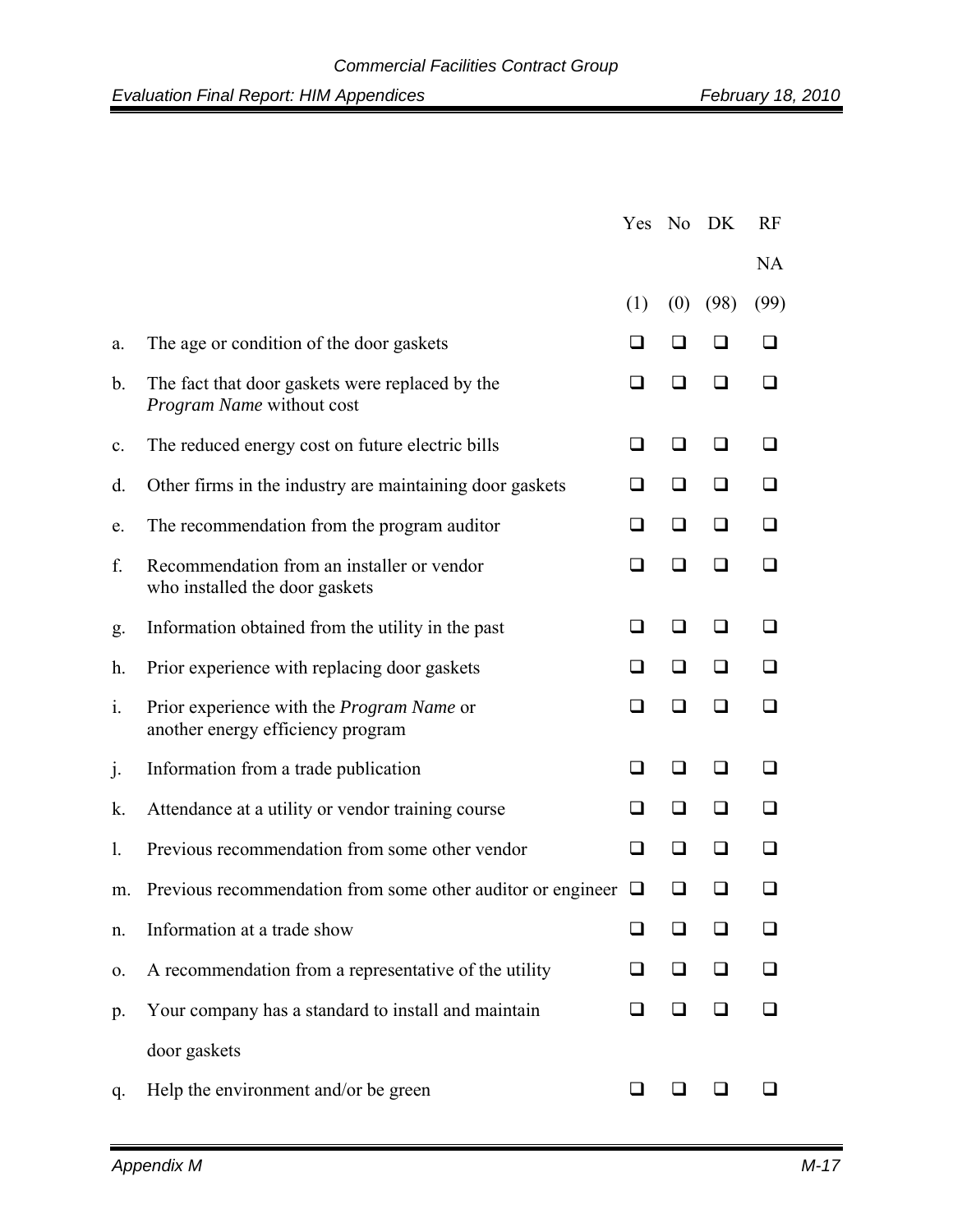| <b>Evaluation Final Report: HIM Appendices</b> |                                                          |  |  |  | February 18, 2010 |  |  |
|------------------------------------------------|----------------------------------------------------------|--|--|--|-------------------|--|--|
| r.                                             | A recommendation from other businesses like yours        |  |  |  |                   |  |  |
| S.                                             | Cleaning and maintaining seals contributes to a positive |  |  |  |                   |  |  |
|                                                | customer image                                           |  |  |  |                   |  |  |
| t.                                             | Avoid has les with the health inspectors                 |  |  |  |                   |  |  |
|                                                |                                                          |  |  |  |                   |  |  |
|                                                | Keep last, do not rotate                                 |  |  |  |                   |  |  |
| $\mathbf{u}$ .                                 | Other (describe)                                         |  |  |  |                   |  |  |
|                                                |                                                          |  |  |  |                   |  |  |

DG13. *[Ask only questions answered with a Yes from DG12. Keep the rotation in question 12.]* 

Now I am going to ask you to rate the importance on a scale of 1 to 10 of each of the items you said influenced your decision. A one means the item is not at all important and a ten means the item is very important.

DG13a. The age or condition of the door gaskets

Not at all important Very Important

00000000000

1 2 3 4 5 6 7 8 9 10 DK RF/NA

98 99

DG13b. The fact that door gaskets were replaced by the *Program Name* without cost

Not at all important Very Important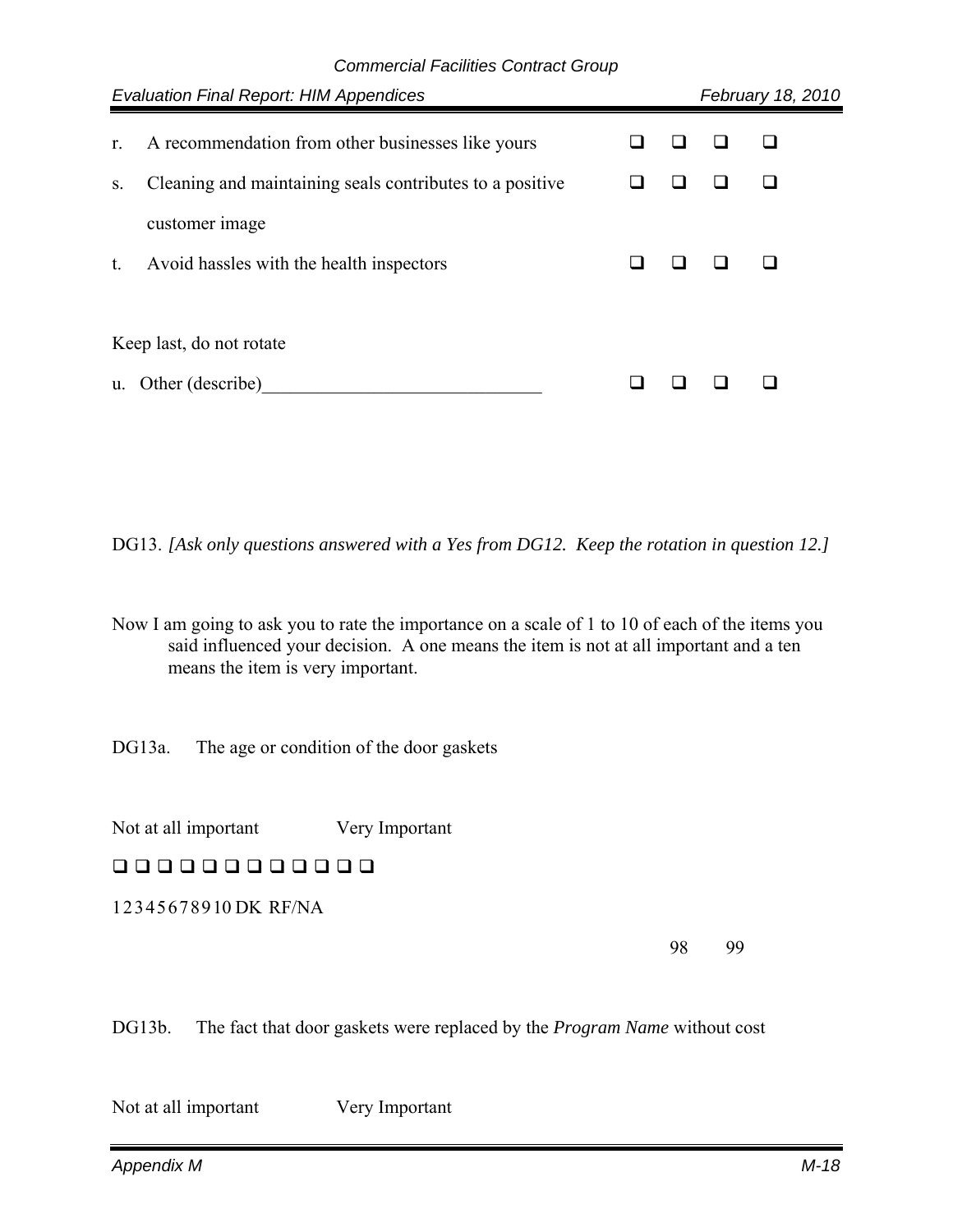| <b>Evaluation Final Report: HIM Appendices</b> |                                                          |    | February 18, 2010 |
|------------------------------------------------|----------------------------------------------------------|----|-------------------|
| 0000000000                                     |                                                          |    |                   |
| 12345678910DK RF/NA                            |                                                          |    |                   |
|                                                |                                                          | 98 | 99                |
|                                                |                                                          |    |                   |
|                                                |                                                          |    |                   |
| DG13c.                                         | The reduced energy cost on future electric bills         |    |                   |
|                                                |                                                          |    |                   |
| Not at all important                           | Very Important                                           |    |                   |
| 000000000000                                   |                                                          |    |                   |
| 12345678910DK RF/NA                            |                                                          |    |                   |
|                                                |                                                          | 98 | 99                |
| DG13d.                                         | Other firms in the industry are maintaining door gaskets |    |                   |
|                                                |                                                          |    |                   |
| Not at all important                           | Very Important                                           |    |                   |
| 00000000000                                    |                                                          |    |                   |
| 12345678910 DK RF/NA                           |                                                          |    |                   |
|                                                |                                                          | 98 | 99                |
| DG13e.                                         | The recommendation from the program auditor?             |    |                   |
|                                                |                                                          |    |                   |
| Not at all important                           | Very Important                                           |    |                   |
| 00000000000                                    |                                                          |    |                   |
| 12345678910DK RF/NA                            |                                                          |    |                   |
|                                                |                                                          | 98 | 99                |
|                                                |                                                          |    |                   |

DG13f. The recommendation of the installer or vendor who installed the door gaskets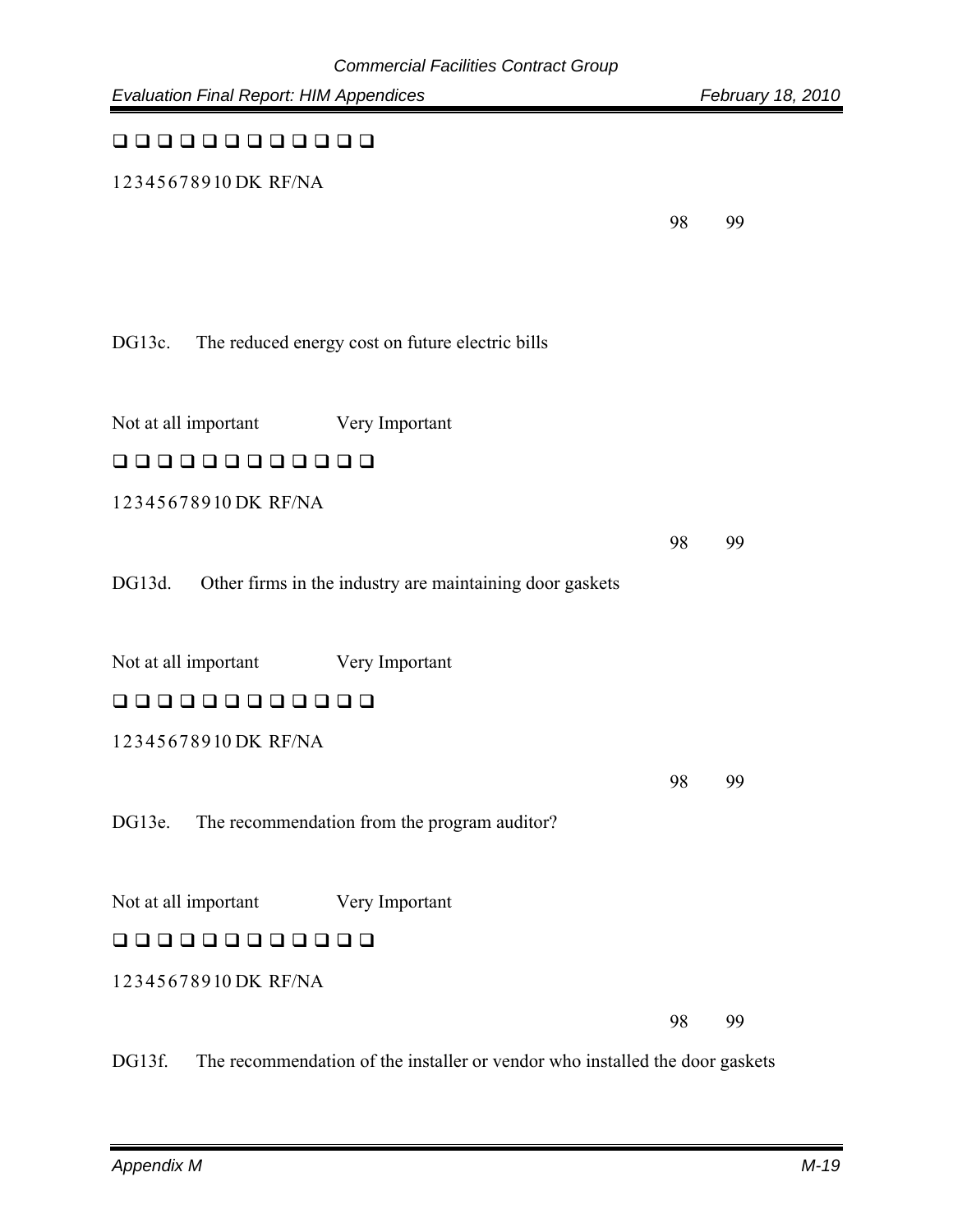| <b>Evaluation Final Report: HIM Appendices</b> | <b>Commercial Facilities Contract Group</b>                                  |    | February 18, 2010 |
|------------------------------------------------|------------------------------------------------------------------------------|----|-------------------|
|                                                |                                                                              |    |                   |
| Not at all important                           | Very Important                                                               |    |                   |
| 00000000000                                    |                                                                              |    |                   |
| 12345678910DK RF/NA                            |                                                                              |    |                   |
|                                                |                                                                              | 98 | 99                |
|                                                |                                                                              |    |                   |
|                                                |                                                                              |    |                   |
| DG13g.                                         | Information obtained from the utility in the past?                           |    |                   |
|                                                |                                                                              |    |                   |
| Not at all important                           | Very Important                                                               |    |                   |
| 00000000000                                    |                                                                              |    |                   |
| 12345678910DK RF/NA                            |                                                                              |    |                   |
|                                                |                                                                              | 98 | 99                |
| DG13h.                                         | Prior experience with replacing door gaskets?                                |    |                   |
|                                                |                                                                              |    |                   |
| Not at all important                           | Very Important                                                               |    |                   |
| $\mathbf{L}$                                   | பப                                                                           |    |                   |
| 12345678910DK RF/NA                            |                                                                              |    |                   |
|                                                |                                                                              | 98 | 99                |
|                                                |                                                                              |    |                   |
| DG13i.                                         | Prior experience with the Program Name or another energy efficiency program? |    |                   |
|                                                |                                                                              |    |                   |
| Not at all important                           | Very Important                                                               |    |                   |
| 0000000000                                     |                                                                              |    |                   |
| 12345678910DK RF/NA                            |                                                                              |    |                   |
|                                                |                                                                              | 98 | 99                |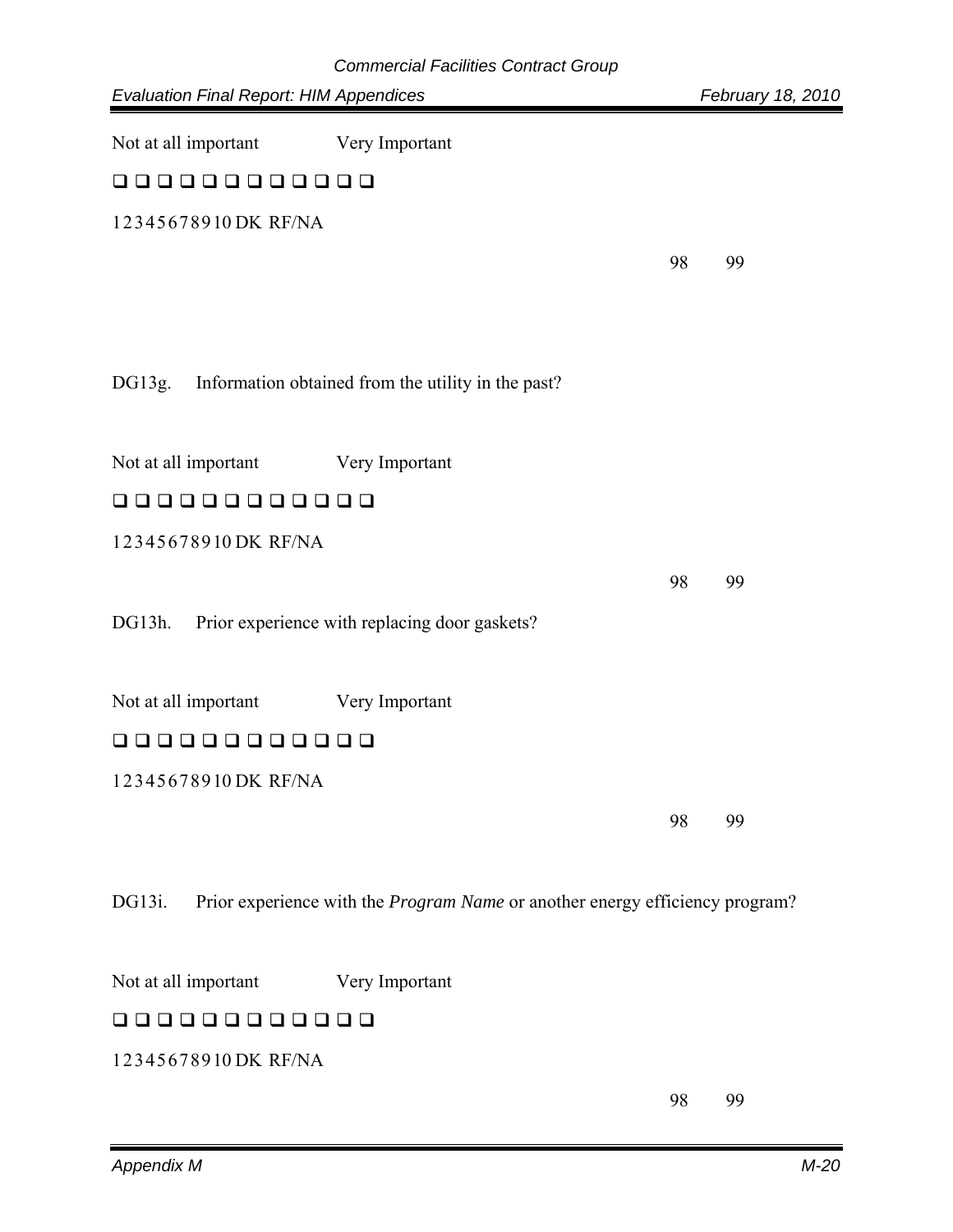DG13j. Information from a trade publication?

| Not at all important Very Important |                                                           |    |    |
|-------------------------------------|-----------------------------------------------------------|----|----|
| 000000000000                        |                                                           |    |    |
| 12345678910DK RF/NA                 |                                                           |    |    |
|                                     |                                                           | 98 | 99 |
|                                     |                                                           |    |    |
|                                     | DG13k. Attendance at a utility or vendor training course? |    |    |
|                                     |                                                           |    |    |
| Not at all important Very Important |                                                           |    |    |
| 000000000000                        |                                                           |    |    |
| 12345678910 DK RF/NA                |                                                           |    |    |
|                                     |                                                           | 98 | 99 |
|                                     |                                                           |    |    |
|                                     | DG131. Previous recommendation from some other vendor?    |    |    |
|                                     |                                                           |    |    |
| Not at all important                | Very Important                                            |    |    |
| 000000000000                        |                                                           |    |    |
| 12345678910DK RF/NA                 |                                                           |    |    |
|                                     |                                                           |    |    |

98 99

DG13m. Previous recommendation from some other auditor or engineer?

Not at all important Very Important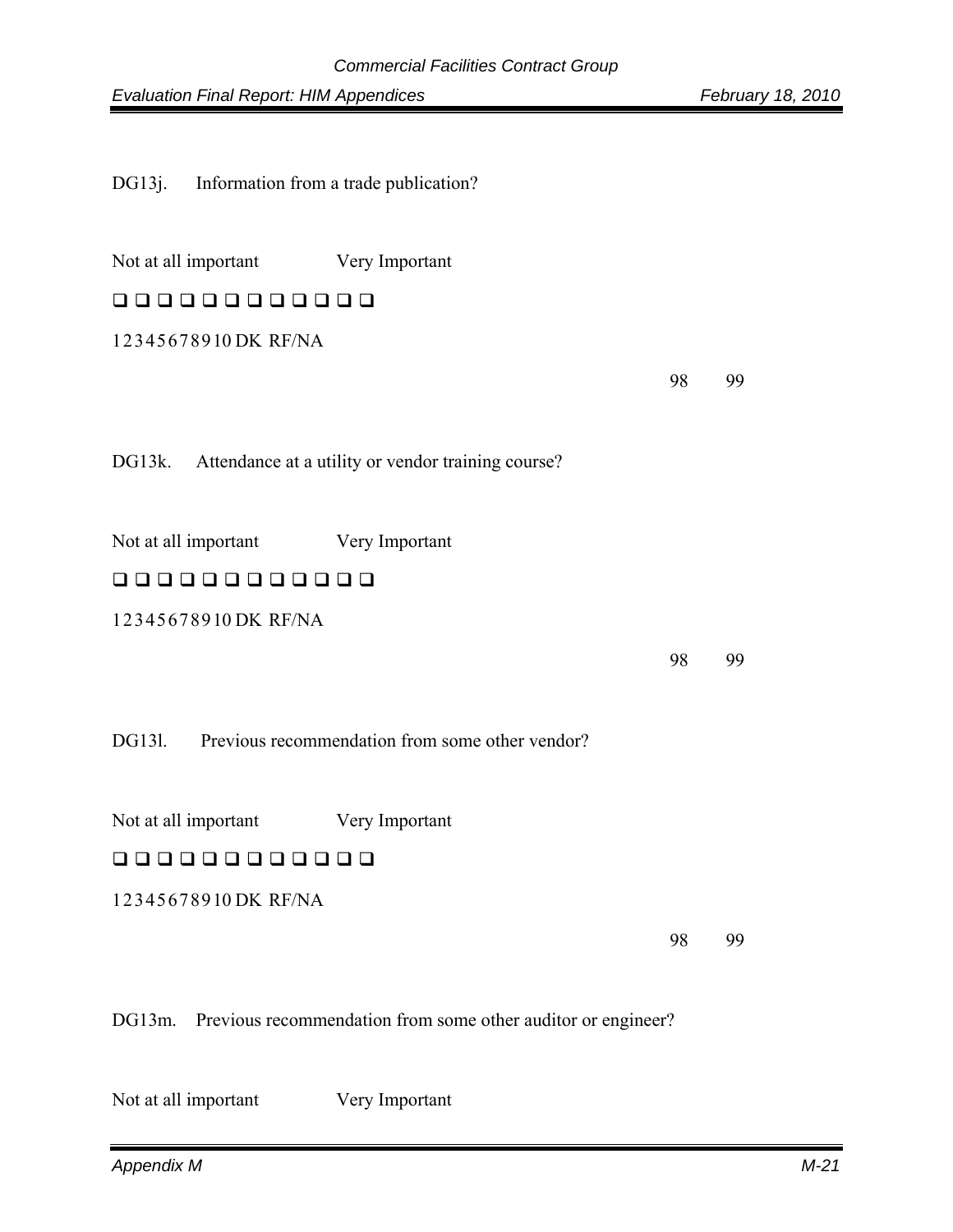| <b>Evaluation Final Report: HIM Appendices</b>                   |    | February 18, 2010 |
|------------------------------------------------------------------|----|-------------------|
| 000000000000                                                     |    |                   |
| 12345678910DK RF/NA                                              |    |                   |
|                                                                  | 98 | 99                |
|                                                                  |    |                   |
| Information at a trade show?<br>DG13n.                           |    |                   |
| Not at all important<br>Very Important                           |    |                   |
| 00000000000                                                      |    |                   |
| 12345678910DK RF/NA                                              |    |                   |
|                                                                  | 98 | 99                |
|                                                                  |    |                   |
| DG130.<br>A recommendation from a representative of the utility? |    |                   |
|                                                                  |    |                   |
| Not at all important<br>Very Important                           |    |                   |
| 000000000000                                                     |    |                   |
| 12345678910DK RF/NA                                              |    |                   |
|                                                                  | 98 | 99                |
|                                                                  |    |                   |
| DG13p.<br>Your company has a standard to maintain door gaskets?  |    |                   |
| Not at all important<br>Very Important                           |    |                   |
| 0000000<br>$\mathbf{L}$                                          |    |                   |
| 12345678910DK RF/NA                                              |    |                   |
|                                                                  | 98 | 99                |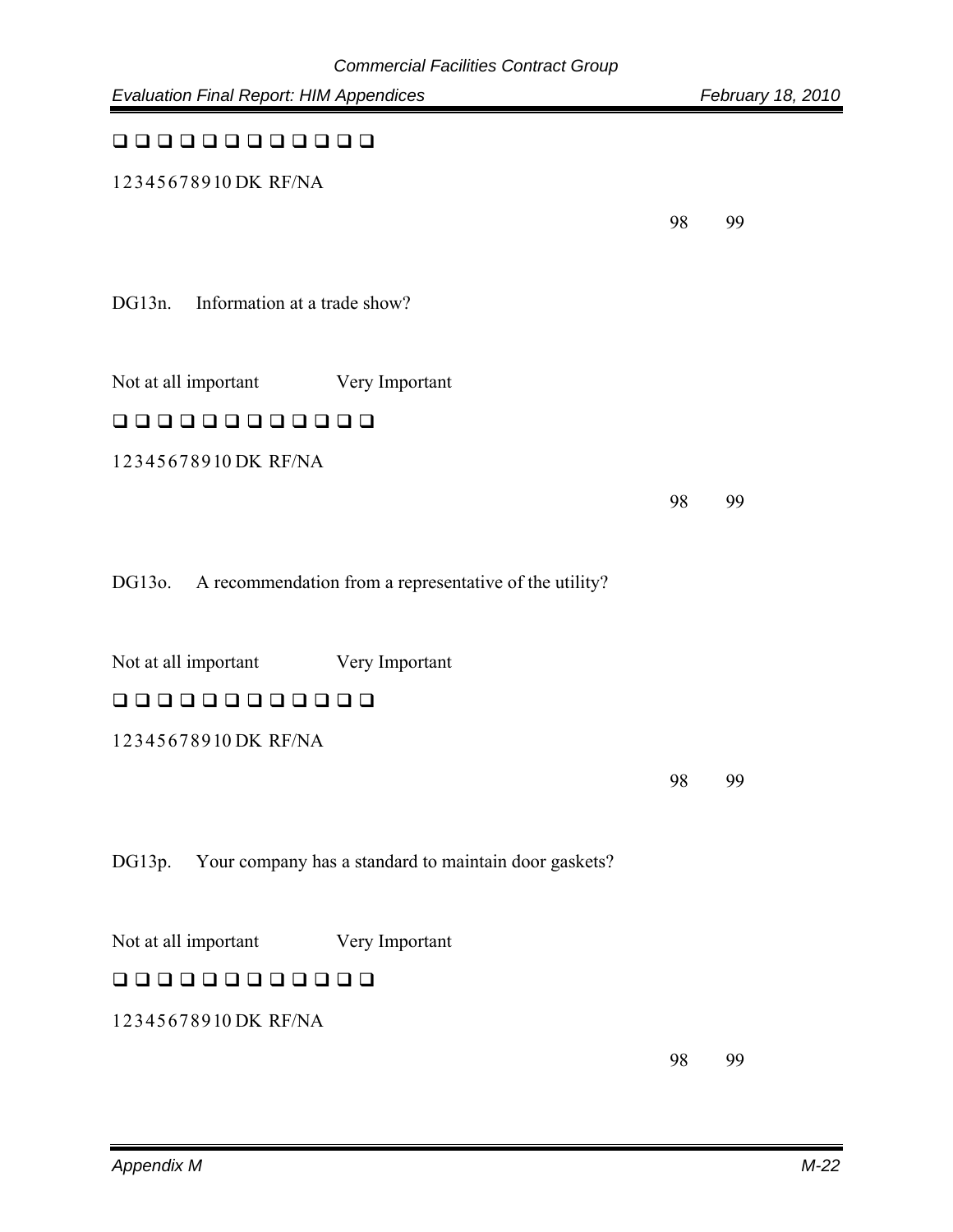DG13q. Help the environment and/or be green?

Not at all important Very Important

# 000000000000

1 2 3 4 5 6 7 8 9 10 DK RF/NA

98 99

DG13r. A recommendation from other businesses like yours?

Not at all important Very Important

# 000000000000

1 2 3 4 5 6 7 8 9 10 DK RF/NA

98 99

DG13s. Cleaning and maintaining seals contributes to a positive customer image?

Not at all important Very Important

# 00000000000

1 2 3 4 5 6 7 8 9 10 DK RF/NA 98 99

DG13t. Avoid hassles with the health inspector?

Not at all important Very Important

000000000000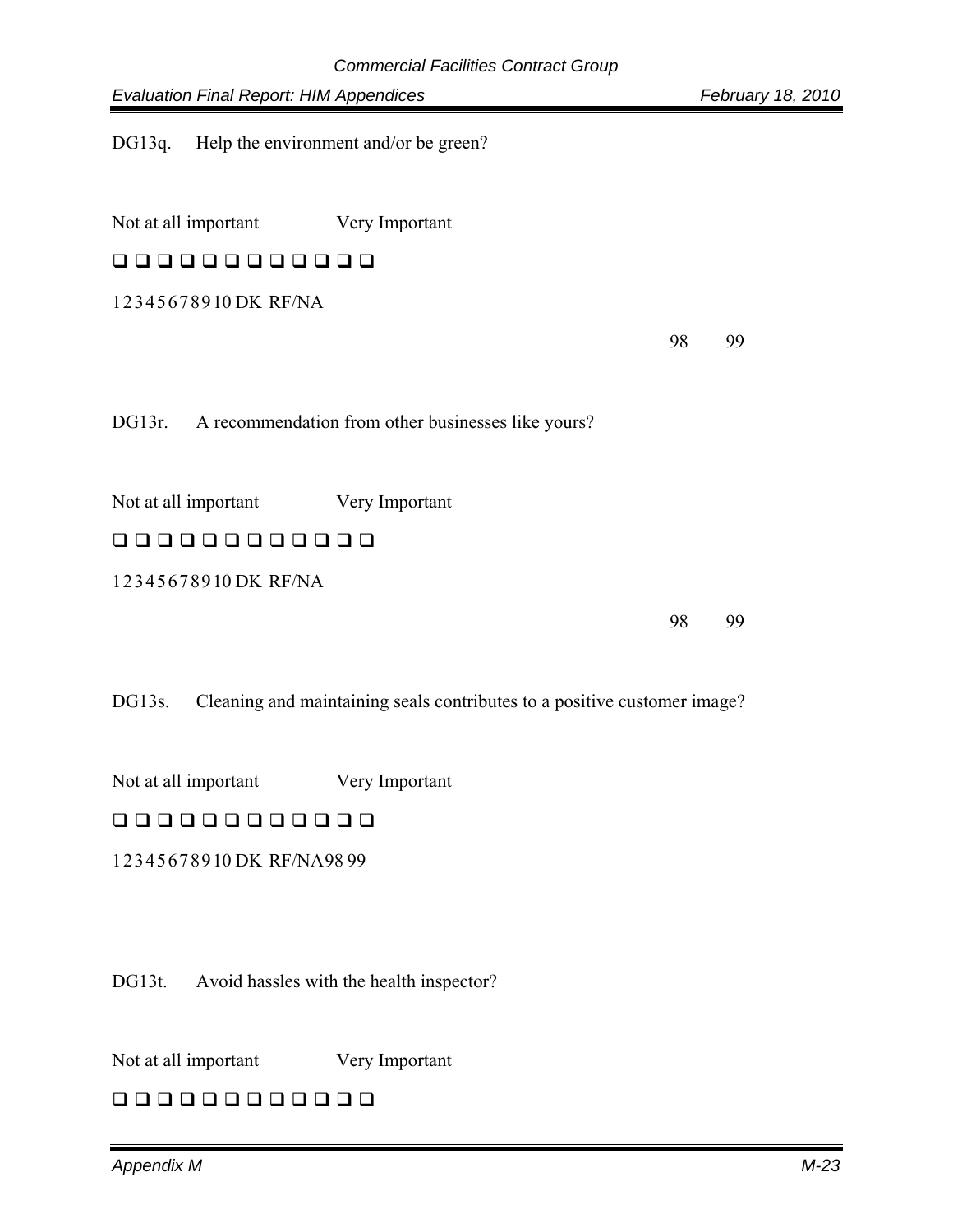1 2 3 4 5 6 7 8 9 10 DK RF/NA 98 99

*Do not put in rotation* 

DG13u. Other? (describe)

Not at all important Very Important

### 000000000000

1 2 3 4 5 6 7 8 9 10 DK RF/NA

98 99

DG14a. *(The computer will determine the highest rated item(s) from among 13a, d, g, h, j, k, l, m, n, o, p, q, r, s, t, u Based on this respondent will be asked)*

In summary, you told us *high rated factor #1, high rated factor #2, …. high rated factor #n* was/were important, and gave it/them a score of *X*. Comparing this/these factors to the program over all, which was more important, the program or the other factors?

□ a. Program more important

- $\Box$  b. Other factor(s) more important
- $\Box$  c. Can't distinguish (probe to see if you can get customer to select a or b.

DG14b. If I give you 10 importance points and you award points based on importance to either (the) *high rated factor #1, high rated factor #2, ….and, high rated factor #n* or to the program, how many total points out of ten would you award to just the high rated factors and how many to the program. *(If there is confusion provide the following examples,* For example, you think the program is much more important than the other factors so you award 7 points to the program and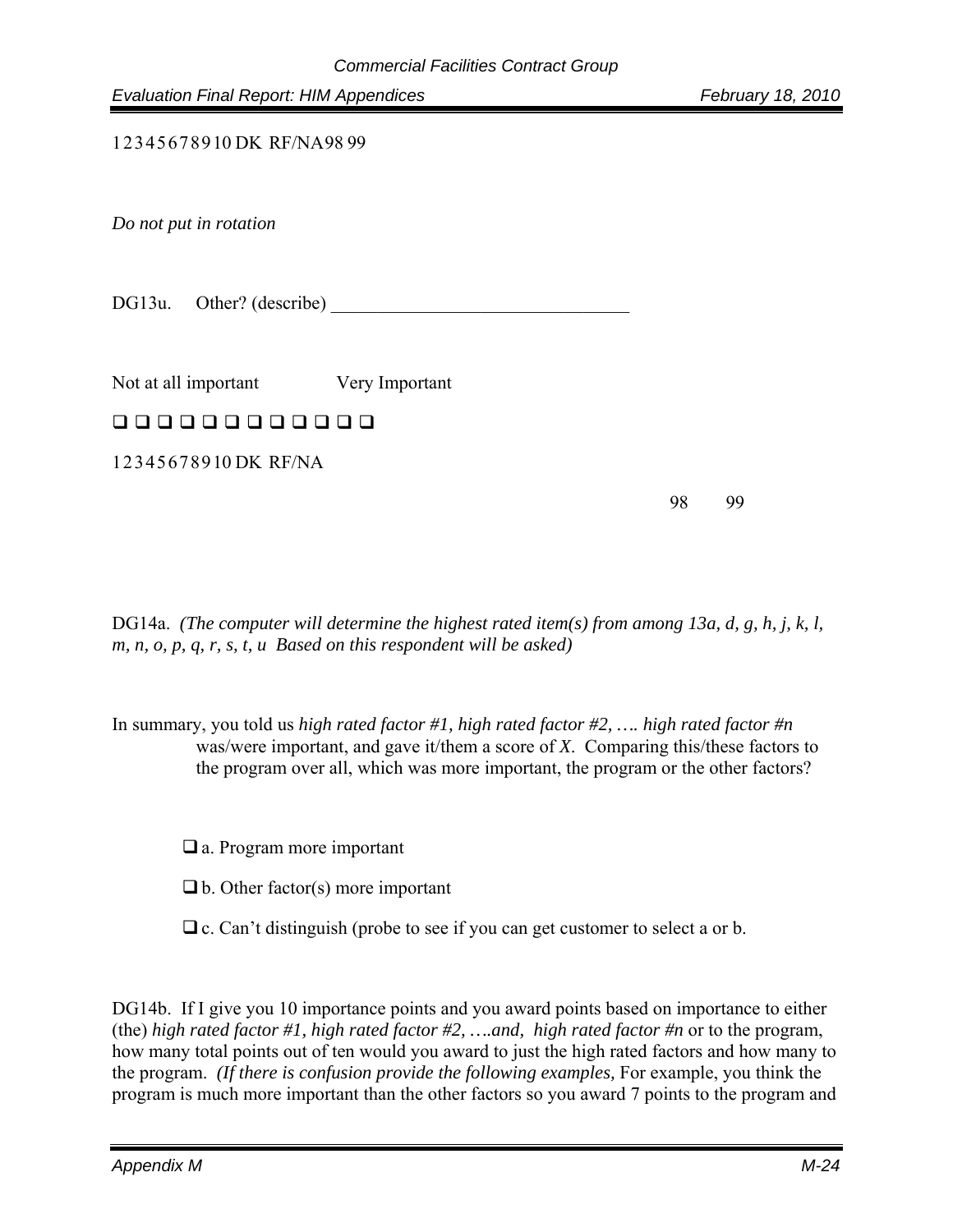three to the other factors or if you think the other factors are a bit more important than the program you could award 7 to the other factors and 3 to the program*.)*

Points to factor(s)

Points to program\_\_\_\_\_

*Make sure total points add to 10.* 

Now I would like you to think about the action you would have taken with regard to the maintaining door seals if the *Program Name* had not been available.

DG15. If the *Program Name* had not been available, how likely is it that you would have replaced door gaskets where 1 is "absolutely wouldn't have replaced" and 10 is "absolutely would have replaced"?

Not at all likely Very Likely

# 00000000000

1 2 3 4 5 6 7 8 9 10 DK RF/NA

98 99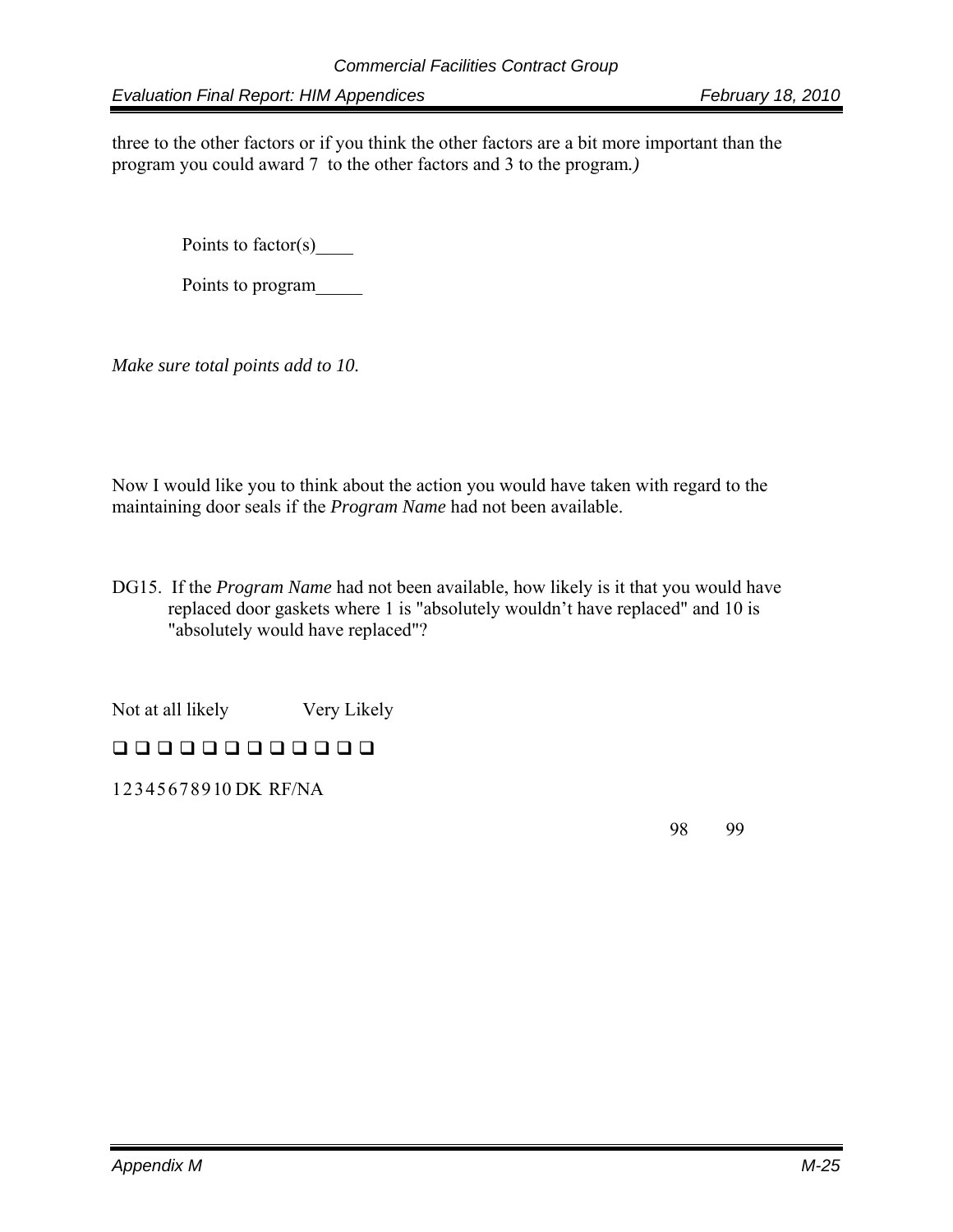### **CORPORATE POLICY BATTERY**

- DG16. Does your firm or store have an environmental policy or commitment to reduce environmental emissions or energy use? Some examples would be to "buy green" or use sustainable approaches to business investments.
	- 1.  $\Box$  Yes [CAN I OBTAIN A COPY OF THE POLICY?]
	- 2.  $\Box$  No
	- 98.  $\Box$  Don't know
	- 99. □ Refused

DG17. Did that policy influence your decision to maintain door gaskets?

- 1. **QRecord VERBATIM [CAN I OBTAIN A COPY OF THE POLICY?]**
- 98.  $\Box$  Don't know
- 99. **■**Refused

 **Set Corporate Policy Flag = Yes**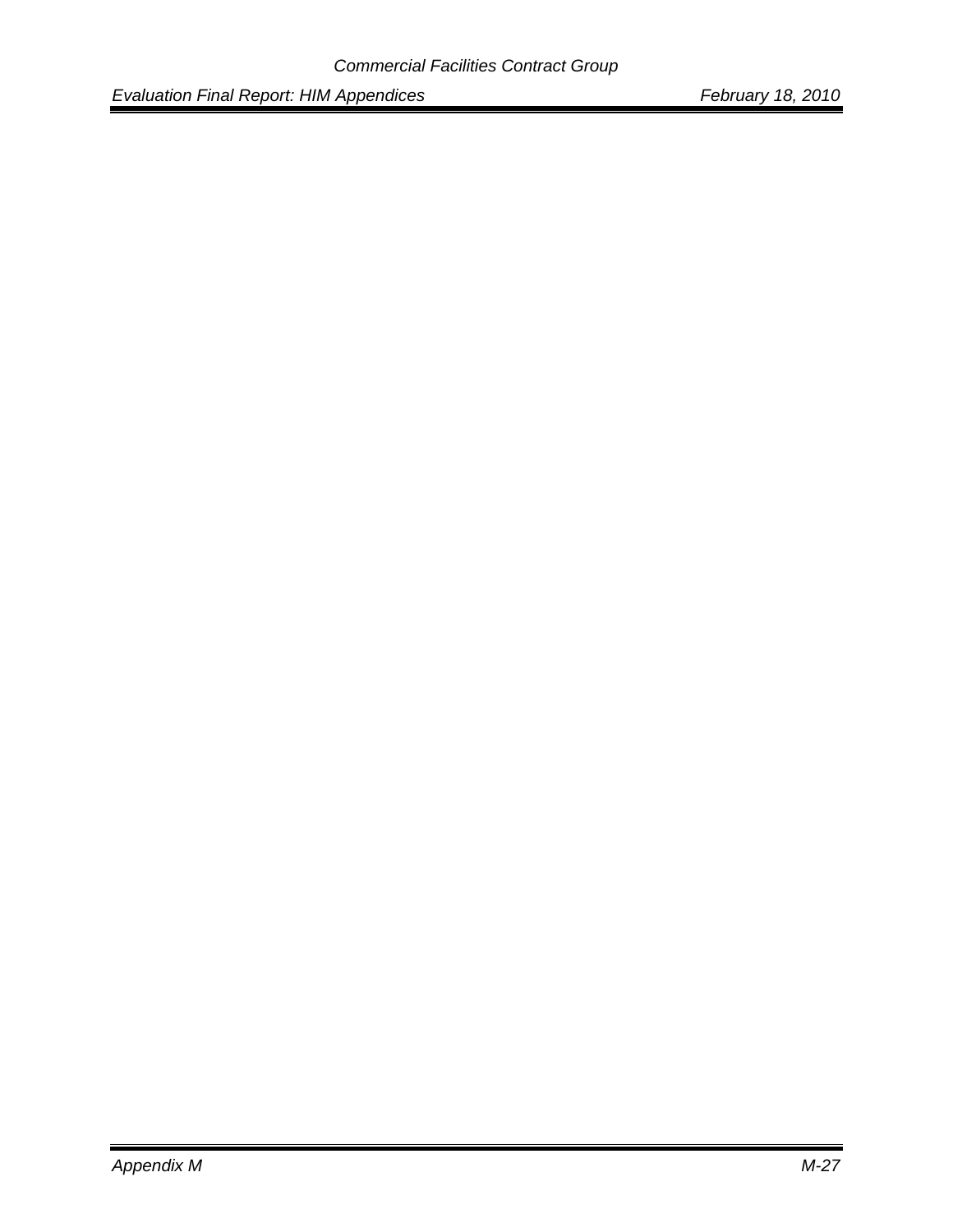### **Strip Curtains**

- SC1. According to our records or what you told us, strip curtains provided to you or were installed on walk in refrigerator or freezer doors or on refrigerator or freezer cases. Can you tell me why you decided to add or replace refrigerator strip curtains through this program? (Probe: Were there any other reasons?)
	- 1. Record VERBATIM



- 98.  $\Box$  Don't know
- 99. **I**Refused/Not applicable
- SC1.2. Prior to 2006, did you install strip curtains through a utility program and receive rebates for that?
	- 1.  $\Box$  Yes
	- 2.  $\Box$ No
	- 98. □Don't know
	- 99. **I**Refused/Not applicable
- SC2. Did the contractor?
	- 1.  $\Box$  Install the strip curtains? (Go to SC4d)
	- 2.  $\Box$  Leave them for you to install? (Go to SC3)
	- 3.  $\Box$  Installed some and left some (Go to SC3)
	- SC3. Have you installed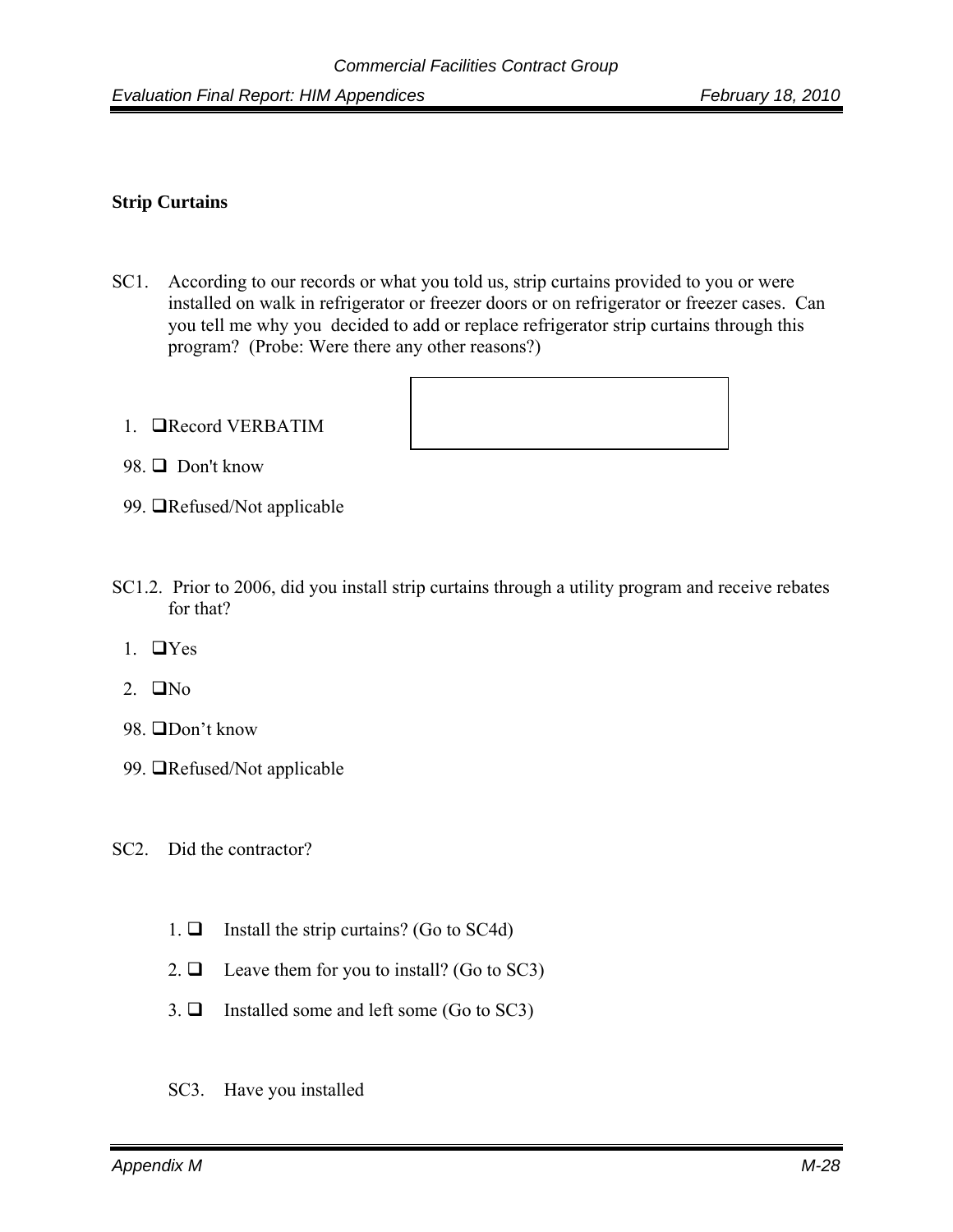$\mathcal{L}=\mathcal{L}=\mathcal{L}=\mathcal{L}$ 

- 1.  $\Box$  All of the strip curtains that were left (Go to SC4d)
- 2.  $\Box$  Some of the strip curtains that were left (Go to SC4a)
- 3.  $\Box$  None of the strip curtains that were left (Go to SC4c)

SC4a. How many curtains still need to be installed?

SC4b. Can you tell me where the curtains still need to be installed?

SC4b1. Is it likely the curtains will still be installed?

- 1.  $\Box$  Yes
- 2.  $\Box$  No
- 98.  $\Box$  Don't know
- 99. □ Refused

SC4c. Is there some reason you weren't able to install the curtains?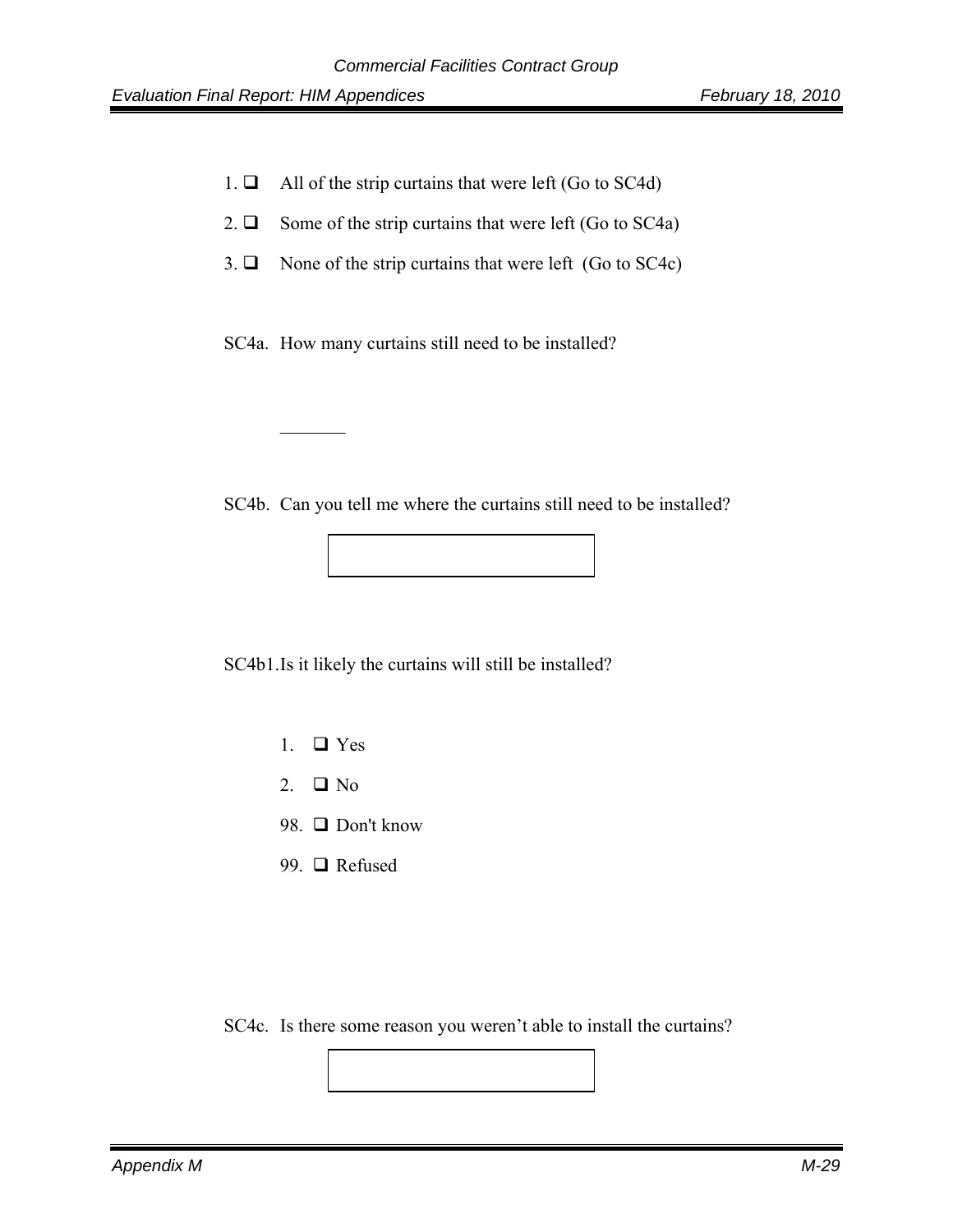If  $SC3 = 2$  then go to  $SC4d$ If  $SC3 = 3$  and  $SC4b1 = 2$  then free rider go to next technology

SC4d. Are all of the curtains that were installed still installed or have some or all been removed?

- 1.  $\Box$  Yes all are still installed (Go to SC4f)
- 2.  $\Box$  Some have been removed (Go to SC4E)
- 3.  $\Box$  All have been removed (Go to SC4E)
- 98. □ Don't know
- 99. □ Refused

SC4e. Can you tell me why the curtains were removed?

If  $SC4d = 2$  then go to  $SC4f$ If  $SC4d = 3$  go to next technology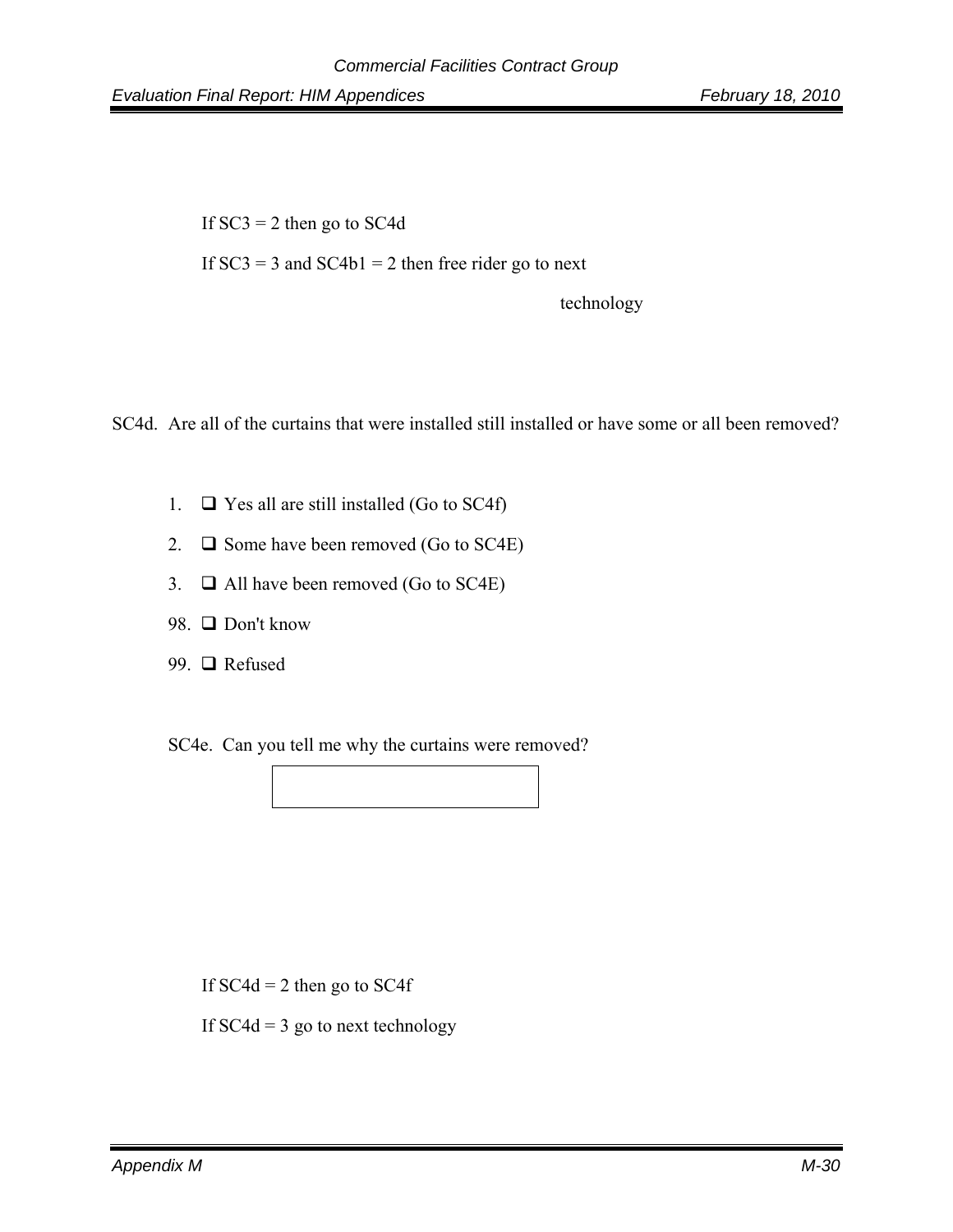- SC4f. When workers are using the refrigerator or freezers where the curtains are installed do they leave them hanging naturally or do they tie them back, prop them back or drape them over the open door?
	- 1.  $\Box$  Left them hanging as installed (Go to SC5)
	- 2.  $\Box$  Prop them open some how (Go to SC4g)
	- 98.  $\Box$  Don't know (Go to SC5)
	- 99.  $\Box$  Refused (Go to SC5)

SC4g. Roughly how many hours a day would the refrigerator or freezer door be open with just the strip curtains?

99.  $\Box$  Refused (Go to SC5)

 $\frac{1}{2}$ 

 $\mathcal{L}_\text{max}$ 

SC4h. How many of those hours would the curtains be propped back? *(Make sure the number of hours is less than the number of ours in 4g)*

98.  $\Box$  Don't know (Go to SC5)

- 99.  $\Box$  Refused (Go to SC5)
- SC5 Prior to installing the strip curtains recommended by the program, what was the situation with respect to strip curtains?

<sup>98.</sup>  $\Box$  Don't know (Go to SC5)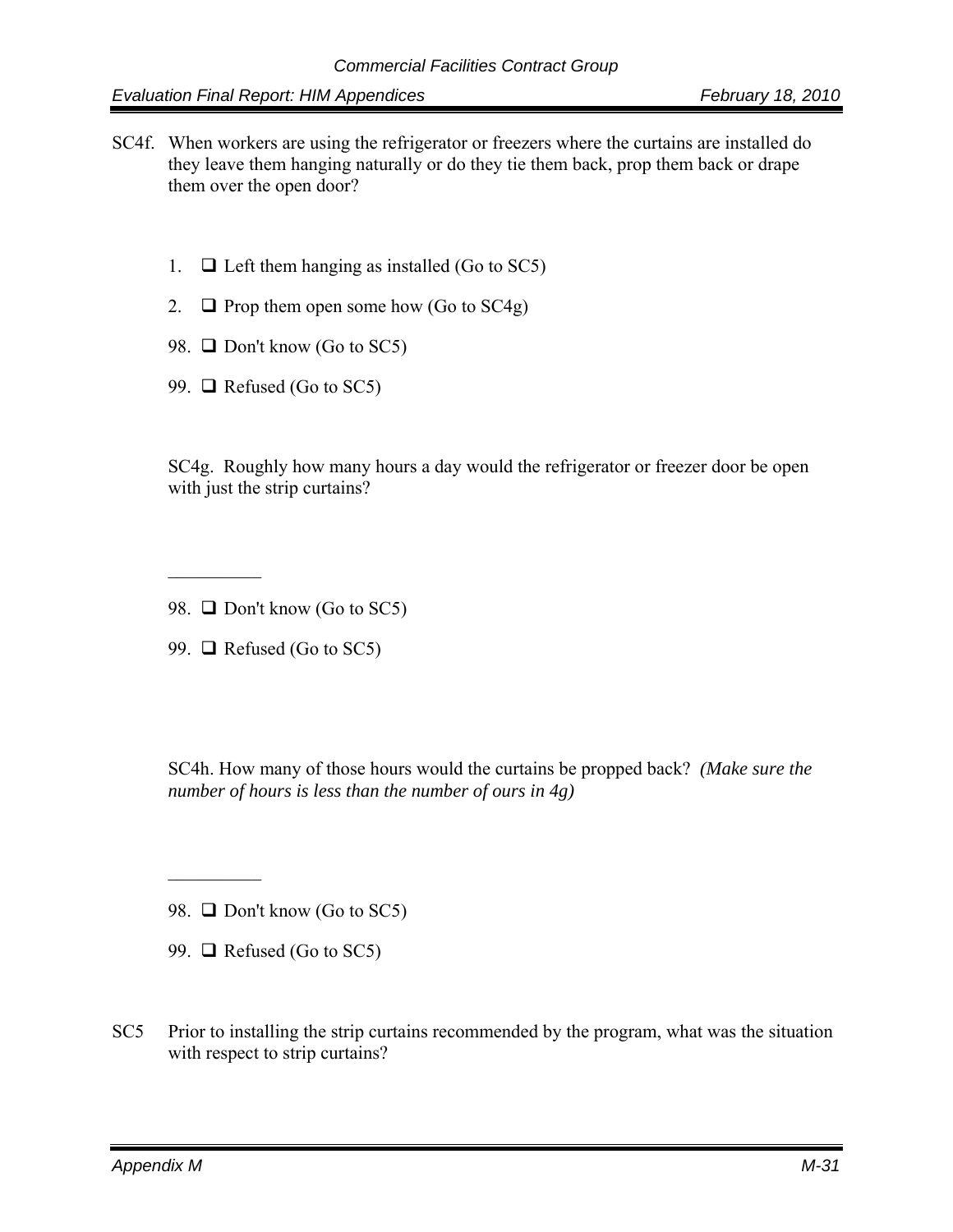- 1.  $\Box$  Already had at least some strip curtains installed in your store? (Ask SC10)
- 2.  $\Box$  Previously had strip curtains but didn't have any at the time of the recommendation? (Ask SC9)
- 3.  $\Box$  Never had strip curtains in the store? (Ask SC6)
- 98.  $\Box$  Don't know (Ask SC6)
- 99.  $\Box$  Refused/Not applicable(Ask SC6)
- SC6. Prior to being contacted for this program did you know about strip curtains?
	- 1.  $\Box$  Yes (Ask SC7)
	- 2.  $\Box$  No (Ask SC17)
	- 98.  $\Box$  Don't know (Ask SC17)
	- 99.  $\Box$  Refused/Not applicable (Ask SC174)
	- SC7. At that time, what was your impression of strip curtains?
		- 1.  $\Box$  Positive (Ask SC8)
		- 2.  $\Box$  Negative (Ask SC8)
		- 3.  $\Box$  Neither positive nor negative (Ask SC9)
		- 98.  $\Box$  Don't know (Ask SC9)
		- 99.  $\Box$  Refused/Not applicable (Ask SC9)
		- SC8. What led to this impression?
			- 1. Record VERBATIM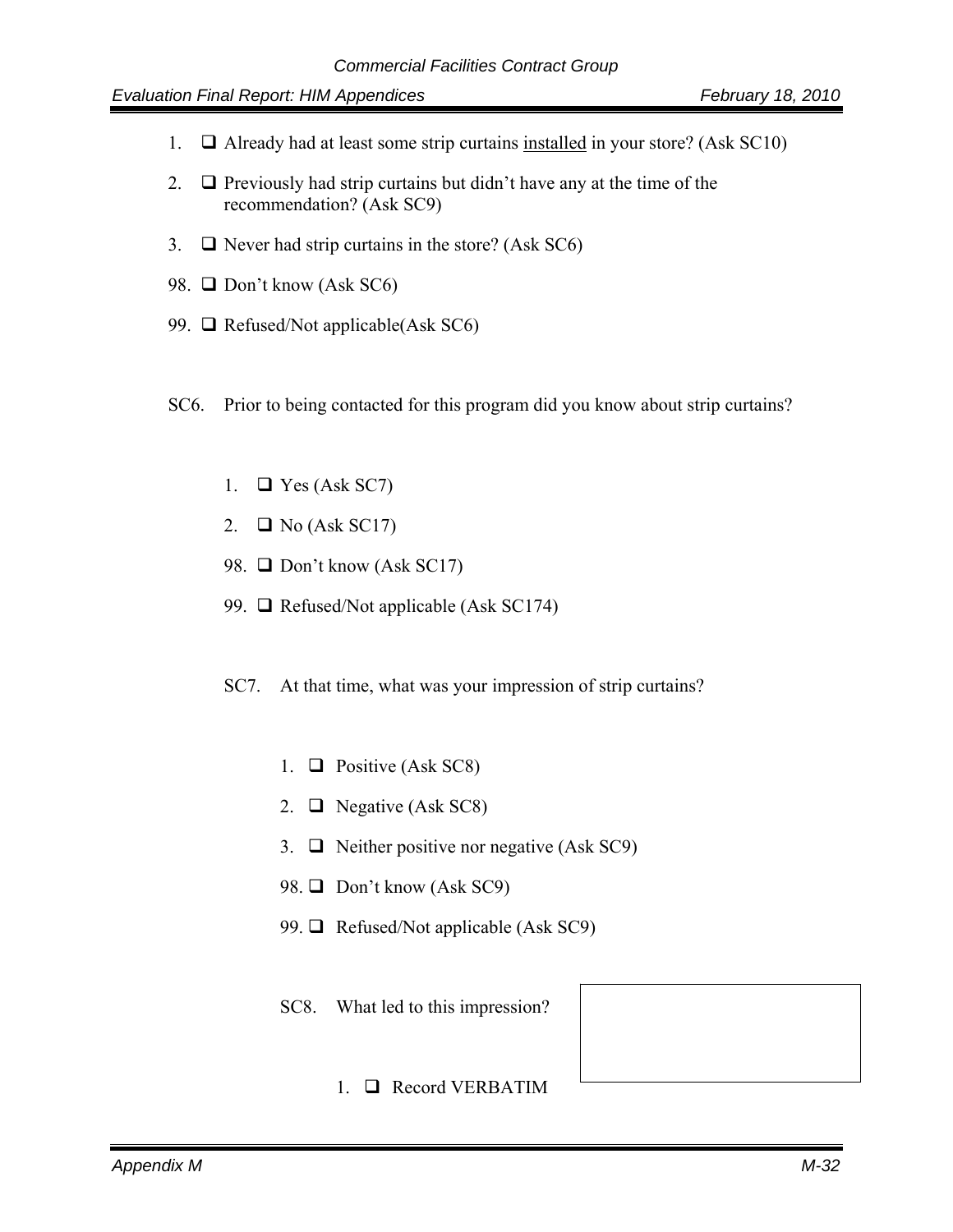- 98. □ Don't know
- 99.  $\Box$  Refused/Not applicable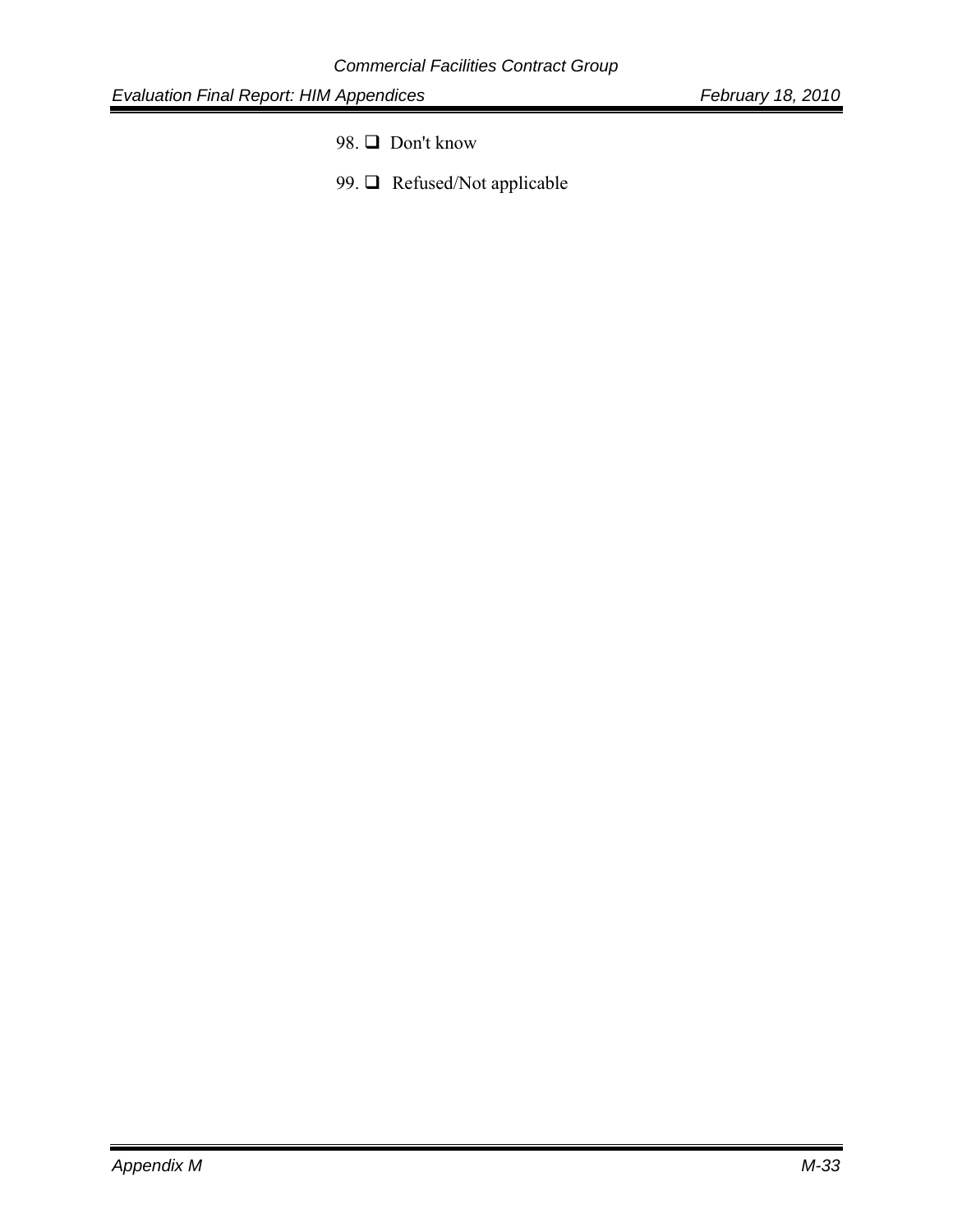- SC9. Is there a reason for not having strip curtains installed? (check all that apply)
	- 1.  $\Box$  Too costly
	- 2.  $\Box$  Doesn't make a difference
	- 3.  $\Box$  Nuisance to deal with
	- 4.  $\Box$  Too many other priorities
	- 7.  $\Box$  Wasn't aware of benefits of strip curtains
	- 8. Other (describe) \_\_\_\_\_\_\_\_\_\_\_\_\_\_\_\_\_\_\_\_
	- 98. □ Don't know
	- 99.  $\Box$  Refused/Not applicable

#### **Goto SC17**

SC10. Did the strip curtains installed through the *Program Name*:

- 1.  $\Box$  Replace existing strip curtains (Ask SC11)
- 2.  $\Box$  Add new strip curtains (Ask SC17)
- 3.  $\Box$  Both, replace and add new curtains (Ask SC11)
- 98.  $\Box$  Don't know (Ask SC11)
- 99.  $\Box$  Refused/Not applicable (Ask SC11)

SC11. Prior to participating, did you have a maintenance contract that included strip curtains?

1.  $\Box$  Yes (Ask SC12a)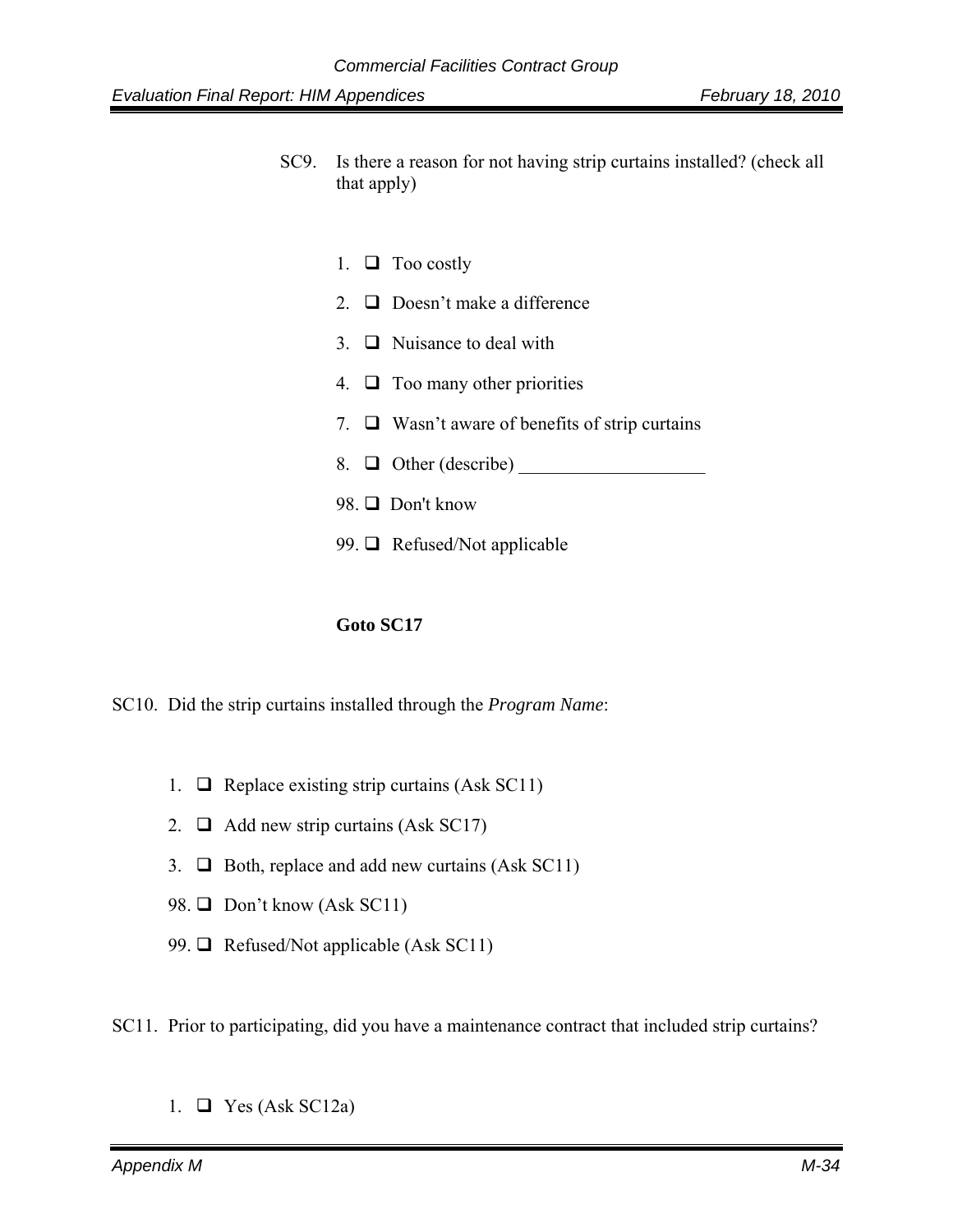- 2.  $\Box$  No (Ask SC14)
- 98.  $\Box$  Don't know (Ask SC14)
- 99.  $\Box$  Refused/Not applicable (Ask SC14)
- SC12a. Did the contract include inspecting and replacing strip curtains as needed or were the charges for replacements extra?
	- 1.  $\Box$  Replacements included (Ask SC12c)
	- 2.  $\Box$  Replacements extra (Ask SC12b)
	- 98.  $\Box$  Don't know (Ask SC12c)
	- 99.  $\Box$  Refused/Not applicable (Ask SC12c)
- SC12b. Were there times when strip curtains were needed but you postponed replacement?
	- 1.  $\Box$  Yes (Go to SC12b1)
	- $0. \Box$  No (Go to SC12c)
	- 98.  $\Box$  Don't know (Ask SC14)
	- 99.  $\Box$  Refused/Not applicable (Ask SC14)
	- SC12b1. Can you explain why you postponed the decision?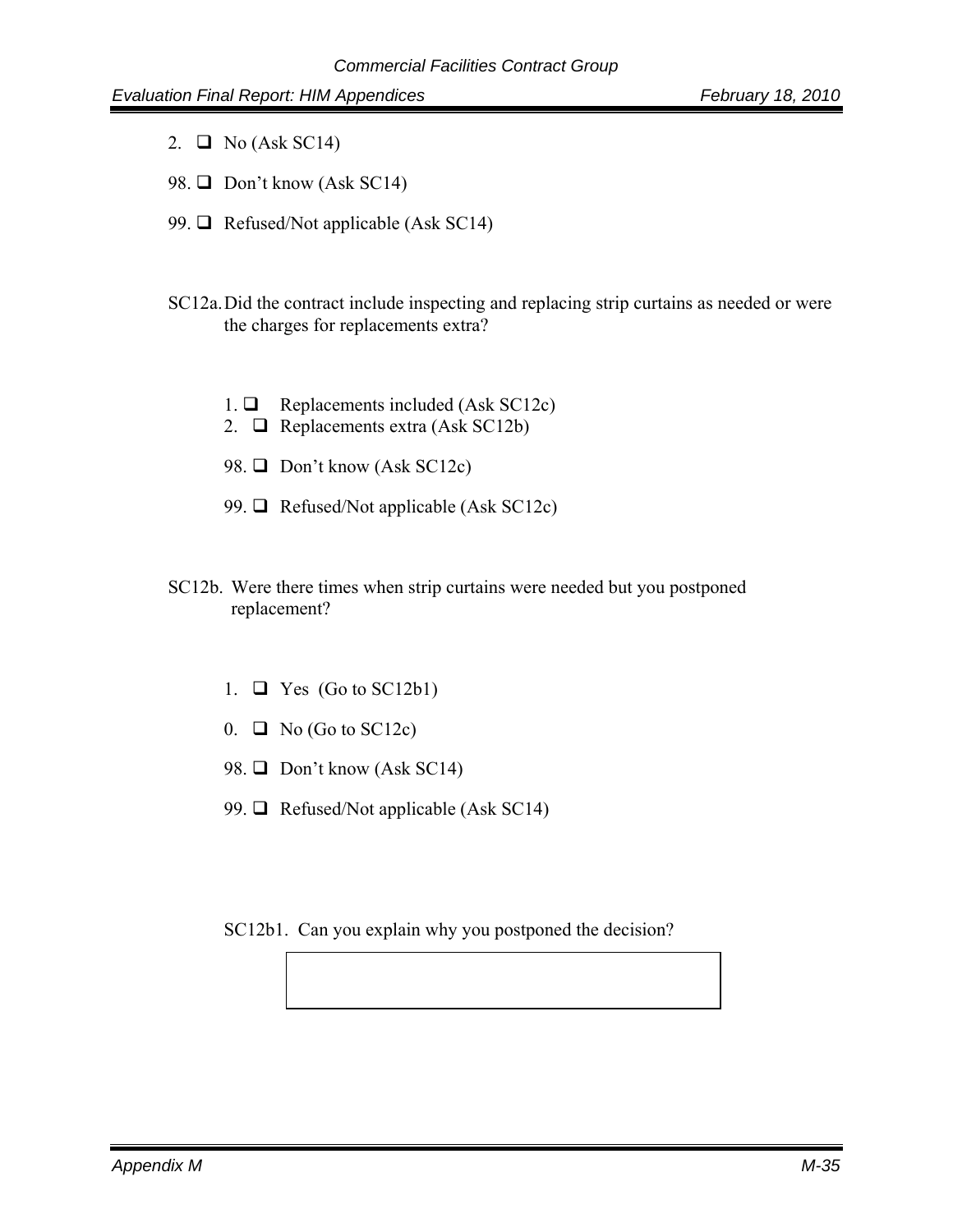SC12c. Under the maintenance contract, when were the strip curtains replaced?

- 1.  $\Box$  Contractor inspected and replaced as needed
- 2.  $\Box$  You called contractor as needed
- 3.  $\Box$  The contractor inspected, but you also called if needed
- 4.  $\Box$  Other (describe)
- 5.  $\Box$  No replacements under the contract

SC13. On average, how often were at least some strip curtains maintained and replaced?

- 1.  $\Box$  Once a year or less
- 2.  $\Box$  Less then 2 years
- 3.  $\Box$  2 to 3 years
- 4.  $\Box$  3 to 4 years
- 5.  $\Box$  4 to 5 years
- 6.  $\Box$  More then 5 years
- 7.  $\Box$  Not replaced
- 98. □ Don't know
- 99  $\Box$  Refused/Not applicable

### **[If SC10 = 2 and SC13 < 5, then free rider go to next section]**

SC14. Prior to participating in the program did you regularly maintain strip curtains?

- 1.  $\Box$  Yes (Ask SC15)
- 2.  $\Box$  No (Ask SC17)
- 98.  $\Box$  Don't know (Ask SC17)
- 99.  $\Box$  Refused/Not applicable (Ask SC17)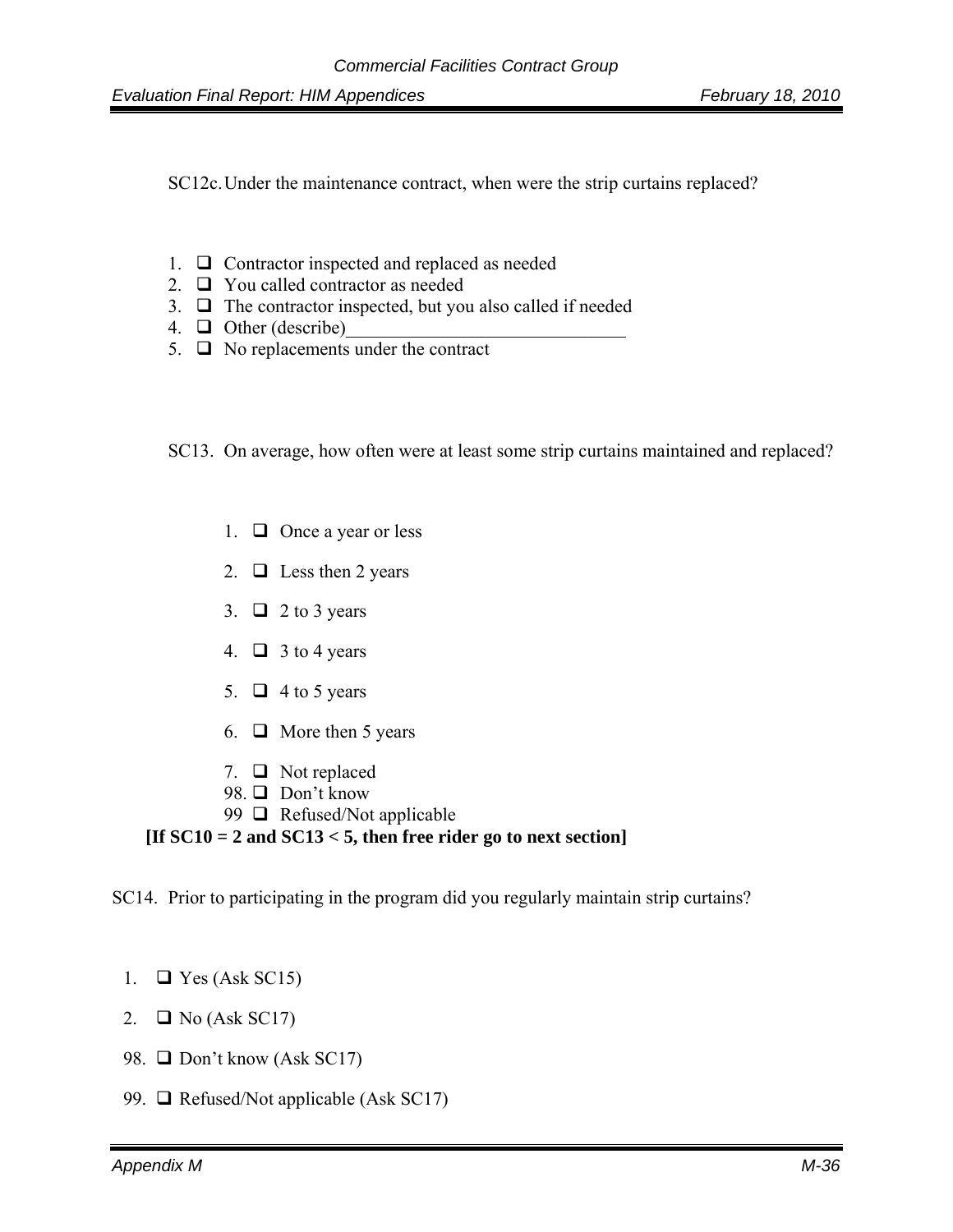SC15. Under what circumstances did you replace your strip curtains?

- 1.  $\Box$  Regular scheduled maintenance
- 2.  $\Box$  Observed need (check more detailed box if applicable)
	- 2a.  $\Box$  Refrigerator techs suggested
	- 2b.  $\Box$  When it was clear previous strip curtain was failing
- 3.  $\Box$  Other (describe)
- 4.  $\Box$  Don't know
- 5.  $\Box$  Have not replaced strip curtains

SC16. How often were strip curtains replaced?



**[If SC10 = 2 and SC15 < 5, then free rider go to next technology]** 

SC17. Did you first learn about the *Program Name* BEFORE or AFTER you or your firm began to think about implementing strip curtains?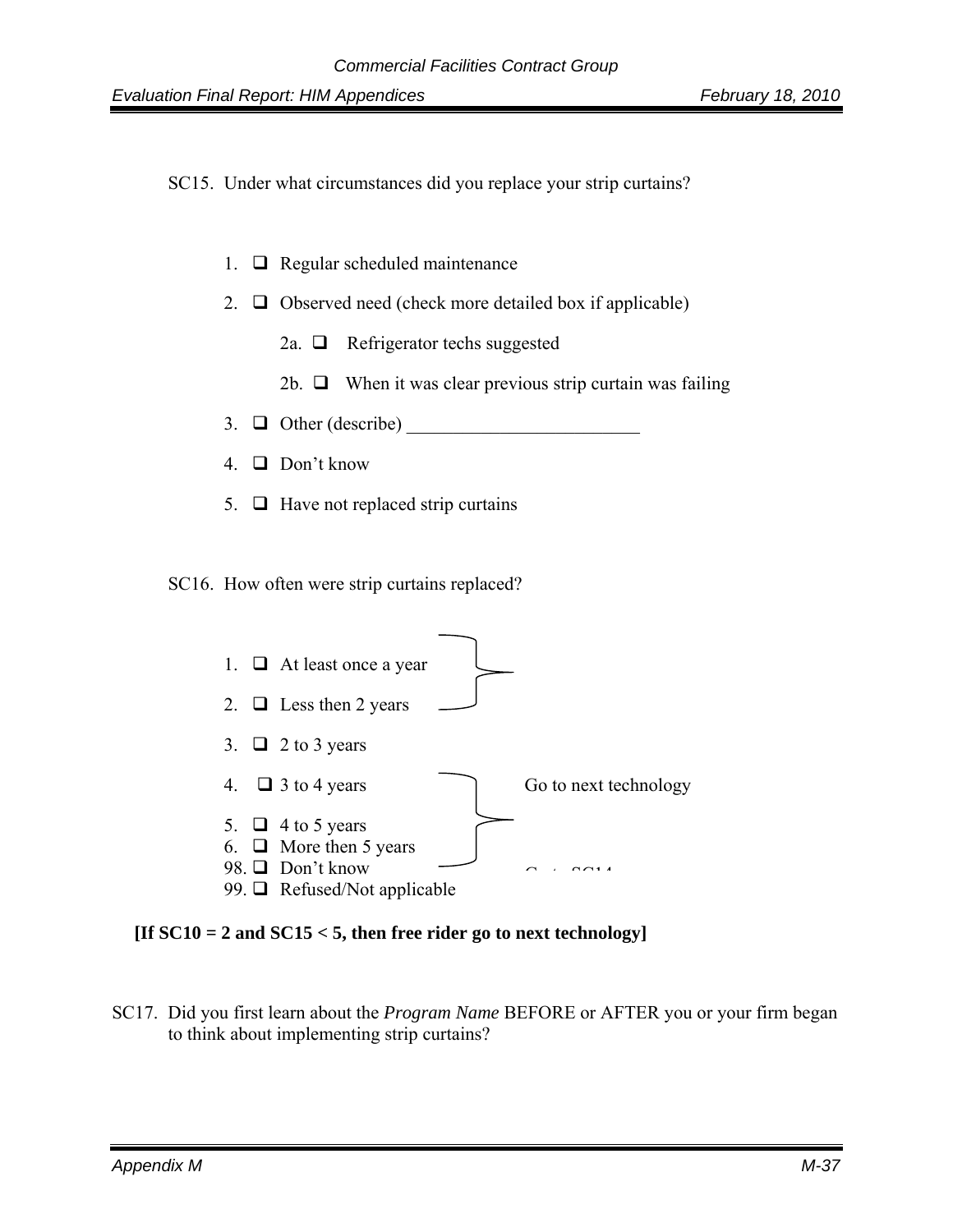- 1. **O**Before (Ask SC19)
- 2.  $\Box$ After (Ask SC18)
- 98.  $\Box$  Don't Know (Ask SC18)
- 99.  $\Box$ Refused (Ask SC18)
- SC18. Did you or your firm learn about the *Program Name* BEFORE or AFTER you decided and took steps to install strip curtains?
	- 1.  $\Box$  Before
	- 2.  $\Box$  After
	- 98.  $\Box$  Don't Know
	- 99. □ Refused
- SC19. Prior to this have you ever received a utility incentive for strip curtains?
	- 1.  $\Box$  Yes
	- 2.  $\Box$  No
	- 98.  $\Box$  Don't know
	- 99. **□** Refused/Not applicable
- SC19.1.Now I am going to list some things that may have influenced you to update the strip curtains. I would like to have you tell me if any of these influenced your decision to participate in the program even just a little bit?

Yes No DK RF

NA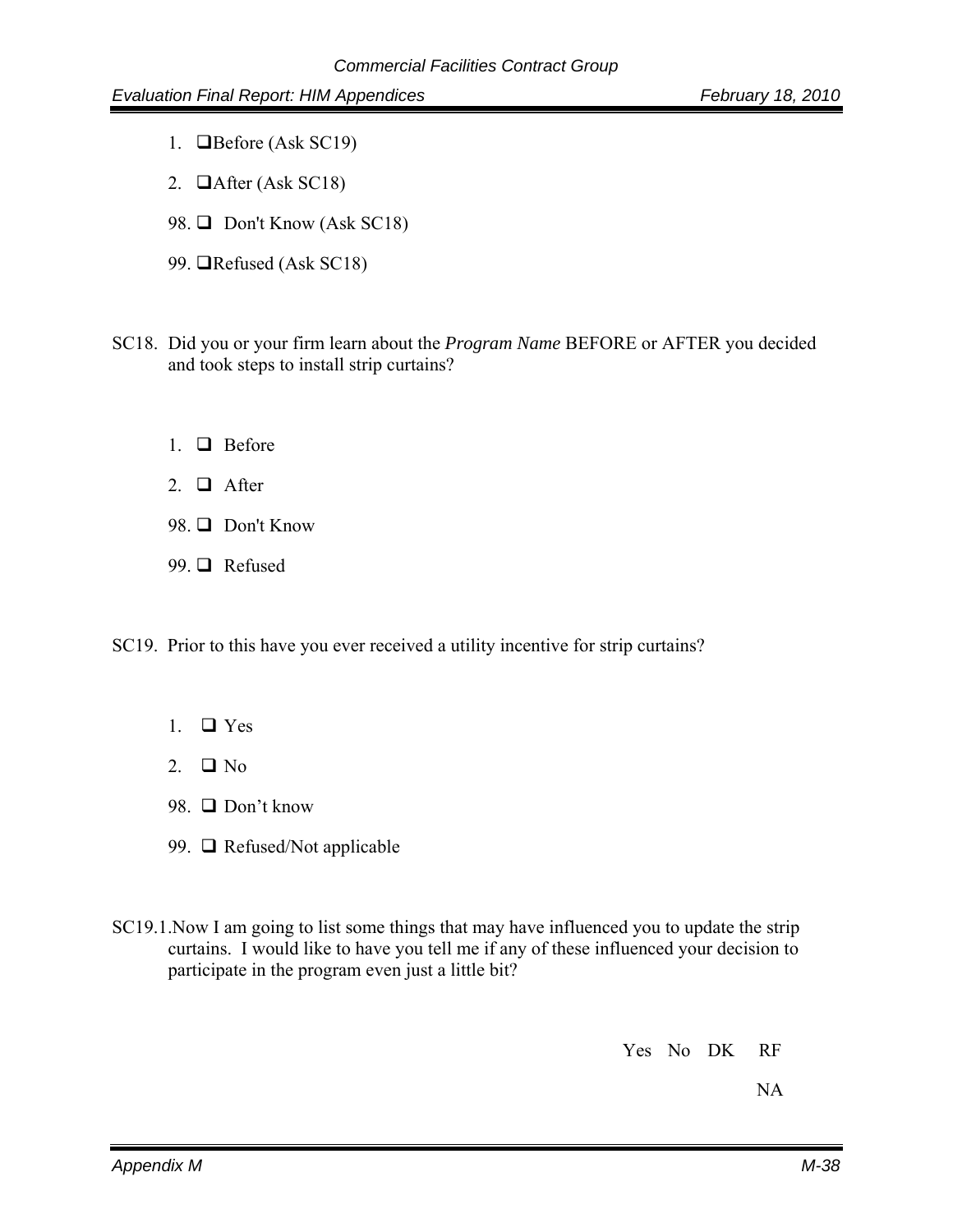### *Commercial Facilities Contract Group*

|                | <b>Evaluation Final Report: HIM Appendices</b>                                   |          |        |        | February 18, 2010 |
|----------------|----------------------------------------------------------------------------------|----------|--------|--------|-------------------|
|                |                                                                                  | (1)      | (2)    | (98)   | (99)              |
| a.             | The age or condition of the strip curtains                                       | $\sqcup$ |        |        | ◻                 |
| $\mathbf{b}$ . | The program offered an incentive to replace/install strip curtains $\Box$        |          | ❏      | ❏      | ❏                 |
| c.             | The amount of the cost reduction on future energy bills                          | ❏        | $\Box$ | ❏      | $\Box$            |
| d.             | Other firms in the industry are installing strip curtains                        | ப        | $\Box$ | ❏      | ❏                 |
| e.             | The recommendation from program auditor                                          | ❏        | ❏      | □      | $\Box$            |
| f.             | The recommendation from the program installer or<br>vendor                       | ❏        | ப      | ப      | $\Box$            |
| g.             | Information obtained from the utility in the past                                | $\sqcup$ |        | ப      | ◻                 |
| h.             | Prior experience with replacing strip curtains                                   | ❏        | ❏      | ❏      | ◻                 |
| 1.             | Prior experience with the vendor auditor or<br>another energy efficiency program | ❏        | ❏      | ❏      | ❏                 |
| $\cdot$        | Information from a trade publication                                             | ❏        | ❏      | ❏      | ❏                 |
| k.             | Attendance at a utility training course                                          | ❏        | ❏      | ❏      | ❏                 |
| 1.             | Previous recommendation from some other vendor                                   | ப        | ப      | ப      | ❏                 |
|                | m. Previous recommendation from some other auditor or engineer                   | ❏        | ❏      | ❏      | ❏                 |
| n.             | Information at a trade show                                                      | ◻        | ப      | ❏      | ◻                 |
|                | o. A recommendation from a representative of the utility                         | $\Box$   | $\Box$ | $\Box$ | ❏                 |
| $p_{\cdot}$    | Your firm has a standard to install and maintain<br>strip curtains               |          |        |        |                   |
| q.             | Help the environment and/or be green                                             | ப        |        |        | ப                 |
| r.             | A recommendation from others in the company<br>or business                       | ⊔        | ப      | ⊔      | □                 |

# *Do not put in rotation*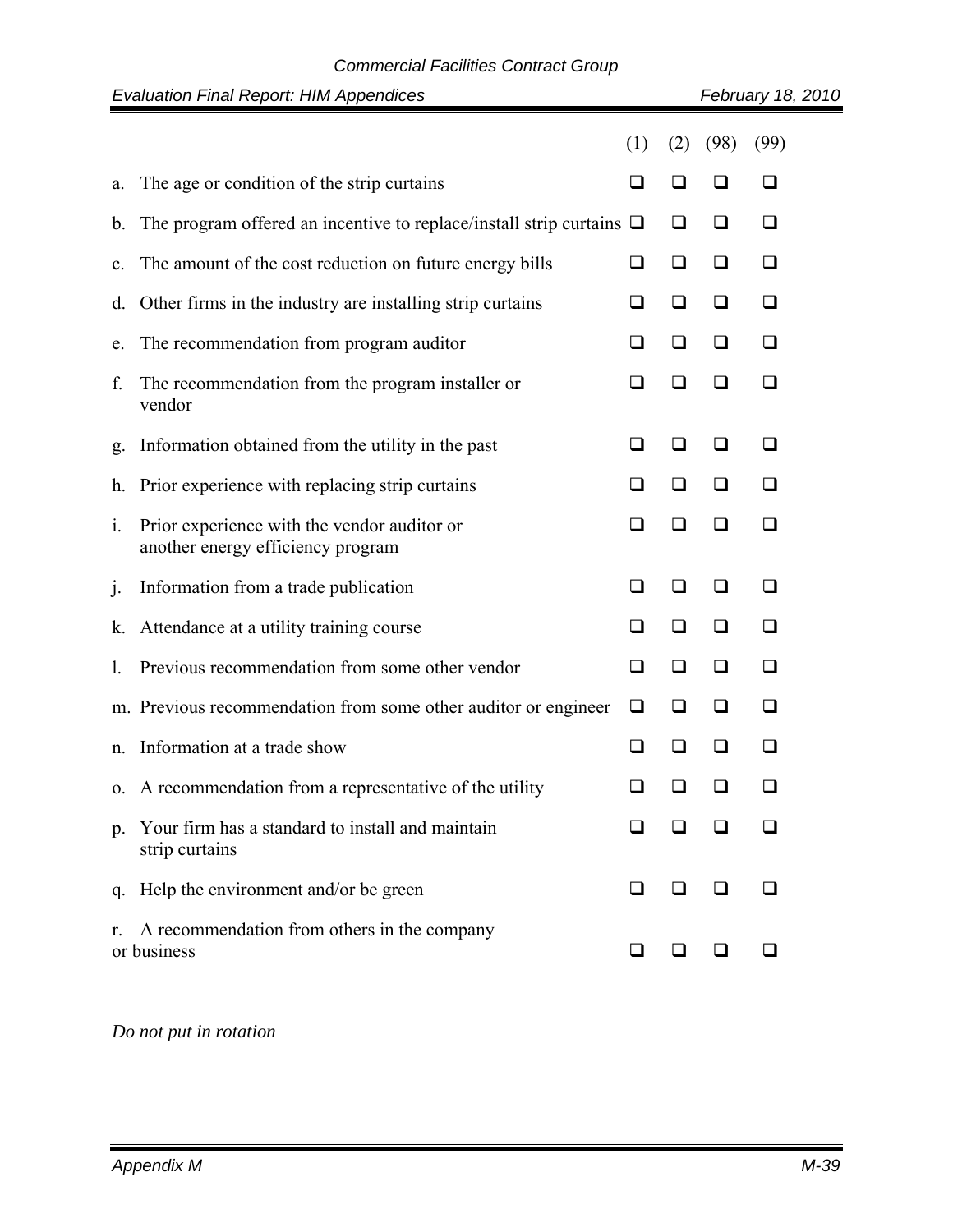t. Other? (describe) \_\_\_\_\_\_\_\_\_\_\_\_\_\_\_\_\_\_\_\_\_\_\_\_\_\_\_\_\_\_\_\_

- SC20. Now I am going to ask you to rate the importance on a scale of 1 to 10 of each of the items you said influenced your decision. *[Only questions marked Yes from SC19.1 will be asked. They should stay in the rotation.]*
- SC21a. The age or condition of the strip curtains

Not at all important Very Important

### 00000000000

1 2 3 4 5 6 7 8 9 10 DK RF/NA

98 99

SC21b. The program offered and incentive to replace/install the strip curtains?

Not at all important Very Important

# 00000000000

1 2 3 4 5 6 7 8 9 10 DK RF/NA

98 99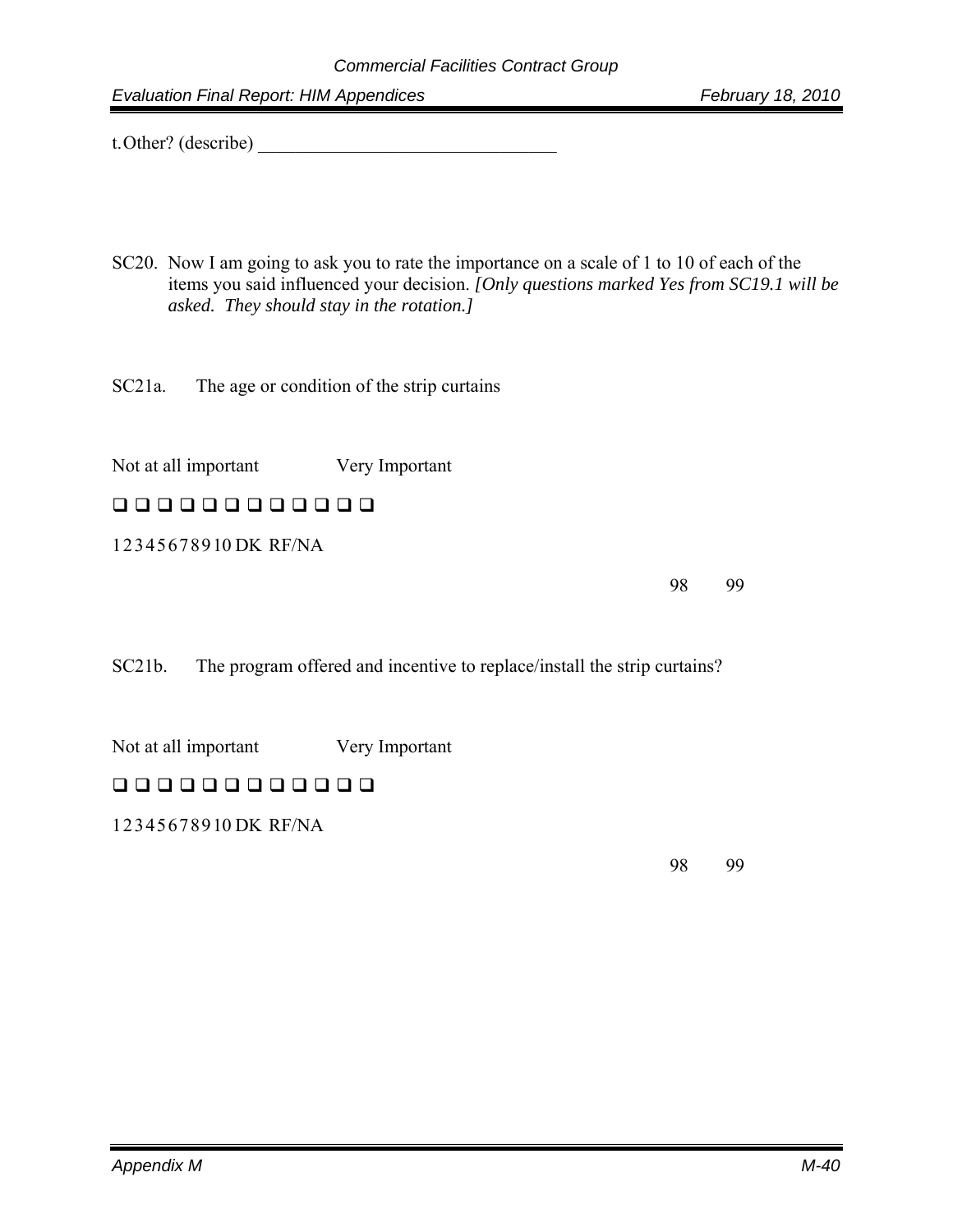SC21c. The amount of the cost reduction on future energy bills

Not at all important Very Important

# 000000000000

1 2 3 4 5 6 7 8 9 10 DK RF/NA

98 99

SC21d. Other firms in the industry are installing and maintaining strip curtains

Not at all important Very Important

# 00000000000

1 2 3 4 5 6 7 8 9 10 DK RF/NA

98 99

SC21e. The recommendation from the program auditor

Not at all important Very Important

### 00000000000

1 2 3 4 5 6 7 8 9 10 DK RF/NA

98 99

#### SC21f. The recommendation from the program installer or vendor

Not at all important Very Important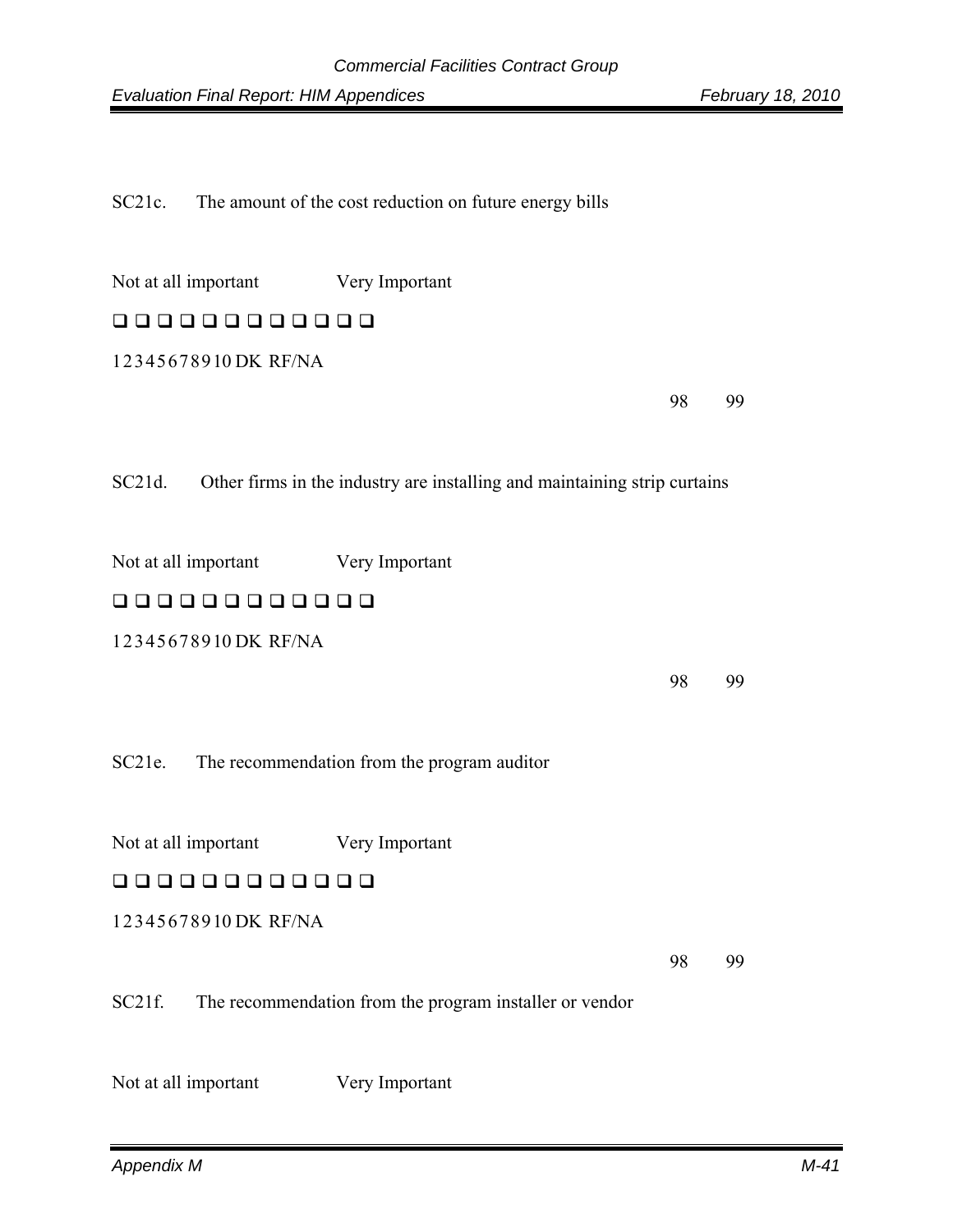| Commercian r acimies Commact Oroup<br><b>Evaluation Final Report: HIM Appendices</b>    |    | February 18, 2010 |
|-----------------------------------------------------------------------------------------|----|-------------------|
| 00000000000                                                                             |    |                   |
| 12345678910DK RF/NA                                                                     |    |                   |
|                                                                                         | 98 | 99                |
| SC21g.<br>Information obtained from the utility in the past                             |    |                   |
| Not at all important<br>Very Important                                                  |    |                   |
| 00000000000                                                                             |    |                   |
| 12345678910DK RF/NA                                                                     |    |                   |
|                                                                                         | 98 | 99                |
| Prior experience with replacing strip curtains<br>SC21h.                                |    |                   |
| Not at all important<br>Very Important                                                  |    |                   |
| 0000000<br>$\Box$                                                                       |    |                   |
| 12345678910DK RF/NA                                                                     |    |                   |
|                                                                                         | 98 | 99                |
| SC21i.<br>Prior experience with the vendor auditor or another energy efficiency program |    |                   |
| Not at all important<br>Very Important                                                  |    |                   |
| 0000000000                                                                              |    |                   |
| 12345678910DK RF/NA                                                                     |    |                   |
|                                                                                         |    |                   |

98 99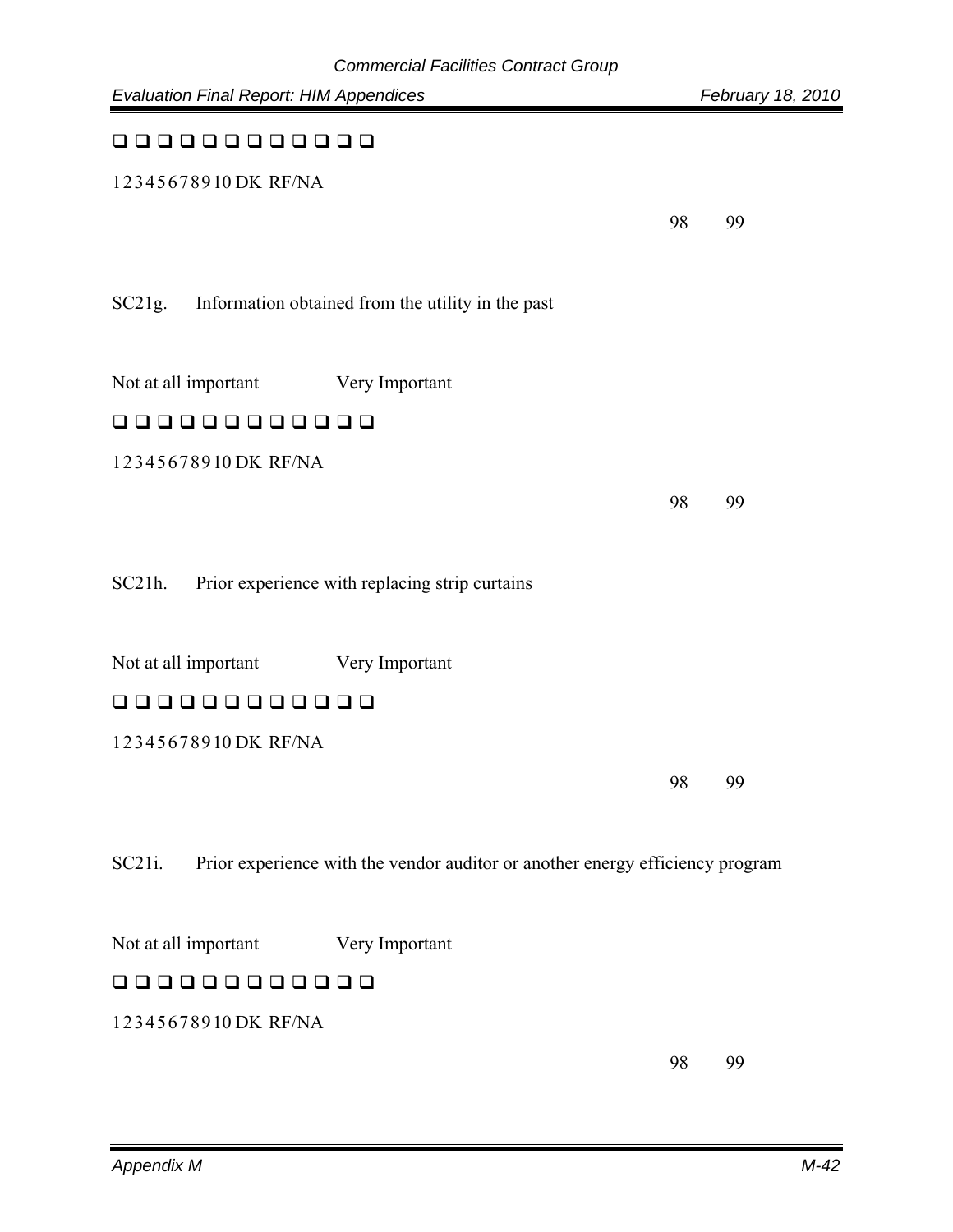| Commercial Facilities Contract Group<br><b>Evaluation Final Report: HIM Appendices</b> |    | February 18, 2010 |
|----------------------------------------------------------------------------------------|----|-------------------|
| SC21j.<br>Information from a trade publication                                         |    |                   |
| Not at all important<br>Very Important                                                 |    |                   |
| 00000000000                                                                            |    |                   |
| 12345678910 DK RF/NA                                                                   |    |                   |
|                                                                                        | 98 | 99                |
| $SC21k$ .<br>Attendance at a utility or vendor training course                         |    |                   |
| Not at all important<br>Very Important                                                 |    |                   |
| םםםםםםםםםם                                                                             |    |                   |
| 12345678910DK RF/NA                                                                    |    |                   |
|                                                                                        | 98 | 99                |
| Previous recommendation from some other vendor<br>SC211.                               |    |                   |
| Not at all important<br>Very Important                                                 |    |                   |
| 000000000000                                                                           |    |                   |
| 12345678910DK RF/NA                                                                    |    |                   |
|                                                                                        | 98 | 99                |
| Previous recommendation from some other auditor or engineer<br>$SC21m$ .               |    |                   |

Not at all important Very Important

# 00000000000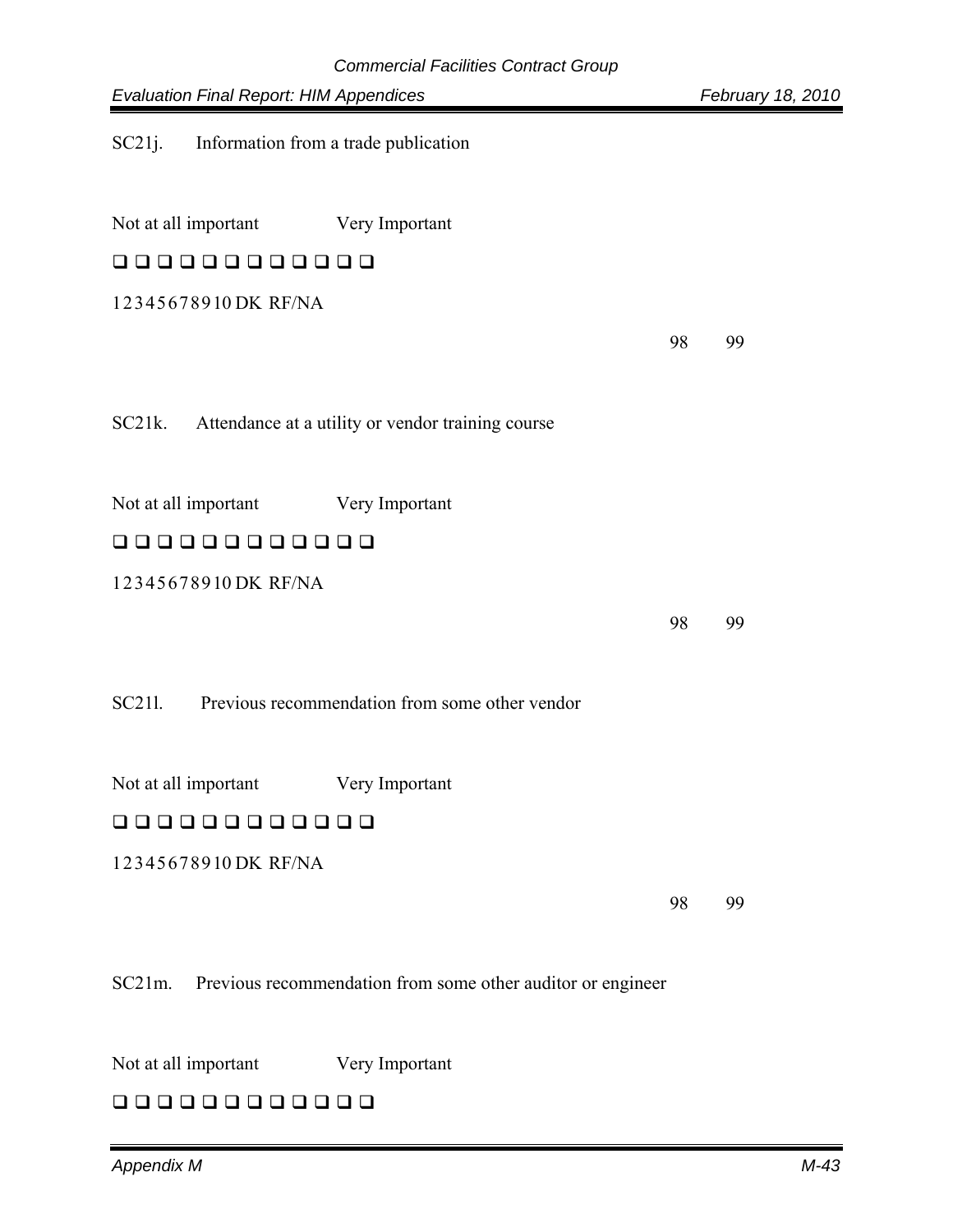|                                                | Gommercial Facilities Gommact Group                               |                   |
|------------------------------------------------|-------------------------------------------------------------------|-------------------|
| <b>Evaluation Final Report: HIM Appendices</b> |                                                                   | February 18, 2010 |
| 12345678910DK RF/NA                            |                                                                   |                   |
|                                                |                                                                   |                   |
|                                                | 98                                                                | 99                |
|                                                |                                                                   |                   |
| $SC21n$ .<br>Information at a trade show       |                                                                   |                   |
|                                                |                                                                   |                   |
| Not at all important                           | Very Important                                                    |                   |
| 000000000000                                   |                                                                   |                   |
| 12345678910DK RF/NA                            |                                                                   |                   |
|                                                |                                                                   |                   |
|                                                | 98                                                                | 99                |
|                                                |                                                                   |                   |
| SC210.                                         | A recommendation from a representative of the utility?            |                   |
|                                                |                                                                   |                   |
| Not at all important                           | Very Important                                                    |                   |
| $\Box$ $\Box$<br>$\Box$<br>$\Box$<br>88 88 88  | $\Box$                                                            |                   |
| 12345678910DK RF/NA                            |                                                                   |                   |
|                                                | 98                                                                | 99                |
|                                                |                                                                   |                   |
|                                                |                                                                   |                   |
| SC21p.                                         | Your company has a standard to install or maintain strip curtains |                   |
|                                                |                                                                   |                   |
| Not at all important                           | Very Important                                                    |                   |
| 00000000000                                    |                                                                   |                   |
| 12345678910DK RF/NA                            |                                                                   |                   |
|                                                | 98                                                                | 99                |
|                                                |                                                                   |                   |

SC21q. Help the environment and/or be green?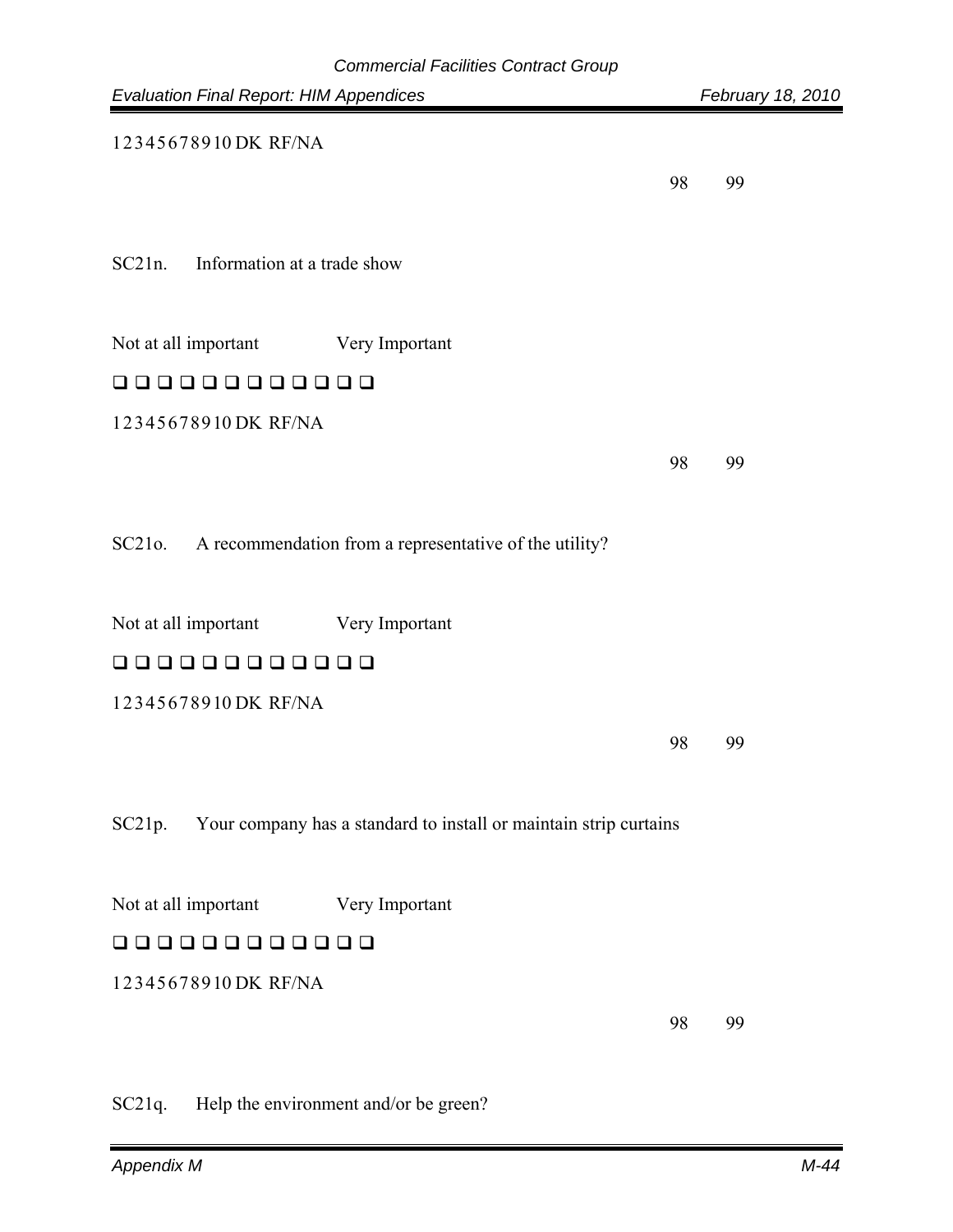| Not at all important Very Important |                                              |    |    |  |  |  |
|-------------------------------------|----------------------------------------------|----|----|--|--|--|
|                                     | 00000000000                                  |    |    |  |  |  |
| 12345678910DK RF/NA                 |                                              |    |    |  |  |  |
|                                     |                                              | 98 | 99 |  |  |  |
|                                     |                                              |    |    |  |  |  |
| $SC21r$ .                           | A recommendation from others in the business |    |    |  |  |  |
|                                     |                                              |    |    |  |  |  |
| Not at all important Very Important |                                              |    |    |  |  |  |
| 000000000000                        |                                              |    |    |  |  |  |
| 12345678910DK RF/NA                 |                                              |    |    |  |  |  |
|                                     |                                              | 98 | 99 |  |  |  |
|                                     |                                              |    |    |  |  |  |
|                                     |                                              |    |    |  |  |  |
| Do not put in rotation              |                                              |    |    |  |  |  |
|                                     |                                              |    |    |  |  |  |
| $SC21t$ .                           | Other? (describe)                            |    |    |  |  |  |
|                                     |                                              |    |    |  |  |  |
| Not at all important                | Very Important                               |    |    |  |  |  |
| 00000000000                         |                                              |    |    |  |  |  |
| 12345678910DK RF/NA                 |                                              |    |    |  |  |  |
|                                     |                                              | 98 | 99 |  |  |  |

Sc22a. *(The computer will determine the highest rated item(s) from among 13a, d, g, h, j, k, l, m, n, o, p, q, r, s. Based on this respondent will be asked)*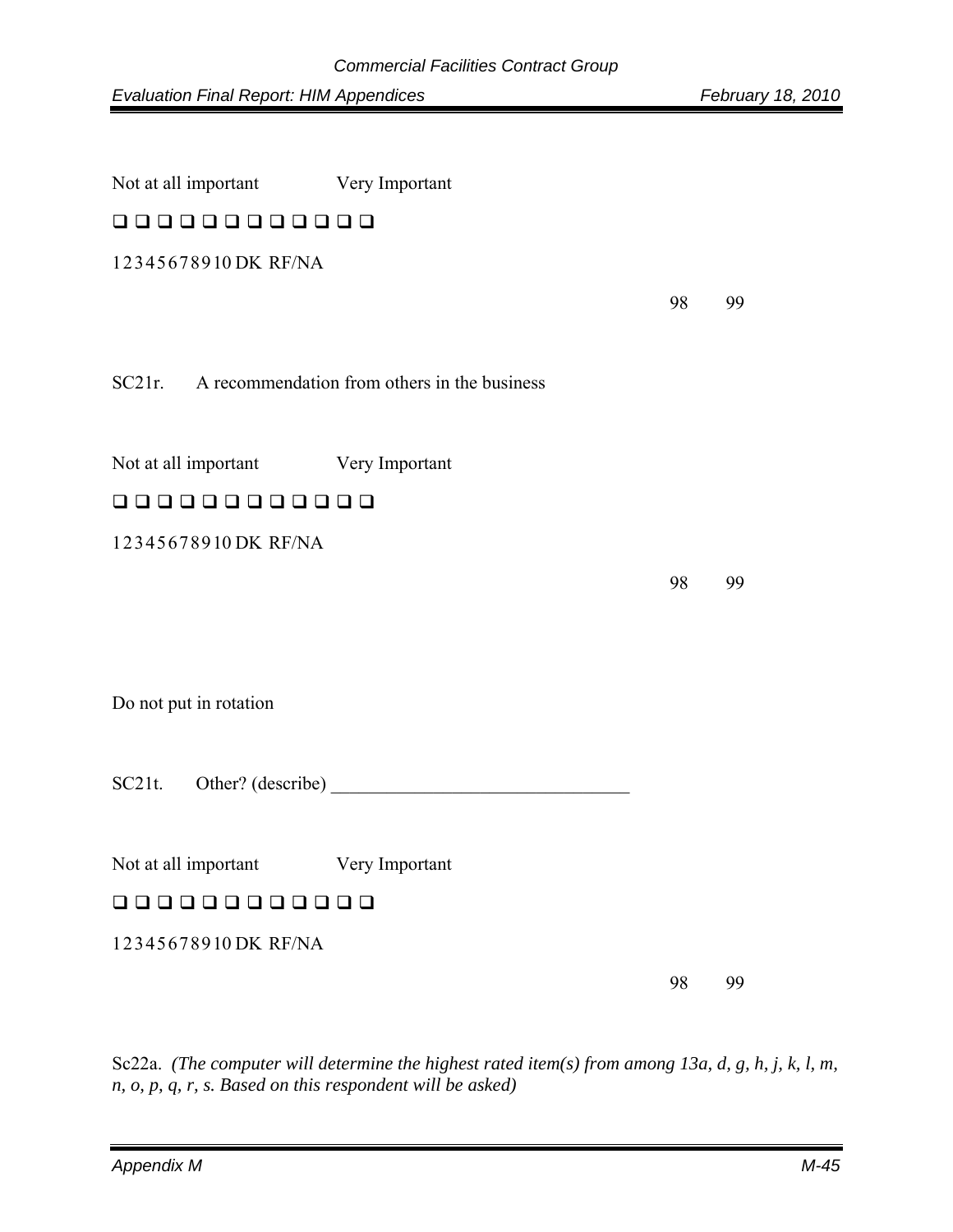In summary, you told us *high rated factor #1, high rated factor #2, …. high rated factor #n* was/were important, and gave it/them a score of *X*. Comparing this/these factors to the program over all, which was more important, the program or the other factors?

□ a. Program more important

- $\Box$  b. Other factor(s) more important
- $\Box$  c. Can't distinguish (probe to see if you can get customer to select a or b.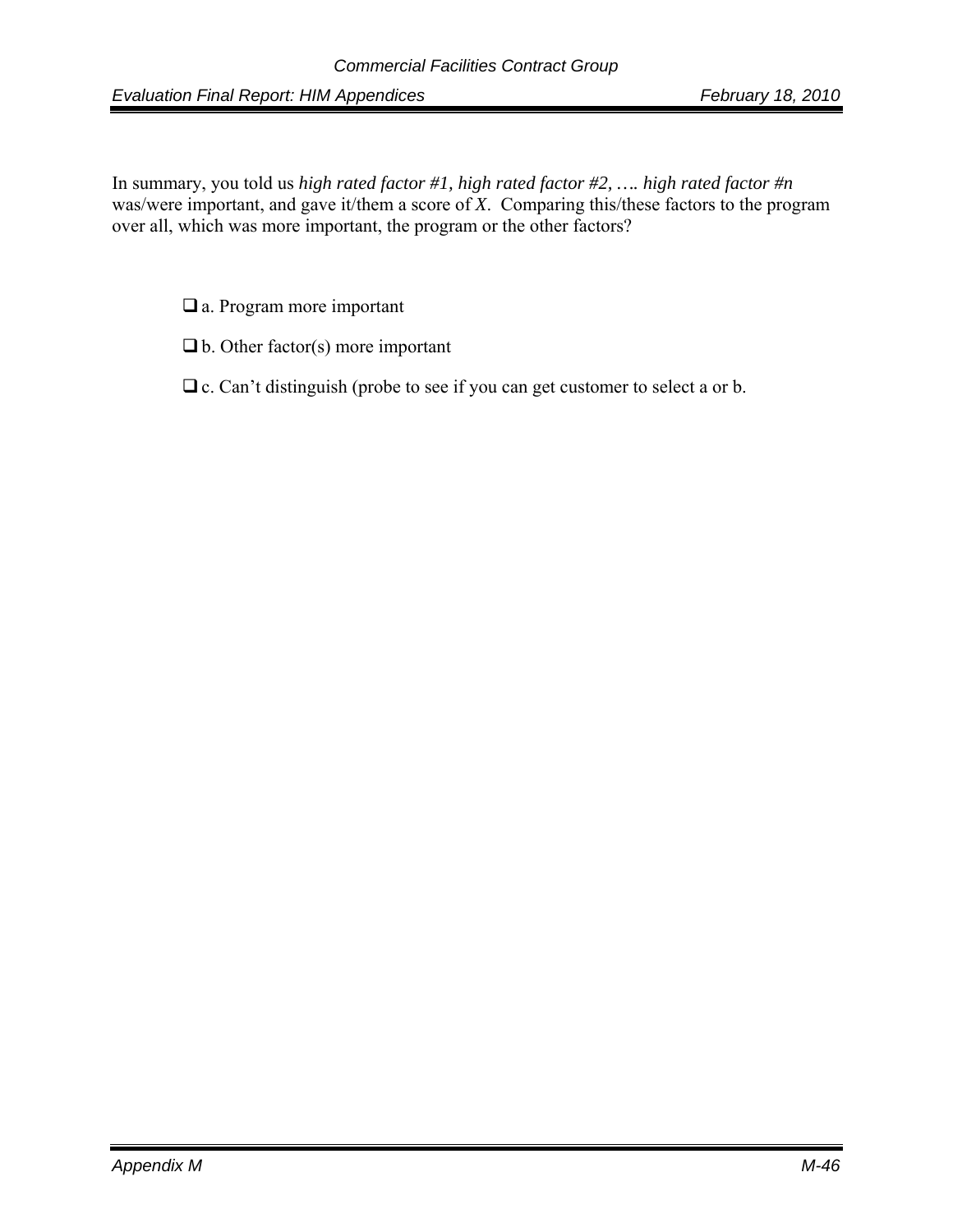SC22b. If I give you 10 importance points and you award points based on importance to either (the) *high rated factor #1, high rated factor #2, ….and, high rated factor #n* or to the program, how many total points out of ten would you award to just the high rated factors and how many to the program. *(If there is confusion provide the following examples, For example, you think the program is much more important than the other factors so you award 7 points to the program and three to the other factors or if you think the other factors are a bit more important than the program you could aware 7 to the other factors and 3 to the program.)*

Points to factor(s)

Points to program\_\_\_\_\_

*Make sure total points add to 10.* 

Now I would like you to think about the action you would have taken with regard to the maintaining strip curtains if the *Program Name* had not been available.

SC23. If the *Program Name* had not been available, what is the likelihood that you would have replaced strip curtains, using a likelihood scale from 1 to 10, where 1 is "absolutely wouldn't have replaced" and 10 is "absolutely would have replaced"?

Not at all likely Very Likely

000000000000

1 2 3 4 5 6 7 8 9 10 DK RF/NA

98 99

*Additional Decision Maker Questions* **PAYBACK BATTERY(If payback importance >5)**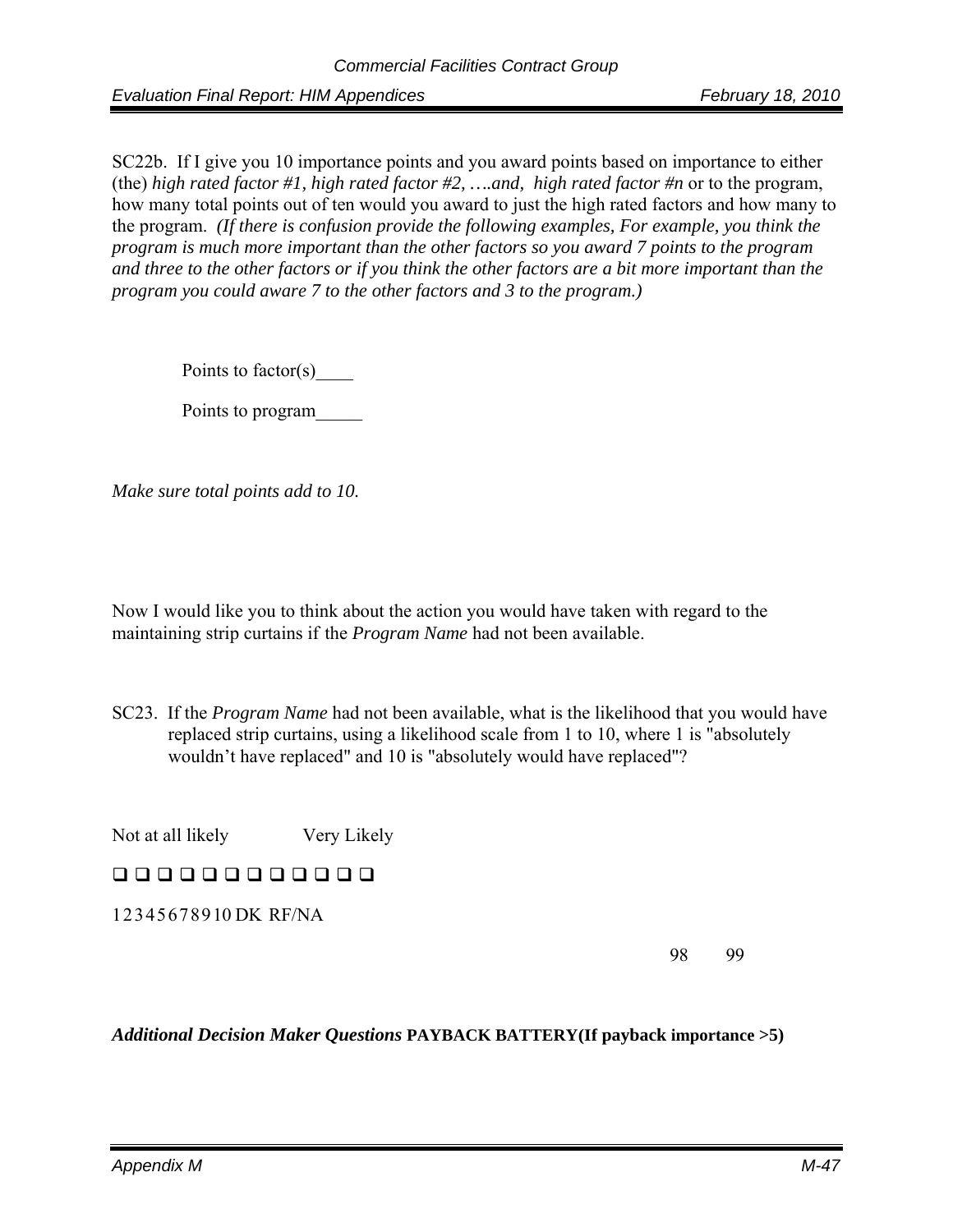- SC24. What financial calculations, if any, did your company make before proceeding with installation of strip curtains?
	- 1. Record VERBATIM
	- 2.  $\Box$  No financial calculation (Go to SC28)
	- 98. **ODon't know**
	- 99. **■**Refused
- SC25. What is the cut-off point your company uses before deciding to proceed with the strip curtain investment?
	- 1. **QRecord VERBATIM**
	- 98. □ Don't know (Go to SC28)
	- 99.  $\Box$  Refused (Go to SC28)

SC26. What was the result of the calculation for strip curtains: a) with the rebate? b) without the rebate?

- 1.  $\Box$ With rebate
- 2.  $\Box$  Without rebate
- 98  $\Box$  Don't know
- 99. **■**Refused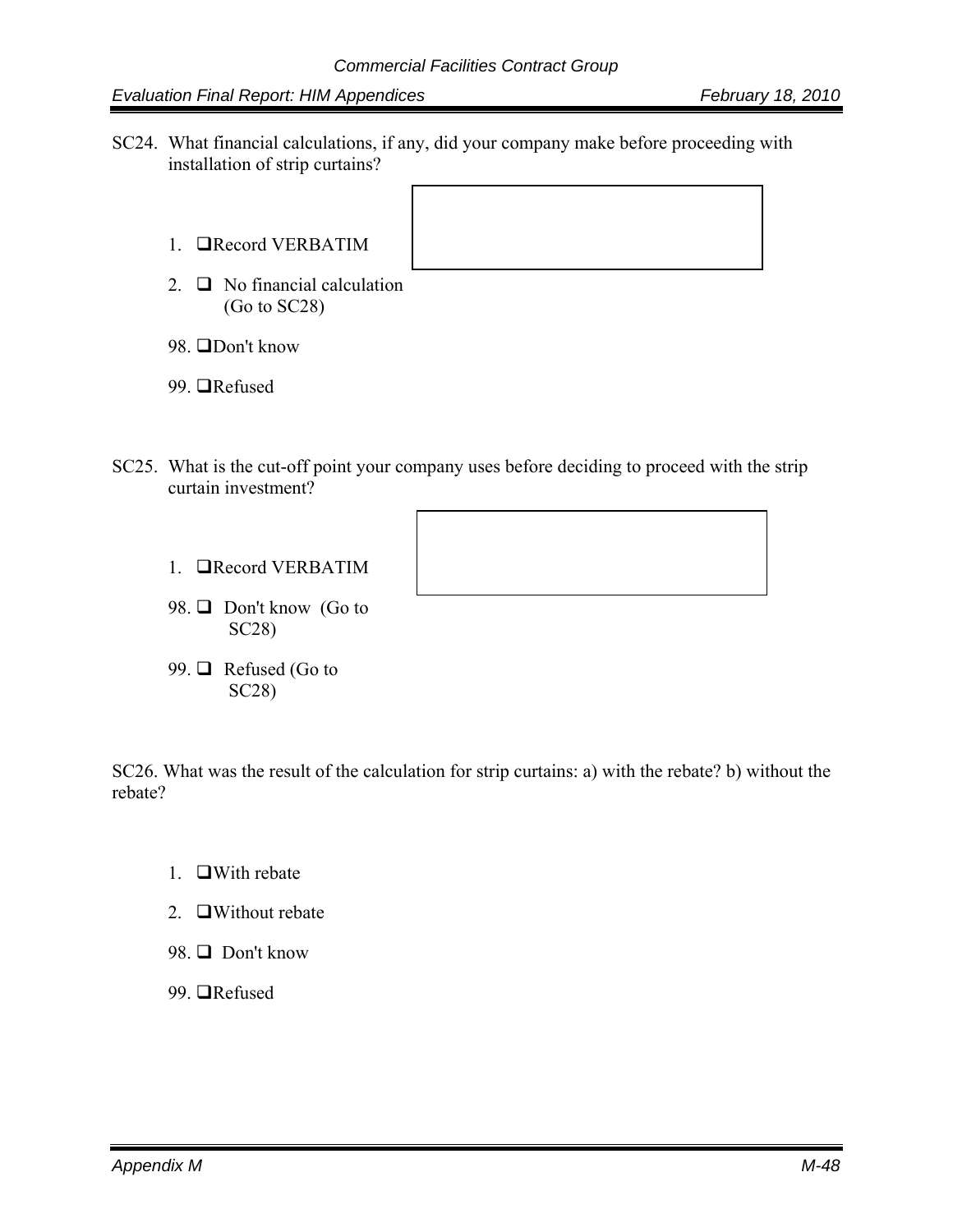#### INVESTIGATE INCONSISTENT RESPONSES

- SC27. What competing investments, if any, were considered for the funds that were allocated to the adoption of strip curtains?
	- 1. First mention: \_\_\_\_\_\_\_\_\_\_\_\_\_\_\_\_\_\_\_
	- 2. Second mention: \_\_\_\_\_\_\_\_\_\_\_\_\_\_\_\_\_
	- 3. Third mention: \_\_\_\_\_\_\_\_\_\_\_\_\_\_\_\_\_\_
	- 4.  $\Box$  Fourth mention:  $\Box$
	- 98.  $\Box$  Don't know (Go to SC 28)
	- 99.  $\Box$  Refused (Go to SC 28)
	- 97.  $\Box$  No mention (Go to SC 28)
- SC27. Why was strip curtains chosen over these other investments?
	- 1. Record VERBATIM
	- 98. □ Don't know
	- 99. **■**Refused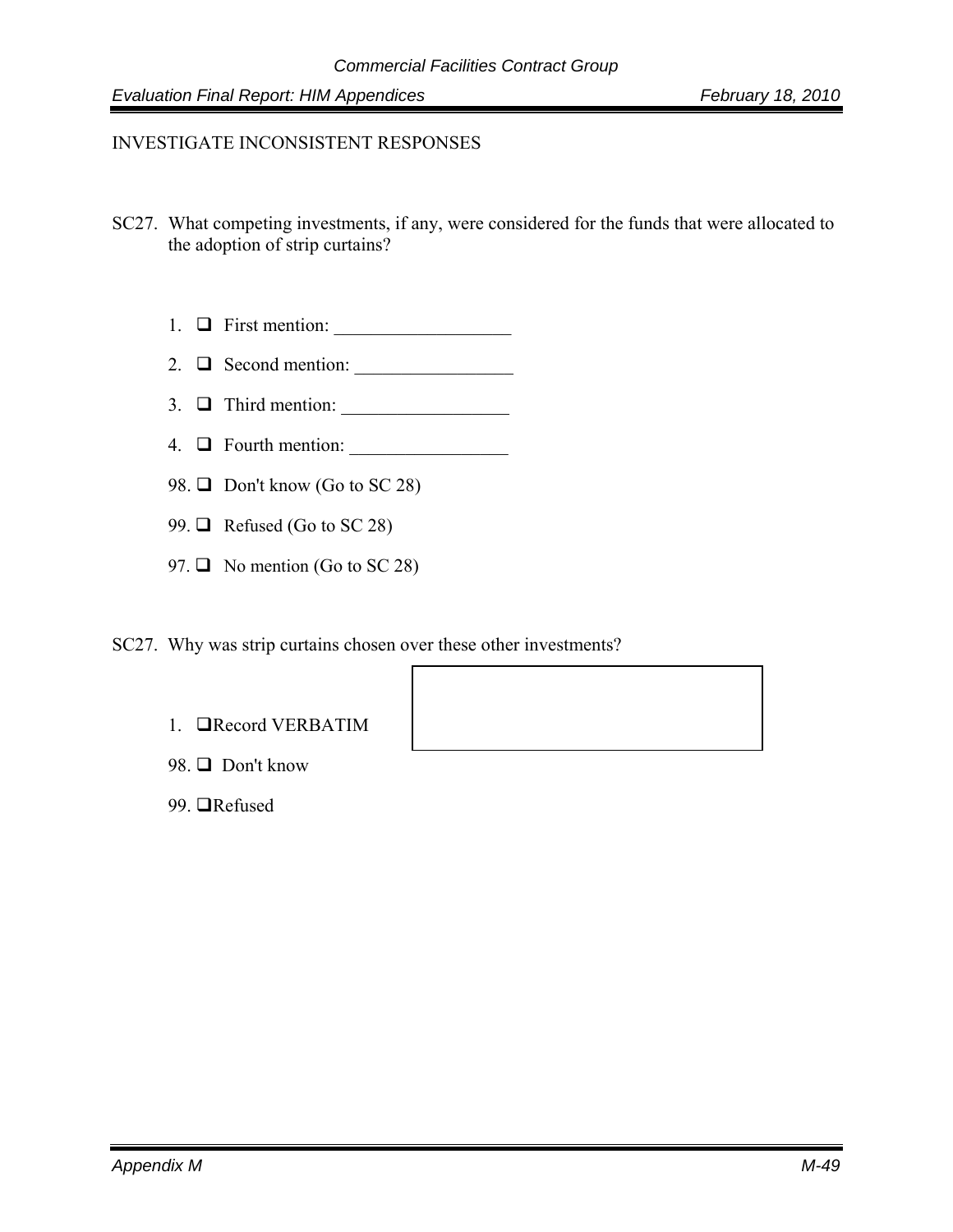### **CORPORATE POLICY BATTERY**

SC28. [Ask if corporate policy flag = no] Does your organization have a corporate environmental policy to reduce environmental emissions or energy use? Some examples would be to "buy green" or use sustainable approaches to business investments.

- 1.  $\Box$  Yes [CAN I OBTAIN A COPY OF THE POLICY?]
- 2.  $\Box$  No
- 98.  $\Box$  Don't know
- 99. □ Refused

SC29. What specific corporate policy influenced your decision to adopt or install strip curtains?

- 1. **QRecord VERBATIM [CAN LOBTAIN A COPY OF THE POLICY?]**
- 98.  $\Box$  Don't know
- 99. **■**Refused

 **Set Corporate Policy Flag = Yes**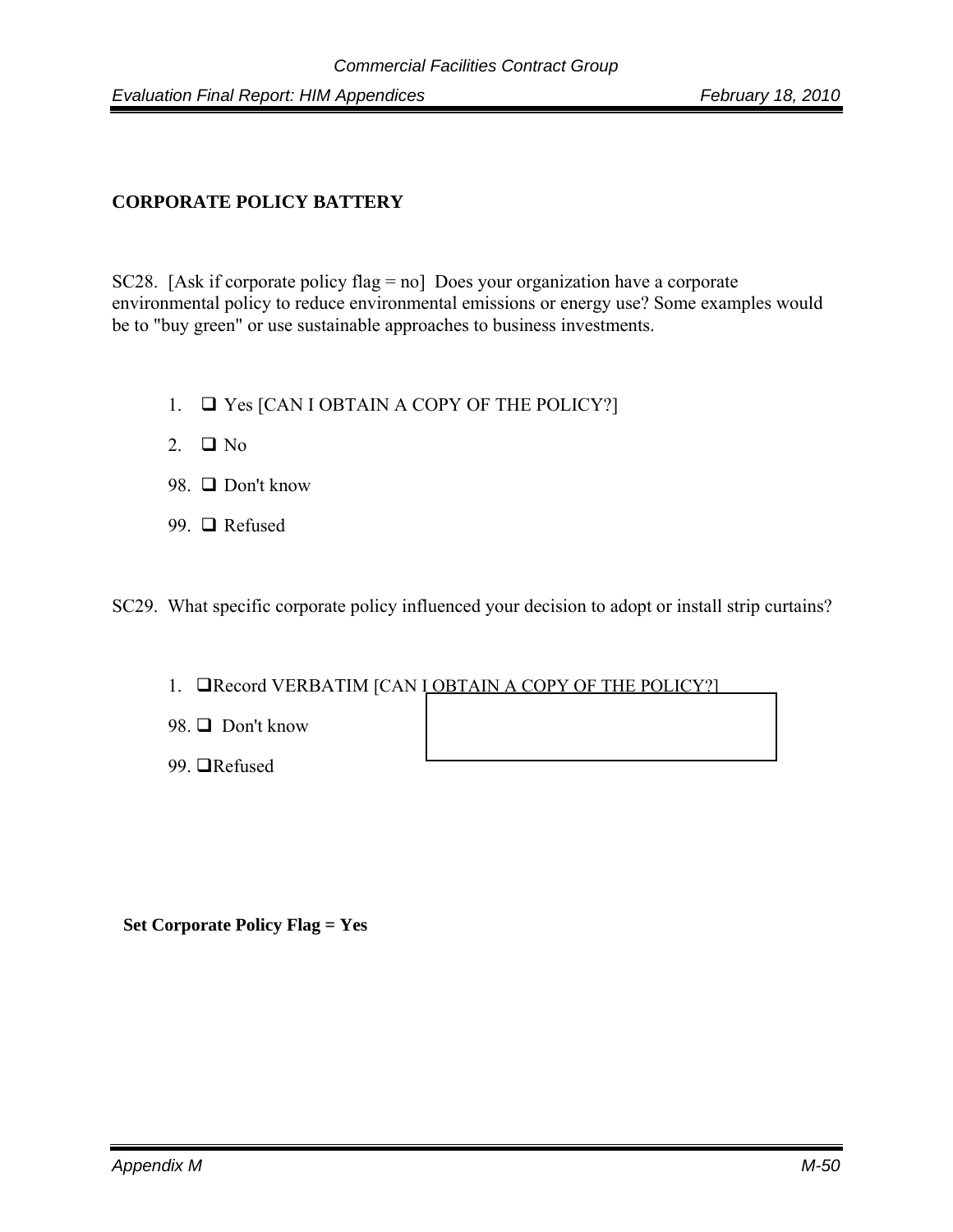#### **Lighting**

L1. According to our records or what you told us, lighting retrofits were completed. Can you tell me why your firm decided to replace lighting through this program? (Probe: Were there any other reasons?)





- 99. **The Sandal** Not applicable
- L1.2. Prior to 2006, did you install lighting retrofits through a utility program and receive rebates for that?
	- 1.  $\Box$  Yes
	- 2.  $\Box$ No
	- 98. □Don't know
	- 99. **The Sandal** Not applicable
- L2. Prior to participating in the program, had you previously updated the lighting in this or another location?
	- 1.  $\Box$  Yes (Ask L3)
	- 2.  $\Box$  No (Ask L4)
	- 98.  $\Box$  Don't know (Ask L4)
	- 99.  $\Box$  Refused/Not applicable (Ask L4)
	- L3. When you did that, did you participate in any kind of lighting incentive program or did you just update the lighting?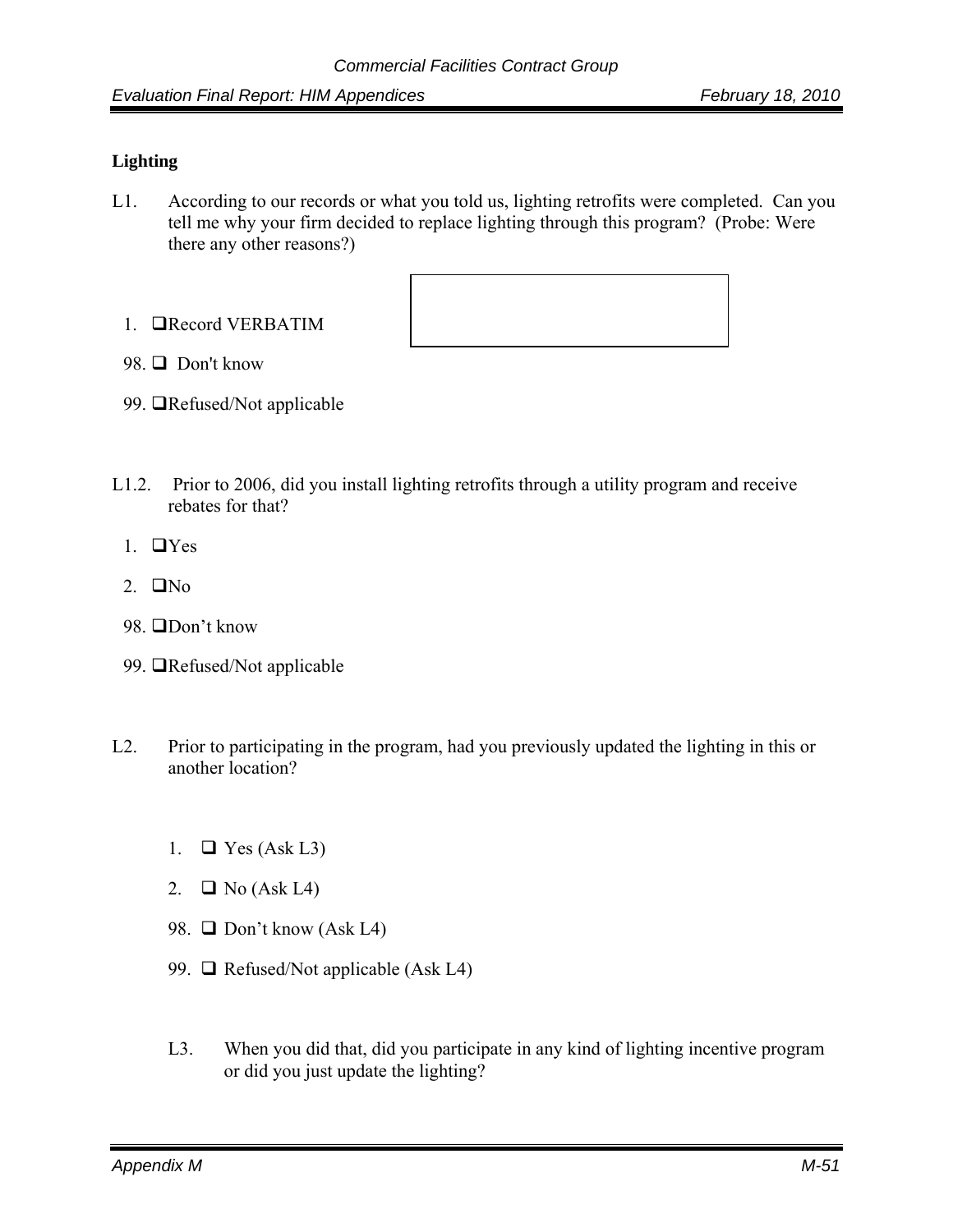- 1.  $\Box$  Yes, used program
- 2.  $\Box$  No, did not use program
- 98. □ Don't know
- 99.  $\Box$  Refused/Not applicable
- L4. Prior to participating in the program, were you considering changing your lighting for any reason?
	- 1.  $\Box$  Yes (Ask L5)
	- 2.  $\Box$  No (Ask L7)
	- 98.  $\Box$  Don't know (Ask L7)
	- 99.  $\Box$  Refused/Not applicable (Ask L7)
	- L5. If you were going to change the lighting before participating, how soon do you think you would have done it?
		- 1. **Q** Record VERBATIM
		- 98. □ Don't know
		- 99.  $\Box$  Refused/Not applicable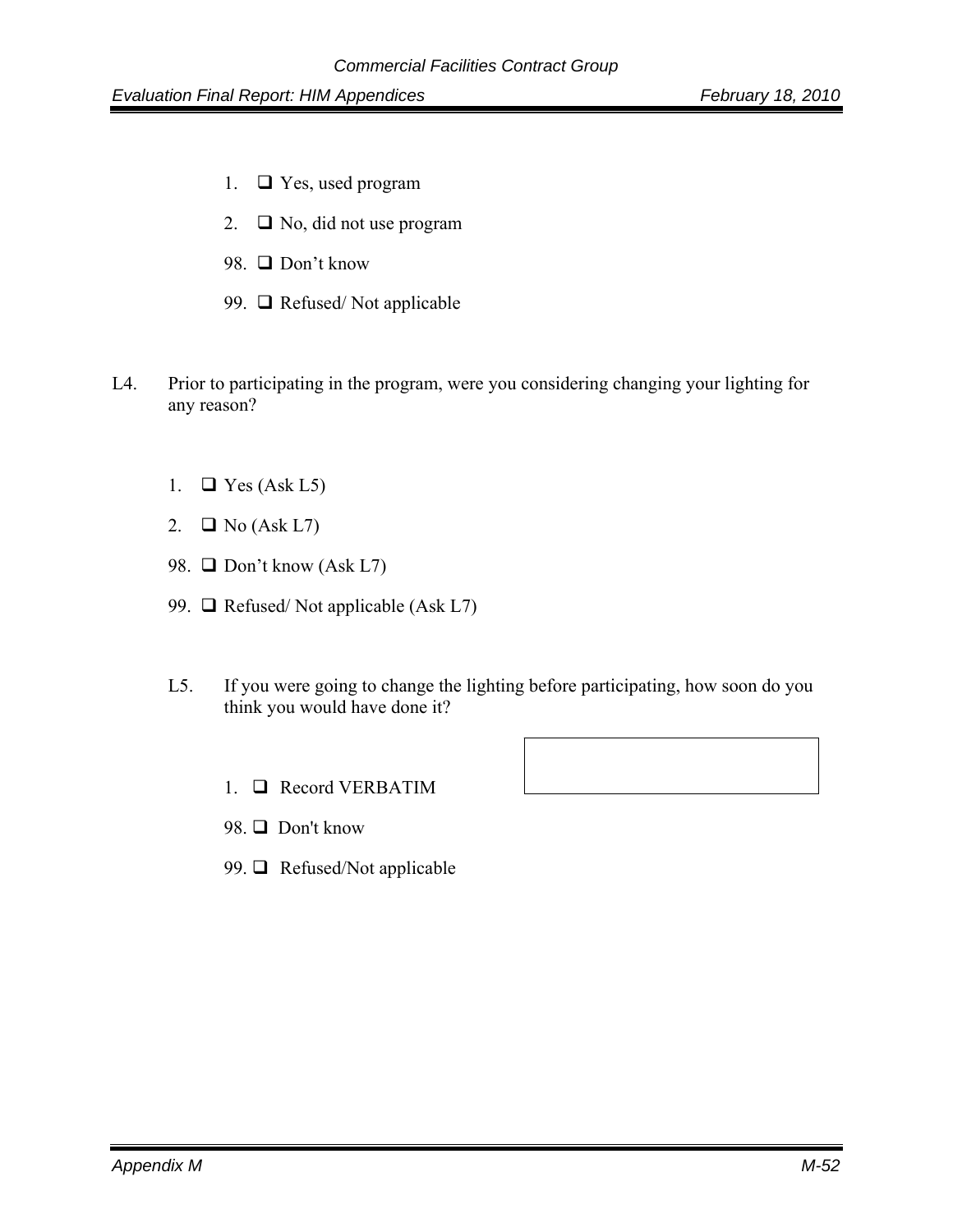- L6. Why were you considering changing the lighting? (check all that apply)
	- 1.  $\Box$  Make the store brighter
	- 2.  $\Box$  Make the store look better
	- 3.  $\Box$  Getting ready to remodel or update store
	- 4.  $\Box$  Heard about the utility programs but hadn't gotten around to doing anything
	- 5.  $\Box$  Had seen a store with updated lighting
	- 6.  $\Box$  Concerned about energy costs
	- 7.  $\Box$  Wanted to save energy
	- 8.  $\Box$  Wanted to be green
	- 9.  $\Box$  Other (describe)
- L7. Did you first learn about *Program Name* BEFORE or AFTER you or your firm began to think about implementing lighting?
	- 1. **O**Before (Ask L9)
	- 2.  $\Box$  After (Ask L8)
	- 98.  $\Box$  Don't Know (Ask L8)
	- 99.  $\Box$ Refused (Ask L8)
	- L8. Did you or your firm learn about the *Program Name* BEFORE or AFTER you decided and took steps to install lighting?
		- 1.  $\Box$  Before
		- 2.  $\Box$  After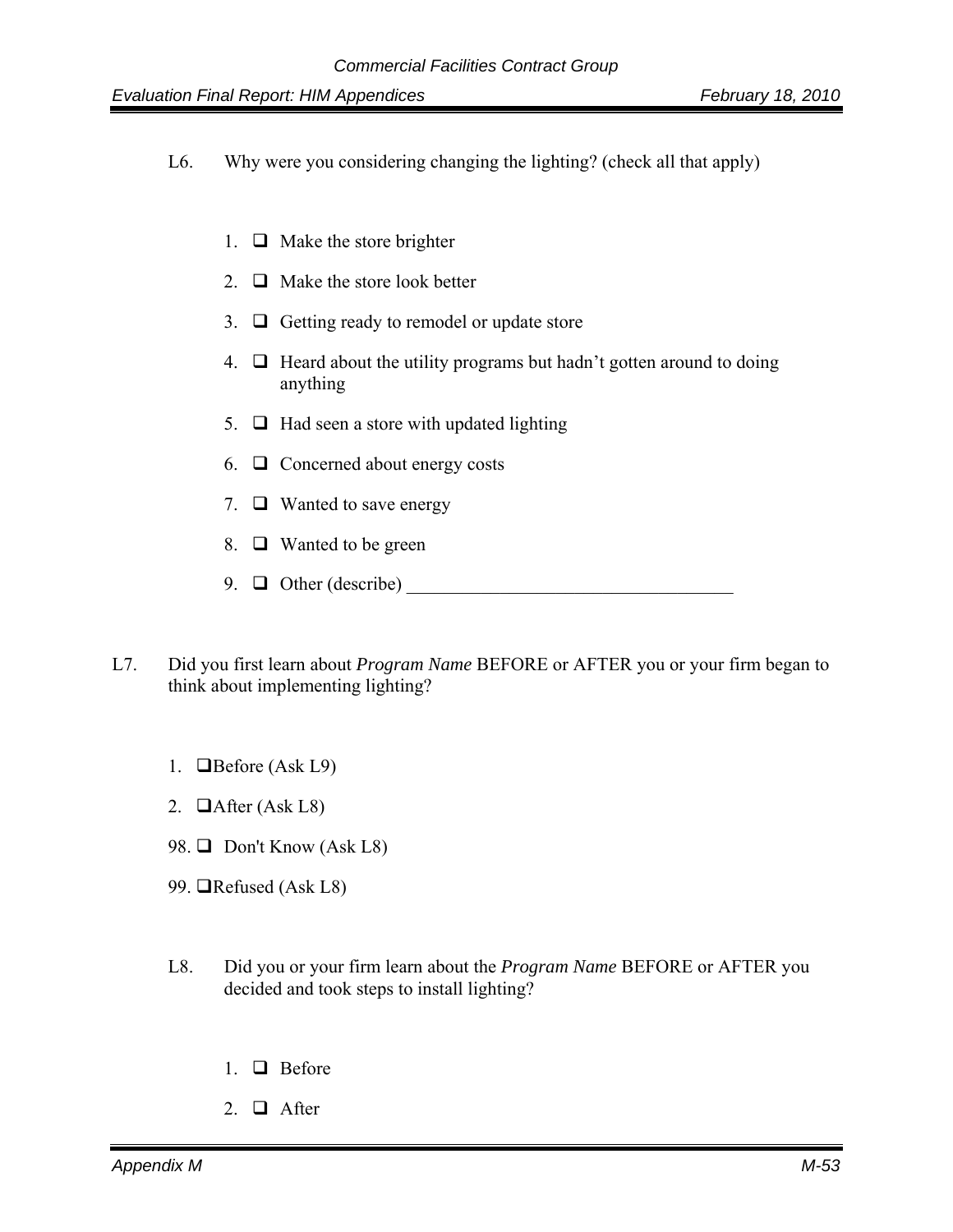98. □ Don't Know

99. **□** Refused

L9. Now I am going to list some things that may have influenced you to update the lighting. I would like to have you tell me if any of these influenced your decision to participate in the lighting program even just a little bit?

|                |                                                                       | Yes    |        | No DK  | <b>RF</b> |
|----------------|-----------------------------------------------------------------------|--------|--------|--------|-----------|
|                |                                                                       |        |        |        | <b>NA</b> |
|                |                                                                       | (1)    | (2)    | (98)   | (99)      |
| a.             | The age or condition of the lighting                                  | ❏      | $\Box$ | ❏      | ◻         |
| $b_{\cdot}$    | The fact that the program offered an incentive to replace<br>lighting | $\Box$ | ❏      | ❏      | ◻         |
| $\mathbf{c}$ . | The amount of the cost reduction on future energy bills               | $\Box$ | $\Box$ | $\Box$ | ◻         |
| d.             | Other firms in the industry are installing new lighting               | ❏      | ❏      | $\Box$ | ப         |
| e.             | The recommendation from the program auditor                           | ❏      | ❏      | ❏      | □         |
| f.             | The recommendation form the program installer or vendor               | ❏      | ❏      | ❏      |           |
| g.             | Information obtained from the utility in the past                     | ❏      | ❏      | □      | П         |
| h.             | Prior experience with replacing lighting                              | □      | □      | □      | П         |
| $\mathbf{i}$ . | Prior experience with the <i>Program Name</i> or                      |        | □      | □      | n         |
|                | another energy efficiency program                                     |        |        |        |           |
| j.             | Information from a trade publication                                  | ❏      | ❏      | ❏      | ⊓         |
| k.             | Attendance at a utility or vendor training course                     | ❏      | ❏      | $\Box$ | ◻         |
| 1.             | Previous recommendation from some other vendor                        | $\Box$ | $\Box$ | $\Box$ | ❏         |
|                | m. Previous recommendation from some other auditor or engineer        | $\Box$ | $\Box$ | $\Box$ | ◻         |
| n.             | Information at a trade show                                           | ❏      | $\Box$ | $\Box$ | □         |
|                | o. A recommendation from a representative of the utility              | ❏      | ❏      | ◻      | ❏         |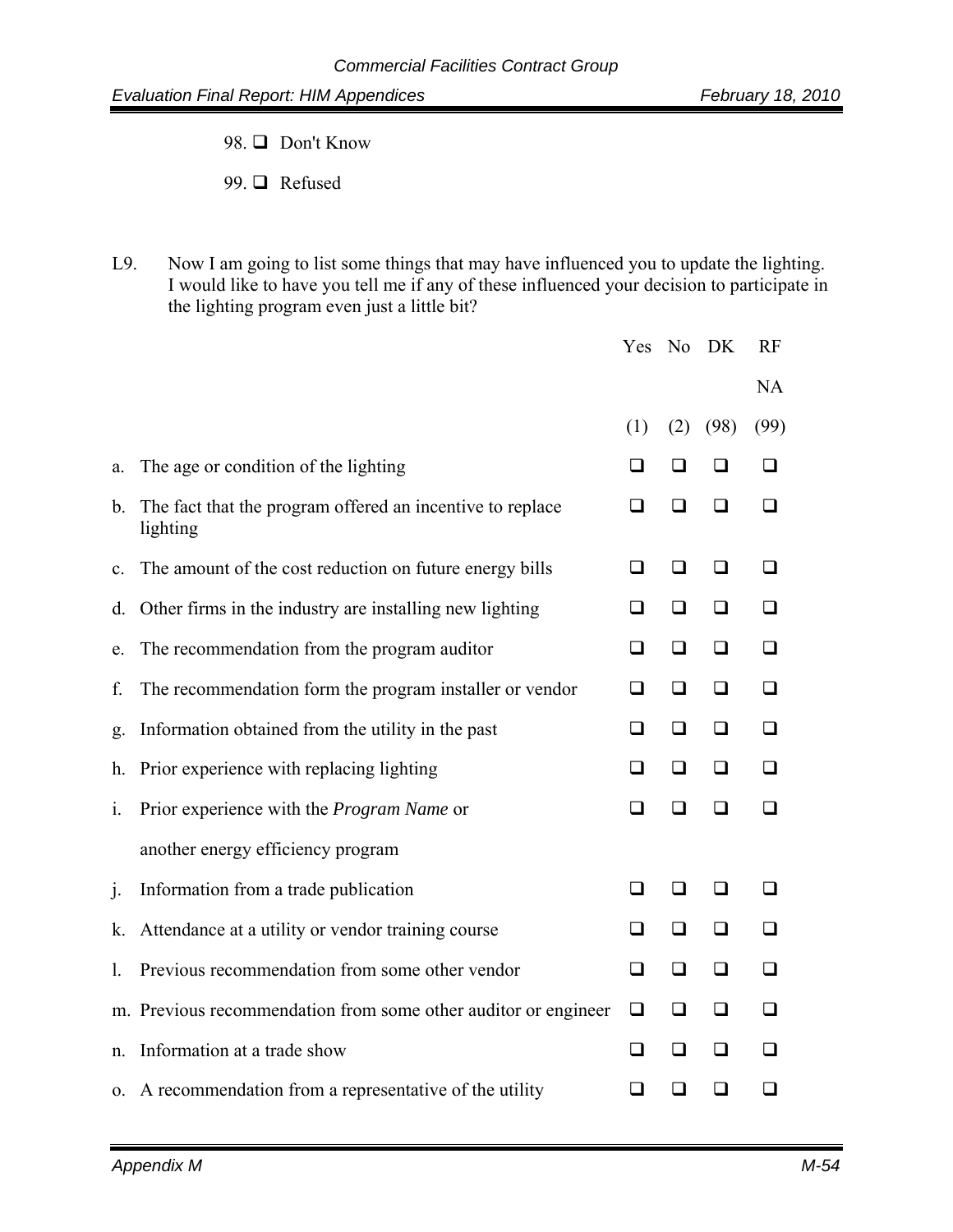|                        | <b>Evaluation Final Report: HIM Appendices</b>    |  |  | February 18, 2010 |  |
|------------------------|---------------------------------------------------|--|--|-------------------|--|
|                        | p. Your firm has a standard to install up to date |  |  |                   |  |
|                        | lighting                                          |  |  |                   |  |
| q.                     | Help the environment and/or be green              |  |  |                   |  |
| r.                     | A recommendation from others in the company       |  |  |                   |  |
|                        | or business                                       |  |  |                   |  |
| S.                     | Want to give the store a fresh look               |  |  |                   |  |
|                        |                                                   |  |  |                   |  |
|                        |                                                   |  |  |                   |  |
| Do not put in rotation |                                                   |  |  |                   |  |
|                        |                                                   |  |  |                   |  |

t. Other? (describe)

L10. Now I am going to ask you to rate the importance on a scale of 1 to 10 of each of the items you said influenced your decision. *[Only questions marked Yes from L9 will be asked. They should stay in the rotation.]*

L10a. The age or condition of the lighting

Not at all important Very Important

000000000000

1 2 3 4 5 6 7 8 9 10 DK RF/NA

98 99

L10b. The fact that the program replaced the lighting without cost?

Not at all important Very Important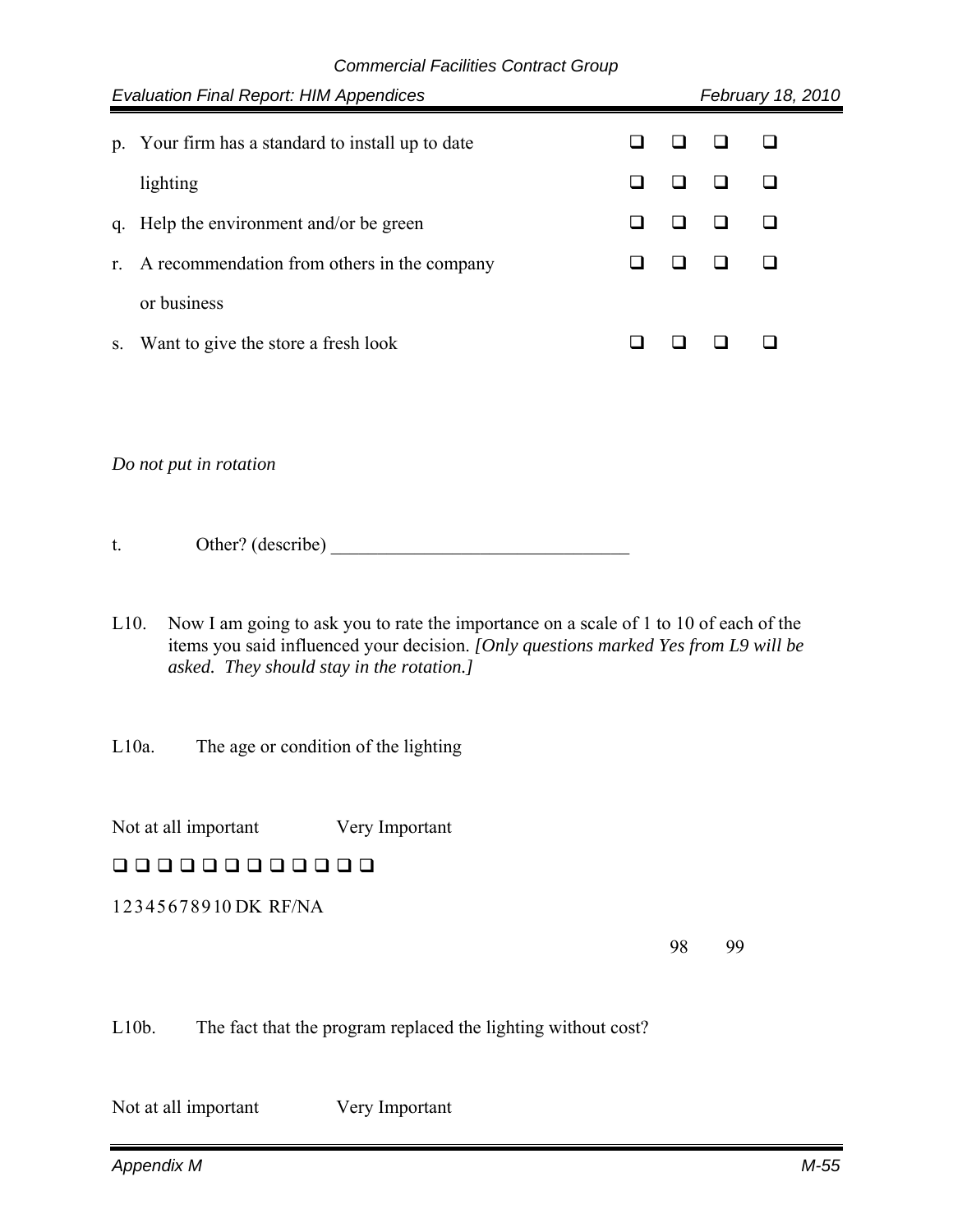| <b>Evaluation Final Report: HIM Appendices</b>                       |    | February 18, 2010 |
|----------------------------------------------------------------------|----|-------------------|
| 0000000000                                                           |    |                   |
| 12345678910DK RF/NA                                                  |    |                   |
|                                                                      | 98 | 99                |
|                                                                      |    |                   |
| $L10c$ .<br>The amount of the cost reduction on future energy bills? |    |                   |
|                                                                      |    |                   |
| Not at all important<br>Very Important                               |    |                   |
| 00000000000                                                          |    |                   |
| 12345678910DK RF/NA                                                  |    |                   |
|                                                                      | 98 | 99                |
|                                                                      |    |                   |
| $L10d$ .<br>Other firms in the industry are installing new lighting  |    |                   |
| Not at all important<br>Very Important                               |    |                   |
| 000000000000                                                         |    |                   |
| 12345678910DK RF/NA                                                  |    |                   |
|                                                                      |    |                   |
|                                                                      | 98 | 99                |
| L10e.<br>The recommendation from the program auditor?                |    |                   |
|                                                                      |    |                   |
| Not at all important<br>Very Important                               |    |                   |
| 000<br>0000000                                                       |    |                   |
| 12345678910DK RF/NA                                                  |    |                   |
|                                                                      | 98 | 99                |

L10f. The recommendation from the installer or vendor who installed the lighting?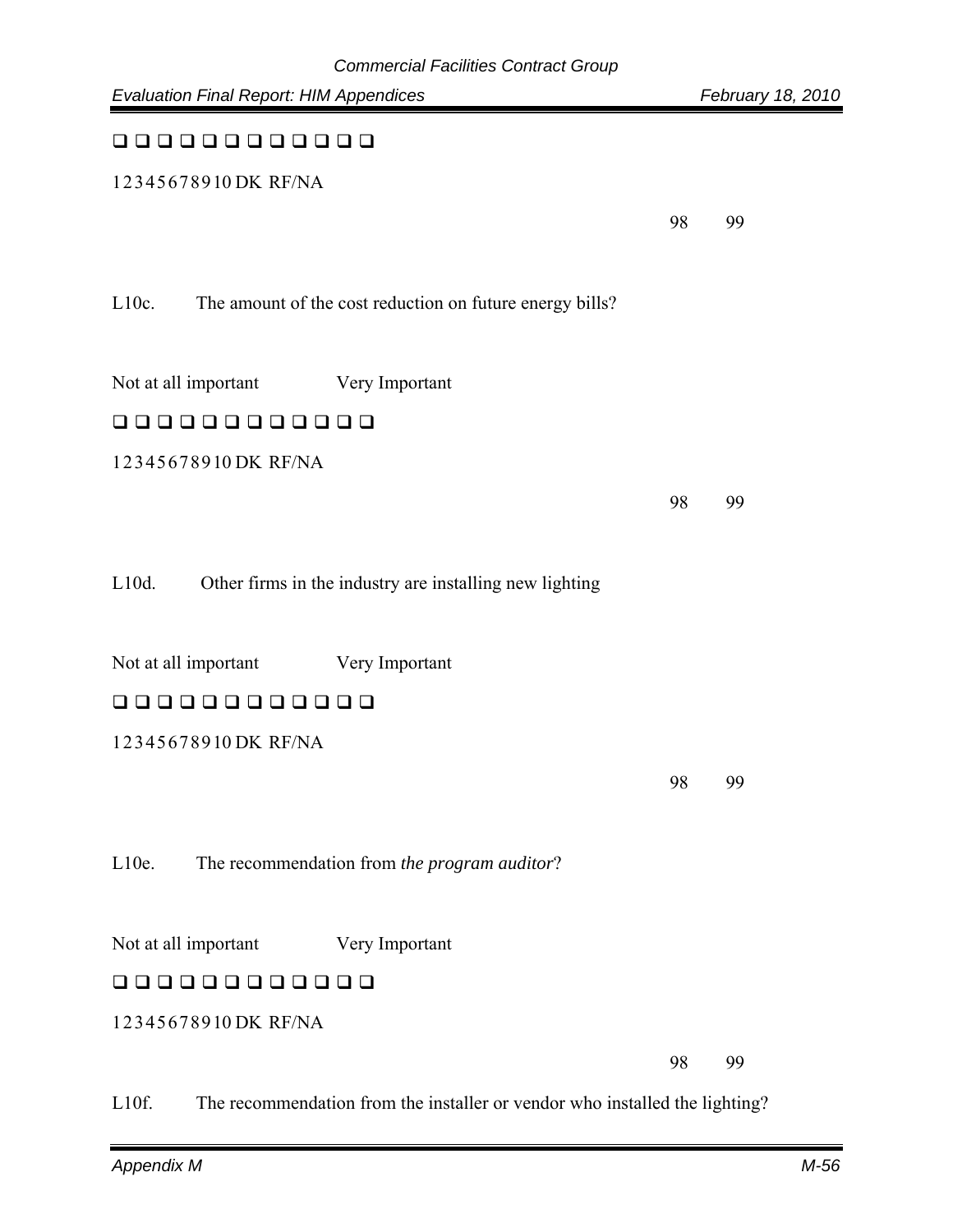| Not at all important                | Very Important                                           |    |    |
|-------------------------------------|----------------------------------------------------------|----|----|
| 00000000000                         |                                                          |    |    |
| 12345678910DK RF/NA                 |                                                          |    |    |
|                                     |                                                          | 98 | 99 |
|                                     |                                                          |    |    |
|                                     |                                                          |    |    |
|                                     | L10g. Information obtained from the utility in the past? |    |    |
|                                     |                                                          |    |    |
| Not at all important Very Important |                                                          |    |    |
| 000000000000                        |                                                          |    |    |
| 12345678910DK RF/NA                 |                                                          |    |    |
|                                     |                                                          | 98 | 99 |
|                                     |                                                          |    |    |
| L10h.                               | Prior experience with replacing lighting?                |    |    |
|                                     |                                                          |    |    |
| Not at all important                | Very Important                                           |    |    |
| 00000000000                         |                                                          |    |    |
| 12345678910DK RF/NA                 |                                                          |    |    |
|                                     |                                                          | 98 | 99 |
|                                     |                                                          |    |    |

L10i. Prior experience with the *Program Name* or another energy efficiency program?

Not at all important Very Important

### 00000000000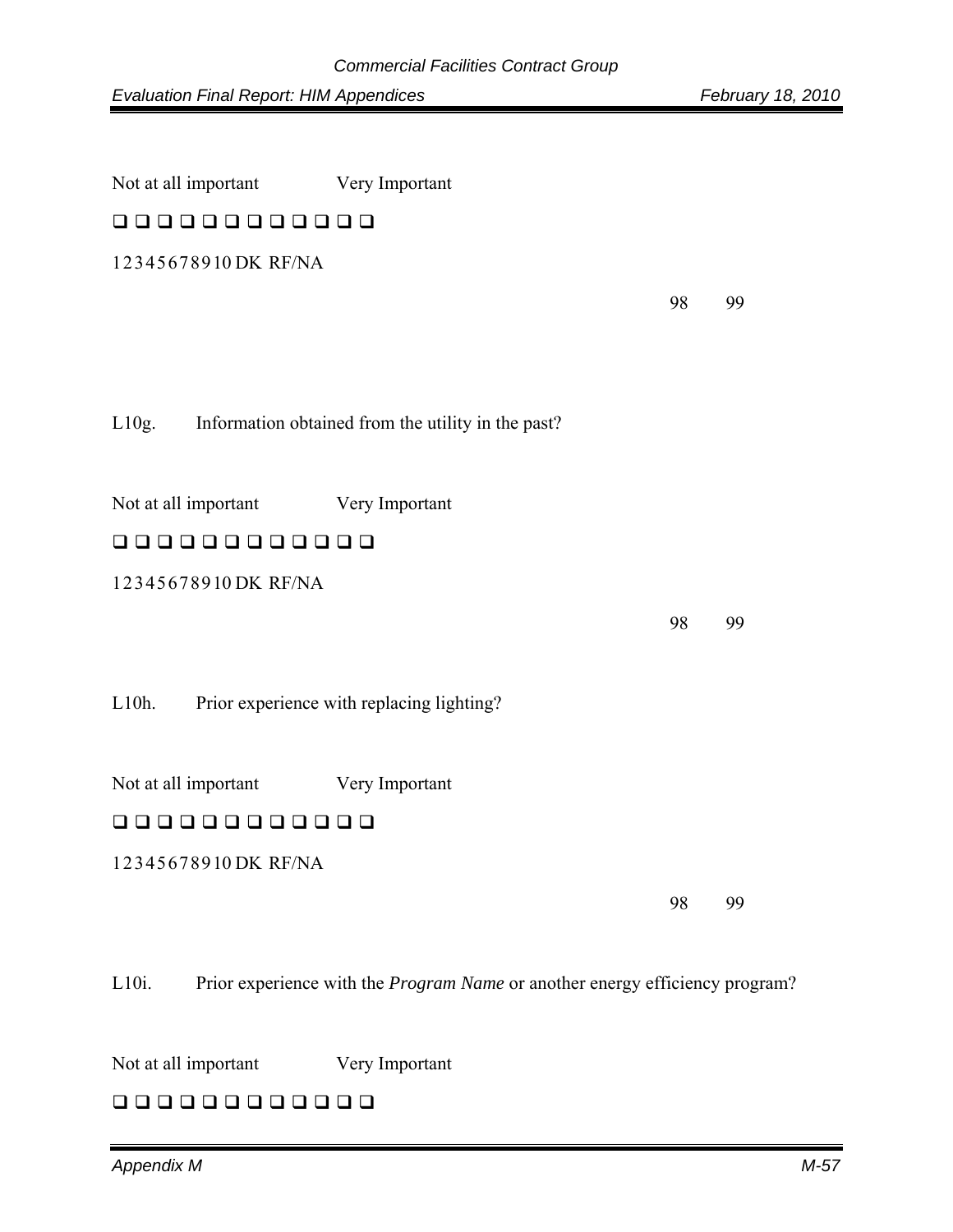| Commercial Facilities Contract Group<br><b>Evaluation Final Report: HIM Appendices</b> |    | February 18, 2010 |
|----------------------------------------------------------------------------------------|----|-------------------|
| 12345678910DK RF/NA                                                                    |    |                   |
|                                                                                        | 98 | 99                |
|                                                                                        |    |                   |
| L10j.<br>Information from a trade publication?                                         |    |                   |
|                                                                                        |    |                   |
| Not at all important<br>Very Important                                                 |    |                   |
| 000000000000                                                                           |    |                   |
| 12345678910DK RF/NA                                                                    |    |                   |
|                                                                                        | 98 | 99                |
|                                                                                        |    |                   |
| $L10k$ .<br>Attendance at a utility or vendor training course?                         |    |                   |
|                                                                                        |    |                   |
| Not at all important<br>Very Important                                                 |    |                   |
| 0000000<br>$\Box$<br>$\Box$                                                            |    |                   |
| 12345678910DK RF/NA                                                                    |    |                   |
|                                                                                        | 98 | 99                |
|                                                                                        |    |                   |
| L101.<br>Previous recommendation from some other vendor?                               |    |                   |
|                                                                                        |    |                   |
| Not at all important<br>Very Important                                                 |    |                   |
| $\Box$<br><b>u u</b><br>,,,,,,,,                                                       |    |                   |
| 12345678910DK RF/NA                                                                    |    |                   |
|                                                                                        | 98 | 99                |

L10m. Previous recommendation from some other auditor or engineer?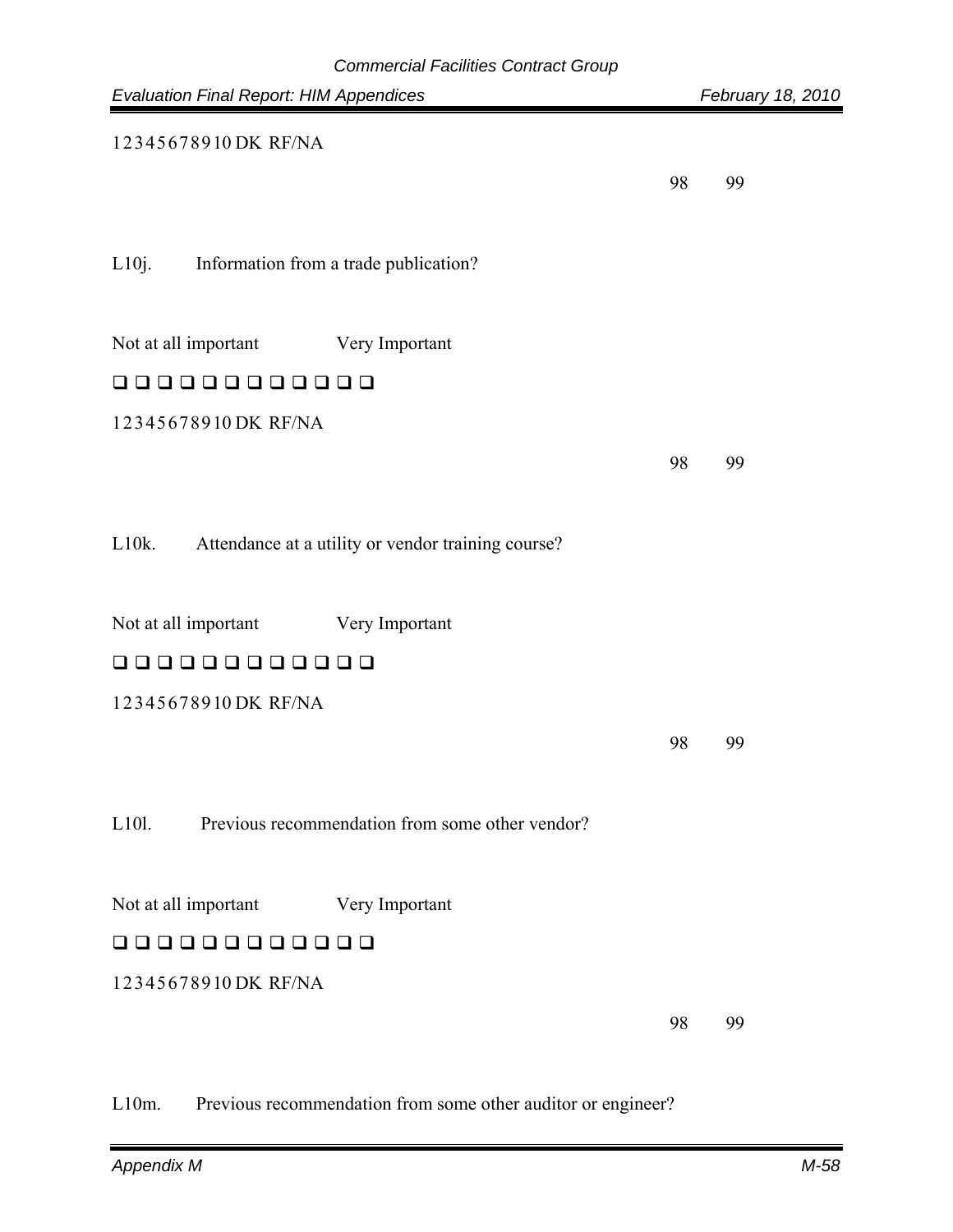| Not at all important                     | Very Important                                  |    |    |  |  |  |  |
|------------------------------------------|-------------------------------------------------|----|----|--|--|--|--|
| 00000000000                              |                                                 |    |    |  |  |  |  |
| 12345678910DK RF/NA                      |                                                 |    |    |  |  |  |  |
|                                          |                                                 | 98 | 99 |  |  |  |  |
|                                          |                                                 |    |    |  |  |  |  |
| $L10n$ .<br>Information at a trade show? |                                                 |    |    |  |  |  |  |
|                                          |                                                 |    |    |  |  |  |  |
| Not at all important                     | Very Important                                  |    |    |  |  |  |  |
| 000000000000                             |                                                 |    |    |  |  |  |  |
| 12345678910DK RF/NA                      |                                                 |    |    |  |  |  |  |
|                                          |                                                 | 98 | 99 |  |  |  |  |
|                                          |                                                 |    |    |  |  |  |  |
| $L10o$ .                                 | A recommendation from a representative of PG&E? |    |    |  |  |  |  |
|                                          |                                                 |    |    |  |  |  |  |
| Not at all important                     | Very Important                                  |    |    |  |  |  |  |
| 00000000000                              |                                                 |    |    |  |  |  |  |
| 12345678910DK RF/NA                      |                                                 |    |    |  |  |  |  |
|                                          |                                                 | 98 | 99 |  |  |  |  |
|                                          |                                                 |    |    |  |  |  |  |
| L10p.                                    | Company has a standard to maintain lighting?    |    |    |  |  |  |  |
|                                          |                                                 |    |    |  |  |  |  |
| Not at all important                     | Very Important                                  |    |    |  |  |  |  |

### 00000000000

1 2 3 4 5 6 7 8 9 10 DK RF/NA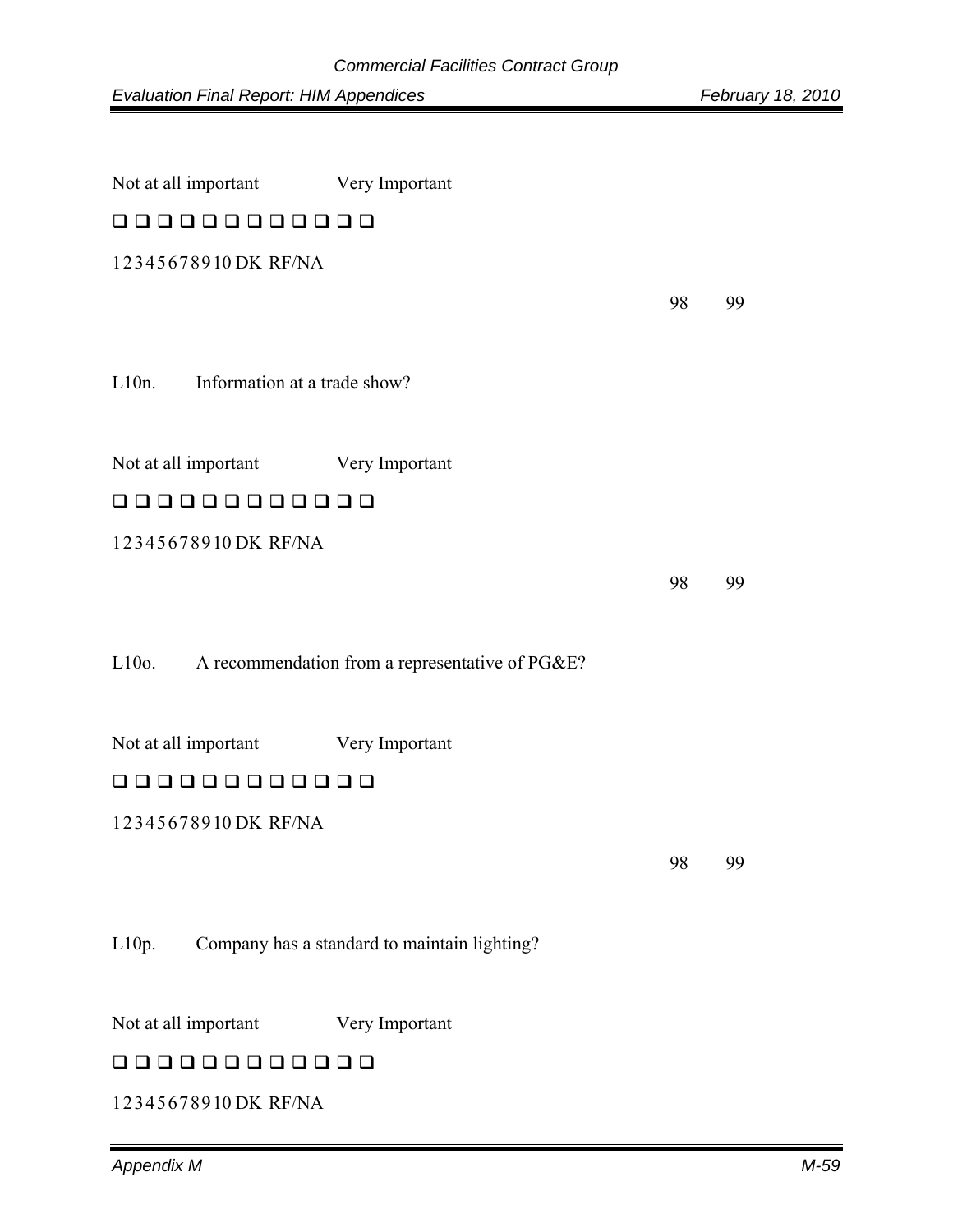| <b>Commercial Facilities Contract Group</b>               |    |                   |
|-----------------------------------------------------------|----|-------------------|
| <b>Evaluation Final Report: HIM Appendices</b>            |    | February 18, 2010 |
|                                                           | 98 | 99                |
| L10q.<br>Help the environment and/or be green?            |    |                   |
| Not at all important<br>Very Important                    |    |                   |
| □<br>.<br><b>LI LI</b><br>ப                               |    |                   |
| 12345678910DK RF/NA                                       |    |                   |
|                                                           | 98 | 99                |
| $L10r$ .<br>A recommendation from others in the business? |    |                   |
| Not at all important<br>Very Important                    |    |                   |
| 000000<br>$\Box$<br>$\Box$<br>பப                          |    |                   |
| 12345678910DK RF/NA                                       |    |                   |
|                                                           | 98 | 99                |
| L10s.<br>Want to give the store a fresh look?             |    |                   |
| Not at all important<br>Very Important                    |    |                   |
| $\Box$<br>888888<br>$\Box$<br>$\perp$                     |    |                   |
| 12345678910DK RF/NA                                       |    |                   |
|                                                           | 98 | 99                |

Do not put in rotation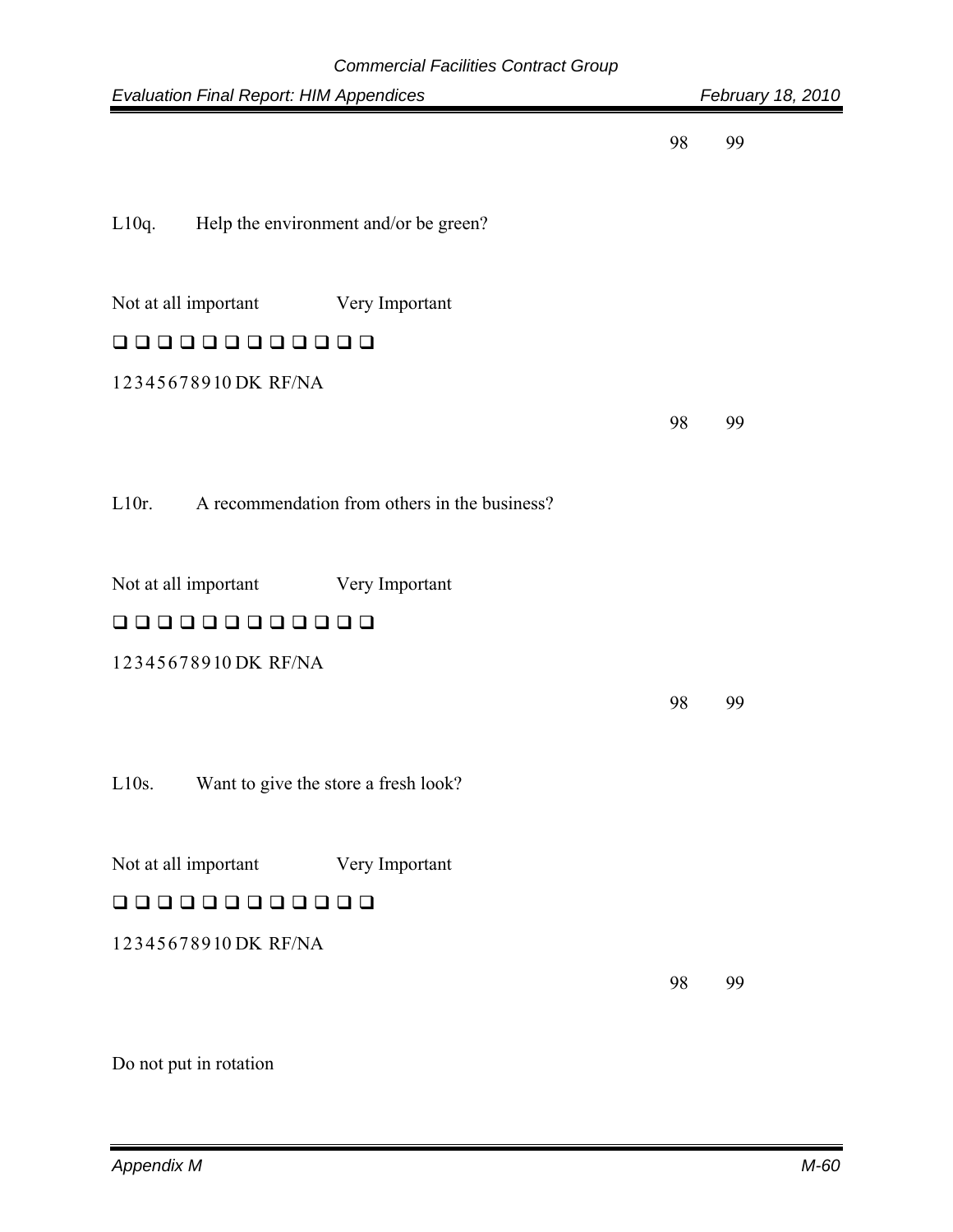L10u. Other? (describe)

Not at all important Very Important

### 00000000000

1 2 3 4 5 6 7 8 9 10 DK RF/NA

98 99

L11a. *(The computer will determine the highest rated item(s) from among 13a, d, g, h, j, l, m, n, o, p, q, r, s. Based on this respondent will be asked)* 

In summary, you told us *high rated factor #1, high rated factor #2, …. high rated factor #n* was/were important, and gave it/them a score of *X*. Comparing this/these factors to the program over all, which was more important, the program or the other factors?

□ a. Program more important

- $\Box$  b. Other factor(s) more important
- $\Box$  c. Can't distinguish (probe to see if you can get customer to select a or b.

L11b. If I give you 10 importance points and you award points based on importance to either (the) *high rated factor #1, high rated factor #2, ….and, high rated factor #n* or to the program, how many total points out of ten would you award to just the high rated factors and how many to the program. *(If there is confusion provide the following examples, For example, you think the program is much more important than the other factors so you award 7 points to the program and three to the other factors or if you think the other factors are a bit more important than the program you could aware 7 to the other factors and 3 to the program.)*

Points to factor(s)

Points to program\_\_\_\_\_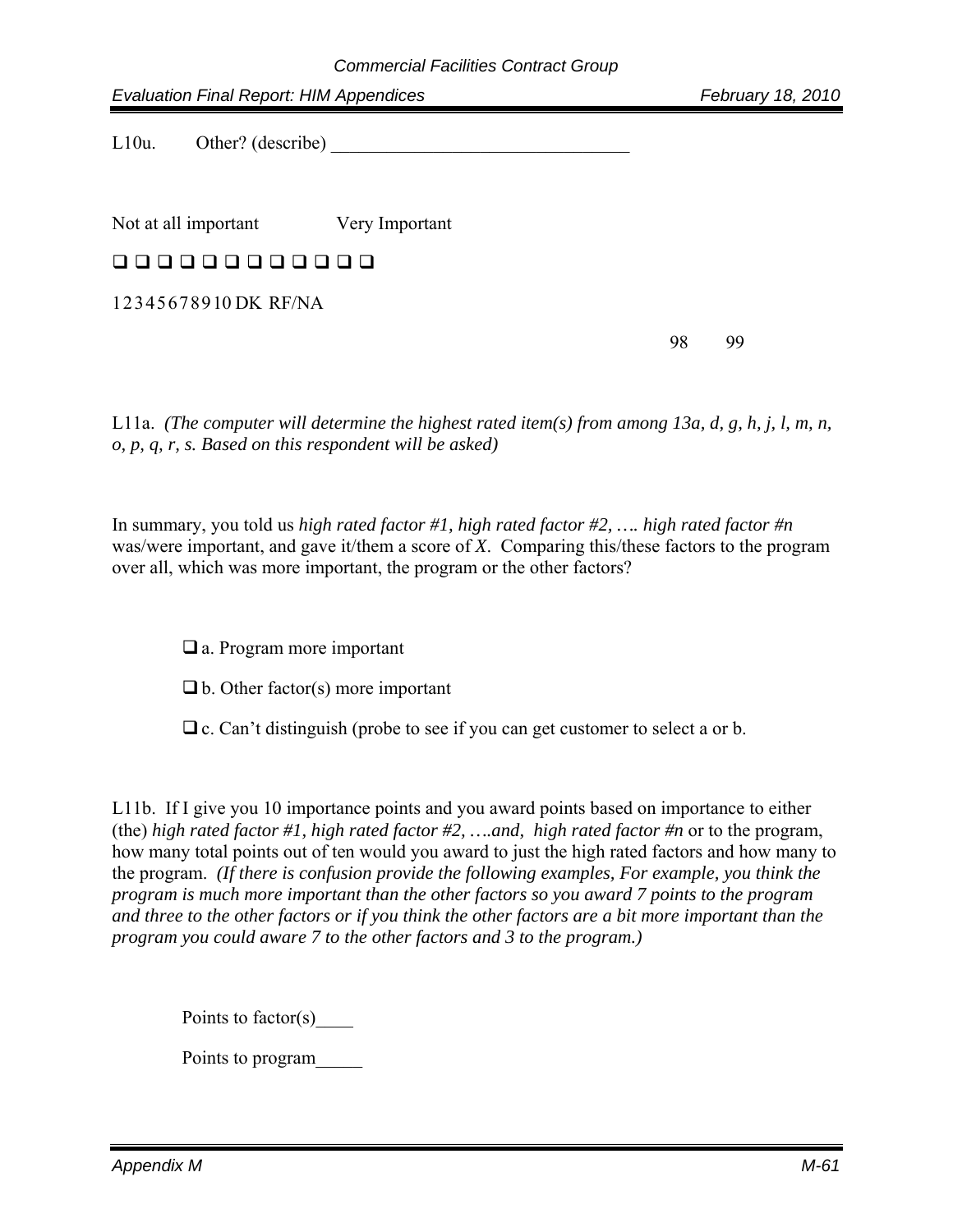*Make sure total points add to 10.*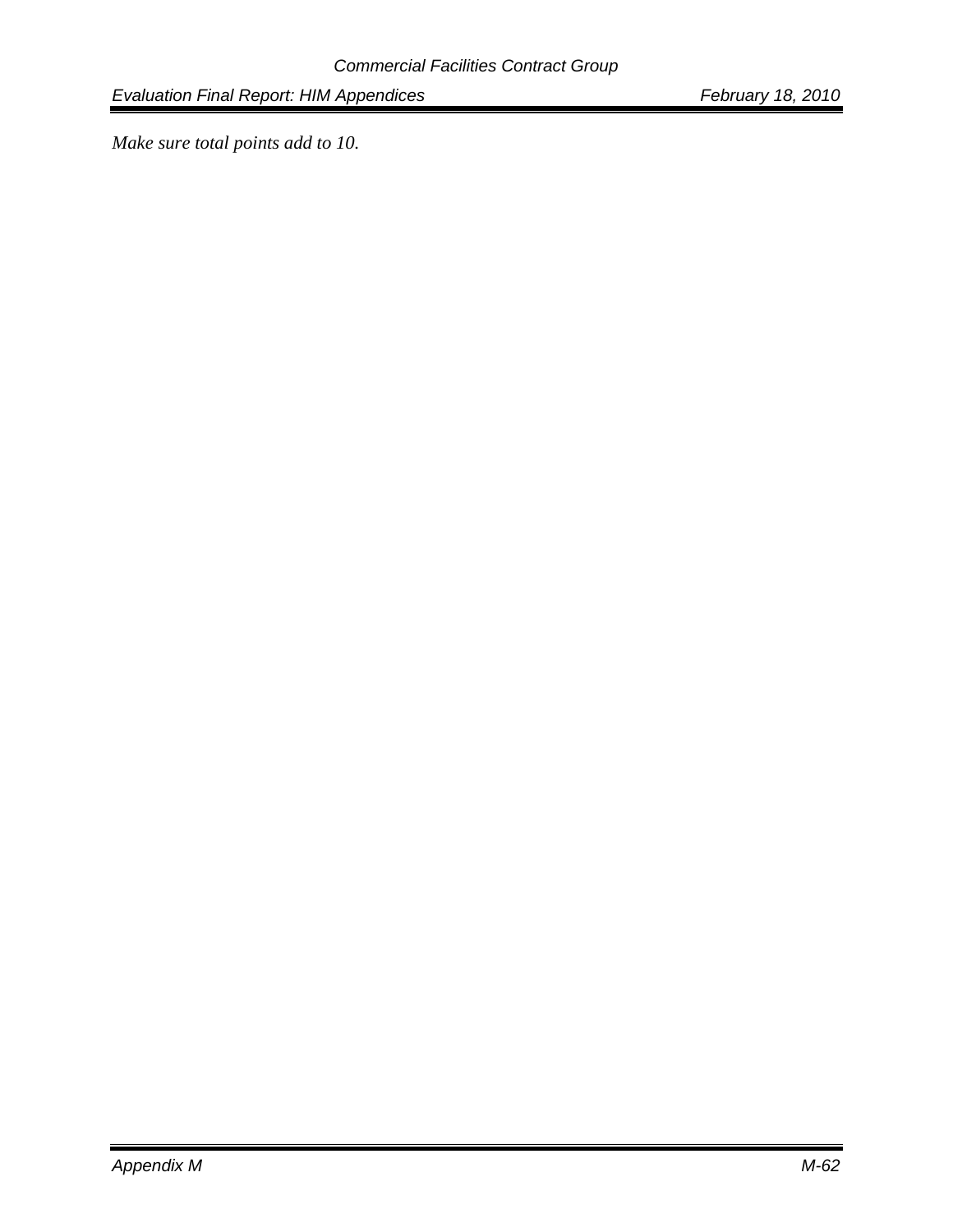Now I would like you to think about the action you would have taken with regard to the maintaining lighting if the *Program Name* had not been available.

L12. If the *Program Name* had not been available, what is the likelihood that you would have replaced lighting, using a likelihood scale from 1 to 10, where 1 is "absolutely wouldn't have replaced" and 10 is "absolutely would have replaced"?

Not at all likely Very Likely

## 00000000000

1 2 3 4 5 6 7 8 9 10 DK RF/NA

98 99

#### □ 98. Don't know

- □ 99. Refused/no answer
- L13. Did you consider any alternatives to the lighting installed with the rebate from *Program Name*, which you would have implemented in the same time frame if the rebate had not been available?
	- 1.  $\Box$  Yes (ASK L14)
	- 2.  $\Box$  No (SKIP TO D16)
	- 98. **ODon't know (SKIP TO L16)**
	- 99 .  $\Box$  Refused/Not applicable (SKIP TO L16)
- L14. Please describe the alternative which you most likely would have installed if the *Program Name* had not been available. Prompt: Can you be more specific about efficiency level and quantities.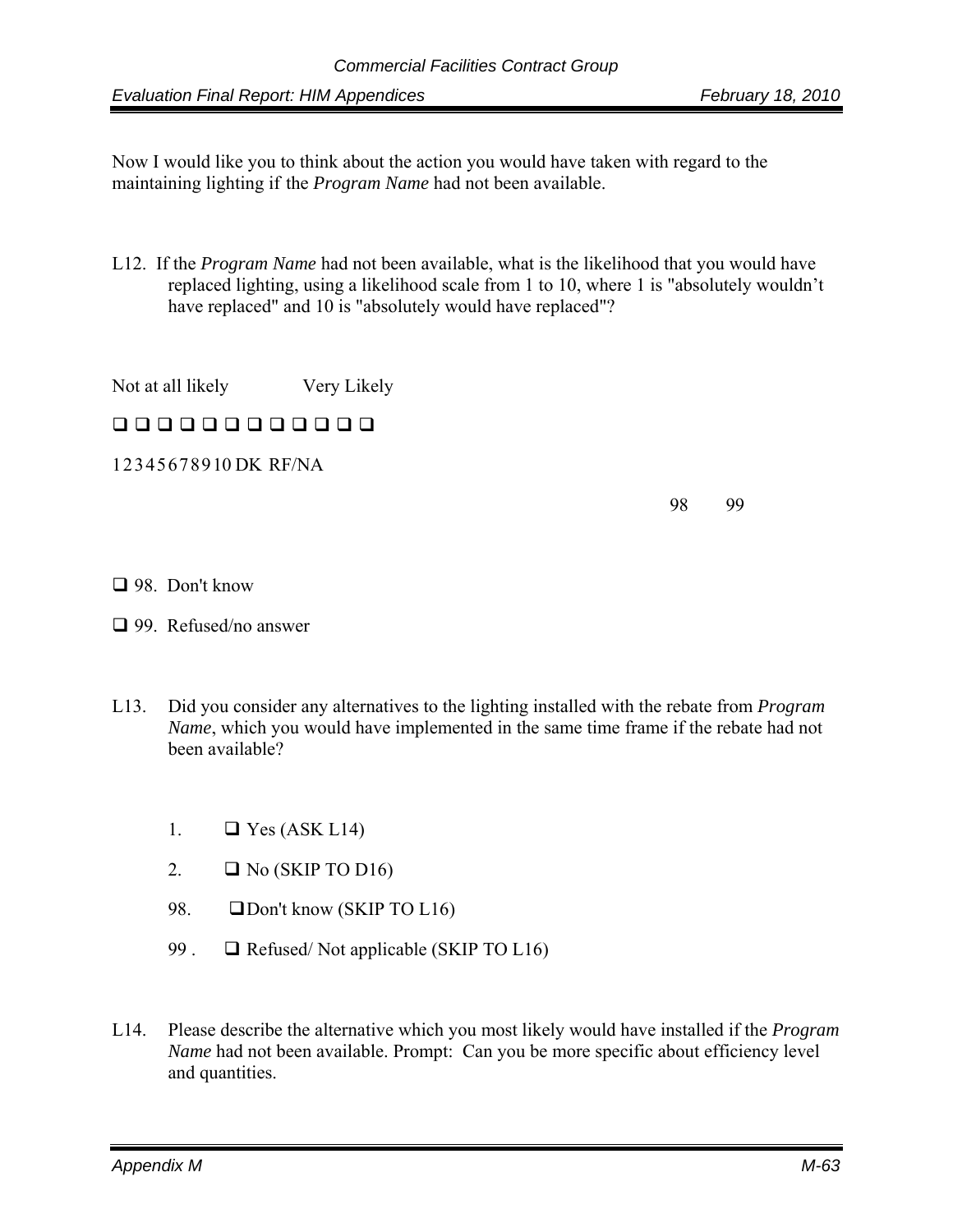1. Record VERBATIM

98. □ Don't know

- 99. □ Refused
- L15. In the absence of the rebate from the *Program Name*, is it more likely that you would have done nothing or is it more likely that you would have installed the alternative that you just described?
	- 1.  $\Box$  The alternative just described
	- 2.  $\Box$  Nothing
	- 98. □ Don't know
	- 99 **□** Refused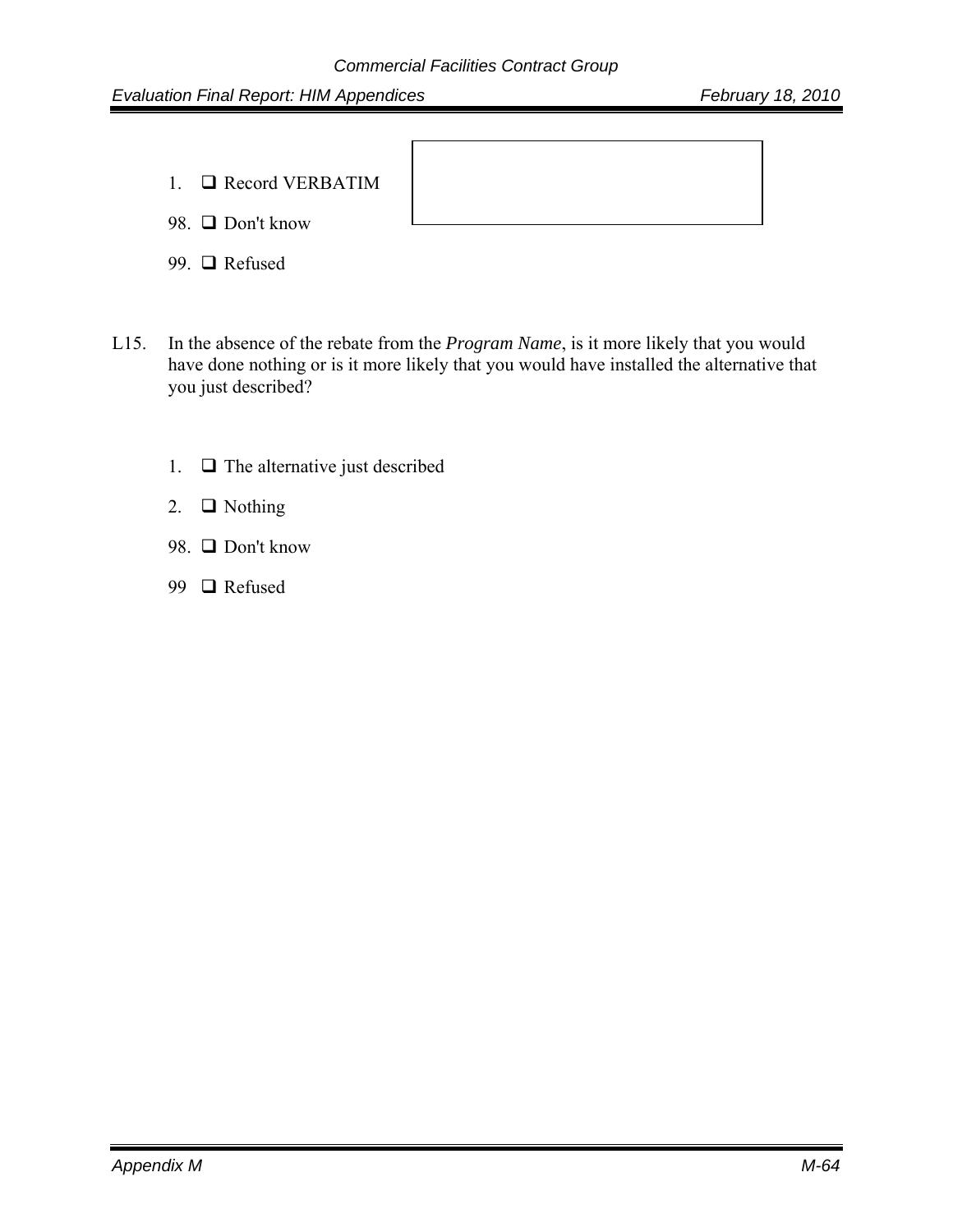- L16. (If question L12  $>$  5) You indicated in your response to the previous question that there was an X in 10 likelihood that you would have installed the same equipment if the *Program Name* had not been available. When do you think you would have installed this equipment? Please express your answer in months.
	- 1.  $\Box$  At the same time
	- 2.  $\Box$  Within months
	- 3.  $\Box$  Never
	- 98.  $\Box$  Don't know
	- 99. □ Refused
	- A. IF RESPONDENT HAS DIFFICULTY SPECIFYING ANSWER IN MONTHS, READ: Would it have been ...
		- 1.  $\Box$  within 6 months?
		- 2.  $\Box$  6 months to 1 year later
		- 3.  $\Box$  1 2 years later
		- 4.  $\Box$  2 3 years later?
		- 5.  $\Box$  3 4 years later?
		- 6.  $\Box$  4 or more years later
		- 98. □ Don't know
		- 99. □ Refused

*Additional Decision Maker Questions* **PAYBACK BATTERY(If payback importance >5)**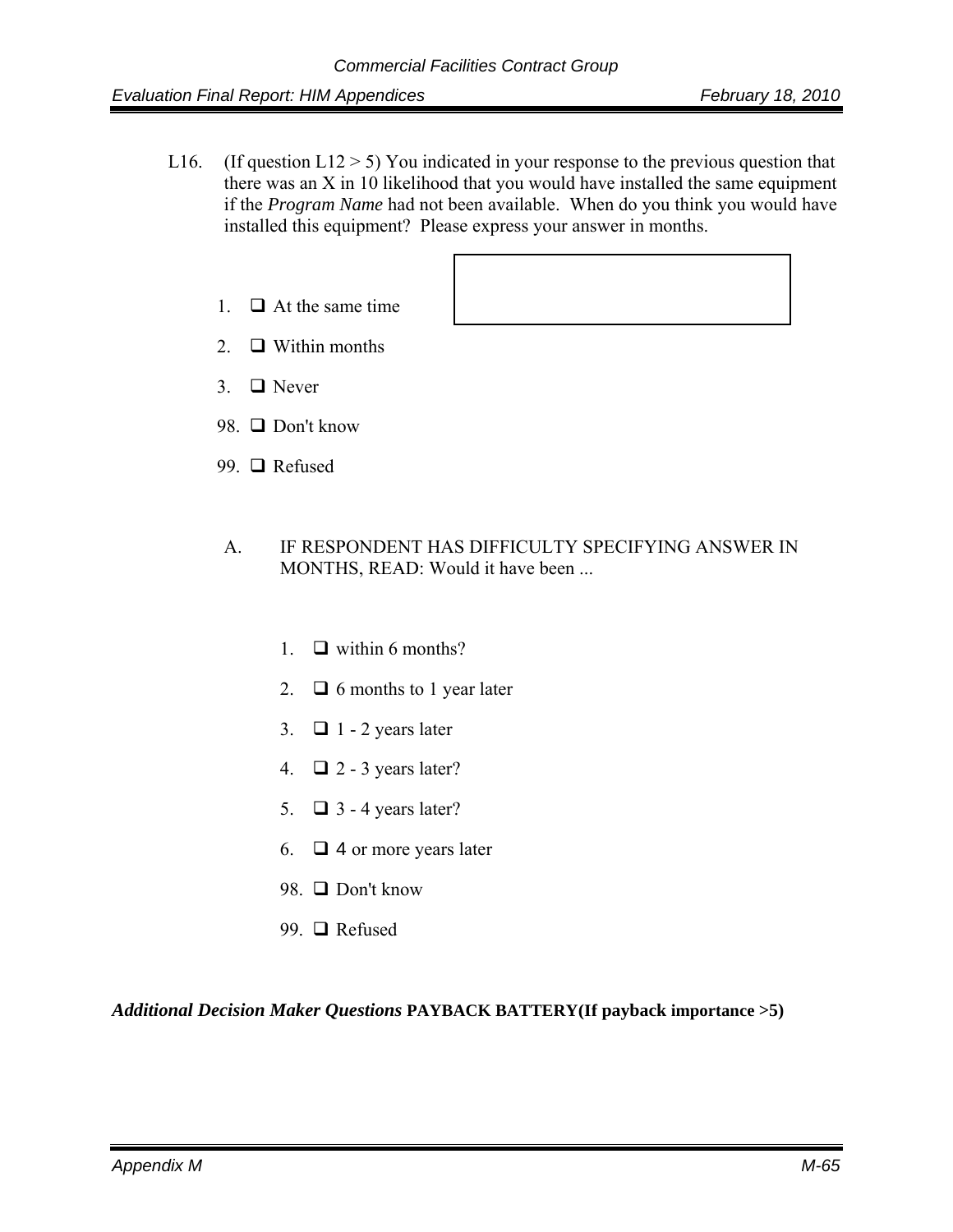- L17. What financial calculations, if any, does your company make before proceeding with installation of lighting like this one?
	- 1. Record VERBATIM
	- 2.  $\Box$  No financial calculation  $(Go to L22)$



98. □Don't know

99. **■**Refused

- L18. What is the cut-off point your company uses before deciding to proceed with the investment?
	- 1. Record VERBATIM
	- 98. □ Don't know (Go to L22)
	- 99.  $\Box$  Refused (Go to L22)
- L19. What was the result of the calculation for lighting: a) with the rebate? b) without the rebate?
	- 1.  $\Box$  With rebate
	- 2.  $\Box$  Without rebate
	- 98. □Don't know
	- 99. □Refused

#### INVESTIGATE INCONSISTENT RESPONSES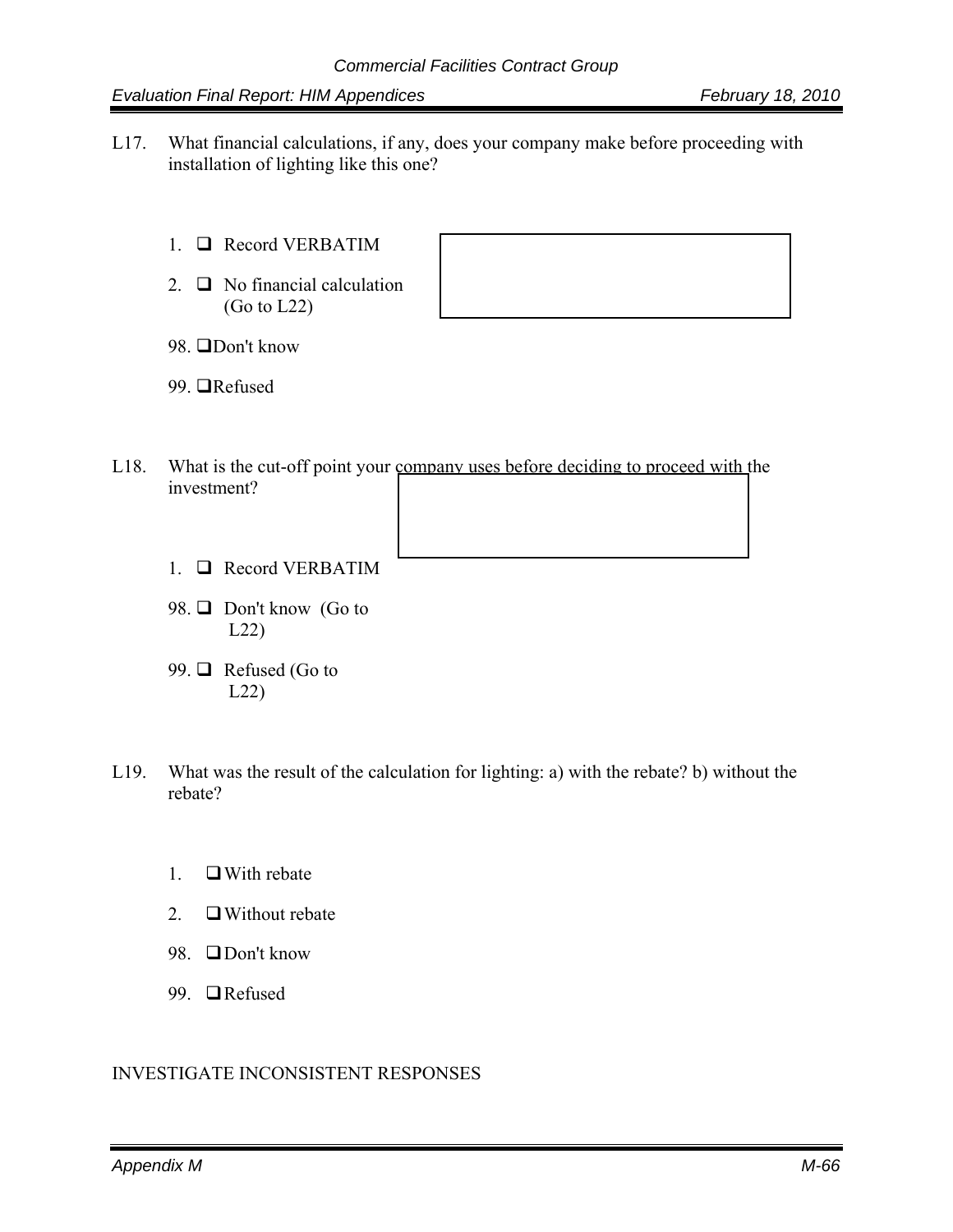- L20. What competing investments, if any, were considered for the funds that were allocated to the adoption of lighting?
	- 1.  $\Box$  First mention:
	- 2.  $\Box$  Second mention:
	- 3.  $\Box$  Third mention:  $\Box$
	- 4. **Example 1** Fourth mention:
	- 98.  $\Box$  Don't know (Go to L22)
	- 99.  $\Box$  Refused (Go to L22)
	- 97.  $\Box$  No mention (Go to L22)
- L21. Why was lighting chosen over these other investments?
	- 1. Record VERBATIM
	- 98. □ Don't know
	- 99. □ Refused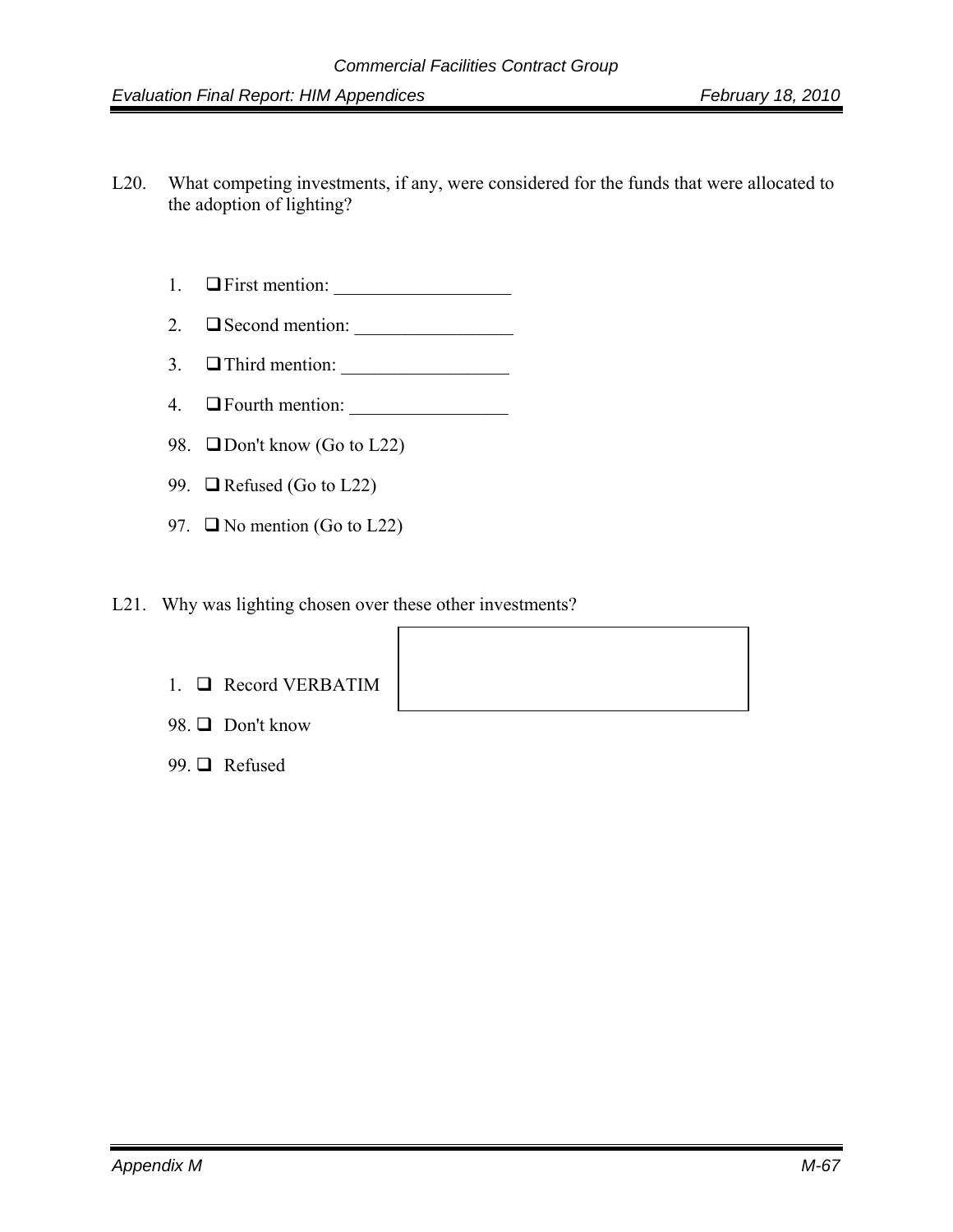### **CORPORATE POLICY BATTERY**

- L22. [Only ask if Corporate Flag = No] Does your organization have a corporate environmental policy to reduce environmental emissions or energy use? Some examples would be to "buy green" or use sustainable approaches to business investments.
	- 1.  $\Box$  Yes [CAN I OBTAIN A COPY OF THE POLICY?]
	- 2.  $\Box$  No
	- 98. □ Don't know
	- 99. □ Refused

L23. What specific corporate policy influenced your decision to adopt or install lighting?

- 1. **Q** Record VERBATIM [IF NOT ALREADY ASKED IN 13: CAN I OBTAIN A COPY OF THE POLICY?]
- 98.  $\Box$  Don't know
- 99. □ Refused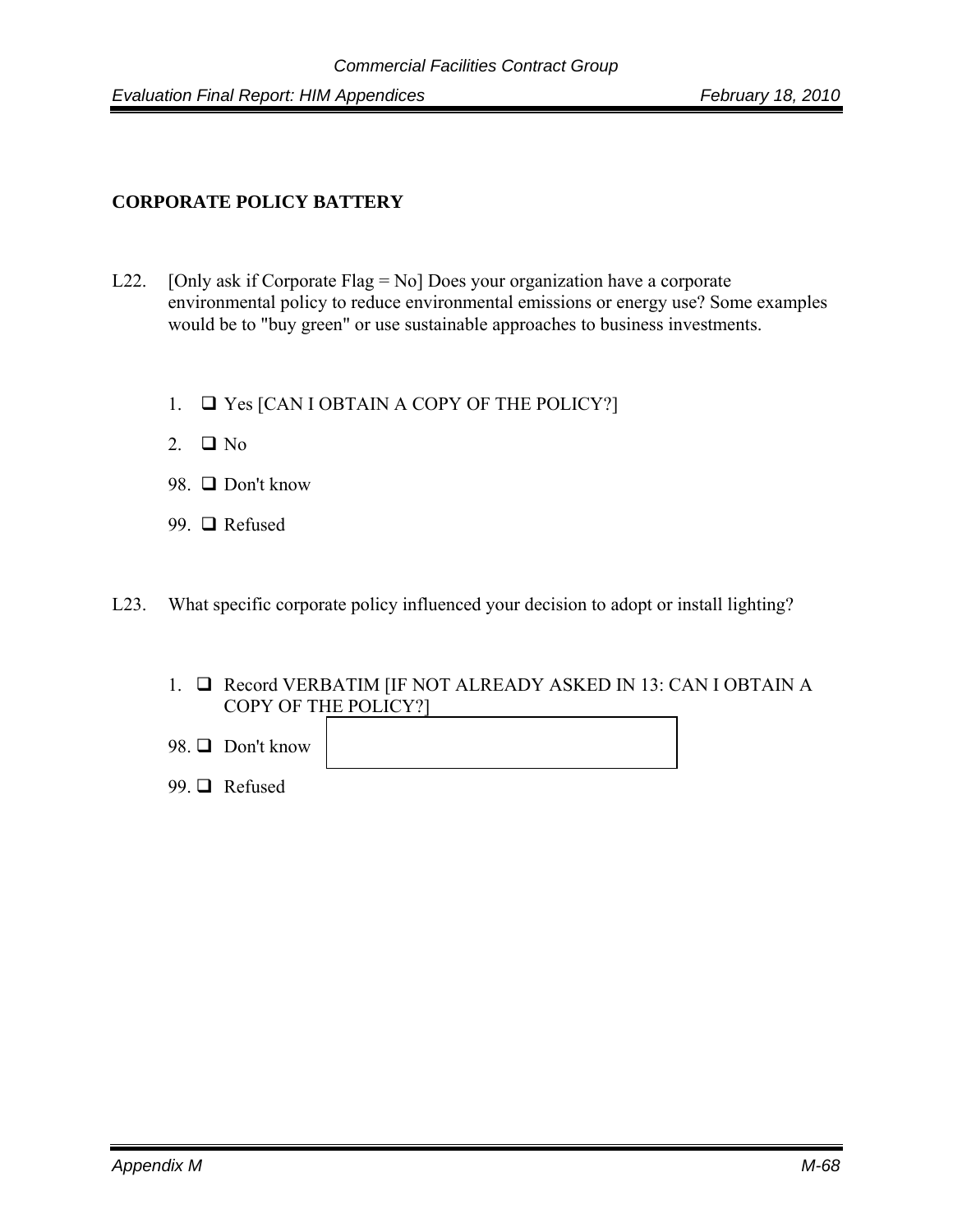#### **Replication and incidental measures questions**

- S1. Have you installed any additional energy efficiency measures at the location we have been discussing since you installed the ones we just talked about?
	- 1.  $\Box$  No (Thank and finish)
	- 2.  $\Box$  Yes (Go to S2)
	- 98.  $\Box$  Don't know
	- 99. **□** Refused/no answer
	- S2. Were any of these?
		- 1.  $\Box$  Door Gaskets
		- 2.  $\Box$  Strip curtains
		- 4.  $\Box$  Lighting
		- 5.  $\Box$  None
		- 98.  $\Box$  Don't know
		- 99.  $\Box$  Refused/no answer
	- S3. Have you implemented any other kinds of measures including measures we haven't talked about?
		- 1.  $\Box$  No
		- 2.  $\Box$  Yes (Go to S4)
		- 98. □ Don't know
		- 99.  $\Box$  Refused/no answer
		- S4. Could you tell me what those measures are?
			- a. <u>\_\_\_\_\_\_\_\_\_\_\_\_\_\_\_\_\_\_\_\_\_\_\_\_\_\_\_\_\_\_\_\_\_\_\_</u>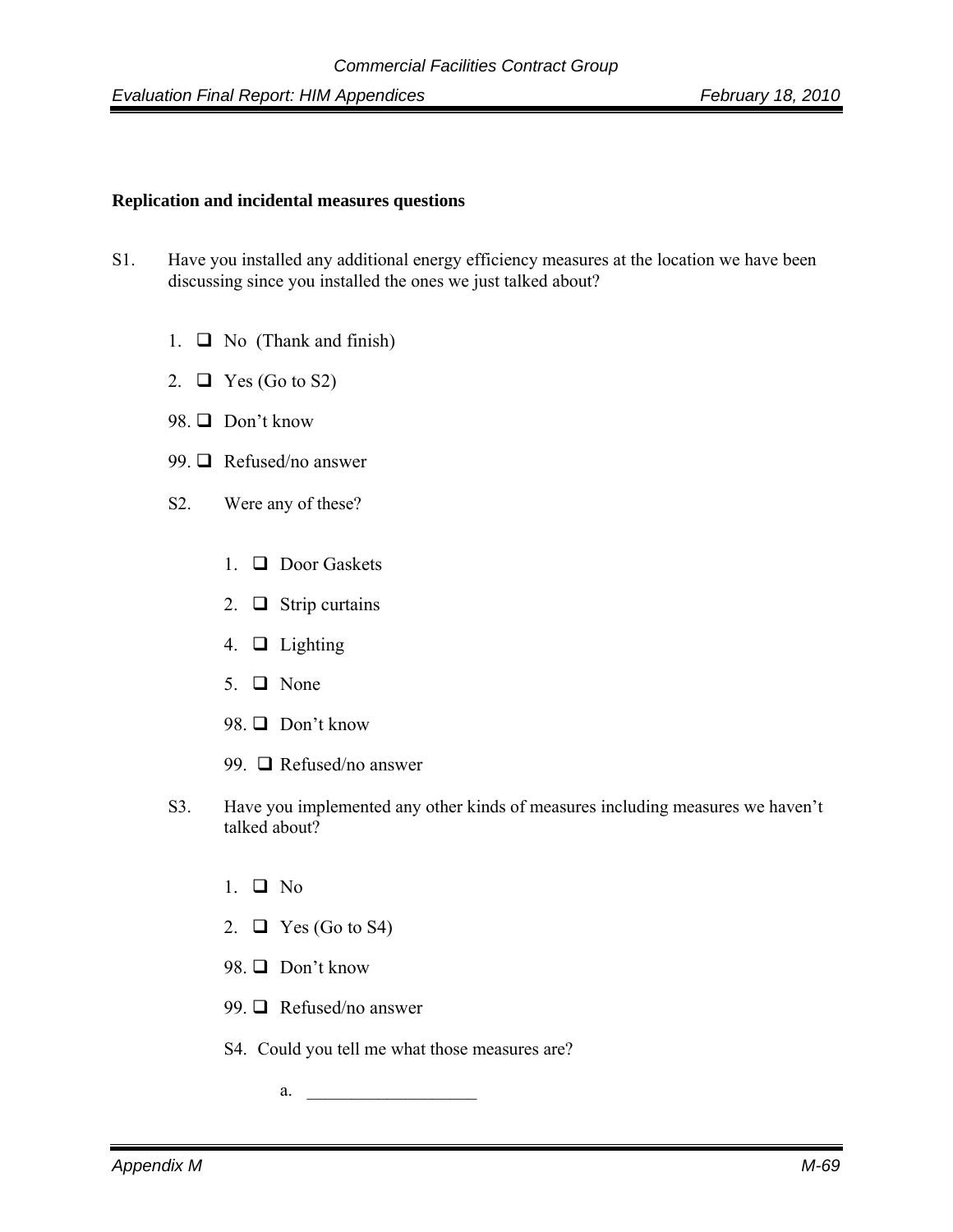b. \_\_\_\_\_\_\_\_\_\_\_\_\_\_\_\_\_\_\_  $c.$ 

- S5. Were door gaskets [substitute S2: 1-4 and S4: a c] covered by a utility or government energy efficiency incentive program?
	- 1.  $\Box$  No
	- 2.  $\Box$  Yes (Go to S5)
	- 98.  $\Box$  Don't know
	- 99.  $\Box$  Refused/no answer
	- 3. Could you tell me what program



- 1.  $\Box$  No
- 2.  $\Box$  Yes [Rotate to next measure]
- 98. □ Don't know
- 99.  $\Box$  Refused/no answer
- S7. Why aren't you expecting a rebate for door gaskets [substitute S2: 1-4 and S4: a c]?
- S8. How many door gaskets [substitute S2: 1-4 and S4: a c] did you install?
	- S9. [If Applicable] Can you tell be the size (linear feet, square feet, wattage) of the door gaskets [substitute S2: 1-4 and S4:  $a - c$ ]?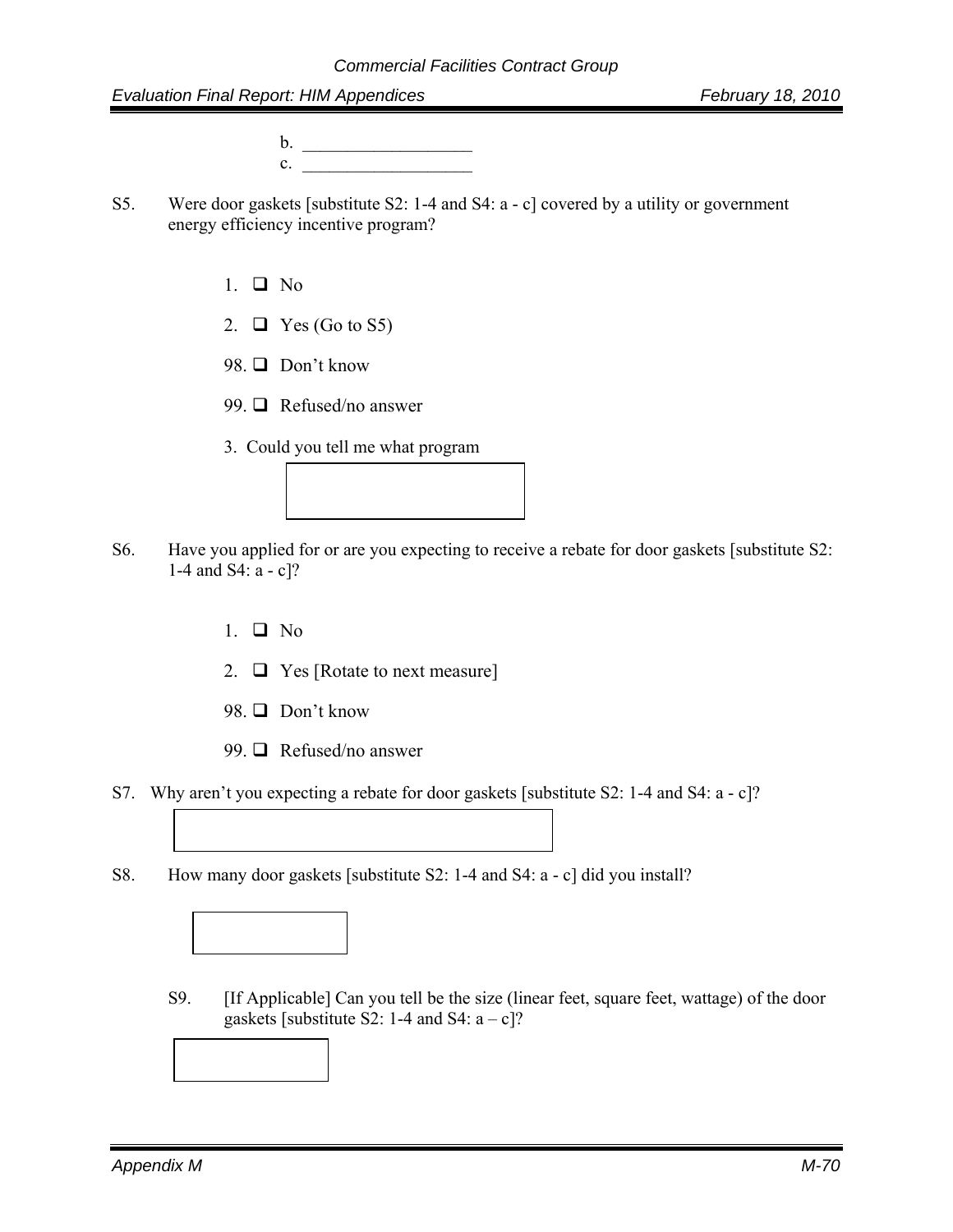- S10. Were these door gaskets [substitute S2: 1-4 and S4: a c] specifically recommended by an audit, report, or technical specialist?
	- 1.  $\Box$  No [Rotate to next measure]
	- 2.  $\Box$  Yes [Go to
	- 98  $\Box$  Don't know
	- 99.  $\Box$  Refused/no answer
- S11. Using a 1 to 10 scale, where 1 is absolutely not important and 10 is absolutely important, how important was your experience with the *Program Name* in your decision to implement this door gaskets substitute  $[S2: 1-4 \text{ and } S4: a-c]$ ?

Absolutely not important Absolutely important

### 0000000000

1 2 3 4 5 6 7 8 9 10

S12. If you had not participated in the *Program Name*, how likely is that your organization would still have implemented door gaskets [substitute S2: 1-4 and S4: a - c], using a 1 to 10 scale, where 1 means you *definitely WOULD NOT* have implemented the measure and 10 means you *definitely* would have implemented the measure.

Definitely would not have Definitely would have

### 0000000000

1 2 3 4 5 6 7 8 9 10

S13. How significant was your experience in the 06-08 [PROGRAM] in your decision to implement this [substitute S2: 1-4 and S4: a - c] that was not part of the program, using a 0 to 10 scale, where 0 is not at all significant and 10 is extremely significant?

Repeat for all measures at this location

S14. Now, thinking about your firm's facilities operated in parts of the PG&E service territory, Southern California Edison, Socal Gas, and San Diego Gas and Electric, are you aware of any the following measures being implemented since your participation in the *Program Name*?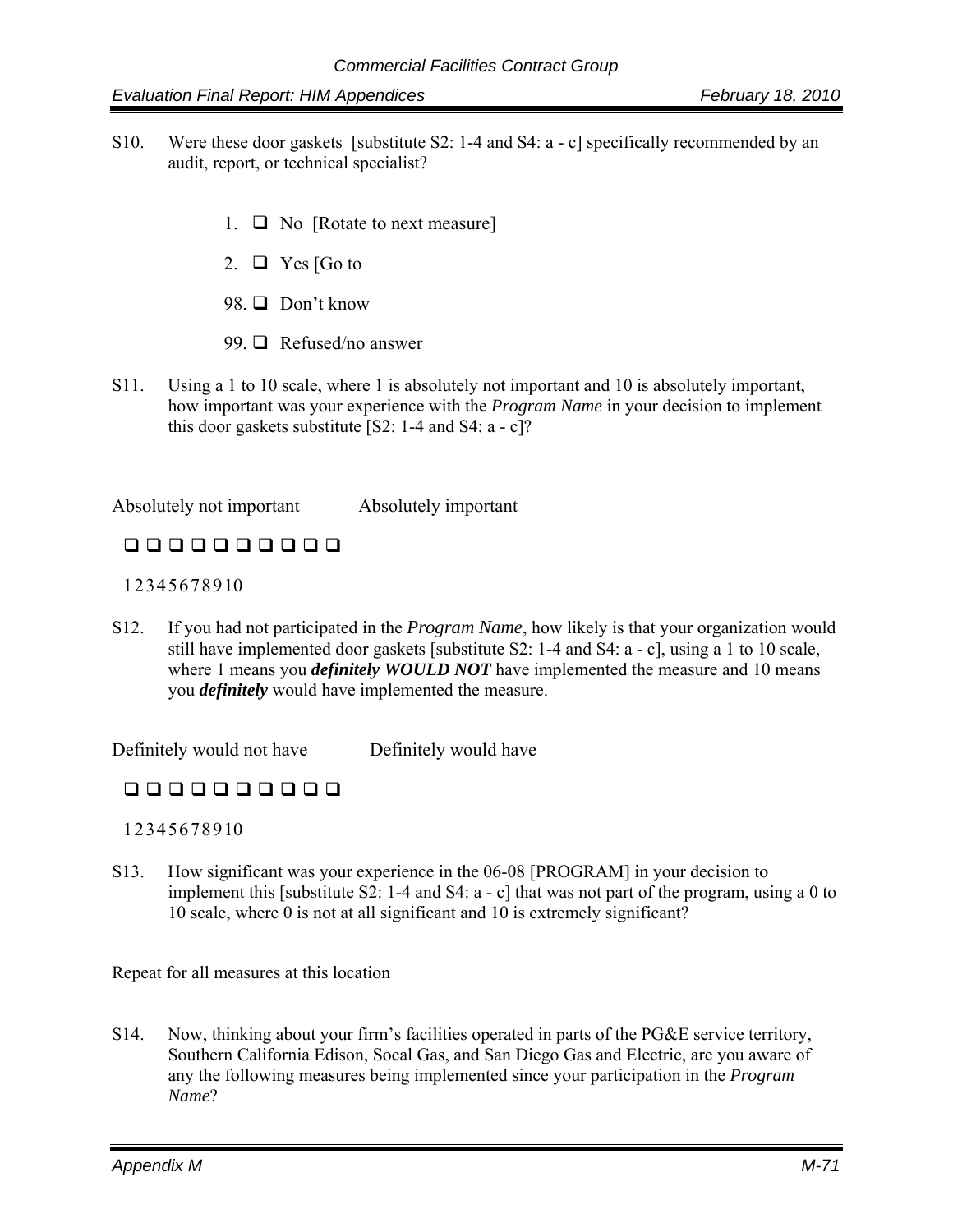- 1.  $\Box$  Door Gaskets
- 2.  $\Box$  Strip curtains
- 4.  $\Box$  Lighting
- 5.  $\Box$  None
- 98.  $\Box$  Don't know
- 99. **□** Refused/no answer
- S15. Have you implemented any other kinds of measures including measures we haven't talked about at any of those sites as a result of your participation in the *Program Name*?
	- 1.  $\Box$  No (If S14:5 = None Terminate)
	- 2.  $\Box$  Yes (Go to S17)
	- 98.  $\Box$  Don't know
	- 99.  $\Box$  Refused/no answer

S16. Could you tell me what those measures are?

| a.             |  |  |
|----------------|--|--|
| b.             |  |  |
| $\mathbf{c}$ . |  |  |

#### **Rotate through measures identified as being installed at other sites**

- S17. Were door gaskets [substitute S14: 1-4 and S16: a c] covered by a utility or government energy efficiency incentive program?
	- 1.  $\Box$  No
	- 2.  $\Box$  Yes (Go to S5)
	- 98.  $\Box$  Don't know
	- 99.  $\Box$  Refused/no answer
	- S18. Could you tell me what program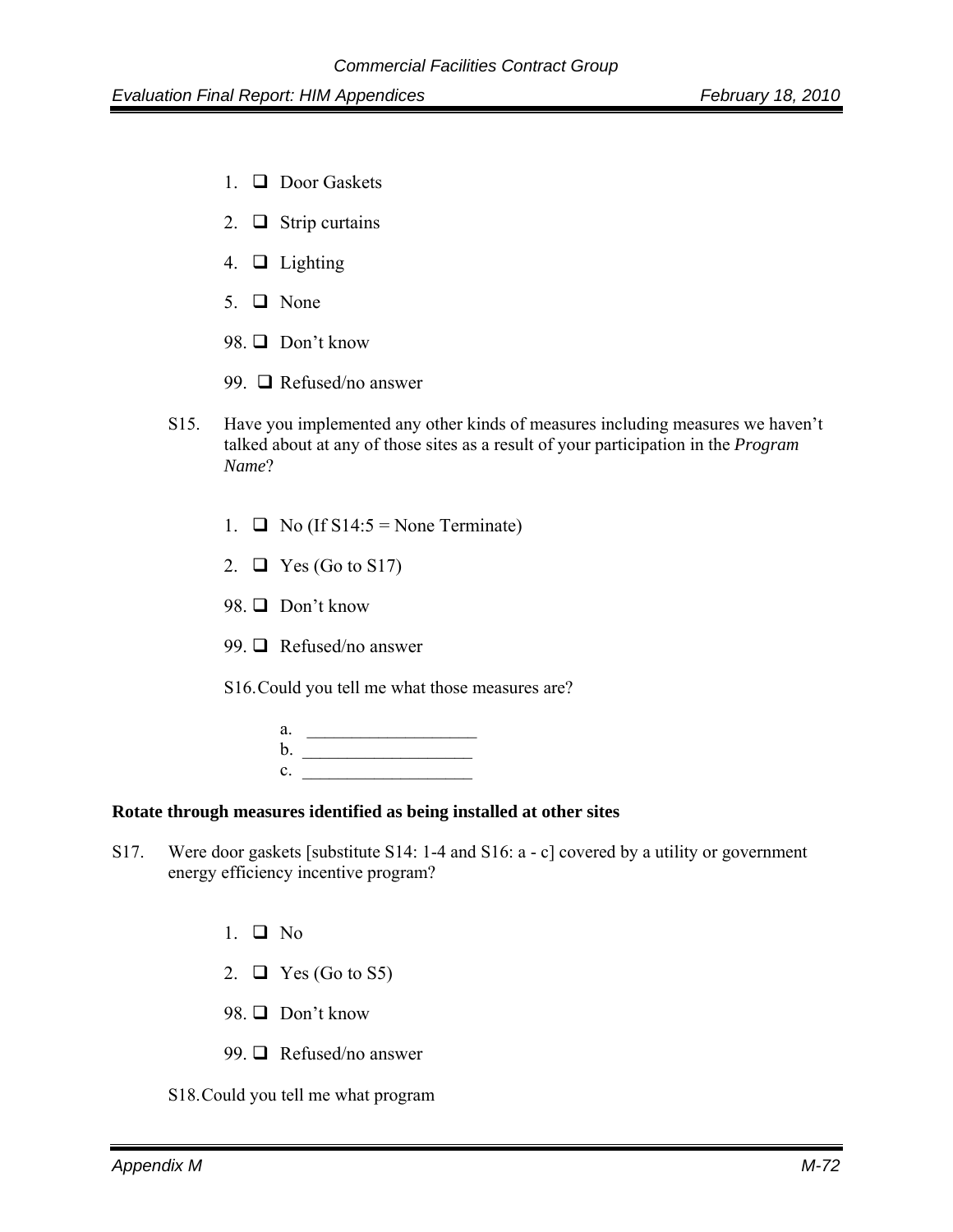- S19. Have you applied for  $\frac{1}{2}$  five a rebate for door gaskets [substitute S2: 1-4 and S4:  $a - c$ <sup>7</sup>
	- 1.  $\Box$  No
	- 2.  $\Box$  Yes [Rotate to next measure]
	- 98.  $\Box$  Don't know
	- 99.  $\Box$  Refused/no answer
- S20. Why aren't you expecting a rebate for [substitute S14: 1-4 and S16: a c]?
- S21. How many door gaskets [substitute S14: 1-4 and S16: a c] did you install?



- S22. [If Applicable] Can you tell be the size (linear feet, wattage, horsepower) of the door gaskets [substitute S14: 1-4 and S16: a - c]?
- 
- S22. Using a 1 to 10 scale, where 1 is absolutely not important and 10 is absolutely important, how important was your experience with the *Program Name* in your decision to implement this door gaskets substitute [substitute S14: 1-4 and S16:  $a - c$ ]?

Absolutely not important Absolutely important

### 0000000000

1 2 3 4 5 6 7 8 9 10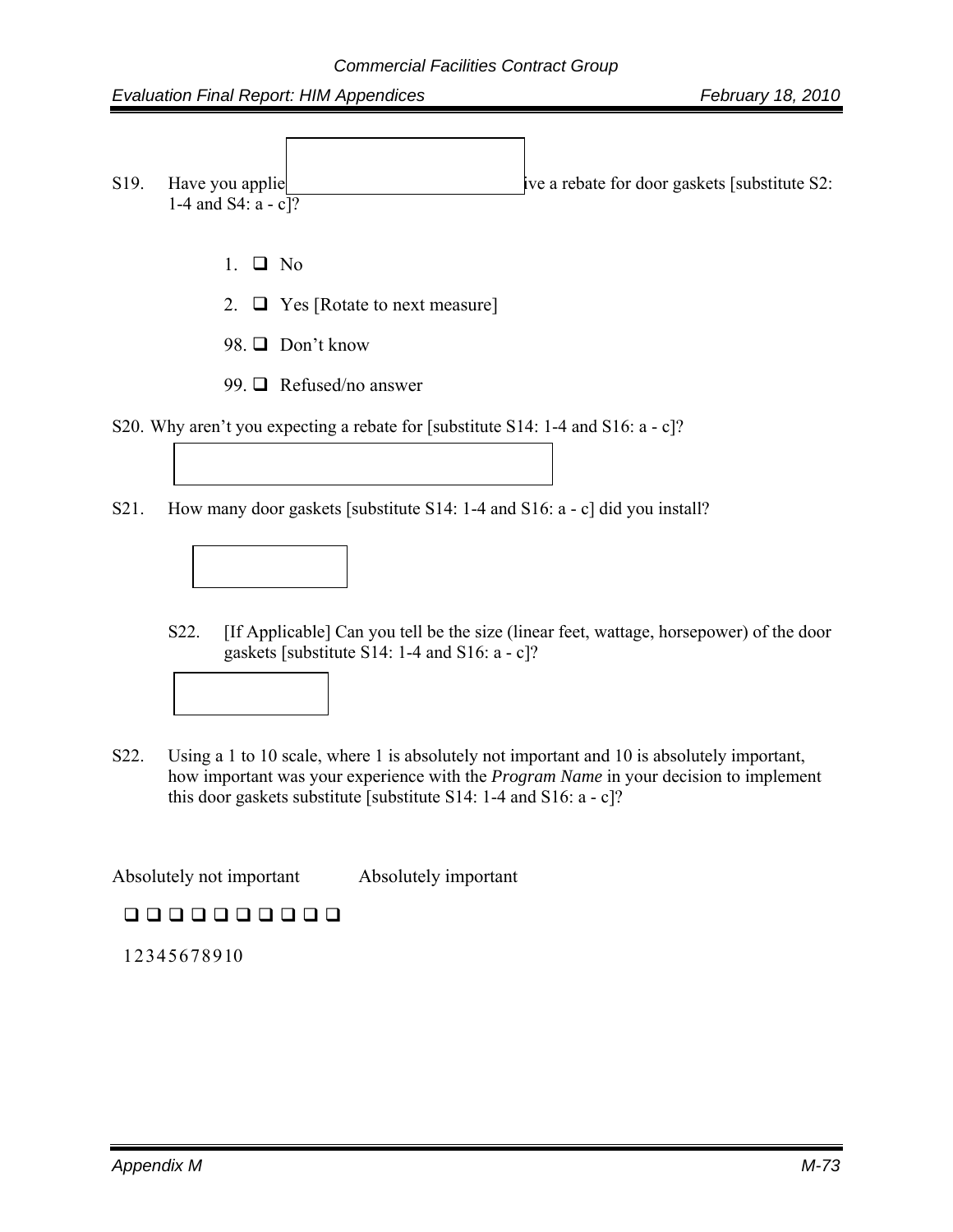#### **Classification Data**

- C1. PRIMARY BUSINESS TYPE CODE: (Use codes from the Business Type table, Form on the next page)) \_\_\_\_\_\_
- C2. Premise Business Type Description Uniqueness: Give a brief description about the type of work and/or primary product/service. What makes this premise unique from other businesses of this type?

C3. Recent Survey Area Changes: Give a brief description about any changes made to this site since Jan. 2006 that significantly impacted energy usage.

**Premise General Information**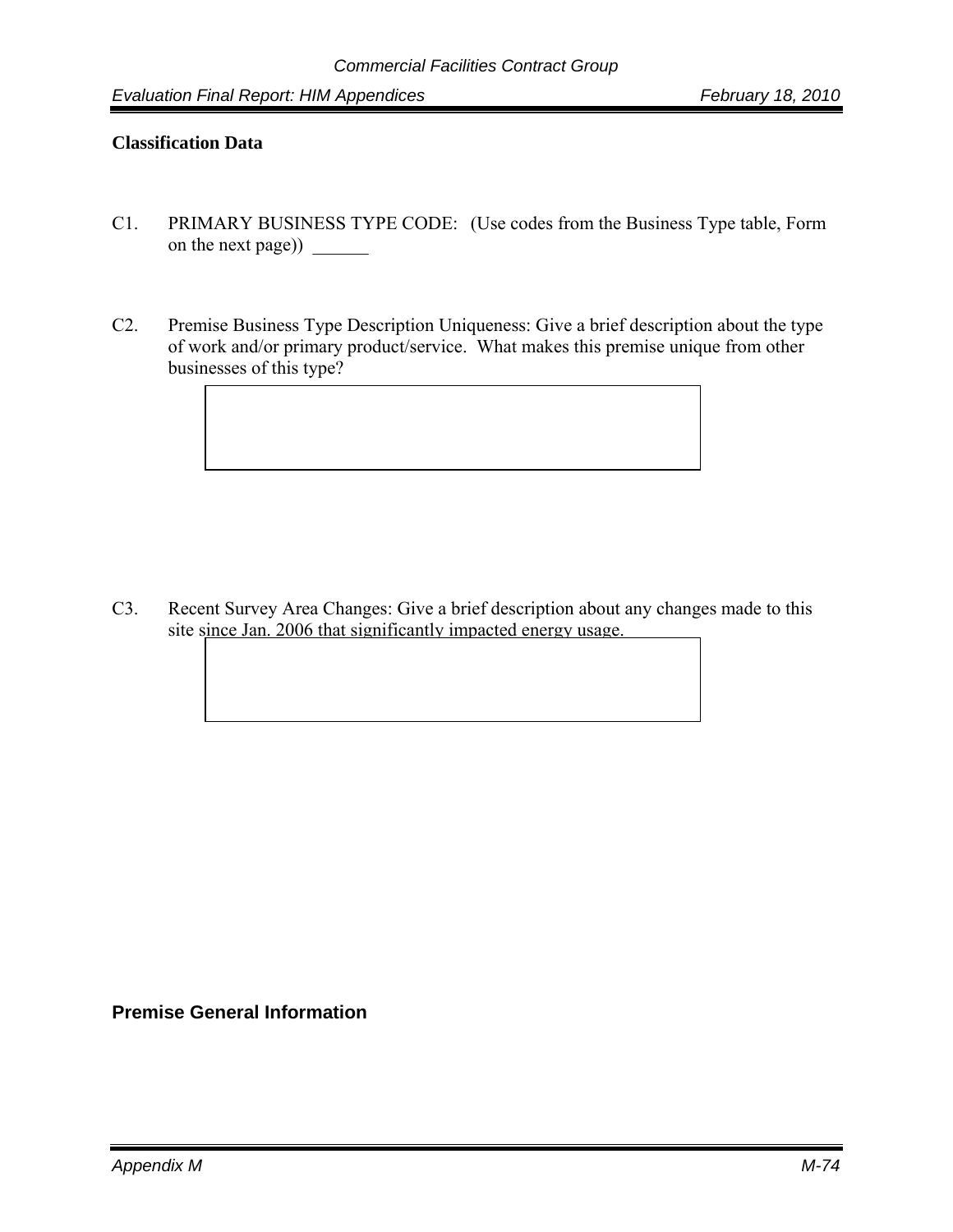| 31. What kind of premise is this?: $P = Part$ of a bldg $B = 1$ building, single footprint             | P        | B               |
|--------------------------------------------------------------------------------------------------------|----------|-----------------|
| $MF = 1$ building w/multiple footprints $SM = Small$ multi-building                                    | MF       | <b>SM</b>       |
| $CM =$ Campus (multi-bldg) $OT =$ Other                                                                | CM       | <b>OT</b>       |
| 32. What is the total occupied floor area of this premise (excluding enclosed parking<br>garage area)? |          | ft2             |
| 32a. If the premise has an enclosed parking garage, approximately what is the<br>floor area?           |          | ft <sub>2</sub> |
| 33. How many buildings are part of this premise?                                                       |          |                 |
| 34. Is this premise owner-occupied $(O)$ or leased $(L)$ ?                                             | $\Omega$ | L               |
| 35. What year was this business established at this location?                                          |          |                 |
| 36. How many full-time equivalent employees work at this premise?                                      |          |                 |
| 37. Sample frame SIC Code (4-digit) NAIC?                                                              |          |                 |
| 38. Is interval metered (load research) electric data available for this premise?                      | Y        | N               |
| 39. Was short-term metering performed for this premise?                                                | Y        | N               |

# **Business/Building Type Codes**

|                                        | Code | Business $Tv > e$                         | Code | <b>Business Tv e</b>                      | Code |
|----------------------------------------|------|-------------------------------------------|------|-------------------------------------------|------|
| Officos (.\"on-~I.dical):              |      | <b>Retail Store:</b>                      |      | Lodging:                                  |      |
| <b>Administration and management</b>   | 011  | Department / Variety Store                | 041  | Hotel                                     | 081  |
| Financial/Legal                        | 012  | <b>Retail \Varehouse/Clubs</b>            | 042  | Motel                                     | 082  |
| <b>InsurancelReal Estate</b>           | 013  | Shop in Enclosed Mall                     | 043  | Resort                                    | 083  |
| <b>Data Processing/Computer Center</b> | 014  | Shop in Strip Mall                        | 044  | Other Lodging                             | 084  |
| Mixed- U seJM:ulti-tenant              | 015  | Anto Sales                                | 045  | <b>Public Asst'mbly:</b>                  |      |
| LabfR&D Facility                       | 016  | Other Retail Store                        | 046  | Religiom Assembly (worship only)          | 091  |
| <b>Software Development</b>            | 017  | \Yart'house:                              |      | Religious Assembly (mixed use)            | 092  |
| <b>GovenUllent Services</b>            | 018  | Refrigerated Warehome                     | 051  | HealthiFitness Center                     | 093  |
| Other Office                           | 019  | <b>Unconditioned \Varehouse, High Bay</b> | 052  | <b>Movie Illeaters</b>                    | 094  |
| Rt'staurantlFood St'rYict''':          |      | <b>Unconditioned  Varehouse. Low Bay</b>  | 053  | Theater / Perfomling Am                   | 095  |
| Fast Food or Self Service              | 021  | <b>Conditioned \Varehouse, High Bay</b>   | 054  | Library / Musemll                         | 096  |
| Specialty/Novelty Food Service         | 022  | <b>Conditioned \Varehouse, Low Bay</b>    | 055  | <b>Conference/Convention Center</b>       | 097  |
| <b>Table Service</b>                   | 023  | H alth Car:                               |      | <b>Conununity Center</b>                  | 098  |
| Bar/TavemlNightc lub/Other             | 024  | Hospital                                  | 061  | <b>Other RecreationallPublic Assembly</b> | 099  |
| Other Food Service                     | 025  | Nursing Home                              | 062  | Servict's:                                |      |
| Food Stores:                           |      | MedicallDental Office                     | 063  | <b>Gas Station / Auto Repair</b>          | 101  |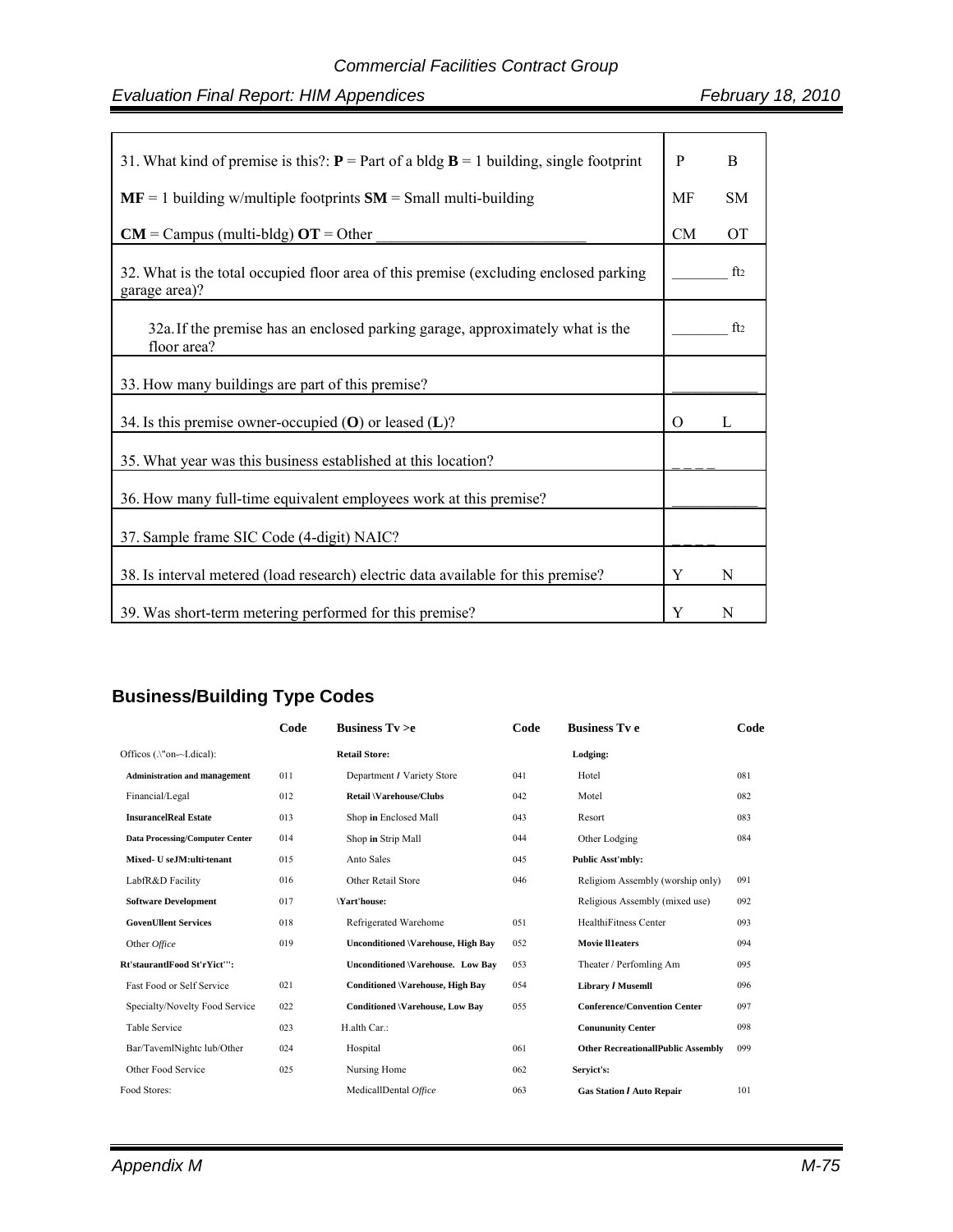| Supemlarkets                | 031 | Clinic/Outpatient Care            | 064 | Gas Station w/Convenience Store •• | 102 |
|-----------------------------|-----|-----------------------------------|-----|------------------------------------|-----|
| Small General Grocery       | 032 | MedicaliDental Lab                | 065 | Repair (Non-Anto)                  | 103 |
| Specialty/Ethnic Grocery    | 033 | <b>Education:</b>                 |     | Other Service Shop                 | 104 |
| <b>Convenience Store"""</b> | 034 | <b>Davcare or Preschool</b>       | 071 | :\lisct'lIant'ous:                 |     |
| <b>Liquor Store</b>         | 035 | <b>Elementary School</b>          | 072 | Assembly / Light Mfg.              | ш   |
| Other Food Store            | 036 | Middle / Secondary School         | 073 | Police / Fire Stations             | 112 |
|                             |     | College or University             | 074 | Post Office                        | 113 |
|                             |     | <b>Vocational or Trade School</b> | 075 | Otht"r Describe on Form J          | 130 |

End of Strip Curtains and Door Gaskets Net‐to‐Gross Survey instrument and interview guide.